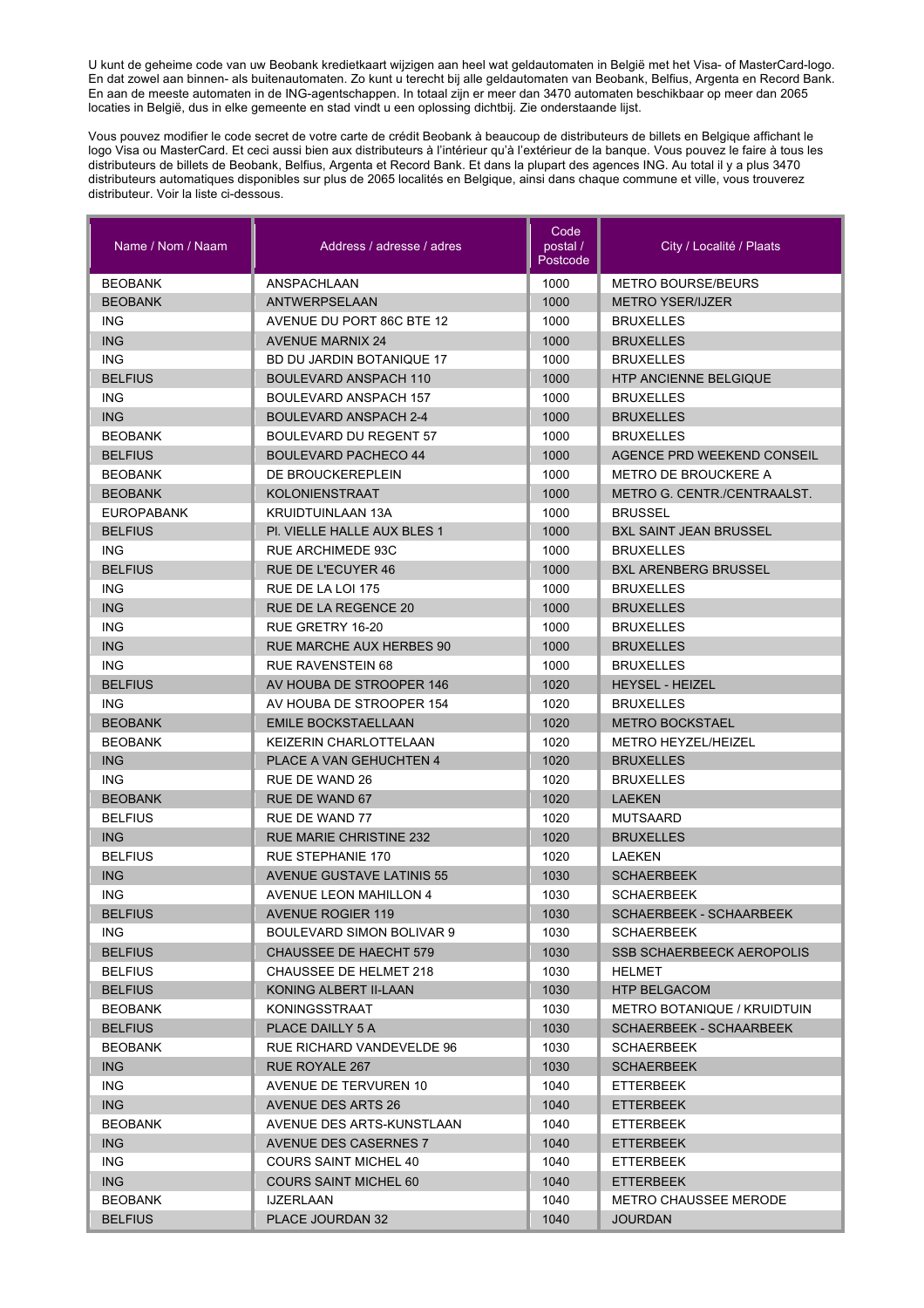| Name / Nom / Naam                | Address / adresse / adres                     | Code<br>postal /<br>Postcode | City / Localité / Plaats                   |
|----------------------------------|-----------------------------------------------|------------------------------|--------------------------------------------|
| <b>ING</b>                       | <b>ROND POINT R SCHUMAN 5</b>                 | 1040                         | <b>BRUXELLES</b>                           |
| <b>ING</b>                       | ROND POINT R SCHUMAN 8                        | 1040                         | <b>BRUXELLES</b>                           |
| <b>BELFIUS</b>                   | RUE DE L'ESCADRON 8 A                         | 1040                         | <b>BXL SAINT-MICHEL - BRUSSEL</b>          |
| <b>ING</b>                       | RUE DE LA LOI 200                             | 1040                         | <b>ETTERBEEK</b>                           |
| <b>BELFIUS</b>                   | RUE DE LA LOI 82                              | 1040                         | <b>BRUXELLES</b>                           |
| <b>BELFIUS</b>                   | RUE DE LINTHOUT 222 22                        | 1040                         | CINQUANTENAIRE - JUBELPARK                 |
| <b>BELFIUS</b>                   | <b>RUE DES CHAMPS 6</b>                       | 1040                         | CHASSE - JACHT                             |
| <b>ING</b>                       | RUE WIERTZ SPINELLI 0 H246                    | 1040                         | <b>ETTERBEEK</b>                           |
| <b>BEOBANK</b>                   | STEENWEG OP ETTERBEEK                         | 1040                         | METRO MAELBEEK/MAALBEEK                    |
| <b>ING</b>                       | RUE WIERTZ BAT SPAAK 0 B72                    | 1047                         | <b>ETTERBEEK</b>                           |
| <b>BELFIUS</b>                   | AV BOIS DE LA CAMBRE 100                      | 1050                         | VIEUX-TILLEUL - OUDE LINDE                 |
| <b>ING</b>                       | AVENUE DE LA COURONNE 449                     | 1050                         | <b>IXELLES</b>                             |
| <b>ING</b>                       | AVENUE LOUISE 205-207                         | 1050                         | <b>IXELLES</b>                             |
| <b>ING</b>                       | <b>AVENUE LOUISE 358</b>                      | 1050                         | <b>IXELLES</b>                             |
| <b>BEOBANK</b>                   | AVENUE LOUISE 390                             | 1050                         | <b>IXELLES</b>                             |
| <b>ING</b>                       | <b>AVENUE PAUL HEGER 22</b>                   | 1050                         | <b>IXELLES</b>                             |
| <b>BEOBANK</b>                   | BLD GÉNÉRAL JACQUES 263                       | 1050                         | <b>IXELLES</b>                             |
| <b>ING</b>                       | <b>BOULEVARD DE LA PLAINE 2</b>               | 1050                         | <b>IXELLES</b>                             |
| <b>ING</b>                       | CHAUSSEE D IXELLES 3                          | 1050                         | <b>IXELLES</b>                             |
| <b>BELFIUS</b>                   | <b>CHAUSSEE DE BOONDAEL 456</b>               | 1050                         | <b>BOONDAEL</b>                            |
| ARGENTA                          | CHAUSSEE DE WATERLOO 363C                     | 1050                         | <b>ELSENE</b>                              |
| <b>ING</b>                       | CHAUSSEE DE WATERLOO 412G                     | 1050                         | <b>IXELLES</b>                             |
| <b>BELFIUS</b>                   | <b>GAL PORTE LOUISE 1</b>                     | 1050                         | <b>HTP ESPACE LOUISE</b>                   |
| <b>BEOBANK</b>                   | <b>NAAMSESTRAAT</b>                           | 1050                         | PORTE DE NAMUR / NAAMSEPOORT               |
| <b>BELFIUS</b>                   | PLACE EUGENE FLAGEY 28 B                      | 1050                         | <b>FLAGEY</b>                              |
| <b>ING</b>                       | <b>PLACE EUGENE FLAGEY 5</b>                  | 1050                         | <b>IXELLES</b>                             |
| <b>ING</b>                       | <b>PLACE GEORGES BRUGMANN 10B</b>             | 1050                         | <b>IXELLES</b>                             |
| <b>ING</b>                       | <b>PLACE MARIE JOSE 7</b>                     | 1050                         | <b>IXELLES</b>                             |
| <b>ING</b>                       | RUE D ARLON 26                                | 1050                         | <b>IXELLES</b>                             |
| <b>BELFIUS</b>                   | RUE DE L'AMAZONE 1                            | 1050                         | CHATELAIN - KASTELEIN                      |
| <b>BELFIUS</b>                   | RUE DE LA PAIX 9                              | 1050                         | PORTE DE NAMUR - NAAMSEPOORT               |
| <b>ING</b><br><b>BEOBANK</b>     | AV. FONSNY 46 B56<br>AVENUE DE LA TOISON D'OR | 1060<br>1060                 | SAINT-GILLES<br><b>METRO LOUISE/LOUIZA</b> |
|                                  | CHAUSSÉE D'ALSEMBERG 1                        |                              | <b>SAINT-GILLES</b>                        |
| <b>BEOBANK</b><br><b>BELFIUS</b> | CHAUSSEE DE WATERLOO 216                      | 1060<br>1060                 | <b>BARRIERE - BAREEL</b>                   |
| <b>BEOBANK</b>                   | <b>FONSNYLAAN</b>                             | 1060                         | <b>METRO GARE MIDI/ZUIDSTATION A</b>       |
| <b>BEOBANK</b>                   | FONSNYLAAN                                    | 1060                         | METRO GARE MIDI/ZUIDSTATION C              |
| <b>ING</b>                       | <b>PARVIS SAINT GILLES 23</b>                 | 1060                         | <b>SAINT-GILLES</b>                        |
| ING.                             | PLACE LOUISE 7                                | 1060                         | SAINT-GILLES                               |
| <b>BEOBANK</b>                   | <b>VORSTSE STEENWEG</b>                       | 1060                         | <b>METRO PORTE DE HAL/HALLEPOORT</b>       |
| ING.                             | AVENUE MARIUS RENARD 11                       | 1070                         | ANDERLECHT                                 |
| ING                              | CHAUSSEE DE MONS 850                          | 1070                         | ANDERLECHT                                 |
| <b>BELFIUS</b>                   | CHAUSSEE DE MONS 950                          | 1070                         | <b>BIZET</b>                               |
| <b>BELFIUS</b>                   | CHAUSSEE DE NINOVE 420                        | 1070                         | <b>SCHEUT</b>                              |
| <b>RECORD BANK</b>               | JOSEPH VANHELLEMONTLAAN 1/A                   | 1070                         | ANDERLECHT                                 |
| <b>BEOBANK</b>                   | PAUL JANSONLAAN                               | 1070                         | METRO SAINT-GUIDON/SINT-GUIDO              |
| ING.                             | PLACE BARA 16A                                | 1070                         | ANDERLECHT                                 |
| <b>BELFIUS</b>                   | PLACE DE LA VAILLANCE 35                      | 1070                         | <b>VAILLANCE - DAPPERHEID</b>              |
| <b>BEOBANK</b>                   | <b>RUE JOREZ</b>                              | 1070                         | <b>METRO CLEMENCEAU</b>                    |
| <b>BELFIUS</b>                   | <b>RUE VAN LINT 1</b>                         | 1070                         | HTP ANDERLECHT CONSEIL - HTP               |
| <b>BEOBANK</b>                   | RUE WAYEZ 180                                 | 1070                         | ANDERLECHT                                 |
| ING                              | <b>RUE WAYEZ 202-204</b>                      | 1070                         | <b>ANDERLECHT</b>                          |
| <b>BEOBANK</b>                   | CHAUSSEE DE GAND 387                          | 1080                         | MOLENBEEK                                  |
| <b>BELFIUS</b>                   | CHAUSSEE DE GAND 443                          | 1080                         | <b>KARREVELD</b>                           |
| ING.                             | CHAUSSEE DE GAND 446-480                      | 1080                         | MOLENBEEK-SAINT-JEAN                       |
| ING                              | CHAUSSEE DE NINOVE 1048                       | 1080                         | MOLENBEEK-SAINT-JEAN                       |
| <b>BEOBANK</b>                   | LEOPOLD II LAAN                               | 1080                         | <b>METRO RIBEAUCOURT</b>                   |
| <b>BEOBANK</b>                   | <b>NINOOFSESTEENWEG</b>                       | 1080                         | METRO GARE DE L'OUEST/WESTST.              |
| <b>BELFIUS</b>                   | RUE DES ETANGS NOIRS 3                        | 1080                         | HTP ETANGS NOIRS - HTP ZWART               |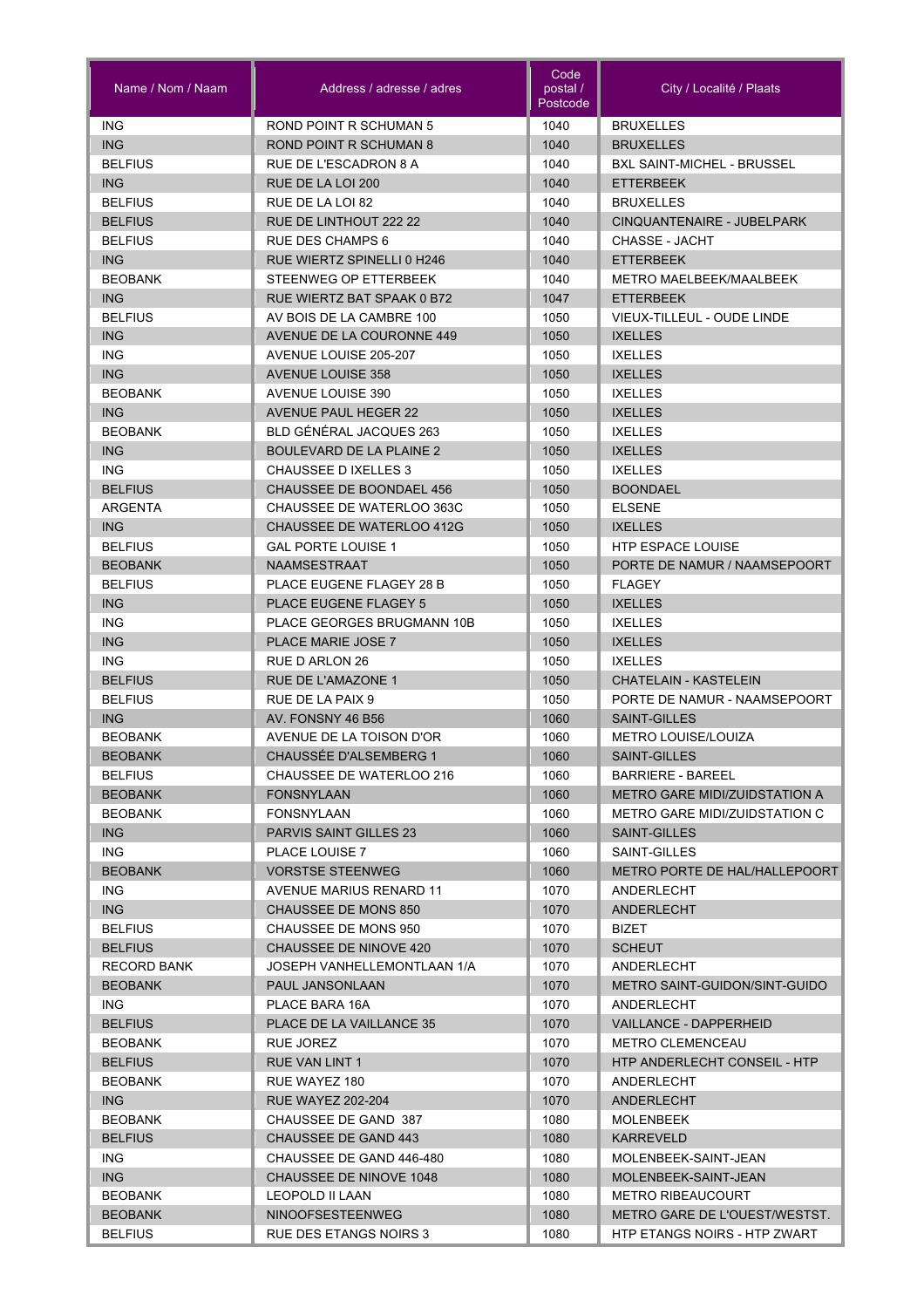| Name / Nom / Naam                | Address / adresse / adres                            | Code<br>postal /<br>Postcode | City / Localité / Plaats                        |
|----------------------------------|------------------------------------------------------|------------------------------|-------------------------------------------------|
| <b>ING</b>                       | SQ EDMOND MACHTENS 19-21                             | 1080                         | MOLENBEEK-SAINT-JEAN                            |
| <b>BELFIUS</b>                   | <b>AVENUE DU CHATEAU 36</b>                          | 1081                         | CHATEAU - KASTEEL                               |
| <b>BEOBANK</b>                   | <b>LEOPOLD II LAAN</b>                               | 1081                         | <b>METRO SIMONIS</b>                            |
| <b>ING</b>                       | <b>AVENUE CHARLES QUINT 560</b>                      | 1082                         | BERCHEM-SAINTE-AGATHE                           |
| <b>BELFIUS</b>                   | CHAUSSEE DE GAND 1149                                | 1082                         | BERCHEM-SAINTE-AGATHE                           |
| <b>ING</b>                       | PLACE DR SCHWEITZER 20                               | 1082                         | BERCHEM-SAINTE-AGATHE                           |
| <b>ING</b>                       | <b>AVENUE CHARLES QUINT 32</b>                       | 1083                         | <b>GANSHOREN</b>                                |
| <b>BELFIUS</b>                   | PL DE LA REINE PAOLA 8                               | 1083                         | <b>AMALFI</b>                                   |
| ARGENTA                          | PLACE GUIDO GEZELLE 1-4                              | 1083                         | <b>GANSHOREN</b>                                |
| <b>BELFIUS</b>                   | AV CARTON DE WIART 6                                 | 1090                         | <b>BELGICA</b>                                  |
| <b>ING</b>                       | AV CHARLES WOESTE 179                                | 1090                         | <b>JETTE</b>                                    |
| <b>BELFIUS</b>                   | AV DE L'EXPOSITION 330                               | 1090                         | <b>EXPO</b>                                     |
| <b>ING</b>                       | <b>AVENUE DU LAARBEEK 101</b>                        | 1090                         | <b>JETTE</b>                                    |
| <b>BELFIUS</b>                   | BLD DE SMET DE NAEYER 2/A                            | 1090                         | <b>MIROIR - SPIEGEL</b>                         |
| <b>ING</b>                       | PLACE REINE ASTRID 30-32                             | 1090                         | <b>JETTE</b>                                    |
| <b>ING</b>                       | <b>BOULEVARD LEOPOLD III</b>                         | 1110                         | <b>BRUXELLES</b>                                |
| <b>BELFIUS</b>                   | RUE FRANCOIS VEKEMANS 151                            | 1120                         | NEDER-OVER-HEEMBEEK                             |
| <b>ING</b>                       | <b>RUE FRANCOIS VEKEMANS 95</b>                      | 1120                         | <b>BRUXELLES</b>                                |
| <b>ING</b>                       | CHAUSSEE DE HAACHT 1442                              | 1130                         | <b>BRUXELLES</b>                                |
| <b>BELFIUS</b>                   | AV ANC COMBATTANTS 3                                 | 1140                         | <b>PADUWA</b>                                   |
| ING.<br><b>BELFIUS</b>           | AV DES ANC COMBATTANTS 17<br>AV HENRI CONSCIENCE 182 | 1140<br>1140                 | <b>EVERE</b><br><b>EVERE</b>                    |
| <b>ING</b>                       | <b>AVENUE DES LOISIRS 1</b>                          | 1140                         | <b>EVERE</b>                                    |
| <b>ING</b>                       | <b>AVENUE HENRI MATISSE 16</b>                       | 1140                         | <b>EVERE</b>                                    |
| <b>ING</b>                       | AV DES FRERES LEGRAIN 78                             | 1150                         | WOLUWE-SAINT-PIERRE                             |
| <b>BELFIUS</b>                   | <b>AVENUE DE TERVUEREN 298</b>                       | 1150                         | CHIEN-VERT - GROENE HOND                        |
| <b>ING</b>                       | AVENUE DE TERVUREN 270-272                           | 1150                         | <b>WOLUWE-SAINT-PIERRE</b>                      |
| <b>ING</b>                       | <b>AVENUE JULES DUJARDIN 5</b>                       | 1150                         | <b>WOLUWE-SAINT-PIERRE</b>                      |
| <b>BEOBANK</b>                   | DE HINNISDAELLAAN                                    | 1150                         | <b>METRO STOCKEL</b>                            |
| <b>ARGENTA</b>                   | <b>PLACE DES MAIEURS 2</b>                           | 1150                         | SINT-PIETERS-WOLUWE                             |
| <b>ING</b>                       | <b>PLACE DUMON 1</b>                                 | 1150                         | WOLUWE-SAINT-PIERRE                             |
| <b>BELFIUS</b>                   | PLACE DUMON 22                                       | 1150                         | <b>STOCKEL - STOKKEL</b>                        |
| ING                              | AV DE BEAULIEU 25                                    | 1160                         | <b>AUDERGHEM</b>                                |
| <b>BELFIUS</b>                   | AV EGLISE ST-JULIEN 10 B                             | 1160                         | ST-JULIEN - ST-JULIAAN                          |
| <b>BEOBANK</b>                   | AVENUE HERRMANN-DEBROUX                              | 1160                         | METRO HERMANN DEBROUX                           |
| ING                              | <b>BD DU SOUVERAIN 240</b>                           | 1160                         | <b>AUDERGHEM</b>                                |
| <b>BELFIUS</b>                   | BLD DU SOUVERAIN 282                                 | 1160                         | AUDERGHEM - OUDERGHEM                           |
| ING                              | <b>BOULEVARD DU SOUVERAIN 230</b>                    | 1160                         | <b>AUDERGHEM</b>                                |
| ARGENTA                          | CHAUSSEE DE WAVRE 1510                               | 1160                         | OUDERGEM                                        |
| <b>BEOBANK</b>                   | <b>DRIEBRUGGENSTRAAT</b>                             | 1160                         | <b>METRO DELTA</b>                              |
| <b>BEOBANK</b>                   | <b>GUSTAVE DEMEYLAAN</b>                             | 1160                         | <b>METRO DEMEY</b>                              |
| <b>ING</b>                       | SQUARE J B DE GREEF 11                               | 1160                         | <b>AUDERGHEM</b>                                |
| <b>BELFIUS</b>                   | PLACE EUGENE KEYM 30                                 | 1170                         | WATERMAEL - WATERMAAL                           |
| <b>ING</b>                       | <b>RUE DES BEGONIAS 2</b>                            | 1170                         | WATERMAEL-BOITSFORT                             |
| <b>BELFIUS</b>                   | RUE DU MINISTRE 24                                   | 1170                         | BOITSFORT - BOSVOORDE                           |
| <b>ING</b>                       | <b>RUE MAJOR BRUCK 18</b>                            | 1170                         | WATERMAEL-BOITSFORT                             |
| ING.                             | AV WINSTON CHURCHILL 11                              | 1180                         | <b>UCCLE</b>                                    |
| <b>BELFIUS</b>                   | <b>AVENUE BRUGMANN 247</b>                           | 1180<br>1180                 | <b>BRUGMANN</b><br>OBSERVATOIRE - OBSERVATORIUM |
| <b>BELFIUS</b><br><b>BELFIUS</b> | AVENUE DE FRE 173<br>AVENUE DE FRE 206               | 1180                         | HOPITAL STE-ELISABETH                           |
| ING.                             | AVENUE DE FRE 82                                     | 1180                         | <b>UCCLE</b>                                    |
| <b>ING</b>                       | <b>CHAUSSEE D ALSEMBERG 411</b>                      | 1180                         | <b>UCCLE</b>                                    |
| ING.                             | CHAUSSEE D ALSEMBERG 827                             | 1180                         | <b>UCCLE</b>                                    |
| <b>ING</b>                       | <b>CHAUSSEE DE WATERLOO 1313</b>                     | 1180                         | <b>UCCLE</b>                                    |
| <b>BEOBANK</b>                   | CHAUSSÉE DE WATERLOO 1345                            | 1180                         | <b>UCCLE</b>                                    |
| <b>BELFIUS</b>                   | <b>CHAUSSEE DE WATERLOO 1356</b>                     | 1180                         | FORT-JACO                                       |
| ING.                             | CHAUSSEE DE WATERLOO 687                             | 1180                         | <b>UCCLE</b>                                    |
| <b>BELFIUS</b>                   | CHEE DE WATERLOO 679 68                              | 1180                         | <b>BASCULE</b>                                  |
| ING.                             | DIEWEG 121                                           | 1180                         | <b>UCCLE</b>                                    |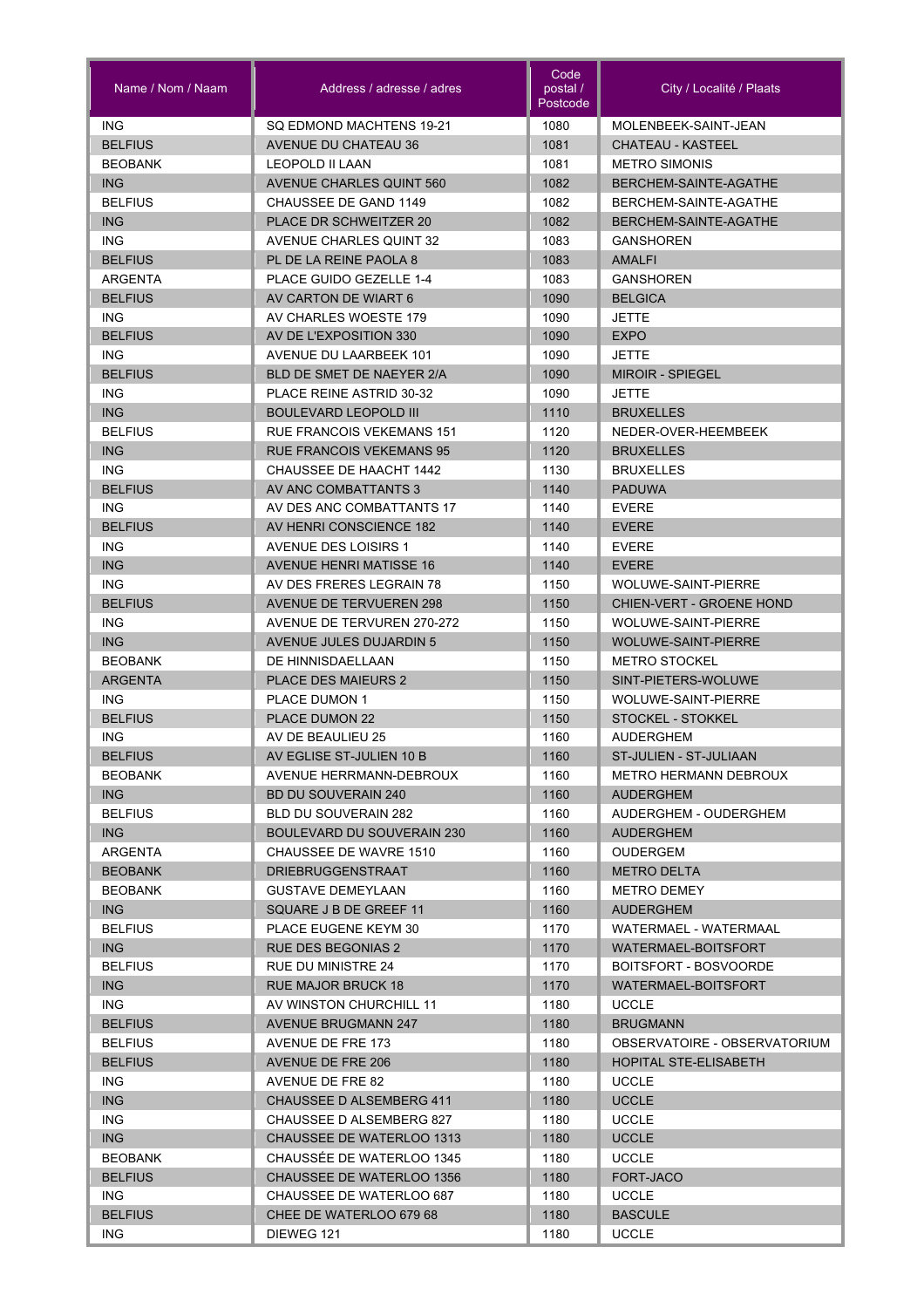| Name / Nom / Naam            | Address / adresse / adres                                 | Code<br>postal /<br>Postcode | City / Localité / Plaats                                             |
|------------------------------|-----------------------------------------------------------|------------------------------|----------------------------------------------------------------------|
| <b>ING</b>                   | <b>RUE EDITH CAVELL 32</b>                                | 1180                         | <b>UCCLE</b>                                                         |
| <b>BEOBANK</b>               | <b>RUE VANDERKINDERE 152</b>                              | 1180                         | <b>UCCLE</b>                                                         |
| <b>BELFIUS</b>               | RUE XAVIER DE BUE 47                                      | 1180                         | DE BUE                                                               |
| <b>BELFIUS</b>               | AV VICTOR ROUSSEAU 2                                      | 1190                         | FOREST ALTITUDE 100 - VORST                                          |
| ING.                         | <b>PLACE SAINT DENIS 18</b>                               | 1190                         | <b>FOREST</b>                                                        |
| <b>BEOBANK</b>               | <b>ALMAPLEIN</b>                                          | 1200                         | <b>METRO ALMA</b>                                                    |
| <b>ING</b>                   | AV HIPPOCRATE 10                                          | 1200                         | WOLUWE-SAINT-LAMBERT                                                 |
| <b>BELFIUS</b>               | AVENUE DE MAI 260                                         | 1200                         | MAI - MEI                                                            |
| <b>ING</b>                   | AVENUE GEORGES HENRI 178                                  | 1200                         | WOLUWE-SAINT-LAMBERT                                                 |
| <b>BEOBANK</b>               | <b>AVENUE GEORGES HENRI 324-326</b>                       | 1200                         | WOLUWE-SAINT-LAMBERT                                                 |
| <b>BELFIUS</b>               | AVENUE PAUL HYMANS 9                                      | 1200                         | <b>TOMBERG</b>                                                       |
| <b>ING</b>                   | BD DE LA WOLUWE 70 B55                                    | 1200                         | WOLUWE-SAINT-LAMBERT                                                 |
| <b>BEOBANK</b>               | DE BROQUEVILLELAAN                                        | 1200                         | <b>METRO MONTGOMERY</b>                                              |
| <b>BELFIUS</b>               | <b>PARVIS SAINT-HENRI 49</b>                              | 1200                         | PARVIS ST-HENRI - ST-HENDRIK                                         |
| <b>BEOBANK</b>               | <b>ROODEBEEKSTEENWEG</b>                                  | 1200                         | <b>METRO ROODEBEEK</b>                                               |
| <b>ING</b>                   | <b>RUE ST LAMBERT 202</b>                                 | 1200                         | SINT-LAMBRECHTS-WOLUWE                                               |
| <b>ING</b><br><b>BEOBANK</b> | TOMBERG 131                                               | 1200                         | WOLUWE-SAINT-LAMBERT                                                 |
| <b>BELFIUS</b>               | ANDRE BERTULOTSTRAAT                                      | 1210                         | <b>METRO GARE DU NORD/NOORDST. 1</b><br><b>SSB BRUXELLES GALILEE</b> |
|                              | <b>AVENUE GALILEE 5</b><br><b>CHAUSSEE DE LOUVAIN 100</b> | 1210                         |                                                                      |
| <b>BEOBANK</b><br>ING.       | CHAUSSEE DE LOUVAIN 91-93                                 | 1210<br>1210                 | AG ST JOOST<br>SAINT-JOSSE-TEN-NOODE                                 |
| <b>BEOBANK</b>               | <b>MADOUPLEIN</b>                                         | 1210                         | <b>METRO MADOU</b>                                                   |
| <b>BELFIUS</b>               | PLACE CHARLES ROGIER 11/9                                 | 1210                         | <b>BRUXELLES ROGIER TOWER</b>                                        |
| <b>BEOBANK</b>               | <b>PLACE ROGIER</b>                                       | 1210                         | <b>METRO ROGIER</b>                                                  |
| <b>BELFIUS</b>               | <b>RUE PACIFICATION 1/CONT</b>                            | 1210                         | SAINT-JOSSE-TEN-NOODE                                                |
| <b>ING</b>                   | BD DE L'EUROPE 10 BTE 2                                   | 1300                         | <b>WAVRE</b>                                                         |
| <b>BELFIUS</b>               | PLACE ALPHONSE BOSCH 15                                   | 1300                         | <b>WAVRE</b>                                                         |
| <b>ING</b>                   | <b>RUE CH JAUMOTTE 33D</b>                                | 1300                         | <b>WAVRE</b>                                                         |
| ARGENTA                      | RUE DE NAMUR 30-32                                        | 1300                         | <b>WAVRE</b>                                                         |
| <b>BEOBANK</b>               | RUE DU PONT DU CHRIST 21                                  | 1300                         | <b>WAVRE</b>                                                         |
| <b>ING</b>                   | <b>BOULEVARD DE L'EUROPE 3</b>                            | 1301                         | <b>WAVRE</b>                                                         |
| <b>BELFIUS</b>               | AVENUE ALBERT IER 2                                       | 1310                         | HTP LA HULPE LA MAZERINE                                             |
| <b>ING</b>                   | <b>RUE DES COMBATTANTS 52</b>                             | 1310                         | LA HULPE                                                             |
| <b>BELFIUS</b>               | RUE P. BROODCOORENS 1                                     | 1310                         | <b>LA HULPE</b>                                                      |
| ING.                         | CHAUSSEE DE LOUVAIN 25                                    | 1320                         | <b>BEAUVECHAIN</b>                                                   |
| <b>BELFIUS</b>               | <b>CHAUSSEE DE NAMUR 5</b>                                | 1320                         | HAMME-MILLE                                                          |
| <b>BELFIUS</b>               | CHAUSSEE DE HUY 225                                       | 1325                         | CHAUMONT-GISTOUX                                                     |
| ING                          | CHAUSSEE DE HUY 228                                       | 1325                         | CHAUMONT-GISTOUX                                                     |
| ING.                         | RUE DU MONASTERE 2                                        | 1330                         | <b>RIXENSART</b>                                                     |
| <b>BELFIUS</b>               | <b>RUE ROBERT BOISACQ 8</b>                               | 1330                         | <b>RIXENSART</b>                                                     |
| <b>BELFIUS</b>               | AV DES COMBATTANTS 237                                    | 1332                         | <b>GENVAL</b>                                                        |
| <b>ING</b>                   | AVENUE GEVAERT 257                                        | 1332                         | <b>RIXENSART</b>                                                     |
| ING.                         | <b>AVENUE REINE ASTRID 1</b>                              | 1340                         | OTTIGNIES-LOUVAIN-LA-NEUVE                                           |
| <b>BELFIUS</b>               | <b>BOUCLE DU DOUAIRE 2</b>                                | 1340                         | <b>OTTIGNIES</b>                                                     |
| ING.                         | PLACE DE L ACCUEIL                                        | 1348                         | OTTIGNIES-LOUVAIN-LA-NEUVE                                           |
| <b>BELFIUS</b>               | PLACE DE L'UNIVERSITE 34                                  | 1348                         | LOUVAIN-LA-NEUVE                                                     |
| ING.                         | <b>RUE DES WALLONS 2</b>                                  | 1348                         | OTTIGNIES-LOUVAIN-LA-NEUVE                                           |
| <b>BELFIUS</b>               | PL 11E DRAGONS FRANC. 28                                  | 1350                         | ORP-JAUCHE                                                           |
| ING.                         | RUE DE LA STATION 68                                      | 1350                         | ORP-JAUCHE                                                           |
| <b>BELFIUS</b>               | <b>CHAUSSEE DE WAVRE 201</b>                              | 1360                         | <b>PERWEZ</b>                                                        |
| ING.                         | <b>CHAUSSEE DE WAVRE 83</b>                               | 1360                         | <b>PERWEZ</b>                                                        |
| ING                          | AV COMMANDANTS BORLEE 10                                  | 1370                         | <b>JODOIGNE</b>                                                      |
| <b>ARGENTA</b>               | PLACE DR EDOUARD LODEWIJCKX 9-11                          | 1370                         | <b>JODOIGNE</b>                                                      |
| <b>BELFIUS</b>               | RUE SAINT-JEAN 9                                          | 1370                         | <b>JODOIGNE</b>                                                      |
| ING.                         | ROUTE D OHAIN 3                                           | 1380                         | LASNE                                                                |
| <b>BELFIUS</b>               | <b>PARVIS SAINT-GEORGES 1</b>                             | 1390                         | <b>GREZ-DOICEAU</b>                                                  |
| ING.                         | PLACE ERNEST DUBOIS 7                                     | 1390                         | GREZ-DOICEAU                                                         |
| <b>BELFIUS</b>               | <b>CHAUSSEE DE MONS 1</b>                                 | 1400                         | <b>NIVELLES</b>                                                      |
| <b>BELFIUS</b>               | CHAUSSEE DE MONS 18                                       | 1400                         | HTP NIVELLES SHOP.CENTER                                             |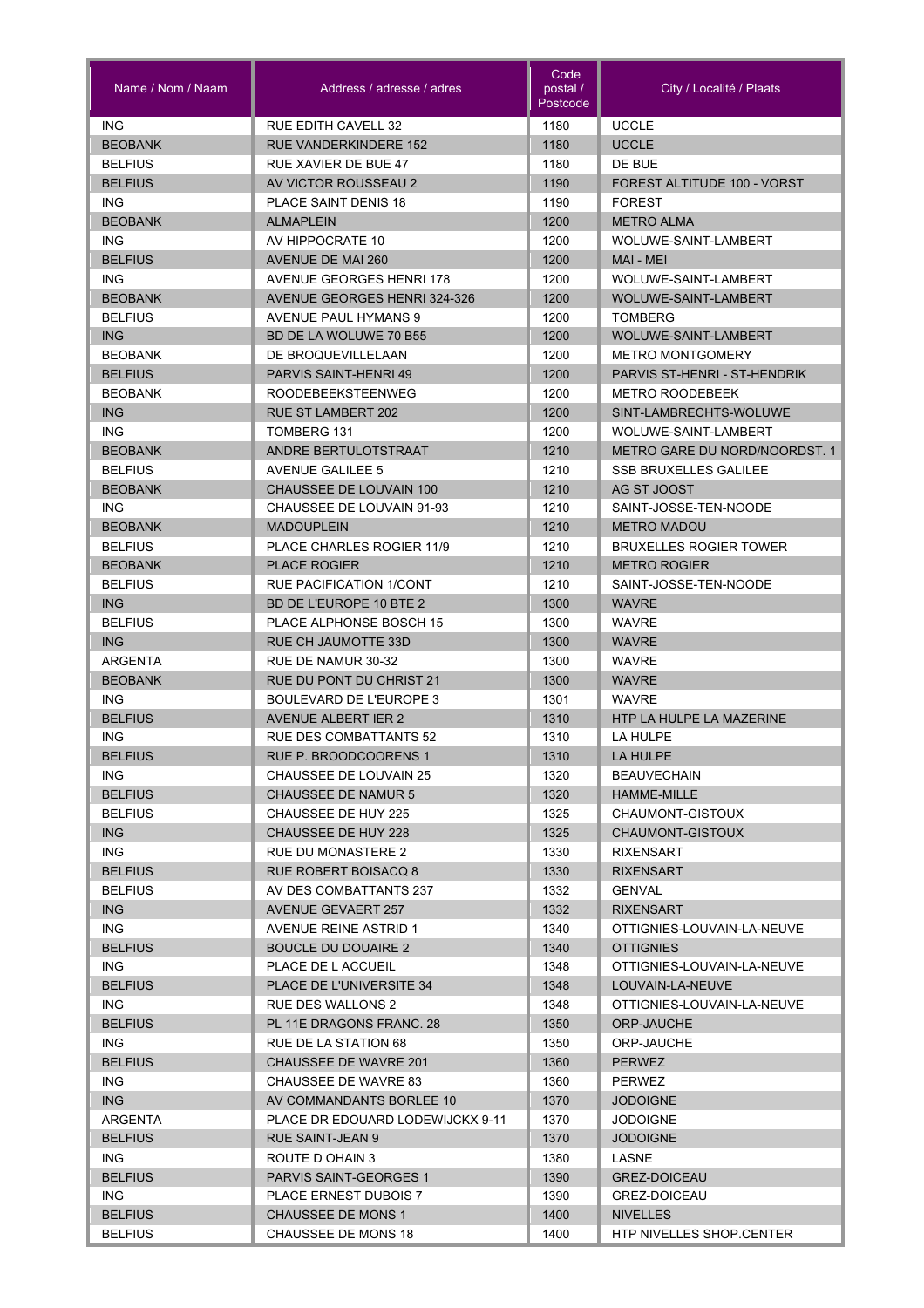| Name / Nom / Naam                | Address / adresse / adres                      | Code<br>postal /<br>Postcode | City / Localité / Plaats                  |
|----------------------------------|------------------------------------------------|------------------------------|-------------------------------------------|
| <b>RECORD BANK</b>               | CHAUSSEE DE NAMUR 40                           | 1400                         | <b>NIVELLES</b>                           |
| <b>BEOBANK</b>                   | <b>GRAND'PLACE 53</b>                          | 1400                         | <b>NIVELLES</b>                           |
| <b>ING</b>                       | PLACE ALBERT 1ER 7                             | 1400                         | <b>NIVELLES</b>                           |
| <b>BEOBANK</b>                   | PLACE LAMBERT SCHIFFELERS 3-5                  | 1400                         | <b>NIVELLES</b>                           |
| <b>ING</b>                       | <b>BOULEVARD HENRI ROLIN 7</b>                 | 1410                         | <b>WATERLOO</b>                           |
| <b>ING</b>                       | <b>CHAUSSEE DE BRUXELLES 226</b>               | 1410                         | <b>WATERLOO</b>                           |
| <b>BELFIUS</b>                   | <b>CHAUSSEE DE BRUXELLES 306</b>               | 1410                         | <b>WATERLOO</b>                           |
| <b>BEOBANK</b>                   | CHAUSSÉE DE BRUXELLES 91                       | 1410                         | <b>WATERLOO</b>                           |
| <b>ING</b>                       | <b>CHAUSSEE DE TERVUREN 198F</b>               | 1410                         | <b>WATERLOO</b>                           |
| <b>ING</b>                       | <b>DREVE RICHELLE 16</b>                       | 1410                         | <b>WATERLOO</b>                           |
| <b>ARGENTA</b>                   | <b>RUE MA CAMPAGNE 76</b>                      | 1410                         | <b>WATERLOO</b>                           |
| <b>ARGENTA</b>                   | AVENUE DE LA BELLE PROVINCE 103-105            | 1420                         | BRAINE-L'ALLEUD                           |
| <b>ING</b>                       | AVENUE LEON JOUREZ 63                          | 1420                         | <b>BRAINE-L'ALLEUD</b>                    |
| <b>BELFIUS</b>                   | PLACE DE LA GARE 7                             | 1420                         | BRAINE-L'ALLEUD                           |
| <b>BELFIUS</b>                   | RUE DU PONT 12                                 | 1430                         | <b>REBECQ</b>                             |
| <b>BELFIUS</b>                   | GRAND'RUE 66 68                                | 1435                         | <b>MONT ST GUIBERT</b>                    |
| <b>BELFIUS</b>                   | <b>RUE DE LA LIBERATION 36</b>                 | 1440                         | BRAINE-LE-CHATEAU                         |
| <b>BELFIUS</b>                   | RUE DU MOULIN-A-VENT 10                        | 1460                         | <b>VIRGINAL-SAMME</b>                     |
| <b>BELFIUS</b>                   | <b>RUE DE CHARLEROI 28</b>                     | 1470                         | <b>GENAPPE</b>                            |
| <b>ING</b>                       | RUE EMMANUEL LUTTE 17                          | 1470                         | <b>GENAPPE</b>                            |
| <b>ING</b>                       | PLACE JOSSE GOFFIN 2                           | 1480                         | <b>TUBIZE</b>                             |
| <b>BEOBANK</b>                   | RUE DE MONS 65                                 | 1480                         | <b>TUBIZE</b>                             |
| <b>ING</b>                       | <b>RUE DE MONS 8</b>                           | 1480                         | <b>TUBIZE</b>                             |
| <b>BELFIUS</b>                   | <b>RUE DE NIVELLES 30</b>                      | 1480                         | <b>TUBIZE</b>                             |
| <b>ING</b>                       | AVENUE DES COMBATTANTS 70B                     | 1490                         | COURT-SAINT-ETIENNE                       |
| <b>BELFIUS</b>                   | RUE EMILE HENRICOT 54 A                        | 1490                         | <b>COURT ST ETIENNE</b>                   |
| <b>BELFIUS</b>                   | <b>AVENUE ARSENE TOURNAY 6</b>                 | 1495                         | <b>VILLERS-LA-VILLE</b>                   |
| ING.                             | RUE DE LA TOURETTE 20                          | 1495                         | VILLERS-LA-VILLE                          |
| <b>RECORD BANK</b>               | <b>AUGUSTE DEMAEGHTLAAN 160</b>                | 1500                         | <b>HALLE</b>                              |
| <b>BELFIUS</b>                   | <b>BASILIEKSTRAAT 13</b>                       | 1500                         | <b>HALLE CENTRUM</b>                      |
| <b>ARGENTA</b>                   | <b>BASILIEKSTRAAT 132</b>                      | 1500                         | <b>HALLE</b>                              |
| <b>BEOBANK</b>                   | BERGENSESTEENWEG 56-58                         | 1500                         | <b>HAL</b>                                |
| <b>EUROPABANK</b>                | J. POSSOZPLEIN 2                               | 1500                         | <b>HALLE</b>                              |
| <b>ING</b>                       | JOSEPH PETRESTRAAT 31                          | 1500                         | <b>HALLE</b>                              |
| ING                              | MAANDAGMARKT 2                                 | 1500                         | HALLE                                     |
| <b>BELFIUS</b><br><b>BELFIUS</b> | SINT-ROCHUSSTRAAT 31<br>ALSEMBERGSESTEENWEG 80 | 1500<br>1501                 | HALLE - ST. ROCHUS<br>HUIZINGEN-BUIZINGEN |
| <b>BELFIUS</b>                   | <b>HELDENPLEIN 2</b>                           | 1540                         | <b>HERNE</b>                              |
| <b>RECORD BANK</b>               | GERAARDSBERGSESTRAAT 30                        | 1541                         | SINT-PIETERS-KAPELLE                      |
| <b>RECORD BANK</b>               | PLAATS 50                                      | 1547                         | BEVER                                     |
| ING                              | <b>GEMEENTEPLEIN 25</b>                        | 1560                         | <b>HOEILAART</b>                          |
| <b>BELFIUS</b>                   | <b>GEMEENTEPLEIN 9</b>                         | 1560                         | HOEILAART                                 |
| <b>BELFIUS</b>                   | <b>MARKTPLEIN 34</b>                           | 1570                         | <b>GALMAARDEN</b>                         |
| ARGENTA                          | ARTHUR QUINTUSSTRAAT 18                        | 1600                         | SINT-PIETERS-LEEUW                        |
| <b>BELFIUS</b>                   | BERGENSESTEENWEG 388 A                         | 1600                         | ZUUN                                      |
| ING                              | J DEPAUWSTRAAT 35-37                           | 1600                         | SINT-PIETERS-LEEUW                        |
| <b>BELFIUS</b>                   | <b>PASTORIJSTRAAT 17</b>                       | 1600                         | <b>RINK</b>                               |
| ARGENTA                          | RINK 48                                        | 1600                         | SINT-PIETERS-LEEUW                        |
| <b>BELFIUS</b>                   | <b>WEERSTANDSPLEIN 1</b>                       | 1600                         | <b>NEGENMANNEKE</b>                       |
| ING.                             | POSTWEG 153                                    | 1602                         | SINT-PIETERS-LEEUW                        |
| ING                              | <b>GRAND ROUTE 315</b>                         | 1620                         | <b>DROGENBOS</b>                          |
| <b>BELFIUS</b>                   | STEENWEG OP ALSEMBERG 1410                     | 1620                         | <b>CALEVOET</b>                           |
| <b>ING</b>                       | SQUARE DES BRAVES 22                           | 1630                         | LINKEBEEK                                 |
| ING.                             | AV FORET DE SOIGNES 24-28                      | 1640                         | RHODE-SAINT-GENESE                        |
| <b>BELFIUS</b>                   | ZONIENWOUDLAAN 29 31                           | 1640                         | RODE CENTRUM                              |
| <b>BELFIUS</b>                   | ZONIENWOUDLAAN 348                             | 1640                         | RHODE-ESPINETTE CENTRALE                  |
| ING                              | <b>ZONIENWOUDLAAN 371</b>                      | 1640                         | RHODE-SAINT-GENESE                        |
| ING.                             | <b>HOOGSTRAAT 15</b>                           | 1650                         | <b>BEERSEL</b>                            |
| <b>BELFIUS</b>                   | DWORPSESTRAAT 36                               | 1651                         | LOT                                       |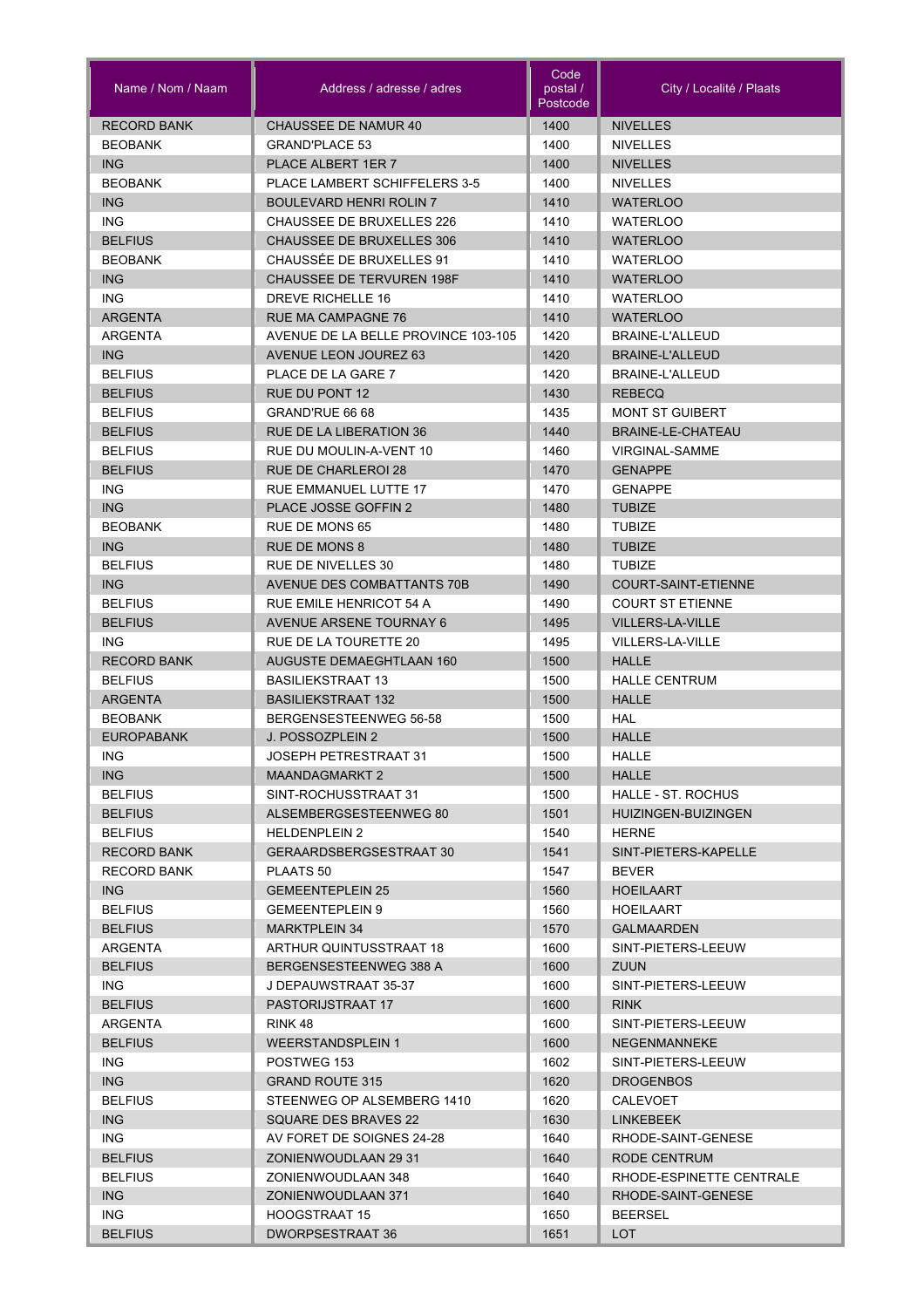| Name / Nom / Naam                    | Address / adresse / adres                               | Code<br>postal /<br>Postcode | City / Localité / Plaats                       |
|--------------------------------------|---------------------------------------------------------|------------------------------|------------------------------------------------|
| <b>BELFIUS</b>                       | ALSEMBERGSESTWG 574/0001                                | 1653                         | <b>DWORP</b>                                   |
| <b>BELFIUS</b>                       | NINOOFSESTEENWEG 96                                     | 1670                         | <b>PEPINGEN</b>                                |
| <b>BELFIUS</b>                       | NINOOFSESTEENWEG 117                                    | 1700                         | <b>DILBEEK</b>                                 |
| <b>ING</b>                           | NINOOFSESTEENWEG 342                                    | 1700                         | <b>DILBEEK</b>                                 |
| <b>ARGENTA</b>                       | SINT-ALENALAAN 107 001                                  | 1700                         | <b>DILBEEK</b>                                 |
| <b>ARGENTA</b>                       | ITTERBEEKSEBAAN 226 C                                   | 1701                         | <b>ITTERBEEK</b>                               |
| <b>BELFIUS</b>                       | <b>ITTERBEEKSEBAAN 262</b>                              | 1701                         | <b>ITTERBEEK</b>                               |
| <b>BELFIUS</b>                       | <b>BRUSSELSTRAAT 191</b>                                | 1702                         | <b>GROOT-BIJGAARDEN</b>                        |
| <b>ING</b>                           | GOSSETLAAN 43                                           | 1702                         | <b>DILBEEK</b>                                 |
| <b>ING</b>                           | <b>GEMEENTEPLEIN 23</b>                                 | 1730                         | <b>ASSE</b>                                    |
| <b>ARGENTA</b>                       | KALKOVEN 32 A                                           | 1730                         | <b>ASSE</b>                                    |
| <b>BELFIUS</b>                       | <b>KATTESTRAAT 2</b>                                    | 1730                         | <b>ASSE</b>                                    |
| ARGENTA                              | STATIONSSTRAAT 23                                       | 1730                         | <b>ASSE</b>                                    |
| <b>ING</b>                           | <b>BRUSSELSESTEENWEG 481</b>                            | 1731                         | <b>ASSE</b>                                    |
| <b>BELFIUS</b>                       | BRUSSELSESTEENWEG 616                                   | 1731                         | <b>ZELLIK</b>                                  |
| <b>ARGENTA</b>                       | <b>VLIEGWEZENLAAN 57</b>                                | 1731                         | <b>ZELLIK</b>                                  |
| <b>BELFIUS</b>                       | <b>MARKTPLEIN 19</b>                                    | 1740                         | <b>TERNAT</b>                                  |
| <b>ING</b>                           | <b>MARKTPLEIN 26</b>                                    | 1740                         | <b>TERNAT</b>                                  |
| ARGENTA                              | STATIESTRAAT 113                                        | 1740                         | <b>TERNAT</b>                                  |
| <b>BELFIUS</b>                       | KAPELLEVELD 2                                           | 1742                         | ST-KATHERINA-LOMBEEK                           |
| ARGENTA                              | HEIVELD 31                                              | 1745                         | OPWIJK                                         |
| <b>BELFIUS</b>                       | KLOOSTERSTRAAT 12                                       | 1745                         | <b>OPWIJK</b>                                  |
| <b>ING</b>                           | SINGEL <sub>9</sub>                                     | 1745                         | <b>OPWIJK</b>                                  |
| <b>BELFIUS</b>                       | ALBERT VANDERKELENSTR 11                                | 1750                         | LENNIK-GOOIK                                   |
| ARGENTA                              | ALFRED ALGOETSTRAAT 17                                  | 1750                         | SINT-KWINTENS-LENNIK                           |
| <b>ARGENTA</b>                       | EDINGSESTEENWEG 131 A                                   | 1755                         | <b>GOOIK</b>                                   |
| <b>ING</b>                           | KOEKOEKSTRAAT 15                                        | 1755                         | <b>GOOIK</b>                                   |
| <b>BELFIUS</b>                       | <b>PAMELSE KLEI 18</b>                                  | 1760                         | <b>ROOSDAAL</b>                                |
| <b>ING</b>                           | <b>PAMELSE KLEI 43</b>                                  | 1760                         | <b>ROOSDAAL</b>                                |
| <b>ARGENTA</b>                       | <b>GRAVENBOSSTRAAT 110</b>                              | 1770                         | <b>LIEDEKERKE</b>                              |
| <b>BELFIUS</b>                       | OPPERSTRAAT 7/1                                         | 1770                         | <b>LIEDEKERKE</b>                              |
| <b>ING</b>                           | <b>STATIONSSTRAAT 5</b>                                 | 1770                         | <b>LIEDEKERKE</b>                              |
| <b>ING</b>                           | <b>MARKT 54</b>                                         | 1780                         | <b>WEMMEL</b>                                  |
| <b>BELFIUS</b>                       | <b>MARKT 60 62</b>                                      | 1780                         | WEMMEL                                         |
| <b>ARGENTA</b>                       | STEENWEG OP BRUSSEL 200                                 | 1780                         | <b>WEMMEL</b>                                  |
| <b>BELFIUS</b>                       | LANGENSTEENWEG 65                                       | 1785                         | <b>MERCHTEM</b>                                |
| ING.                                 | LANGESTEENWEG 43                                        | 1785                         | MERCHTEM                                       |
| <b>RECORD BANK</b>                   | NIEUWBAAN 51                                            | 1785                         | <b>MERCHTEM</b>                                |
| <b>BELFIUS</b>                       | BRUSSELBAAN 128                                         | 1790                         | AFFLIGEM                                       |
| <b>BEOBANK</b>                       | <b>GROTE MARKT</b>                                      | 1800                         | <b>VILVOORDE</b>                               |
| ARGENTA                              | KLUITINGSTRAAT 115                                      | 1800                         | <b>VILVOORDE</b>                               |
| <b>BEOBANK</b>                       | MECHELSESTEENWEG 4A                                     | 1800                         | <b>VILVOORDE</b>                               |
| ARGENTA                              | <b>MEEUWENLAAN 1</b>                                    | 1800                         | <b>VILVOORDE</b>                               |
| <b>BELFIUS</b>                       | PORTAELSPLEIN 68                                        | 1800                         | <b>VILVOORDE</b>                               |
| ING                                  | <b>VARKENSMARKT 1-3</b>                                 | 1800                         | <b>VILVOORDE</b>                               |
| <b>ARGENTA</b>                       | <b>FUERISONPLAATS 7 1</b>                               | 1820                         | <b>STEENOKKERZEEL</b>                          |
| <b>BELFIUS</b><br><b>RECORD BANK</b> | <b>HAACHTSESTEENWEG 87</b><br><b>TORREKENSSTRAAT 14</b> | 1820<br>1820                 | <b>STEENOKKERZEEL</b><br><b>STEENOKKERZEEL</b> |
| ING.                                 |                                                         | 1820                         |                                                |
| <b>ARGENTA</b>                       | VAN FRACHENLAAN 1B                                      | 1830                         | <b>STEENOKKERZEEL</b>                          |
|                                      | <b>KERKLAAN 7</b><br>KONINGIN FABIOLALAAN 1             |                              | <b>MACHELEN</b>                                |
| <b>BELFIUS</b><br><b>ING</b>         | ALFONS DE COCKPLEIN 11                                  | 1830<br>1831                 | MACHELEN<br><b>MACHELEN</b>                    |
| ING.                                 | <b>HERMESLAAN 2</b>                                     | 1831                         | MACHELEN                                       |
| <b>ARGENTA</b>                       | JOZEF VAN DOORSLAERSTRAAT 39                            | 1840                         | <b>STEENHUFFEL</b>                             |
| ING.                                 | <b>KERKSTRAAT 7</b>                                     | 1840                         | LONDERZEEL                                     |
| <b>RECORD BANK</b>                   | <b>MALDERENDORP 1</b>                                   | 1840                         | <b>MALDEREN</b>                                |
| ARGENTA                              | POPULIERENSTRAAT 4                                      | 1840                         | LONDERZEEL                                     |
| <b>BELFIUS</b>                       | STATIONSSTRAAT 27                                       | 1840                         | LONDERZEEL                                     |
| ING                                  | BRUSSELSESTEENWEG 1-3                                   | 1850                         | GRIMBERGEN                                     |
|                                      |                                                         |                              |                                                |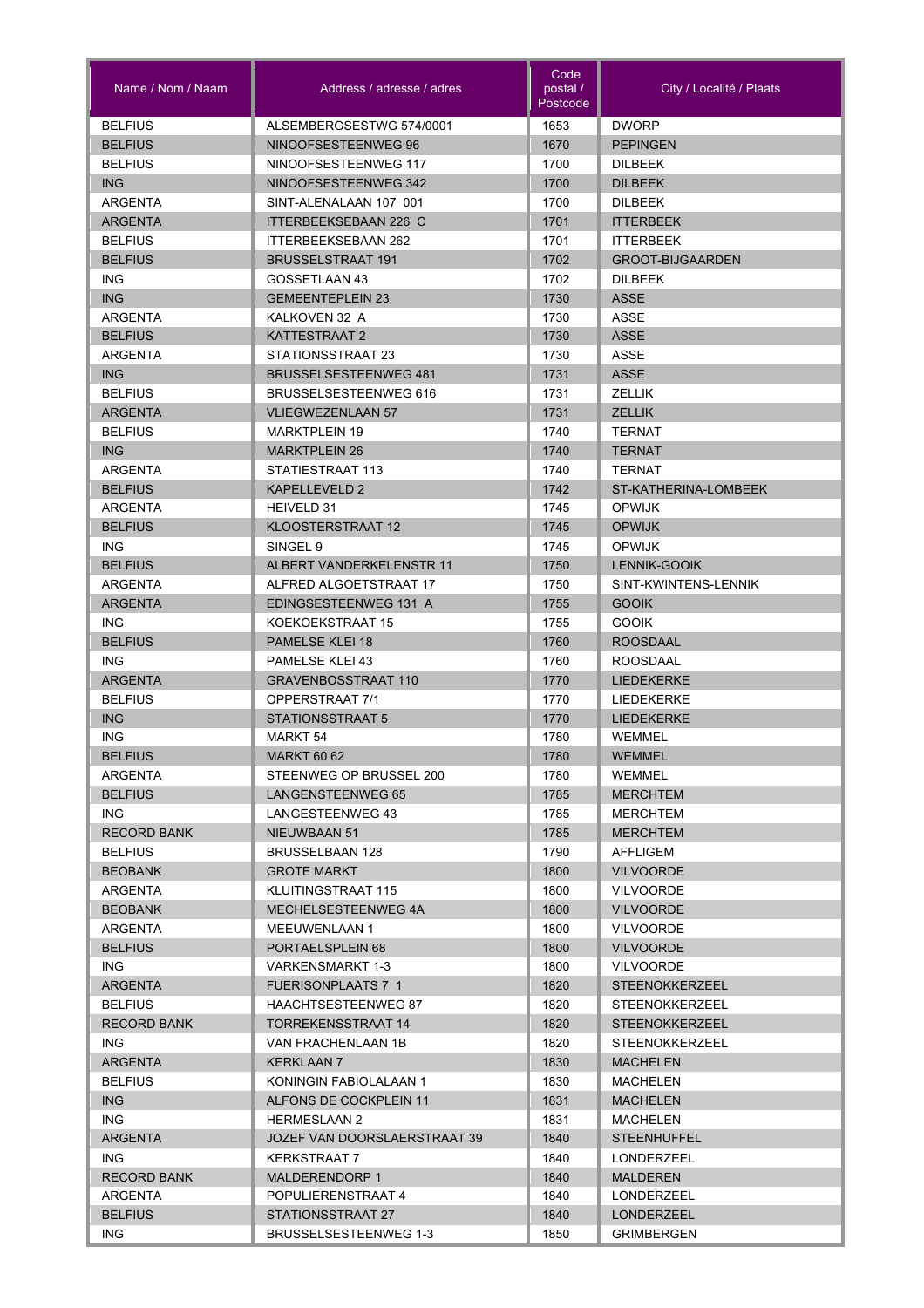| Name / Nom / Naam  | Address / adresse / adres       | Code<br>postal /<br>Postcode | City / Localité / Plaats           |
|--------------------|---------------------------------|------------------------------|------------------------------------|
| ARGENTA            | LAGESTEENWEG 96                 | 1850                         | <b>GRIMBERGEN</b>                  |
| <b>BELFIUS</b>     | WOLVERTEMSESTEENWEG 10          | 1850                         | <b>GRIMBERGEN</b>                  |
| <b>ING</b>         | <b>KERKSTRAAT 250</b>           | 1851                         | <b>GRIMBERGEN</b>                  |
| <b>ARGENTA</b>     | <b>HENDRIK DRAPSSTRAAT 33</b>   | 1853                         | STROMBEEK-BEVER                    |
| <b>RECORD BANK</b> | PASTORIJSTRAAT 2                | 1853                         | STROMBEEK-BEVER                    |
| <b>ING</b>         | SINT AMANDSPLEIN 36             | 1853                         | <b>GRIMBERGEN</b>                  |
| <b>BELFIUS</b>     | SINT-AMANDSSTRAAT 1             | 1853                         | STROMBEEK-BEVER                    |
| <b>ING</b>         | TEMSELAAN 100                   | 1853                         | <b>GRIMBERGEN</b>                  |
| <b>BELFIUS</b>     | <b>BOECHTSTRAAT 28</b>          | 1860                         | <b>MEISE</b>                       |
| <b>ING</b>         | <b>BRUSSELSESTEENWEG 65</b>     | 1860                         | <b>MEISE</b>                       |
| <b>BELFIUS</b>     | <b>GEMEENTEPLEIN 6</b>          | 1861                         | <b>WOLVERTEM</b>                   |
| <b>ARGENTA</b>     | <b>MARKTPLEIN 19</b>            | 1880                         | KAPELLE-OP-DEN-BOS                 |
| ING                | MECHELSEWEG 173                 | 1880                         | KAPELLE-OP-DEN-BOS                 |
| <b>BELFIUS</b>     | MECHELSEWEG 191                 | 1880                         | KAPELLE-OP-DEN-BOS                 |
| <b>RECORD BANK</b> | PADDEGATSTRAAT 75/A             | 1880                         | <b>NIEUWENRODE</b>                 |
| ARGENTA            | VAN BEETHOVENLAAN 2             | 1910                         | <b>KAMPENHOUT</b>                  |
| <b>ING</b>         | <b>WARANDESTRAAT 19</b>         | 1910                         | <b>KAMPENHOUT</b>                  |
| <b>BELFIUS</b>     | <b>KERKPLEIN 23</b>             | 1930                         | ZAVENTEM                           |
| <b>BELFIUS</b>     | LUCHT. BRUSSEL NAT. 1           | 1930                         | HTP BAC DEPARTURE DIAMANT          |
| <b>BELFIUS</b>     | LUCHT. BRUSSEL NAT. 1           | 1930                         | <b>HTP BAC ARRIVAL</b>             |
| <b>BELFIUS</b>     | LUCHT. BRUSSEL NAT. 1           | 1930                         | HTP BAC DEPARTURE ISLE             |
| <b>BELFIUS</b>     | LUCHT. BRUSSEL NAT. 1           | 1930                         | <b>HTP BAC PIER A</b>              |
| <b>BELFIUS</b>     | LUCHT. BRUSSEL NAT. 1           | 1930                         | <b>HTP BAC PIER B</b>              |
| <b>ING</b>         | STATIONSSTRAAT 78               | 1930                         | ZAVENTEM                           |
| <b>ING</b>         | MECHELSESTEENWEG 193            | 1933                         | <b>ZAVENTEM</b>                    |
| <b>BELFIUS</b>     | MECHELSESTEENWEG 223            | 1933                         | <b>STERREBEEK</b>                  |
| <b>BELFIUS</b>     | KONINGIN ASTRIDLAAN 259         | 1950                         | <b>KRAAINEM</b>                    |
| <b>ING</b>         | <b>CHAUSSEE DE MALINES 151</b>  | 1970                         | WEZEMBEEK-OPPEM                    |
| <b>BELFIUS</b>     | MECHELSESTEENWEG 106            | 1970                         | WEZEMBEEK-OPPEM                    |
| <b>BELFIUS</b>     | <b>BRUSSELSESTEENWEG 110</b>    | 1980                         | <b>ZEMST</b>                       |
| <b>ARGENTA</b>     | <b>BRUSSELSESTEENWEG 132</b>    | 1980                         | <b>ZEMST</b>                       |
| <b>BELFIUS</b>     | TERVUURSESTEENWEG 270           | 1981                         | HOFSTADE (VL.-B.)                  |
| <b>ING</b>         | <b>TERVUURSESTEENWEG 740</b>    | 1982                         | <b>ZEMST</b>                       |
| <b>ING</b>         | BOLIVARPLAATS 20                | 2000                         | <b>ANTWERPEN</b>                   |
| <b>EUROPABANK</b>  | FRANKRIJKLEI 160-162            | 2000                         | <b>ANTWERPEN</b>                   |
| ING.               | ITALIELEI 133-135-137           | 2000                         | ANTWERPEN                          |
| <b>ARGENTA</b>     | KLOOSTERSTRAAT 136              | 2000                         | <b>ANTWERPEN 1</b>                 |
| ING.               | LANGE GASTHUISSTRAAT 20         | 2000                         | ANTWERPEN                          |
| <b>BELFIUS</b>     | LANGE GASTHUISSTRAAT 22         | 2000                         | ANTWERPEN LANGE GASTHUIS           |
| <b>BELFIUS</b>     | LEOPOLDSTRAAT 26                | 2000                         | <b>HTP ZIEKENHUIS ST ELISABETH</b> |
| <b>BEOBANK</b>     | MECHELSESTEENWEG 18             | 2000                         | <b>ANTWERPEN</b>                   |
| ING.               | NOORDERPLAATS 7                 | 2000                         | ANTWERPEN                          |
| <b>BELFIUS</b>     | <b>RIEMSTRAAT 47</b>            | 2000                         | <b>ANTWERPEN ZUID</b>              |
| <b>ING</b>         | WAALSE KAAI 27                  | 2000                         | ANTWERPEN                          |
| <b>ARGENTA</b>     | <b>BELGIELEI 49</b>             | 2018                         | <b>ANTWERPEN 1</b>                 |
| <b>BELFIUS</b>     | JAN VAN RIJSWIJCKLAAN 62        | 2018                         | ANTWERPEN VAN RIJSWIJCK            |
| <b>BELFIUS</b>     | KONINGIN ASTRIDPLEIN 29 B       | 2018                         | HTP ANTWERPEN TRAVELEX             |
| ING.               | KORTE LOZANASTRAAT 45           | 2018                         | ANTWERPEN                          |
| ING                | LANGE LOZANASTRAAT 149          | 2018                         | <b>ANTWERPEN</b>                   |
| <b>BELFIUS</b>     | MECHELSESTEENWEG 126            | 2018                         | ANTWERPEN MECHELSESTEENWEG         |
| ING                | MECHELSESTEENWEG 34             | 2018                         | <b>ANTWERPEN</b>                   |
| <b>BELFIUS</b>     | PELIKAANSTRAAT 3/1580           | 2018                         | HTP ANTWERPEN CENTRAAL             |
| <b>BELFIUS</b>     | PLANTIN EN MORETUSLEI 118       | 2018                         | <b>ANTWERPEN PLANTIN</b>           |
| ING.               | PLANTIN MORETUSLEI 64           | 2018                         | ANTWERPEN                          |
| ING                | <b>QUELLINSTRAAT 1</b>          | 2018                         | <b>ANTWERPEN</b>                   |
| <b>BEOBANK</b>     | ABDIJSTRAAT 201-203             | 2020                         | <b>ANTWERPEN</b>                   |
| ING                | <b>CAMILLE HUYSMANSLAAN 126</b> | 2020                         | <b>ANTWERPEN</b>                   |
| <b>BELFIUS</b>     | LINDENDREEF 1                   | 2020                         | HTP ZIEKENHUIS MIDDELHEIM          |
| <b>BELFIUS</b>     | SINT-BERNARDSESTWG 147          | 2020                         | ANTWERPEN-KIEL                     |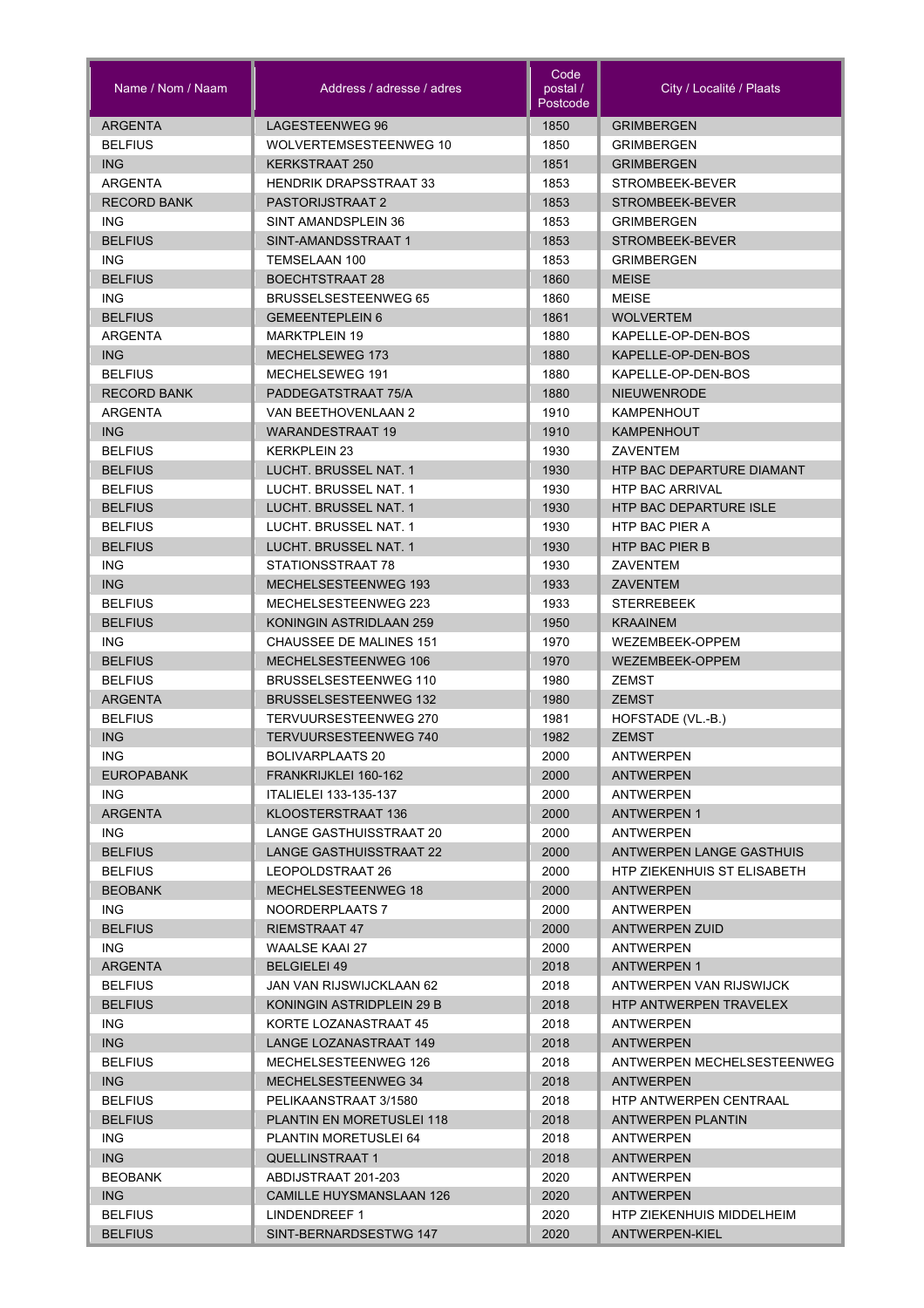| Name / Nom / Naam  | Address / adresse / adres      | Code<br>postal /<br>Postcode | City / Localité / Plaats          |
|--------------------|--------------------------------|------------------------------|-----------------------------------|
| <b>ARGENTA</b>     | MONNIKENHOFSTRAAT 94           | 2040                         | <b>BERENDRECHT</b>                |
| <b>BELFIUS</b>     | <b>MONNIKENHOFSTRAAT 95</b>    | 2040                         | <b>BERENDRECHT</b>                |
| <b>ING</b>         | BLANCEFLOERLAAN 43-45          | 2050                         | <b>ANTWERPEN</b>                  |
| <b>BELFIUS</b>     | <b>BLANCEFLOERLAAN 69</b>      | 2050                         | <b>ANTWERPEN LINKEROEVER</b>      |
| <b>ING</b>         | CARNOTSTRAAT 71                | 2060                         | ANTWERPEN                         |
| <b>BELFIUS</b>     | <b>LANGE BEELDEKENSSTR 267</b> | 2060                         | <b>HTP ZIEKENHUIS STUIVENBERG</b> |
| <b>BELFIUS</b>     | <b>VONDELSTRAAT 13</b>         | 2060                         | ANTWERPEN VONDELSTRAAT            |
| <b>ARGENTA</b>     | <b>VONDELSTRAAT 6-8</b>        | 2060                         | <b>ANTWERPEN 6</b>                |
| <b>ING</b>         | DORP WEST 5                    | 2070                         | ZWIJNDRECHT                       |
| <b>ING</b>         | PASTOOR COPLAAN 270            | 2070                         | ZWIJNDRECHT                       |
| <b>ARGENTA</b>     | STATIESTRAAT 106               | 2070                         | ZWIJNDRECHT                       |
| <b>BELFIUS</b>     | STATIESTRAAT 135               | 2070                         | ZWIJNDRECHT-BURCHT                |
| <b>ING</b>         | ZWIJNDRECHTSESTRAAT 151        | 2070                         | ZWIJNDRECHT                       |
| <b>BELFIUS</b>     | A. VAN DE WIELELEI 157         | 2100                         | DEURNE VAN DE WIELELEI            |
| <b>BELFIUS</b>     | <b>ANDRE HERMANSLAAN 1</b>     | 2100                         | <b>DEURNE RUGGEVELD</b>           |
| <b>ING</b>         | <b>FRANK CRAEYBECKXLAAN 25</b> | 2100                         | <b>ANTWERPEN</b>                  |
| <b>BELFIUS</b>     | FRANK CRAEYBECKXLAAN 33        | 2100                         | <b>DEURNE CENTRUM</b>             |
| <b>ING</b>         | <b>HERENTALSEBAAN 331</b>      | 2100                         | <b>ANTWERPEN</b>                  |
| <b>BELFIUS</b>     | <b>HERENTALSEBAAN 372</b>      | 2100                         | DEURNE HERENTALSEBAAN             |
| <b>BEOBANK</b>     | <b>HERENTALSEBAAN 387</b>      | 2100                         | DEURNE ZUID                       |
| ARGENTA            | LAKBORSLEI 108                 | 2100                         | DEURNE (ANTWERPEN)                |
| <b>ARGENTA</b>     | RUGGEVELDLAAN 562              | 2100                         | DEURNE (ANTWERPEN)                |
| ING.               | RUGGEVELDLAAN 748              | 2100                         | <b>ANTWERPEN</b>                  |
| <b>ARGENTA</b>     | <b>TER RIVIERENLAAN 27</b>     | 2100                         | DEURNE (ANTWERPEN)                |
| <b>ING</b>         | <b>MARKTPLEIN 1</b>            | 2110                         | WIJNEGEM                          |
| <b>ARGENTA</b>     | <b>MARKTPLEIN 12</b>           | 2110                         | <b>WIJNEGEM</b>                   |
| <b>BELFIUS</b>     | TURNHOUTSEBAAN 355             | 2110                         | <b>WIJNEGEM</b>                   |
| <b>ING</b>         | <b>MORCKHOVENLEI 2</b>         | 2140                         | <b>ANTWERPEN</b>                  |
| <b>ARGENTA</b>     | STENENBRUG 140                 | 2140                         | BORGERHOUT (ANTWERPEN)            |
| <b>BEOBANK</b>     | <b>TURNHOUTSEBAAN 252</b>      | 2140                         | <b>BORGERHOUT</b>                 |
| <b>ING</b>         | <b>TURNHOUTSEBAAN 312</b>      | 2140                         | <b>ANTWERPEN</b>                  |
| <b>BELFIUS</b>     | <b>TURNHOUTSEBAAN 63</b>       | 2140                         | <b>BORGERHOUT</b>                 |
| <b>BELFIUS</b>     | DE ROBIANOSTRAAT 4             | 2150                         | <b>BORSBEEK</b>                   |
| <b>ARGENTA</b>     | <b>SCHANSLAAN 69</b>           | 2150                         | <b>BORSBEEK</b>                   |
| ING.               | <b>KERKPLAATS 30</b>           | 2160                         | WOMMELGEM                         |
| <b>BELFIUS</b>     | <b>KERKPLAATS 6</b>            | 2160                         | <b>WOMMELGEM</b>                  |
| ARGENTA            | SINT-DAMIAANSTRAAT 42          | 2160                         | <b>WOMMELGEM</b>                  |
| <b>BEOBANK</b>     | BREDABAAN 460-462              | 2170                         | <b>MERKSEM</b>                    |
| <b>BELFIUS</b>     | <b>BREDABAAN 554</b>           | 2170                         | <b>MERKSEM BREDABAAN</b>          |
| ING                | BREDABAAN 628                  | 2170                         | <b>ANTWERPEN</b>                  |
| <b>ARGENTA</b>     | BREDABAAN 820                  | 2170                         | <b>MERKSEM (ANTWERPEN)</b>        |
| <b>BELFIUS</b>     | LAMBRECHTSHOEKENLAAN 145       | 2170                         | <b>MERKSEM LAMBRECHTSHOEKEN</b>   |
| ARGENTA            | LAMBRECHTSHOEKENLAAN 248       | 2170                         | MERKSEM (ANTWERPEN)               |
| ING                | LAMBRECHTSHOEKENLAAN 288       | 2170                         | <b>ANTWERPEN</b>                  |
| <b>BELFIUS</b>     | LANGE BREMSTRAAT 70            | 2170                         | HTP ZIEKENHUIS JAN PALFIJN        |
| <b>ARGENTA</b>     | DORPSTRAAT 13                  | 2180                         | <b>EKEREN (ANTWERPEN)</b>         |
| <b>BEOBANK</b>     | DRIEHOEKSTRAAT 14              | 2180                         | AG EKEREN                         |
| <b>BELFIUS</b>     | <b>FRANS HARREWIJNLAAN 2</b>   | 2180                         | <b>EKEREN CENTRUM</b>             |
| ARGENTA            | KAPELSESTEENWEG 269            | 2180                         | EKEREN (ANTWERPEN)                |
| ING                | <b>KRISTUS KONINGPLEIN 6</b>   | 2180                         | <b>ANTWERPEN</b>                  |
| ING.               | AUGUSTIJNENLAAN 95             | 2200                         | <b>HERENTALS</b>                  |
| <b>BELFIUS</b>     | <b>GROTE MARKT 34</b>          | 2200                         | <b>HERENTALS</b>                  |
| ARGENTA            | LIERSEWEG 6                    | 2200                         | <b>HERENTALS</b>                  |
| <b>BELFIUS</b>     | RING 14                        | 2200                         | <b>NOORDERWIJK</b>                |
| <b>RECORD BANK</b> | SINT-JOBSSTRAAT 5              | 2200                         | <b>HERENTALS</b>                  |
| <b>BELFIUS</b>     | <b>BERGSTRAAT 1</b>            | 2220                         | <b>HEIST OP DEN BERG</b>          |
| ING.               | BERGSTRAAT 122                 | 2220                         | HEIST-OP-DEN-BERG                 |
| <b>RECORD BANK</b> | PASTOOR MELLAERTSSTRAAT 12     | 2220                         | HEIST-OP-DEN-BERG                 |
| ARGENTA            | PASTOOR MELLAERTSSTRAAT 29 3   | 2220                         | HEIST-OP-DEN-BERG                 |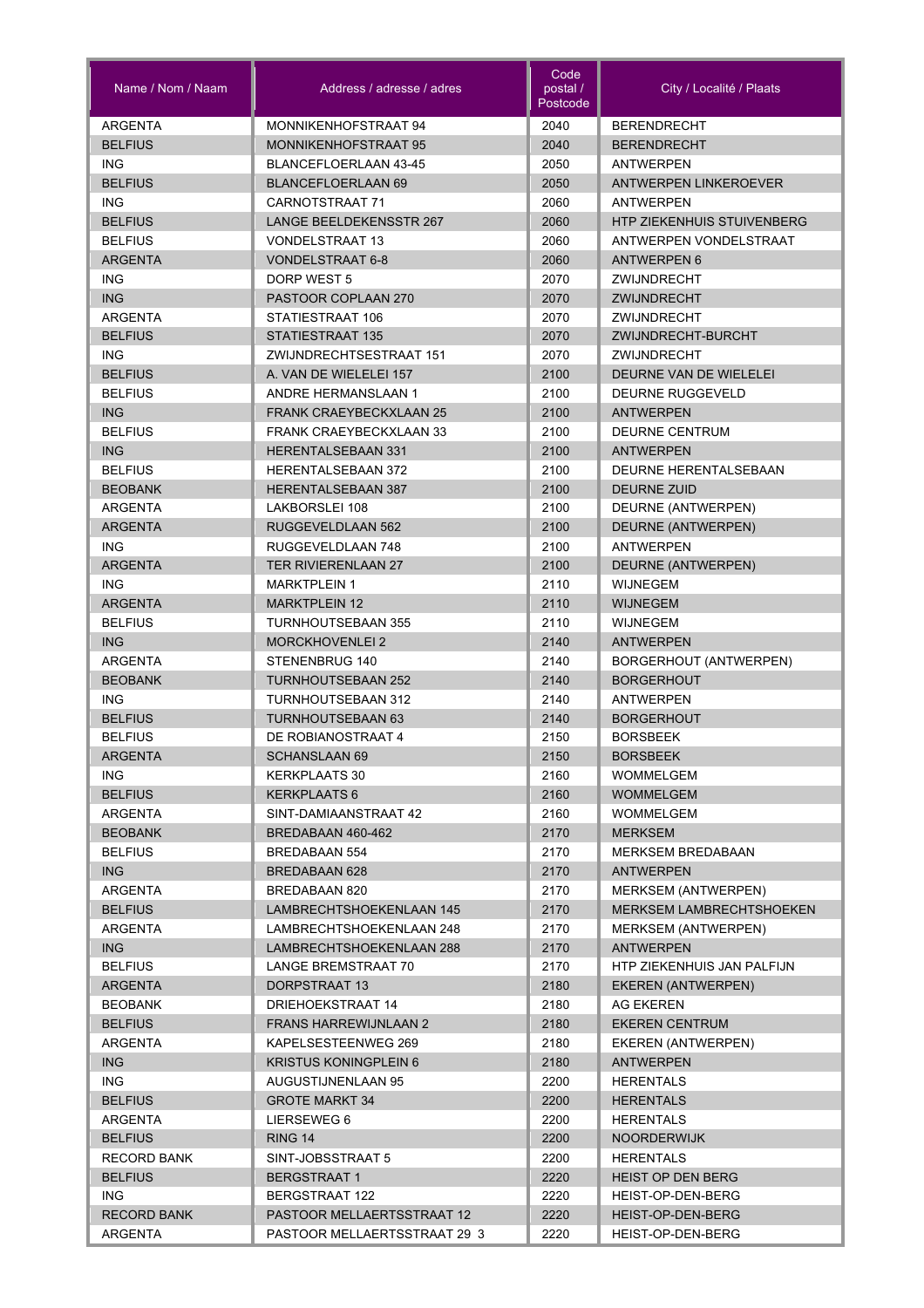| Name / Nom / Naam         | Address / adresse / adres            | Code<br>postal /<br>Postcode | City / Localité / Plaats                 |
|---------------------------|--------------------------------------|------------------------------|------------------------------------------|
| <b>ING</b>                | DORPSSTRAAT 35                       | 2221                         | HEIST-OP-DEN-BERG                        |
| <b>RECORD BANK</b>        | DORPSSTRAAT 56                       | 2221                         | <b>BOOISCHOT</b>                         |
| <b>BELFIUS</b>            | DORPSSTRAAT 62                       | 2221                         | <b>BOOISCHOT</b>                         |
| ARGENTA                   | DORPSSTRAAT 64 D                     | 2221                         | <b>BOOISCHOT</b>                         |
| <b>ARGENTA</b>            | SCHOOLSTRAAT 1 A 1                   | 2222                         | <b>ITEGEM</b>                            |
| <b>BELFIUS</b>            | <b>WIEKEVORST-DORP 31</b>            | 2222                         | <b>WIEKEVORST</b>                        |
| <b>BELFIUS</b>            | <b>LEO KEMPENAERSSTRAAT 8</b>        | 2223                         | <b>SCHRIEK</b>                           |
| <b>ING</b>                | <b>DORP 125</b>                      | 2230                         | <b>HERSELT</b>                           |
| <b>ARGENTA</b>            | G. VANDENHEUVELSTRAAT 114 A          | 2230                         | <b>RAMSEL</b>                            |
| <b>RECORD BANK</b>        | WESTMEERBEEKSESTEENWEG 22            | 2230                         | RAMSEL                                   |
| <b>ARGENTA</b>            | BOOISCHOTSEWEG 11 02                 | 2235                         | <b>HULSHOUT</b>                          |
| <b>BELFIUS</b>            | <b>BOOISCHOTSEWEG 3</b>              | 2235                         | <b>HULSHOUT</b>                          |
| <b>BELFIUS</b>            | LIERSEBAAN 39 B                      | 2240                         | ZANDHOVEN                                |
| <b>ARGENTA</b>            | LIERSEBAAN 48                        | 2240                         | ZANDHOVEN                                |
| <b>BELFIUS</b>            | <b>BOEKEL1</b>                       | 2250                         | <b>OLEN</b>                              |
| <b>BELFIUS</b>            | DE MERODEDREEF 131                   | 2260                         | <b>WESTERLO - ZAMMEL</b>                 |
| <b>ARGENTA</b>            | DE MERODEDREEF 53                    | 2260                         | <b>WESTERLO</b>                          |
| <b>BELFIUS</b>            | GEMEENTESTRAAT 20                    | 2260                         | <b>OEVEL</b>                             |
| <b>BELFIUS</b>            | <b>KAPELPLEIN 1</b>                  | 2260                         | <b>VOORTKAPEL</b>                        |
| <b>RECORD BANK</b>        | SMISSENHOEK 22                       | 2260                         | ZOERLE-PARWIJS-WESTERLO                  |
| <b>ARGENTA</b>            | <b>TONGERLODORP31</b>                | 2260                         | TONGERLO (ANTWERPEN)                     |
| <b>ING</b>                | VISMARKT 18                          | 2260                         | WESTERLO                                 |
| <b>BELFIUS</b>            | <b>MARKT1</b>                        | 2270                         | HERENTHOUT-BOUWEL                        |
| ARGENTA                   | MARKT 27 002                         | 2270                         | <b>HERENTHOUT</b>                        |
| <b>RECORD BANK</b>        | <b>KERKSTRAAT 25</b>                 | 2275                         | LILLE                                    |
| <b>BELFIUS</b>            | RECHTESTRAAT 6                       | 2275                         | LILLE                                    |
| <b>BELFIUS</b>            | <b>ASTRIDPLEIN 22</b>                | 2280                         | <b>GROBBENDONK</b>                       |
| <b>ING</b>                | <b>ASTRIDPLEIN 28</b>                | 2280                         | <b>GROBBENDONK</b>                       |
| <b>ARGENTA</b>            | <b>ASTRIDPLEIN 9</b>                 | 2280                         | <b>GROBBENDONK</b>                       |
| ARGENTA                   | <b>KERKSTRAAT 12</b>                 | 2290                         | <b>VORSELAAR</b>                         |
| <b>BELFIUS</b>            | <b>MARKT 5</b>                       | 2290                         | <b>VORSELAAR</b>                         |
| <b>RECORD BANK</b>        | <b>MOLENSTRAAT 2</b>                 | 2290                         | <b>VORSELAAR</b>                         |
| <b>BELFIUS</b>            | <b>GASTHUISSTRAAT 20</b>             | 2300                         | TURNHOUT GASTHUISSTRAAT                  |
| ARGENTA                   | <b>GRAATAKKER 93</b>                 | 2300                         | <b>TURNHOUT</b>                          |
| ING                       | <b>GROTE MARKT 53</b>                | 2300                         | <b>TURNHOUT</b>                          |
| <b>BEOBANK</b>            | KORTE GASTHUISSTRAAT 54-56           | 2300                         | <b>TURNHOUT</b>                          |
| <b>BELFIUS</b>            | PARKLAAN 42/6                        | 2300                         | <b>TURNHOUT PARKLAAN</b>                 |
| ING.                      | PARKLAAN 51                          | 2300                         | <b>TURNHOUT</b>                          |
| ING                       | PARKLAAN 80-82                       | 2300                         | <b>TURNHOUT</b>                          |
| ARGENTA                   | PATERSSTRAAT 40                      | 2300                         | <b>TURNHOUT</b>                          |
| <b>BELFIUS</b><br>ARGENTA | DORP 34<br>SINT-LENAARTSESTEENWEG 46 | 2310                         | <b>RIJKEVORSEL</b><br><b>RIJKEVORSEL</b> |
|                           | VRIJHEID 109                         | 2310                         | <b>HOOGSTRATEN</b>                       |
| <b>BELFIUS</b><br>ING.    | VRIJHEID 177                         | 2320<br>2320                 | <b>HOOGSTRATEN</b>                       |
| ARGENTA                   | <b>VRIJHEID 64A</b>                  | 2320                         | <b>HOOGSTRATEN</b>                       |
| <b>RECORD BANK</b>        | <b>KERKPLEIN 2/1</b>                 | 2330                         | <b>MERKSPLAS</b>                         |
| <b>BELFIUS</b>            | LEOPOLDSTRAAT 16                     | 2330                         | <b>MERKSPLAS</b>                         |
| ARGENTA                   | LEOPOLDSTRAAT 44                     | 2330                         | <b>MERKSPLAS</b>                         |
| <b>BELFIUS</b>            | KERKPLEIN 3                          | 2340                         | <b>BEERSE</b>                            |
| ARGENTA                   | KERKPLEIN 9                          | 2340                         | <b>BEERSE</b>                            |
| <b>RECORD BANK</b>        | KERKSTRAAT 86                        | 2340                         | <b>VLIMMEREN</b>                         |
| ING.                      | LINDENLAAN 27                        | 2340                         | <b>BEERSE</b>                            |
| <b>ARGENTA</b>            | ANTWERPSESTEENWEG 92                 | 2350                         | <b>VOSSELAAR</b>                         |
| <b>BELFIUS</b>            | CINGEL 10                            | 2350                         | VOSSELAAR                                |
| ING                       | CINGEL 3                             | 2350                         | <b>VOSSELAAR</b>                         |
| <b>BELFIUS</b>            | STEENWEG OP TURNHOUT 3/1             | 2360                         | OUD-TURNHOUT                             |
| ING                       | STEENWEG OP TURNHOUT 39              | 2360                         | <b>OUD-TURNHOUT</b>                      |
| ARGENTA                   | STEENWEG OP TURNHOUT 5 1             | 2360                         | <b>OUD-TURNHOUT</b>                      |
| <b>RECORD BANK</b>        | <b>TRAMWISSEL 5-6</b>                | 2360                         | <b>OUD-TURNHOUT</b>                      |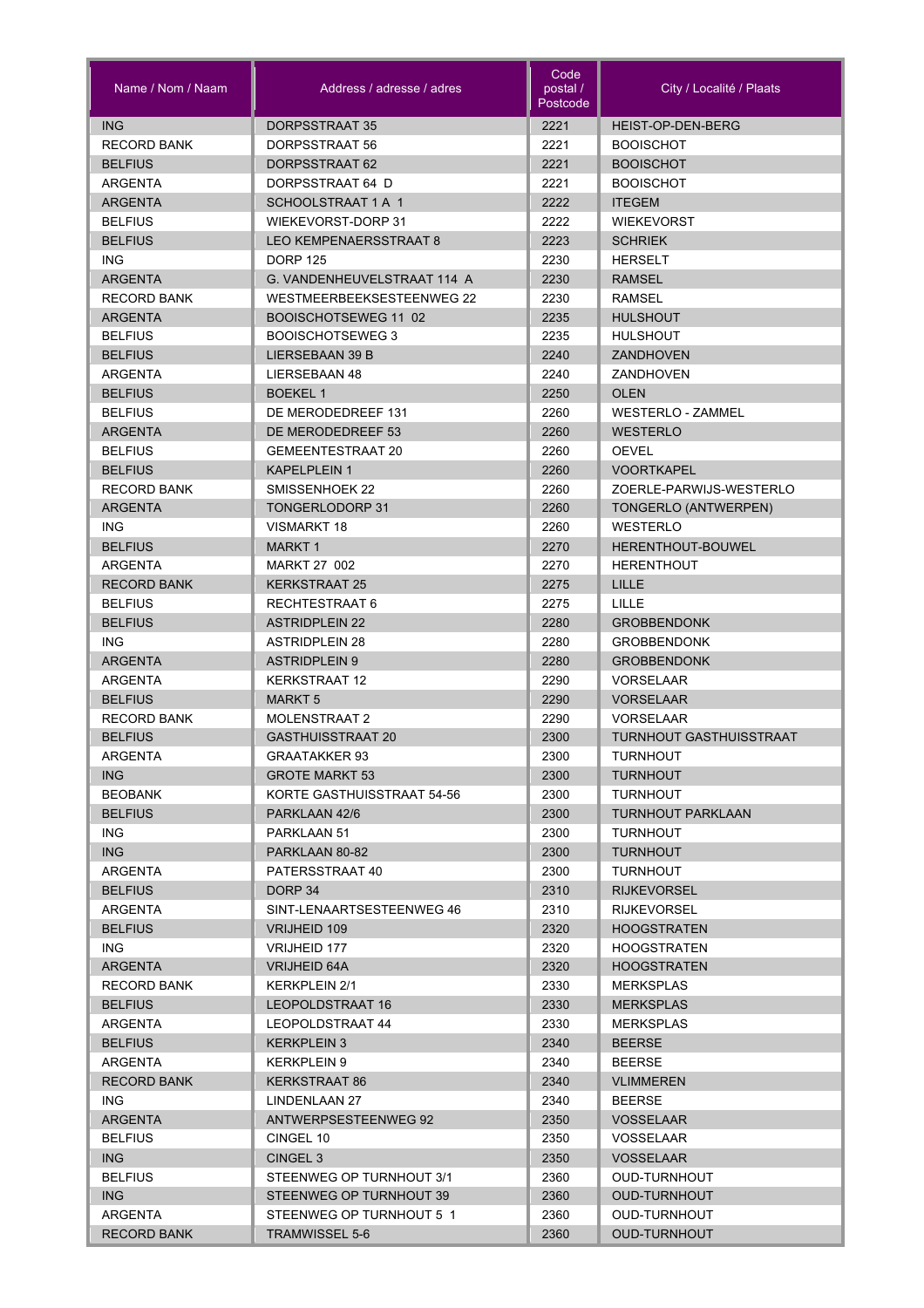| <b>ING</b><br>DE VALKEN 52<br><b>ARENDONK</b><br>2370<br><b>ARGENTA</b><br>2370<br><b>VRIJHEID 52</b><br><b>ARENDONK</b><br><b>BELFIUS</b><br>2370<br>VRIJHEID 65<br><b>ARENDONK</b><br><b>RECORD BANK</b><br>WAMPENBERG 30 B.1<br>2370<br><b>ARENDONK</b><br><b>ING</b><br>2380<br><b>RAVELS</b><br><b>GROTE BAAN 37</b><br><b>BELFIUS</b><br><b>GEMEENTELAAN 51</b><br>2381<br><b>WEELDE</b><br>2390<br>ING.<br>ANTWERPSESTEENWEG 254<br>MALLE<br><b>BELFIUS</b><br>2390<br><b>OOSTMALLE</b><br><b>HOOGSTRAATSEBAAN 5</b><br><b>ING</b><br><b>TURNHOUTSEBAAN 11</b><br>2390<br><b>MALLE</b><br><b>BELFIUS</b><br>2390<br><b>WESTMALLE</b><br><b>ZOERSELBAAN 2</b><br><b>ING</b><br>2400<br><b>MOL</b><br>KIEZELWEG 159<br><b>ING</b><br><b>MOL</b><br>LAAR 10<br>2400<br><b>BELFIUS</b><br>2400<br><b>MOL</b><br>MARKT 27<br><b>MOL</b><br><b>ARGENTA</b><br>MARTELARENSTRAAT 80<br>2400<br><b>ARGENTA</b><br>SINT-JOZEFSLAAN 53<br><b>MOL</b><br>2400<br><b>MOL</b><br>ARGENTA<br><b>TURNHOUTSEBAAN 88</b><br>2400<br><b>RECORD BANK</b><br>GEELSEBAAN 26/1<br>2430<br>VORST-LAAKDAL<br><b>VORST (KEMPEN)</b><br>ARGENTA<br>MARKT 16<br>2430<br><b>BELFIUS</b><br>STEENWEG OP MEERHOUT 2<br>2430<br>EINDHOUT-OOSTERLO<br><b>BELFIUS</b><br><b>VEERLEDORP 40/1</b><br>2431<br><b>VEERLE-VORST</b><br>2440<br><b>RECORD BANK</b><br>KATERSBERG 105 B<br>GEEL<br><b>RECORD BANK</b><br>KONING-ALBERTSTRAAT 41<br>2440<br><b>GEEL</b><br><b>BELFIUS</b><br>NIEUWSTRAAT 46<br>2440<br><b>GEEL</b><br><b>ING</b><br>2440<br><b>GEEL</b><br><b>PAS 48</b><br><b>WINKELOMSEHEIDE 128</b><br>2440<br><b>GEEL</b><br><b>RECORD BANK</b><br><b>MARKT 34</b><br>2450<br><b>BELFIUS</b><br><b>MEERHOUT</b><br><b>RECORD BANK</b><br><b>MOLENSTRAAT 13</b><br>2450<br><b>MEERHOUT</b><br><b>ARGENTA</b><br><b>VELDSTRAAT 58</b><br>2450<br><b>MEERHOUT</b><br><b>ARGENTA</b><br>GEELSEBAAN 63 A<br>2460<br><b>KASTERLEE</b><br><b>LICHTAART</b><br><b>ARGENTA</b><br>LEISTRAAT 118<br>2460<br><b>ING</b><br><b>RETIESEBAAN 7</b><br>2460<br><b>KASTERLEE</b><br><b>RECORD BANK</b><br><b>TIELENDORP 42</b><br>2460<br><b>TIELEN</b><br><b>BELFIUS</b><br><b>TURNHOUTSEBAAN 34</b><br>2460<br><b>KASTERLEE</b><br><b>BELFIUS</b><br><b>BOESDIJKHOFSTRAAT 2</b><br>2470<br><b>RETIE</b><br>ING.<br>PEPERSTRAAT 1<br>2470<br>RETIE<br>ARGENTA<br>PEPERSTRAAT 16/0001<br>2470<br><b>RETIE</b><br><b>BELFIUS</b><br><b>DESSEL</b><br>LORZEPLEIN 2<br>2480<br><b>RECORD BANK</b><br>MEISTRAAT 110<br>2480<br>WITGOOR-DESSEL<br>ARGENTA<br>MOLSEBAAN 54<br>2480<br><b>DESSEL</b><br>ING<br>TURNHOUTSEBAAN 22<br>2480<br><b>DESSEL</b><br>ING.<br>2490<br>MARKT 19<br>BALEN<br><b>BELFIUS</b><br>MARKT 21<br>2490<br><b>BALEN</b><br><b>ARGENTA</b><br>VAARTSTRAAT 48 3<br>2490<br><b>BALEN</b><br><b>ING</b><br>SCHOOLSTRAAT 28/1<br>2491<br><b>BALEN</b><br><b>BELFIUS</b><br>2500<br><b>GROTE MARKT 13</b><br>LIER<br>LISPERSTEENWEG 269<br>2500<br><b>LIER</b><br>ARGENTA<br>LISPERSTRAAT 7<br>2500<br><b>LIER</b><br><b>RECORD BANK</b><br><b>ARGENTA</b><br>RECHTESTRAAT 42<br>2500<br><b>LIER</b><br>ING.<br>2500<br><b>LIER</b><br>ZIMMERPLEIN 28<br><b>ARGENTA</b><br><b>GASTHUISSTRAAT 27</b><br>2520<br><b>RANST</b><br><b>BELFIUS</b><br>LIEVEVROUWESTRAAT 61<br>2520<br><b>RANST</b><br><b>BELFIUS</b><br><b>OUDSTRIJDERSSTRAAT 2</b><br>2520<br>OELEGEM<br>2520<br>ARGENTA<br><b>TORENPLEIN 12</b><br>OELEGEM<br>ING<br><b>HEUVELSTRAAT 51</b><br>2530<br><b>BOECHOUT</b><br><b>ARGENTA</b><br>2530<br>JAN FRANS WILLEMSSTRAAT 12<br><b>BOECHOUT</b><br><b>BELFIUS</b><br>VAN COLENSTRAAT 14<br>2530<br><b>BOECHOUT</b><br>2540<br><b>BELFIUS</b><br>KAPELSTRAAT 20<br>HOVE<br>2540<br>ARGENTA<br>KAPELSTRAAT 81<br><b>HOVE</b><br>ING.<br>KAPELSTRAAT 9<br>2540<br><b>HOVE</b> | Name / Nom / Naam | Address / adresse / adres | Code<br>postal /<br>Postcode | City / Localité / Plaats |
|----------------------------------------------------------------------------------------------------------------------------------------------------------------------------------------------------------------------------------------------------------------------------------------------------------------------------------------------------------------------------------------------------------------------------------------------------------------------------------------------------------------------------------------------------------------------------------------------------------------------------------------------------------------------------------------------------------------------------------------------------------------------------------------------------------------------------------------------------------------------------------------------------------------------------------------------------------------------------------------------------------------------------------------------------------------------------------------------------------------------------------------------------------------------------------------------------------------------------------------------------------------------------------------------------------------------------------------------------------------------------------------------------------------------------------------------------------------------------------------------------------------------------------------------------------------------------------------------------------------------------------------------------------------------------------------------------------------------------------------------------------------------------------------------------------------------------------------------------------------------------------------------------------------------------------------------------------------------------------------------------------------------------------------------------------------------------------------------------------------------------------------------------------------------------------------------------------------------------------------------------------------------------------------------------------------------------------------------------------------------------------------------------------------------------------------------------------------------------------------------------------------------------------------------------------------------------------------------------------------------------------------------------------------------------------------------------------------------------------------------------------------------------------------------------------------------------------------------------------------------------------------------------------------------------------------------------------------------------------------------------------------------------------------------------------------------------------------------------------------------------------------------------------------------------------------------------------------------------------------------------------------------------------------------------------------------------------------------------------------------------------------------------------------------------------------------------------------------------------------------------------------------------------------------------------------------------------------------------------------------------------------------------------------------------------------------------------------------------------------------------------------------------|-------------------|---------------------------|------------------------------|--------------------------|
|                                                                                                                                                                                                                                                                                                                                                                                                                                                                                                                                                                                                                                                                                                                                                                                                                                                                                                                                                                                                                                                                                                                                                                                                                                                                                                                                                                                                                                                                                                                                                                                                                                                                                                                                                                                                                                                                                                                                                                                                                                                                                                                                                                                                                                                                                                                                                                                                                                                                                                                                                                                                                                                                                                                                                                                                                                                                                                                                                                                                                                                                                                                                                                                                                                                                                                                                                                                                                                                                                                                                                                                                                                                                                                                                                                            |                   |                           |                              |                          |
|                                                                                                                                                                                                                                                                                                                                                                                                                                                                                                                                                                                                                                                                                                                                                                                                                                                                                                                                                                                                                                                                                                                                                                                                                                                                                                                                                                                                                                                                                                                                                                                                                                                                                                                                                                                                                                                                                                                                                                                                                                                                                                                                                                                                                                                                                                                                                                                                                                                                                                                                                                                                                                                                                                                                                                                                                                                                                                                                                                                                                                                                                                                                                                                                                                                                                                                                                                                                                                                                                                                                                                                                                                                                                                                                                                            |                   |                           |                              |                          |
|                                                                                                                                                                                                                                                                                                                                                                                                                                                                                                                                                                                                                                                                                                                                                                                                                                                                                                                                                                                                                                                                                                                                                                                                                                                                                                                                                                                                                                                                                                                                                                                                                                                                                                                                                                                                                                                                                                                                                                                                                                                                                                                                                                                                                                                                                                                                                                                                                                                                                                                                                                                                                                                                                                                                                                                                                                                                                                                                                                                                                                                                                                                                                                                                                                                                                                                                                                                                                                                                                                                                                                                                                                                                                                                                                                            |                   |                           |                              |                          |
|                                                                                                                                                                                                                                                                                                                                                                                                                                                                                                                                                                                                                                                                                                                                                                                                                                                                                                                                                                                                                                                                                                                                                                                                                                                                                                                                                                                                                                                                                                                                                                                                                                                                                                                                                                                                                                                                                                                                                                                                                                                                                                                                                                                                                                                                                                                                                                                                                                                                                                                                                                                                                                                                                                                                                                                                                                                                                                                                                                                                                                                                                                                                                                                                                                                                                                                                                                                                                                                                                                                                                                                                                                                                                                                                                                            |                   |                           |                              |                          |
|                                                                                                                                                                                                                                                                                                                                                                                                                                                                                                                                                                                                                                                                                                                                                                                                                                                                                                                                                                                                                                                                                                                                                                                                                                                                                                                                                                                                                                                                                                                                                                                                                                                                                                                                                                                                                                                                                                                                                                                                                                                                                                                                                                                                                                                                                                                                                                                                                                                                                                                                                                                                                                                                                                                                                                                                                                                                                                                                                                                                                                                                                                                                                                                                                                                                                                                                                                                                                                                                                                                                                                                                                                                                                                                                                                            |                   |                           |                              |                          |
|                                                                                                                                                                                                                                                                                                                                                                                                                                                                                                                                                                                                                                                                                                                                                                                                                                                                                                                                                                                                                                                                                                                                                                                                                                                                                                                                                                                                                                                                                                                                                                                                                                                                                                                                                                                                                                                                                                                                                                                                                                                                                                                                                                                                                                                                                                                                                                                                                                                                                                                                                                                                                                                                                                                                                                                                                                                                                                                                                                                                                                                                                                                                                                                                                                                                                                                                                                                                                                                                                                                                                                                                                                                                                                                                                                            |                   |                           |                              |                          |
|                                                                                                                                                                                                                                                                                                                                                                                                                                                                                                                                                                                                                                                                                                                                                                                                                                                                                                                                                                                                                                                                                                                                                                                                                                                                                                                                                                                                                                                                                                                                                                                                                                                                                                                                                                                                                                                                                                                                                                                                                                                                                                                                                                                                                                                                                                                                                                                                                                                                                                                                                                                                                                                                                                                                                                                                                                                                                                                                                                                                                                                                                                                                                                                                                                                                                                                                                                                                                                                                                                                                                                                                                                                                                                                                                                            |                   |                           |                              |                          |
|                                                                                                                                                                                                                                                                                                                                                                                                                                                                                                                                                                                                                                                                                                                                                                                                                                                                                                                                                                                                                                                                                                                                                                                                                                                                                                                                                                                                                                                                                                                                                                                                                                                                                                                                                                                                                                                                                                                                                                                                                                                                                                                                                                                                                                                                                                                                                                                                                                                                                                                                                                                                                                                                                                                                                                                                                                                                                                                                                                                                                                                                                                                                                                                                                                                                                                                                                                                                                                                                                                                                                                                                                                                                                                                                                                            |                   |                           |                              |                          |
|                                                                                                                                                                                                                                                                                                                                                                                                                                                                                                                                                                                                                                                                                                                                                                                                                                                                                                                                                                                                                                                                                                                                                                                                                                                                                                                                                                                                                                                                                                                                                                                                                                                                                                                                                                                                                                                                                                                                                                                                                                                                                                                                                                                                                                                                                                                                                                                                                                                                                                                                                                                                                                                                                                                                                                                                                                                                                                                                                                                                                                                                                                                                                                                                                                                                                                                                                                                                                                                                                                                                                                                                                                                                                                                                                                            |                   |                           |                              |                          |
|                                                                                                                                                                                                                                                                                                                                                                                                                                                                                                                                                                                                                                                                                                                                                                                                                                                                                                                                                                                                                                                                                                                                                                                                                                                                                                                                                                                                                                                                                                                                                                                                                                                                                                                                                                                                                                                                                                                                                                                                                                                                                                                                                                                                                                                                                                                                                                                                                                                                                                                                                                                                                                                                                                                                                                                                                                                                                                                                                                                                                                                                                                                                                                                                                                                                                                                                                                                                                                                                                                                                                                                                                                                                                                                                                                            |                   |                           |                              |                          |
|                                                                                                                                                                                                                                                                                                                                                                                                                                                                                                                                                                                                                                                                                                                                                                                                                                                                                                                                                                                                                                                                                                                                                                                                                                                                                                                                                                                                                                                                                                                                                                                                                                                                                                                                                                                                                                                                                                                                                                                                                                                                                                                                                                                                                                                                                                                                                                                                                                                                                                                                                                                                                                                                                                                                                                                                                                                                                                                                                                                                                                                                                                                                                                                                                                                                                                                                                                                                                                                                                                                                                                                                                                                                                                                                                                            |                   |                           |                              |                          |
|                                                                                                                                                                                                                                                                                                                                                                                                                                                                                                                                                                                                                                                                                                                                                                                                                                                                                                                                                                                                                                                                                                                                                                                                                                                                                                                                                                                                                                                                                                                                                                                                                                                                                                                                                                                                                                                                                                                                                                                                                                                                                                                                                                                                                                                                                                                                                                                                                                                                                                                                                                                                                                                                                                                                                                                                                                                                                                                                                                                                                                                                                                                                                                                                                                                                                                                                                                                                                                                                                                                                                                                                                                                                                                                                                                            |                   |                           |                              |                          |
|                                                                                                                                                                                                                                                                                                                                                                                                                                                                                                                                                                                                                                                                                                                                                                                                                                                                                                                                                                                                                                                                                                                                                                                                                                                                                                                                                                                                                                                                                                                                                                                                                                                                                                                                                                                                                                                                                                                                                                                                                                                                                                                                                                                                                                                                                                                                                                                                                                                                                                                                                                                                                                                                                                                                                                                                                                                                                                                                                                                                                                                                                                                                                                                                                                                                                                                                                                                                                                                                                                                                                                                                                                                                                                                                                                            |                   |                           |                              |                          |
|                                                                                                                                                                                                                                                                                                                                                                                                                                                                                                                                                                                                                                                                                                                                                                                                                                                                                                                                                                                                                                                                                                                                                                                                                                                                                                                                                                                                                                                                                                                                                                                                                                                                                                                                                                                                                                                                                                                                                                                                                                                                                                                                                                                                                                                                                                                                                                                                                                                                                                                                                                                                                                                                                                                                                                                                                                                                                                                                                                                                                                                                                                                                                                                                                                                                                                                                                                                                                                                                                                                                                                                                                                                                                                                                                                            |                   |                           |                              |                          |
|                                                                                                                                                                                                                                                                                                                                                                                                                                                                                                                                                                                                                                                                                                                                                                                                                                                                                                                                                                                                                                                                                                                                                                                                                                                                                                                                                                                                                                                                                                                                                                                                                                                                                                                                                                                                                                                                                                                                                                                                                                                                                                                                                                                                                                                                                                                                                                                                                                                                                                                                                                                                                                                                                                                                                                                                                                                                                                                                                                                                                                                                                                                                                                                                                                                                                                                                                                                                                                                                                                                                                                                                                                                                                                                                                                            |                   |                           |                              |                          |
|                                                                                                                                                                                                                                                                                                                                                                                                                                                                                                                                                                                                                                                                                                                                                                                                                                                                                                                                                                                                                                                                                                                                                                                                                                                                                                                                                                                                                                                                                                                                                                                                                                                                                                                                                                                                                                                                                                                                                                                                                                                                                                                                                                                                                                                                                                                                                                                                                                                                                                                                                                                                                                                                                                                                                                                                                                                                                                                                                                                                                                                                                                                                                                                                                                                                                                                                                                                                                                                                                                                                                                                                                                                                                                                                                                            |                   |                           |                              |                          |
|                                                                                                                                                                                                                                                                                                                                                                                                                                                                                                                                                                                                                                                                                                                                                                                                                                                                                                                                                                                                                                                                                                                                                                                                                                                                                                                                                                                                                                                                                                                                                                                                                                                                                                                                                                                                                                                                                                                                                                                                                                                                                                                                                                                                                                                                                                                                                                                                                                                                                                                                                                                                                                                                                                                                                                                                                                                                                                                                                                                                                                                                                                                                                                                                                                                                                                                                                                                                                                                                                                                                                                                                                                                                                                                                                                            |                   |                           |                              |                          |
|                                                                                                                                                                                                                                                                                                                                                                                                                                                                                                                                                                                                                                                                                                                                                                                                                                                                                                                                                                                                                                                                                                                                                                                                                                                                                                                                                                                                                                                                                                                                                                                                                                                                                                                                                                                                                                                                                                                                                                                                                                                                                                                                                                                                                                                                                                                                                                                                                                                                                                                                                                                                                                                                                                                                                                                                                                                                                                                                                                                                                                                                                                                                                                                                                                                                                                                                                                                                                                                                                                                                                                                                                                                                                                                                                                            |                   |                           |                              |                          |
|                                                                                                                                                                                                                                                                                                                                                                                                                                                                                                                                                                                                                                                                                                                                                                                                                                                                                                                                                                                                                                                                                                                                                                                                                                                                                                                                                                                                                                                                                                                                                                                                                                                                                                                                                                                                                                                                                                                                                                                                                                                                                                                                                                                                                                                                                                                                                                                                                                                                                                                                                                                                                                                                                                                                                                                                                                                                                                                                                                                                                                                                                                                                                                                                                                                                                                                                                                                                                                                                                                                                                                                                                                                                                                                                                                            |                   |                           |                              |                          |
|                                                                                                                                                                                                                                                                                                                                                                                                                                                                                                                                                                                                                                                                                                                                                                                                                                                                                                                                                                                                                                                                                                                                                                                                                                                                                                                                                                                                                                                                                                                                                                                                                                                                                                                                                                                                                                                                                                                                                                                                                                                                                                                                                                                                                                                                                                                                                                                                                                                                                                                                                                                                                                                                                                                                                                                                                                                                                                                                                                                                                                                                                                                                                                                                                                                                                                                                                                                                                                                                                                                                                                                                                                                                                                                                                                            |                   |                           |                              |                          |
|                                                                                                                                                                                                                                                                                                                                                                                                                                                                                                                                                                                                                                                                                                                                                                                                                                                                                                                                                                                                                                                                                                                                                                                                                                                                                                                                                                                                                                                                                                                                                                                                                                                                                                                                                                                                                                                                                                                                                                                                                                                                                                                                                                                                                                                                                                                                                                                                                                                                                                                                                                                                                                                                                                                                                                                                                                                                                                                                                                                                                                                                                                                                                                                                                                                                                                                                                                                                                                                                                                                                                                                                                                                                                                                                                                            |                   |                           |                              |                          |
|                                                                                                                                                                                                                                                                                                                                                                                                                                                                                                                                                                                                                                                                                                                                                                                                                                                                                                                                                                                                                                                                                                                                                                                                                                                                                                                                                                                                                                                                                                                                                                                                                                                                                                                                                                                                                                                                                                                                                                                                                                                                                                                                                                                                                                                                                                                                                                                                                                                                                                                                                                                                                                                                                                                                                                                                                                                                                                                                                                                                                                                                                                                                                                                                                                                                                                                                                                                                                                                                                                                                                                                                                                                                                                                                                                            |                   |                           |                              |                          |
|                                                                                                                                                                                                                                                                                                                                                                                                                                                                                                                                                                                                                                                                                                                                                                                                                                                                                                                                                                                                                                                                                                                                                                                                                                                                                                                                                                                                                                                                                                                                                                                                                                                                                                                                                                                                                                                                                                                                                                                                                                                                                                                                                                                                                                                                                                                                                                                                                                                                                                                                                                                                                                                                                                                                                                                                                                                                                                                                                                                                                                                                                                                                                                                                                                                                                                                                                                                                                                                                                                                                                                                                                                                                                                                                                                            |                   |                           |                              |                          |
|                                                                                                                                                                                                                                                                                                                                                                                                                                                                                                                                                                                                                                                                                                                                                                                                                                                                                                                                                                                                                                                                                                                                                                                                                                                                                                                                                                                                                                                                                                                                                                                                                                                                                                                                                                                                                                                                                                                                                                                                                                                                                                                                                                                                                                                                                                                                                                                                                                                                                                                                                                                                                                                                                                                                                                                                                                                                                                                                                                                                                                                                                                                                                                                                                                                                                                                                                                                                                                                                                                                                                                                                                                                                                                                                                                            |                   |                           |                              |                          |
|                                                                                                                                                                                                                                                                                                                                                                                                                                                                                                                                                                                                                                                                                                                                                                                                                                                                                                                                                                                                                                                                                                                                                                                                                                                                                                                                                                                                                                                                                                                                                                                                                                                                                                                                                                                                                                                                                                                                                                                                                                                                                                                                                                                                                                                                                                                                                                                                                                                                                                                                                                                                                                                                                                                                                                                                                                                                                                                                                                                                                                                                                                                                                                                                                                                                                                                                                                                                                                                                                                                                                                                                                                                                                                                                                                            |                   |                           |                              |                          |
|                                                                                                                                                                                                                                                                                                                                                                                                                                                                                                                                                                                                                                                                                                                                                                                                                                                                                                                                                                                                                                                                                                                                                                                                                                                                                                                                                                                                                                                                                                                                                                                                                                                                                                                                                                                                                                                                                                                                                                                                                                                                                                                                                                                                                                                                                                                                                                                                                                                                                                                                                                                                                                                                                                                                                                                                                                                                                                                                                                                                                                                                                                                                                                                                                                                                                                                                                                                                                                                                                                                                                                                                                                                                                                                                                                            |                   |                           |                              |                          |
|                                                                                                                                                                                                                                                                                                                                                                                                                                                                                                                                                                                                                                                                                                                                                                                                                                                                                                                                                                                                                                                                                                                                                                                                                                                                                                                                                                                                                                                                                                                                                                                                                                                                                                                                                                                                                                                                                                                                                                                                                                                                                                                                                                                                                                                                                                                                                                                                                                                                                                                                                                                                                                                                                                                                                                                                                                                                                                                                                                                                                                                                                                                                                                                                                                                                                                                                                                                                                                                                                                                                                                                                                                                                                                                                                                            |                   |                           |                              |                          |
|                                                                                                                                                                                                                                                                                                                                                                                                                                                                                                                                                                                                                                                                                                                                                                                                                                                                                                                                                                                                                                                                                                                                                                                                                                                                                                                                                                                                                                                                                                                                                                                                                                                                                                                                                                                                                                                                                                                                                                                                                                                                                                                                                                                                                                                                                                                                                                                                                                                                                                                                                                                                                                                                                                                                                                                                                                                                                                                                                                                                                                                                                                                                                                                                                                                                                                                                                                                                                                                                                                                                                                                                                                                                                                                                                                            |                   |                           |                              |                          |
|                                                                                                                                                                                                                                                                                                                                                                                                                                                                                                                                                                                                                                                                                                                                                                                                                                                                                                                                                                                                                                                                                                                                                                                                                                                                                                                                                                                                                                                                                                                                                                                                                                                                                                                                                                                                                                                                                                                                                                                                                                                                                                                                                                                                                                                                                                                                                                                                                                                                                                                                                                                                                                                                                                                                                                                                                                                                                                                                                                                                                                                                                                                                                                                                                                                                                                                                                                                                                                                                                                                                                                                                                                                                                                                                                                            |                   |                           |                              |                          |
|                                                                                                                                                                                                                                                                                                                                                                                                                                                                                                                                                                                                                                                                                                                                                                                                                                                                                                                                                                                                                                                                                                                                                                                                                                                                                                                                                                                                                                                                                                                                                                                                                                                                                                                                                                                                                                                                                                                                                                                                                                                                                                                                                                                                                                                                                                                                                                                                                                                                                                                                                                                                                                                                                                                                                                                                                                                                                                                                                                                                                                                                                                                                                                                                                                                                                                                                                                                                                                                                                                                                                                                                                                                                                                                                                                            |                   |                           |                              |                          |
|                                                                                                                                                                                                                                                                                                                                                                                                                                                                                                                                                                                                                                                                                                                                                                                                                                                                                                                                                                                                                                                                                                                                                                                                                                                                                                                                                                                                                                                                                                                                                                                                                                                                                                                                                                                                                                                                                                                                                                                                                                                                                                                                                                                                                                                                                                                                                                                                                                                                                                                                                                                                                                                                                                                                                                                                                                                                                                                                                                                                                                                                                                                                                                                                                                                                                                                                                                                                                                                                                                                                                                                                                                                                                                                                                                            |                   |                           |                              |                          |
|                                                                                                                                                                                                                                                                                                                                                                                                                                                                                                                                                                                                                                                                                                                                                                                                                                                                                                                                                                                                                                                                                                                                                                                                                                                                                                                                                                                                                                                                                                                                                                                                                                                                                                                                                                                                                                                                                                                                                                                                                                                                                                                                                                                                                                                                                                                                                                                                                                                                                                                                                                                                                                                                                                                                                                                                                                                                                                                                                                                                                                                                                                                                                                                                                                                                                                                                                                                                                                                                                                                                                                                                                                                                                                                                                                            |                   |                           |                              |                          |
|                                                                                                                                                                                                                                                                                                                                                                                                                                                                                                                                                                                                                                                                                                                                                                                                                                                                                                                                                                                                                                                                                                                                                                                                                                                                                                                                                                                                                                                                                                                                                                                                                                                                                                                                                                                                                                                                                                                                                                                                                                                                                                                                                                                                                                                                                                                                                                                                                                                                                                                                                                                                                                                                                                                                                                                                                                                                                                                                                                                                                                                                                                                                                                                                                                                                                                                                                                                                                                                                                                                                                                                                                                                                                                                                                                            |                   |                           |                              |                          |
|                                                                                                                                                                                                                                                                                                                                                                                                                                                                                                                                                                                                                                                                                                                                                                                                                                                                                                                                                                                                                                                                                                                                                                                                                                                                                                                                                                                                                                                                                                                                                                                                                                                                                                                                                                                                                                                                                                                                                                                                                                                                                                                                                                                                                                                                                                                                                                                                                                                                                                                                                                                                                                                                                                                                                                                                                                                                                                                                                                                                                                                                                                                                                                                                                                                                                                                                                                                                                                                                                                                                                                                                                                                                                                                                                                            |                   |                           |                              |                          |
|                                                                                                                                                                                                                                                                                                                                                                                                                                                                                                                                                                                                                                                                                                                                                                                                                                                                                                                                                                                                                                                                                                                                                                                                                                                                                                                                                                                                                                                                                                                                                                                                                                                                                                                                                                                                                                                                                                                                                                                                                                                                                                                                                                                                                                                                                                                                                                                                                                                                                                                                                                                                                                                                                                                                                                                                                                                                                                                                                                                                                                                                                                                                                                                                                                                                                                                                                                                                                                                                                                                                                                                                                                                                                                                                                                            |                   |                           |                              |                          |
|                                                                                                                                                                                                                                                                                                                                                                                                                                                                                                                                                                                                                                                                                                                                                                                                                                                                                                                                                                                                                                                                                                                                                                                                                                                                                                                                                                                                                                                                                                                                                                                                                                                                                                                                                                                                                                                                                                                                                                                                                                                                                                                                                                                                                                                                                                                                                                                                                                                                                                                                                                                                                                                                                                                                                                                                                                                                                                                                                                                                                                                                                                                                                                                                                                                                                                                                                                                                                                                                                                                                                                                                                                                                                                                                                                            |                   |                           |                              |                          |
|                                                                                                                                                                                                                                                                                                                                                                                                                                                                                                                                                                                                                                                                                                                                                                                                                                                                                                                                                                                                                                                                                                                                                                                                                                                                                                                                                                                                                                                                                                                                                                                                                                                                                                                                                                                                                                                                                                                                                                                                                                                                                                                                                                                                                                                                                                                                                                                                                                                                                                                                                                                                                                                                                                                                                                                                                                                                                                                                                                                                                                                                                                                                                                                                                                                                                                                                                                                                                                                                                                                                                                                                                                                                                                                                                                            |                   |                           |                              |                          |
|                                                                                                                                                                                                                                                                                                                                                                                                                                                                                                                                                                                                                                                                                                                                                                                                                                                                                                                                                                                                                                                                                                                                                                                                                                                                                                                                                                                                                                                                                                                                                                                                                                                                                                                                                                                                                                                                                                                                                                                                                                                                                                                                                                                                                                                                                                                                                                                                                                                                                                                                                                                                                                                                                                                                                                                                                                                                                                                                                                                                                                                                                                                                                                                                                                                                                                                                                                                                                                                                                                                                                                                                                                                                                                                                                                            |                   |                           |                              |                          |
|                                                                                                                                                                                                                                                                                                                                                                                                                                                                                                                                                                                                                                                                                                                                                                                                                                                                                                                                                                                                                                                                                                                                                                                                                                                                                                                                                                                                                                                                                                                                                                                                                                                                                                                                                                                                                                                                                                                                                                                                                                                                                                                                                                                                                                                                                                                                                                                                                                                                                                                                                                                                                                                                                                                                                                                                                                                                                                                                                                                                                                                                                                                                                                                                                                                                                                                                                                                                                                                                                                                                                                                                                                                                                                                                                                            |                   |                           |                              |                          |
|                                                                                                                                                                                                                                                                                                                                                                                                                                                                                                                                                                                                                                                                                                                                                                                                                                                                                                                                                                                                                                                                                                                                                                                                                                                                                                                                                                                                                                                                                                                                                                                                                                                                                                                                                                                                                                                                                                                                                                                                                                                                                                                                                                                                                                                                                                                                                                                                                                                                                                                                                                                                                                                                                                                                                                                                                                                                                                                                                                                                                                                                                                                                                                                                                                                                                                                                                                                                                                                                                                                                                                                                                                                                                                                                                                            |                   |                           |                              |                          |
|                                                                                                                                                                                                                                                                                                                                                                                                                                                                                                                                                                                                                                                                                                                                                                                                                                                                                                                                                                                                                                                                                                                                                                                                                                                                                                                                                                                                                                                                                                                                                                                                                                                                                                                                                                                                                                                                                                                                                                                                                                                                                                                                                                                                                                                                                                                                                                                                                                                                                                                                                                                                                                                                                                                                                                                                                                                                                                                                                                                                                                                                                                                                                                                                                                                                                                                                                                                                                                                                                                                                                                                                                                                                                                                                                                            |                   |                           |                              |                          |
|                                                                                                                                                                                                                                                                                                                                                                                                                                                                                                                                                                                                                                                                                                                                                                                                                                                                                                                                                                                                                                                                                                                                                                                                                                                                                                                                                                                                                                                                                                                                                                                                                                                                                                                                                                                                                                                                                                                                                                                                                                                                                                                                                                                                                                                                                                                                                                                                                                                                                                                                                                                                                                                                                                                                                                                                                                                                                                                                                                                                                                                                                                                                                                                                                                                                                                                                                                                                                                                                                                                                                                                                                                                                                                                                                                            |                   |                           |                              |                          |
|                                                                                                                                                                                                                                                                                                                                                                                                                                                                                                                                                                                                                                                                                                                                                                                                                                                                                                                                                                                                                                                                                                                                                                                                                                                                                                                                                                                                                                                                                                                                                                                                                                                                                                                                                                                                                                                                                                                                                                                                                                                                                                                                                                                                                                                                                                                                                                                                                                                                                                                                                                                                                                                                                                                                                                                                                                                                                                                                                                                                                                                                                                                                                                                                                                                                                                                                                                                                                                                                                                                                                                                                                                                                                                                                                                            |                   |                           |                              |                          |
|                                                                                                                                                                                                                                                                                                                                                                                                                                                                                                                                                                                                                                                                                                                                                                                                                                                                                                                                                                                                                                                                                                                                                                                                                                                                                                                                                                                                                                                                                                                                                                                                                                                                                                                                                                                                                                                                                                                                                                                                                                                                                                                                                                                                                                                                                                                                                                                                                                                                                                                                                                                                                                                                                                                                                                                                                                                                                                                                                                                                                                                                                                                                                                                                                                                                                                                                                                                                                                                                                                                                                                                                                                                                                                                                                                            |                   |                           |                              |                          |
|                                                                                                                                                                                                                                                                                                                                                                                                                                                                                                                                                                                                                                                                                                                                                                                                                                                                                                                                                                                                                                                                                                                                                                                                                                                                                                                                                                                                                                                                                                                                                                                                                                                                                                                                                                                                                                                                                                                                                                                                                                                                                                                                                                                                                                                                                                                                                                                                                                                                                                                                                                                                                                                                                                                                                                                                                                                                                                                                                                                                                                                                                                                                                                                                                                                                                                                                                                                                                                                                                                                                                                                                                                                                                                                                                                            |                   |                           |                              |                          |
|                                                                                                                                                                                                                                                                                                                                                                                                                                                                                                                                                                                                                                                                                                                                                                                                                                                                                                                                                                                                                                                                                                                                                                                                                                                                                                                                                                                                                                                                                                                                                                                                                                                                                                                                                                                                                                                                                                                                                                                                                                                                                                                                                                                                                                                                                                                                                                                                                                                                                                                                                                                                                                                                                                                                                                                                                                                                                                                                                                                                                                                                                                                                                                                                                                                                                                                                                                                                                                                                                                                                                                                                                                                                                                                                                                            |                   |                           |                              |                          |
|                                                                                                                                                                                                                                                                                                                                                                                                                                                                                                                                                                                                                                                                                                                                                                                                                                                                                                                                                                                                                                                                                                                                                                                                                                                                                                                                                                                                                                                                                                                                                                                                                                                                                                                                                                                                                                                                                                                                                                                                                                                                                                                                                                                                                                                                                                                                                                                                                                                                                                                                                                                                                                                                                                                                                                                                                                                                                                                                                                                                                                                                                                                                                                                                                                                                                                                                                                                                                                                                                                                                                                                                                                                                                                                                                                            |                   |                           |                              |                          |
|                                                                                                                                                                                                                                                                                                                                                                                                                                                                                                                                                                                                                                                                                                                                                                                                                                                                                                                                                                                                                                                                                                                                                                                                                                                                                                                                                                                                                                                                                                                                                                                                                                                                                                                                                                                                                                                                                                                                                                                                                                                                                                                                                                                                                                                                                                                                                                                                                                                                                                                                                                                                                                                                                                                                                                                                                                                                                                                                                                                                                                                                                                                                                                                                                                                                                                                                                                                                                                                                                                                                                                                                                                                                                                                                                                            |                   |                           |                              |                          |
|                                                                                                                                                                                                                                                                                                                                                                                                                                                                                                                                                                                                                                                                                                                                                                                                                                                                                                                                                                                                                                                                                                                                                                                                                                                                                                                                                                                                                                                                                                                                                                                                                                                                                                                                                                                                                                                                                                                                                                                                                                                                                                                                                                                                                                                                                                                                                                                                                                                                                                                                                                                                                                                                                                                                                                                                                                                                                                                                                                                                                                                                                                                                                                                                                                                                                                                                                                                                                                                                                                                                                                                                                                                                                                                                                                            |                   |                           |                              |                          |
|                                                                                                                                                                                                                                                                                                                                                                                                                                                                                                                                                                                                                                                                                                                                                                                                                                                                                                                                                                                                                                                                                                                                                                                                                                                                                                                                                                                                                                                                                                                                                                                                                                                                                                                                                                                                                                                                                                                                                                                                                                                                                                                                                                                                                                                                                                                                                                                                                                                                                                                                                                                                                                                                                                                                                                                                                                                                                                                                                                                                                                                                                                                                                                                                                                                                                                                                                                                                                                                                                                                                                                                                                                                                                                                                                                            |                   |                           |                              |                          |
|                                                                                                                                                                                                                                                                                                                                                                                                                                                                                                                                                                                                                                                                                                                                                                                                                                                                                                                                                                                                                                                                                                                                                                                                                                                                                                                                                                                                                                                                                                                                                                                                                                                                                                                                                                                                                                                                                                                                                                                                                                                                                                                                                                                                                                                                                                                                                                                                                                                                                                                                                                                                                                                                                                                                                                                                                                                                                                                                                                                                                                                                                                                                                                                                                                                                                                                                                                                                                                                                                                                                                                                                                                                                                                                                                                            |                   |                           |                              |                          |
|                                                                                                                                                                                                                                                                                                                                                                                                                                                                                                                                                                                                                                                                                                                                                                                                                                                                                                                                                                                                                                                                                                                                                                                                                                                                                                                                                                                                                                                                                                                                                                                                                                                                                                                                                                                                                                                                                                                                                                                                                                                                                                                                                                                                                                                                                                                                                                                                                                                                                                                                                                                                                                                                                                                                                                                                                                                                                                                                                                                                                                                                                                                                                                                                                                                                                                                                                                                                                                                                                                                                                                                                                                                                                                                                                                            |                   |                           |                              |                          |
|                                                                                                                                                                                                                                                                                                                                                                                                                                                                                                                                                                                                                                                                                                                                                                                                                                                                                                                                                                                                                                                                                                                                                                                                                                                                                                                                                                                                                                                                                                                                                                                                                                                                                                                                                                                                                                                                                                                                                                                                                                                                                                                                                                                                                                                                                                                                                                                                                                                                                                                                                                                                                                                                                                                                                                                                                                                                                                                                                                                                                                                                                                                                                                                                                                                                                                                                                                                                                                                                                                                                                                                                                                                                                                                                                                            |                   |                           |                              |                          |
|                                                                                                                                                                                                                                                                                                                                                                                                                                                                                                                                                                                                                                                                                                                                                                                                                                                                                                                                                                                                                                                                                                                                                                                                                                                                                                                                                                                                                                                                                                                                                                                                                                                                                                                                                                                                                                                                                                                                                                                                                                                                                                                                                                                                                                                                                                                                                                                                                                                                                                                                                                                                                                                                                                                                                                                                                                                                                                                                                                                                                                                                                                                                                                                                                                                                                                                                                                                                                                                                                                                                                                                                                                                                                                                                                                            |                   |                           |                              |                          |
|                                                                                                                                                                                                                                                                                                                                                                                                                                                                                                                                                                                                                                                                                                                                                                                                                                                                                                                                                                                                                                                                                                                                                                                                                                                                                                                                                                                                                                                                                                                                                                                                                                                                                                                                                                                                                                                                                                                                                                                                                                                                                                                                                                                                                                                                                                                                                                                                                                                                                                                                                                                                                                                                                                                                                                                                                                                                                                                                                                                                                                                                                                                                                                                                                                                                                                                                                                                                                                                                                                                                                                                                                                                                                                                                                                            |                   |                           |                              |                          |
|                                                                                                                                                                                                                                                                                                                                                                                                                                                                                                                                                                                                                                                                                                                                                                                                                                                                                                                                                                                                                                                                                                                                                                                                                                                                                                                                                                                                                                                                                                                                                                                                                                                                                                                                                                                                                                                                                                                                                                                                                                                                                                                                                                                                                                                                                                                                                                                                                                                                                                                                                                                                                                                                                                                                                                                                                                                                                                                                                                                                                                                                                                                                                                                                                                                                                                                                                                                                                                                                                                                                                                                                                                                                                                                                                                            |                   |                           |                              |                          |
|                                                                                                                                                                                                                                                                                                                                                                                                                                                                                                                                                                                                                                                                                                                                                                                                                                                                                                                                                                                                                                                                                                                                                                                                                                                                                                                                                                                                                                                                                                                                                                                                                                                                                                                                                                                                                                                                                                                                                                                                                                                                                                                                                                                                                                                                                                                                                                                                                                                                                                                                                                                                                                                                                                                                                                                                                                                                                                                                                                                                                                                                                                                                                                                                                                                                                                                                                                                                                                                                                                                                                                                                                                                                                                                                                                            |                   |                           |                              |                          |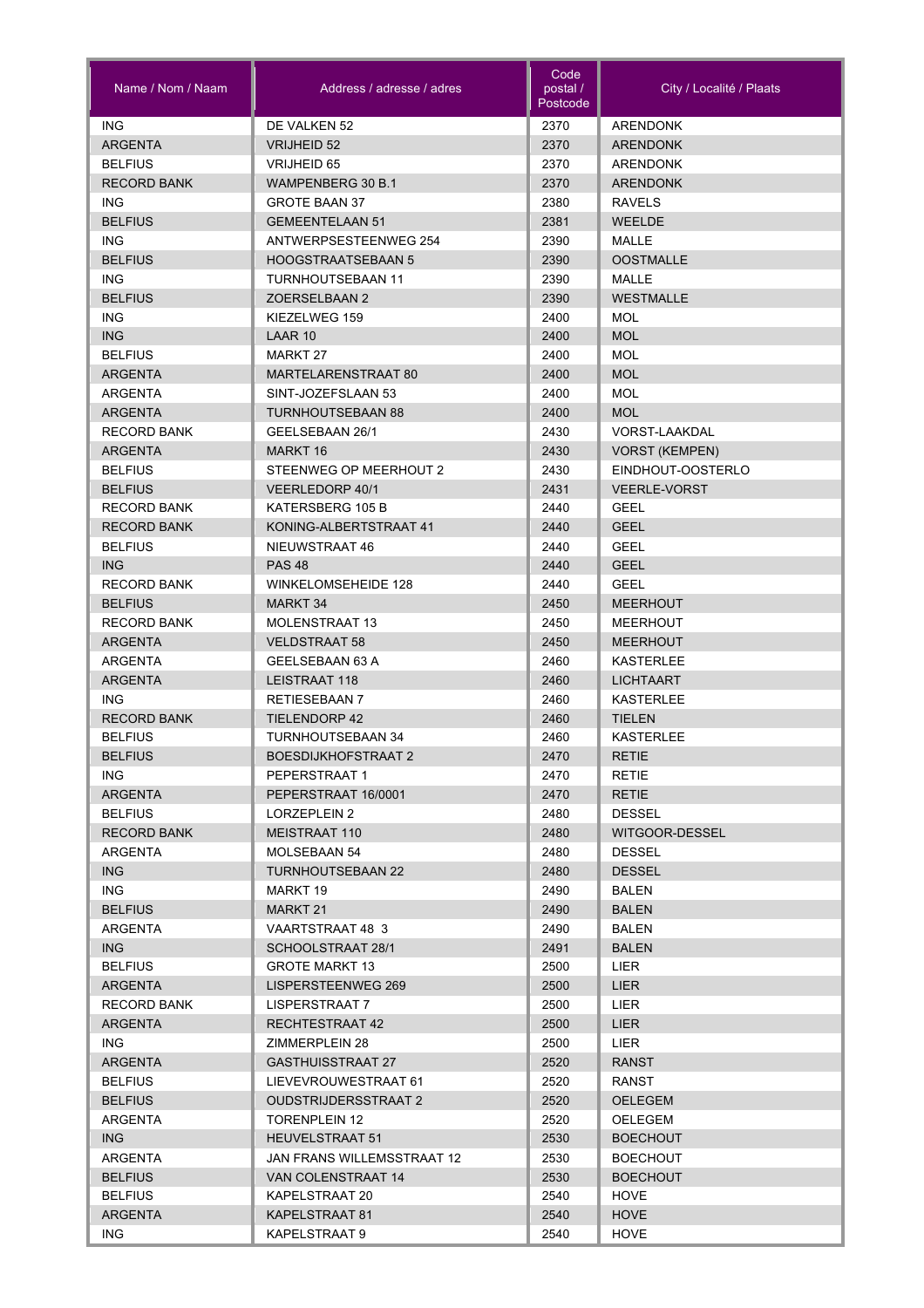| Name / Nom / Naam                | Address / adresse / adres                             | Code<br>postal /<br>Postcode | City / Localité / Plaats                    |
|----------------------------------|-------------------------------------------------------|------------------------------|---------------------------------------------|
| <b>BEOBANK</b>                   | KONING ALBERTSTRAAT 31                                | 2547                         | <b>LINT</b>                                 |
| <b>ING</b>                       | LIERSESTEENWEG 6-8                                    | 2547                         | <b>LINT</b>                                 |
| <b>BELFIUS</b>                   | STATIESTRAAT 2                                        | 2547                         | LINT                                        |
| <b>ARGENTA</b>                   | STATIESTRAAT 2 A                                      | 2547                         | <b>LINT</b>                                 |
| ARGENTA                          | ANTWERPSESTEENWEG 116 B0001                           | 2550                         | <b>KONTICH</b>                              |
| <b>ING</b>                       | <b>GEMEENTEPLEIN 19</b>                               | 2550                         | <b>KONTICH</b>                              |
| <b>BELFIUS</b>                   | MECHELSESTEENWEG 60                                   | 2550                         | KONTICH                                     |
| <b>ARGENTA</b>                   | <b>GEMEENTESTRAAT 14 A</b>                            | 2560                         | <b>NIJLEN</b>                               |
| <b>BELFIUS</b>                   | <b>GEMEENTESTRAAT 26</b>                              | 2560                         | <b>NIJLEN</b>                               |
| <b>ING</b>                       | <b>GEMEENTESTRAAT 27A</b>                             | 2560                         | <b>NIJLEN</b>                               |
| <b>ING</b>                       | <b>KESSEL-DORP 1</b>                                  | 2560                         | <b>NIJLEN</b>                               |
| <b>BELFIUS</b>                   | <b>KLEINE PUTTINGBAAN 2 A</b>                         | 2560                         | <b>KESSEL</b>                               |
| <b>RECORD BANK</b>               | NIJLENSESTEENWEG 17                                   | 2560                         | <b>BEVEL</b>                                |
| <b>RECORD BANK</b>               | <b>GUSTAAF VAN DER LINDENLAAN 2</b>                   | 2570                         | <b>DUFFEL</b>                               |
| ARGENTA                          | <b>HONDIUSLAAN 61</b>                                 | 2570                         | <b>DUFFEL</b>                               |
| <b>ING</b>                       | <b>KERKSTRAAT 7</b>                                   | 2570                         | <b>DUFFEL</b>                               |
| <b>BELFIUS</b>                   | KILIAANSTRAAT 52                                      | 2570                         | <b>DUFFEL</b>                               |
| <b>ARGENTA</b>                   | <b>KWAKKELENBERG 7</b>                                | 2570                         | <b>DUFFEL</b>                               |
| ING.                             | ALICE NAHONSTRAAT 17                                  | 2580                         | <b>PUTTE</b>                                |
| <b>RECORD BANK</b>               | <b>MECHELBAAN 505</b>                                 | 2580                         | <b>PUTTE</b>                                |
| <b>BELFIUS</b>                   | <b>MECHELBAAN 515</b>                                 | 2580                         | <b>PUTTE</b>                                |
| <b>BELFIUS</b>                   | AARSCHOTSEBAAN 127                                    | 2590                         | <b>BERLAAR-HEIKANT</b>                      |
| ING.                             | MARKT 6                                               | 2590                         | <b>BERLAAR</b>                              |
| <b>ARGENTA</b>                   | MARKT 66 2                                            | 2590                         | <b>BERLAAR</b>                              |
| <b>BELFIUS</b>                   | STATIONSSTRAAT 121                                    | 2590                         | BERLAAR-CENTRUM                             |
| <b>ING</b>                       | <b>BERCHEMBOSLAAN 28</b>                              | 2600                         | <b>ANTWERPEN</b>                            |
| <b>BELFIUS</b>                   | DIANALAAN 186                                         | 2600                         | BERCHEM-GROENENHOEK                         |
| <b>ING</b>                       | DIKSMUIDELAAN 151                                     | 2600                         | <b>ANTWERPEN</b>                            |
| <b>ARGENTA</b>                   | FILIP WILLIOTSTRAAT 32                                | 2600                         | BERCHEM (ANTWERPEN)                         |
| <b>ING</b>                       | <b>GROTE STEENWEG 407</b><br><b>GROTESTEENWEG 456</b> | 2600                         | <b>ANTWERPEN</b><br><b>BERCHEM - PULHOF</b> |
| <b>BELFIUS</b><br><b>BELFIUS</b> | STATIESTRAAT 63                                       | 2600<br>2600                 | <b>BERCHEM STATIESTRAAT</b>                 |
| <b>EUROPABANK</b>                | <b>BIST 156</b>                                       | 2610                         | <b>WILRIJK</b>                              |
| <b>BEOBANK</b>                   | <b>BIST 18</b>                                        | 2610                         | <b>WILRIJK</b>                              |
| ING.                             | KLEINE STEENWEG 6                                     | 2610                         | ANTWERPEN                                   |
| <b>BELFIUS</b>                   | KLEINESTEENWEG 11                                     | 2610                         | <b>WILRIJK-CENTRUM</b>                      |
| <b>BELFIUS</b>                   | PASTOOR BAUWENSLAAN 69                                | 2610                         | WILRIJK-VALAAR                              |
| <b>ARGENTA</b>                   | <b>PRINS BOUDEWIJNLAAN 86</b>                         | 2610                         | WILRIJK (ANTWERPEN)                         |
| ING.                             | PRINS BOUDEWIJNLAAN 98                                | 2610                         | ANTWERPEN                                   |
| <b>ARGENTA</b>                   | <b>HEILIGSTRAAT 1</b>                                 | 2620                         | <b>HEMIKSEM</b>                             |
| <b>BELFIUS</b>                   | PROVINCIALE STEENWEG 73                               | 2620                         | HEMIKSEM                                    |
| <b>ARGENTA</b>                   | <b>PROVINCIALE STEENWEG 358 1</b>                     | 2627                         | <b>SCHELLE</b>                              |
| ARGENTA                          | KAPELLESTRAAT 10                                      | 2630                         | AARTSELAAR                                  |
| ING                              | KAPELLESTRAAT 36                                      | 2630                         | <b>AARTSELAAR</b>                           |
| <b>BELFIUS</b>                   | LAAR 14/1                                             | 2630                         | AARTSELAAR                                  |
| <b>RECORD BANK</b>               | LAAR 30                                               | 2630                         | <b>AARTSELAAR</b>                           |
| ING.                             | ANTWERPSESTRAAT 50                                    | 2640                         | <b>MORTSEL</b>                              |
| <b>ARGENTA</b>                   | LIERSESTEENWEG 104                                    | 2640                         | <b>MORTSEL</b>                              |
| <b>BELFIUS</b>                   | MECHELSESTEENWEG 56                                   | 2640                         | <b>MORTSEL</b>                              |
| <b>ARGENTA</b>                   | STATIELEI 7-9                                         | 2640                         | <b>MORTSEL</b>                              |
| <b>BEOBANK</b>                   | STATIELEI 95                                          | 2640                         | <b>MORTSEL</b>                              |
| <b>BELFIUS</b>                   | HAZESCHRANSSTRAAT 27                                  | 2650                         | <b>EDEGEM ELSDONK</b>                       |
| ARGENTA                          | HAZESCHRANSSTRAAT 37                                  | 2650                         | EDEGEM                                      |
| ING.                             | <b>HOVESTRAAT 30</b>                                  | 2650                         | <b>EDEGEM</b>                               |
| <b>BELFIUS</b>                   | <b>HOVESTRAAT 53</b>                                  | 2650                         | EDEGEM CENTRUM                              |
| ING                              | PRINS BOUDEWIJNLAAN 306/2                             | 2650                         | <b>EDEGEM</b>                               |
| ARGENTA                          | KAPELSTRAAT 8                                         | 2660                         | <b>HOBOKEN (ANTWERPEN)</b>                  |
| <b>RECORD BANK</b>               | KIOSKPLAATS 24                                        | 2660                         | <b>HOBOKEN</b>                              |
| <b>BELFIUS</b>                   | KIOSKPLAATS 49                                        | 2660                         | <b>HOBOKEN CENTRUM</b>                      |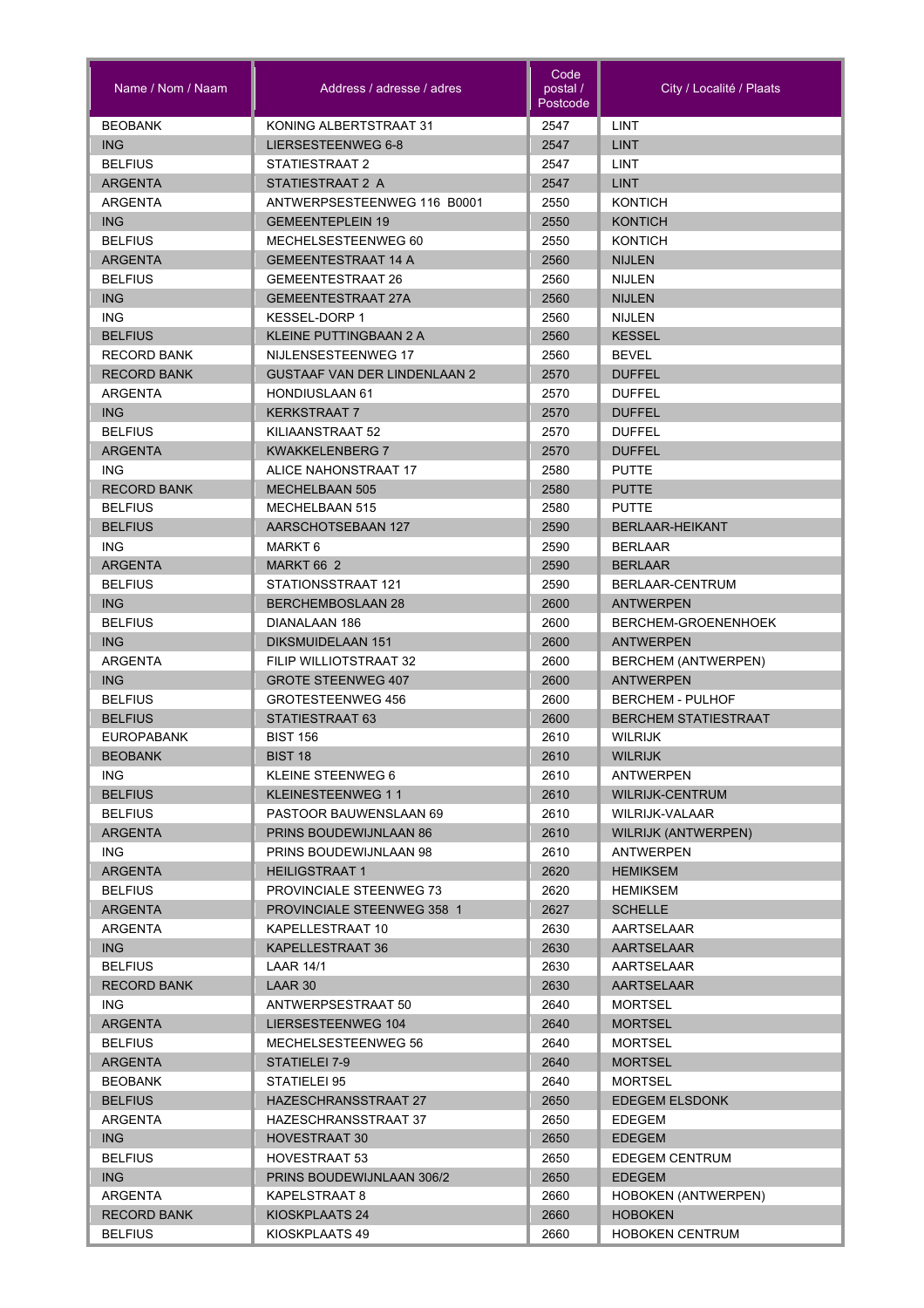| <b>ING</b><br><b>WEERSTANDLAAN 40</b><br>2660<br><b>ANTWERPEN</b><br><b>ING</b><br>ANTWERPSESTEENWEG 179<br>2800<br><b>MECHELEN</b><br><b>BEOBANK</b><br>2800<br><b>BOTERMARKT</b><br><b>MECHELEN</b><br><b>BELFIUS</b><br>2800<br>BRUSSELSEPOORTSTRAAT 29<br>MECHELEN-BRUSSELSE POORT<br><b>ING</b><br>2800<br><b>MECHELEN</b><br><b>BRUSSELSESTEENWEG 45</b><br><b>ING</b><br>2800<br><b>BRUUL 57</b><br><b>MECHELEN</b><br><b>BELFIUS</b><br><b>GROTE MARKT 31</b><br>2800<br><b>MECHELEN GROTE MARKT</b><br><b>HOOGSTRAAT 14</b><br>2800<br>ARGENTA<br><b>MECHELEN</b><br><b>HOOGSTRAAT 32</b><br>2800<br><b>RECORD BANK</b><br><b>MECHELEN</b><br><b>EUROPABANK</b><br><b>IJZERENLEEN 24</b><br>2800<br><b>MECHELEN</b><br>2800<br><b>ARGENTA</b><br>KEIZERSTRAAT 6<br><b>MECHELEN</b><br>DORPSTRAAT 19<br>ARGENTA<br>2811<br>LEEST<br>2811<br><b>ARGENTA</b><br><b>GEMEENTESTRAAT 23</b><br><b>HOMBEEK</b><br><b>BELFIUS</b><br>MAGDALENASTEENWEG 46<br>2812<br><b>MUIZEN</b><br><b>RECORD BANK</b><br>DORP <sub>24</sub><br>2820<br><b>BONHEIDEN</b><br><b>ARGENTA</b><br>DORP 39 B<br>2820<br><b>BONHEIDEN</b><br><b>BELFIUS</b><br><b>DORP 56</b><br>2820<br><b>BONHEIDEN</b><br><b>ING</b><br>DORP <sub>8</sub><br>2820<br><b>MECHELEN</b><br><b>ING</b><br><b>GEMEENTEPLEIN 12</b><br>2820<br><b>BONHEIDEN</b><br><b>ING</b><br>IMELDALAAN 9<br>2820<br><b>BONHEIDEN</b><br><b>ARGENTA</b><br><b>LANGE DREEF 19A</b><br>2820<br><b>RIJMENAM</b><br><b>RECORD BANK</b><br><b>KERKPLEIN 2</b><br>2830<br><b>TISSELT</b><br><b>ARGENTA</b><br>MECHELSESTEENWEG 125A<br>2830<br><b>BLAASVELD</b><br><b>BELFIUS</b><br>NIEUWSTRAAT 21<br>2830<br>WILLEBROEK<br><b>ING</b><br>NIEUWSTRAAT 8<br>2830<br><b>WILLEBROEK</b><br><b>RECORD BANK</b><br>OVERWINNINGSSTRAAT 87<br>2830<br><b>WILLEBROEK</b><br><b>ARGENTA</b><br>EIKENSTRAAT 53<br>2840<br><b>REET</b><br><b>BELFIUS</b><br>KONINGIN ASTRIDPLEIN 6<br>2840<br><b>REET-RUMST</b><br><b>RECORD BANK</b><br><b>LAARSTRAAT 11</b><br>2840<br><b>REET</b><br><b>NIEL</b><br><b>BELFIUS</b><br>ELISABETHPLEIN 1<br>2845<br><b>ING</b><br><b>EMILE VANDERVELDELAAN 30</b><br>2845<br><b>NIEL</b><br><b>ARGENTA</b><br><b>NIEL</b><br>JOZEF WAUTERSLAAN 86<br>2845<br><b>BELFIUS</b><br><b>ANTWERPSESTRAAT 26</b><br>2850<br><b>BOOM</b><br>2850<br>ING.<br>ANTWERPSESTRAAT 68-70<br><b>BOOM</b><br><b>BLAUWSTRAAT 90</b><br>2850<br>ARGENTA<br><b>BOOM</b><br><b>RECORD BANK</b><br><b>GROTE MARKT 16</b><br>2850<br><b>BOOM</b><br>ING<br>2860<br>SINT-KATELIJNE-WAVER<br>LEMANSTRAAT 70<br><b>BELFIUS</b><br>MARKT 12<br>2860<br>ST KATELIJNE WAVER<br>MECHELSESTEENWEG 307<br>2860<br><b>ARGENTA</b><br>SINT-KATELIJNE-WAVER<br>2861<br>ARGENTA<br>DORP 12<br>ONZE-LIEVE-VROUW-WAVER<br><b>BELFIUS</b><br>DORP 29<br>2861<br><b>O.L.VROUW WAVER</b><br><b>BELFIUS</b><br>2870<br><b>HOOGSTRAAT 32</b><br><b>PUURS</b><br><b>BELFIUS</b><br>SINT-KATHARINASTRAAT 141<br>2870<br><b>RUISBROEK</b><br>2870<br>ARGENTA<br>SINT-KATHARINASTRAAT 53 3<br>RUISBROEK (ANTWERPEN)<br>2870<br><b>ING</b><br>STATIONSSTRAAT 40<br><b>PUURS</b><br>ING.<br><b>BOOMSTRAAT 2</b><br>2880<br><b>BORNEM</b><br>2880<br><b>BELFIUS</b><br><b>BOOMSTRAAT 43</b><br><b>BORNEM</b><br>2880<br>ARGENTA<br>CESAR VAN KERCKHOVENSTRAAT 6<br><b>HINGENE</b><br><b>BELFIUS</b><br><b>FRANS VAN HAELENSTR 4 B</b><br>2880<br><b>HINGENE</b><br><b>BELFIUS</b><br><b>HEKKESTRAAT 4</b><br>2890<br>SINT AMANDS-LIPPELO-MARIEK<br><b>ARGENTA</b><br>ROMAIN STEPPESTRAAT 99<br>2890<br>SINT-AMANDS<br>ING.<br>BREDABAAN 967<br>2900<br><b>SCHOTEN</b><br><b>BELFIUS</b><br>MARKT 26<br>2900<br><b>SCHOTEN</b><br>ING.<br>PAALSTRAAT 39<br>2900<br><b>SCHOTEN</b><br><b>BEOBANK</b><br>PAALSTRAAT 69-71<br>2900<br><b>AG SCHOTEN</b><br>2900<br>ARGENTA<br>RODEBORGSTRAAT 61<br><b>SCHOTEN</b><br><b>VILLERSLEI 84</b><br>2900<br><b>SCHOTEN</b><br><b>ARGENTA</b><br>2910<br><b>ESSEN</b><br><b>BELFIUS</b><br>NIEUWSTRAAT 46<br>2910<br><b>ARGENTA</b><br>SPIJKER 26<br><b>ESSEN</b> | Name / Nom / Naam | Address / adresse / adres | Code<br>postal /<br>Postcode | City / Localité / Plaats |
|-------------------------------------------------------------------------------------------------------------------------------------------------------------------------------------------------------------------------------------------------------------------------------------------------------------------------------------------------------------------------------------------------------------------------------------------------------------------------------------------------------------------------------------------------------------------------------------------------------------------------------------------------------------------------------------------------------------------------------------------------------------------------------------------------------------------------------------------------------------------------------------------------------------------------------------------------------------------------------------------------------------------------------------------------------------------------------------------------------------------------------------------------------------------------------------------------------------------------------------------------------------------------------------------------------------------------------------------------------------------------------------------------------------------------------------------------------------------------------------------------------------------------------------------------------------------------------------------------------------------------------------------------------------------------------------------------------------------------------------------------------------------------------------------------------------------------------------------------------------------------------------------------------------------------------------------------------------------------------------------------------------------------------------------------------------------------------------------------------------------------------------------------------------------------------------------------------------------------------------------------------------------------------------------------------------------------------------------------------------------------------------------------------------------------------------------------------------------------------------------------------------------------------------------------------------------------------------------------------------------------------------------------------------------------------------------------------------------------------------------------------------------------------------------------------------------------------------------------------------------------------------------------------------------------------------------------------------------------------------------------------------------------------------------------------------------------------------------------------------------------------------------------------------------------------------------------------------------------------------------------------------------------------------------------------------------------------------------------------------------------------------------------------------------------------------------------------------------------------------------------------------------------------------------------------------------------------------------------------------------------------------------------------------------------------------------------------------------------------------------------------------------------------------------------------------------------------------------------------------------------------------------------------------------------------------------------------------------------------------------------------------------|-------------------|---------------------------|------------------------------|--------------------------|
|                                                                                                                                                                                                                                                                                                                                                                                                                                                                                                                                                                                                                                                                                                                                                                                                                                                                                                                                                                                                                                                                                                                                                                                                                                                                                                                                                                                                                                                                                                                                                                                                                                                                                                                                                                                                                                                                                                                                                                                                                                                                                                                                                                                                                                                                                                                                                                                                                                                                                                                                                                                                                                                                                                                                                                                                                                                                                                                                                                                                                                                                                                                                                                                                                                                                                                                                                                                                                                                                                                                                                                                                                                                                                                                                                                                                                                                                                                                                                                                                                   |                   |                           |                              |                          |
|                                                                                                                                                                                                                                                                                                                                                                                                                                                                                                                                                                                                                                                                                                                                                                                                                                                                                                                                                                                                                                                                                                                                                                                                                                                                                                                                                                                                                                                                                                                                                                                                                                                                                                                                                                                                                                                                                                                                                                                                                                                                                                                                                                                                                                                                                                                                                                                                                                                                                                                                                                                                                                                                                                                                                                                                                                                                                                                                                                                                                                                                                                                                                                                                                                                                                                                                                                                                                                                                                                                                                                                                                                                                                                                                                                                                                                                                                                                                                                                                                   |                   |                           |                              |                          |
|                                                                                                                                                                                                                                                                                                                                                                                                                                                                                                                                                                                                                                                                                                                                                                                                                                                                                                                                                                                                                                                                                                                                                                                                                                                                                                                                                                                                                                                                                                                                                                                                                                                                                                                                                                                                                                                                                                                                                                                                                                                                                                                                                                                                                                                                                                                                                                                                                                                                                                                                                                                                                                                                                                                                                                                                                                                                                                                                                                                                                                                                                                                                                                                                                                                                                                                                                                                                                                                                                                                                                                                                                                                                                                                                                                                                                                                                                                                                                                                                                   |                   |                           |                              |                          |
|                                                                                                                                                                                                                                                                                                                                                                                                                                                                                                                                                                                                                                                                                                                                                                                                                                                                                                                                                                                                                                                                                                                                                                                                                                                                                                                                                                                                                                                                                                                                                                                                                                                                                                                                                                                                                                                                                                                                                                                                                                                                                                                                                                                                                                                                                                                                                                                                                                                                                                                                                                                                                                                                                                                                                                                                                                                                                                                                                                                                                                                                                                                                                                                                                                                                                                                                                                                                                                                                                                                                                                                                                                                                                                                                                                                                                                                                                                                                                                                                                   |                   |                           |                              |                          |
|                                                                                                                                                                                                                                                                                                                                                                                                                                                                                                                                                                                                                                                                                                                                                                                                                                                                                                                                                                                                                                                                                                                                                                                                                                                                                                                                                                                                                                                                                                                                                                                                                                                                                                                                                                                                                                                                                                                                                                                                                                                                                                                                                                                                                                                                                                                                                                                                                                                                                                                                                                                                                                                                                                                                                                                                                                                                                                                                                                                                                                                                                                                                                                                                                                                                                                                                                                                                                                                                                                                                                                                                                                                                                                                                                                                                                                                                                                                                                                                                                   |                   |                           |                              |                          |
|                                                                                                                                                                                                                                                                                                                                                                                                                                                                                                                                                                                                                                                                                                                                                                                                                                                                                                                                                                                                                                                                                                                                                                                                                                                                                                                                                                                                                                                                                                                                                                                                                                                                                                                                                                                                                                                                                                                                                                                                                                                                                                                                                                                                                                                                                                                                                                                                                                                                                                                                                                                                                                                                                                                                                                                                                                                                                                                                                                                                                                                                                                                                                                                                                                                                                                                                                                                                                                                                                                                                                                                                                                                                                                                                                                                                                                                                                                                                                                                                                   |                   |                           |                              |                          |
|                                                                                                                                                                                                                                                                                                                                                                                                                                                                                                                                                                                                                                                                                                                                                                                                                                                                                                                                                                                                                                                                                                                                                                                                                                                                                                                                                                                                                                                                                                                                                                                                                                                                                                                                                                                                                                                                                                                                                                                                                                                                                                                                                                                                                                                                                                                                                                                                                                                                                                                                                                                                                                                                                                                                                                                                                                                                                                                                                                                                                                                                                                                                                                                                                                                                                                                                                                                                                                                                                                                                                                                                                                                                                                                                                                                                                                                                                                                                                                                                                   |                   |                           |                              |                          |
|                                                                                                                                                                                                                                                                                                                                                                                                                                                                                                                                                                                                                                                                                                                                                                                                                                                                                                                                                                                                                                                                                                                                                                                                                                                                                                                                                                                                                                                                                                                                                                                                                                                                                                                                                                                                                                                                                                                                                                                                                                                                                                                                                                                                                                                                                                                                                                                                                                                                                                                                                                                                                                                                                                                                                                                                                                                                                                                                                                                                                                                                                                                                                                                                                                                                                                                                                                                                                                                                                                                                                                                                                                                                                                                                                                                                                                                                                                                                                                                                                   |                   |                           |                              |                          |
|                                                                                                                                                                                                                                                                                                                                                                                                                                                                                                                                                                                                                                                                                                                                                                                                                                                                                                                                                                                                                                                                                                                                                                                                                                                                                                                                                                                                                                                                                                                                                                                                                                                                                                                                                                                                                                                                                                                                                                                                                                                                                                                                                                                                                                                                                                                                                                                                                                                                                                                                                                                                                                                                                                                                                                                                                                                                                                                                                                                                                                                                                                                                                                                                                                                                                                                                                                                                                                                                                                                                                                                                                                                                                                                                                                                                                                                                                                                                                                                                                   |                   |                           |                              |                          |
|                                                                                                                                                                                                                                                                                                                                                                                                                                                                                                                                                                                                                                                                                                                                                                                                                                                                                                                                                                                                                                                                                                                                                                                                                                                                                                                                                                                                                                                                                                                                                                                                                                                                                                                                                                                                                                                                                                                                                                                                                                                                                                                                                                                                                                                                                                                                                                                                                                                                                                                                                                                                                                                                                                                                                                                                                                                                                                                                                                                                                                                                                                                                                                                                                                                                                                                                                                                                                                                                                                                                                                                                                                                                                                                                                                                                                                                                                                                                                                                                                   |                   |                           |                              |                          |
|                                                                                                                                                                                                                                                                                                                                                                                                                                                                                                                                                                                                                                                                                                                                                                                                                                                                                                                                                                                                                                                                                                                                                                                                                                                                                                                                                                                                                                                                                                                                                                                                                                                                                                                                                                                                                                                                                                                                                                                                                                                                                                                                                                                                                                                                                                                                                                                                                                                                                                                                                                                                                                                                                                                                                                                                                                                                                                                                                                                                                                                                                                                                                                                                                                                                                                                                                                                                                                                                                                                                                                                                                                                                                                                                                                                                                                                                                                                                                                                                                   |                   |                           |                              |                          |
|                                                                                                                                                                                                                                                                                                                                                                                                                                                                                                                                                                                                                                                                                                                                                                                                                                                                                                                                                                                                                                                                                                                                                                                                                                                                                                                                                                                                                                                                                                                                                                                                                                                                                                                                                                                                                                                                                                                                                                                                                                                                                                                                                                                                                                                                                                                                                                                                                                                                                                                                                                                                                                                                                                                                                                                                                                                                                                                                                                                                                                                                                                                                                                                                                                                                                                                                                                                                                                                                                                                                                                                                                                                                                                                                                                                                                                                                                                                                                                                                                   |                   |                           |                              |                          |
|                                                                                                                                                                                                                                                                                                                                                                                                                                                                                                                                                                                                                                                                                                                                                                                                                                                                                                                                                                                                                                                                                                                                                                                                                                                                                                                                                                                                                                                                                                                                                                                                                                                                                                                                                                                                                                                                                                                                                                                                                                                                                                                                                                                                                                                                                                                                                                                                                                                                                                                                                                                                                                                                                                                                                                                                                                                                                                                                                                                                                                                                                                                                                                                                                                                                                                                                                                                                                                                                                                                                                                                                                                                                                                                                                                                                                                                                                                                                                                                                                   |                   |                           |                              |                          |
|                                                                                                                                                                                                                                                                                                                                                                                                                                                                                                                                                                                                                                                                                                                                                                                                                                                                                                                                                                                                                                                                                                                                                                                                                                                                                                                                                                                                                                                                                                                                                                                                                                                                                                                                                                                                                                                                                                                                                                                                                                                                                                                                                                                                                                                                                                                                                                                                                                                                                                                                                                                                                                                                                                                                                                                                                                                                                                                                                                                                                                                                                                                                                                                                                                                                                                                                                                                                                                                                                                                                                                                                                                                                                                                                                                                                                                                                                                                                                                                                                   |                   |                           |                              |                          |
|                                                                                                                                                                                                                                                                                                                                                                                                                                                                                                                                                                                                                                                                                                                                                                                                                                                                                                                                                                                                                                                                                                                                                                                                                                                                                                                                                                                                                                                                                                                                                                                                                                                                                                                                                                                                                                                                                                                                                                                                                                                                                                                                                                                                                                                                                                                                                                                                                                                                                                                                                                                                                                                                                                                                                                                                                                                                                                                                                                                                                                                                                                                                                                                                                                                                                                                                                                                                                                                                                                                                                                                                                                                                                                                                                                                                                                                                                                                                                                                                                   |                   |                           |                              |                          |
|                                                                                                                                                                                                                                                                                                                                                                                                                                                                                                                                                                                                                                                                                                                                                                                                                                                                                                                                                                                                                                                                                                                                                                                                                                                                                                                                                                                                                                                                                                                                                                                                                                                                                                                                                                                                                                                                                                                                                                                                                                                                                                                                                                                                                                                                                                                                                                                                                                                                                                                                                                                                                                                                                                                                                                                                                                                                                                                                                                                                                                                                                                                                                                                                                                                                                                                                                                                                                                                                                                                                                                                                                                                                                                                                                                                                                                                                                                                                                                                                                   |                   |                           |                              |                          |
|                                                                                                                                                                                                                                                                                                                                                                                                                                                                                                                                                                                                                                                                                                                                                                                                                                                                                                                                                                                                                                                                                                                                                                                                                                                                                                                                                                                                                                                                                                                                                                                                                                                                                                                                                                                                                                                                                                                                                                                                                                                                                                                                                                                                                                                                                                                                                                                                                                                                                                                                                                                                                                                                                                                                                                                                                                                                                                                                                                                                                                                                                                                                                                                                                                                                                                                                                                                                                                                                                                                                                                                                                                                                                                                                                                                                                                                                                                                                                                                                                   |                   |                           |                              |                          |
|                                                                                                                                                                                                                                                                                                                                                                                                                                                                                                                                                                                                                                                                                                                                                                                                                                                                                                                                                                                                                                                                                                                                                                                                                                                                                                                                                                                                                                                                                                                                                                                                                                                                                                                                                                                                                                                                                                                                                                                                                                                                                                                                                                                                                                                                                                                                                                                                                                                                                                                                                                                                                                                                                                                                                                                                                                                                                                                                                                                                                                                                                                                                                                                                                                                                                                                                                                                                                                                                                                                                                                                                                                                                                                                                                                                                                                                                                                                                                                                                                   |                   |                           |                              |                          |
|                                                                                                                                                                                                                                                                                                                                                                                                                                                                                                                                                                                                                                                                                                                                                                                                                                                                                                                                                                                                                                                                                                                                                                                                                                                                                                                                                                                                                                                                                                                                                                                                                                                                                                                                                                                                                                                                                                                                                                                                                                                                                                                                                                                                                                                                                                                                                                                                                                                                                                                                                                                                                                                                                                                                                                                                                                                                                                                                                                                                                                                                                                                                                                                                                                                                                                                                                                                                                                                                                                                                                                                                                                                                                                                                                                                                                                                                                                                                                                                                                   |                   |                           |                              |                          |
|                                                                                                                                                                                                                                                                                                                                                                                                                                                                                                                                                                                                                                                                                                                                                                                                                                                                                                                                                                                                                                                                                                                                                                                                                                                                                                                                                                                                                                                                                                                                                                                                                                                                                                                                                                                                                                                                                                                                                                                                                                                                                                                                                                                                                                                                                                                                                                                                                                                                                                                                                                                                                                                                                                                                                                                                                                                                                                                                                                                                                                                                                                                                                                                                                                                                                                                                                                                                                                                                                                                                                                                                                                                                                                                                                                                                                                                                                                                                                                                                                   |                   |                           |                              |                          |
|                                                                                                                                                                                                                                                                                                                                                                                                                                                                                                                                                                                                                                                                                                                                                                                                                                                                                                                                                                                                                                                                                                                                                                                                                                                                                                                                                                                                                                                                                                                                                                                                                                                                                                                                                                                                                                                                                                                                                                                                                                                                                                                                                                                                                                                                                                                                                                                                                                                                                                                                                                                                                                                                                                                                                                                                                                                                                                                                                                                                                                                                                                                                                                                                                                                                                                                                                                                                                                                                                                                                                                                                                                                                                                                                                                                                                                                                                                                                                                                                                   |                   |                           |                              |                          |
|                                                                                                                                                                                                                                                                                                                                                                                                                                                                                                                                                                                                                                                                                                                                                                                                                                                                                                                                                                                                                                                                                                                                                                                                                                                                                                                                                                                                                                                                                                                                                                                                                                                                                                                                                                                                                                                                                                                                                                                                                                                                                                                                                                                                                                                                                                                                                                                                                                                                                                                                                                                                                                                                                                                                                                                                                                                                                                                                                                                                                                                                                                                                                                                                                                                                                                                                                                                                                                                                                                                                                                                                                                                                                                                                                                                                                                                                                                                                                                                                                   |                   |                           |                              |                          |
|                                                                                                                                                                                                                                                                                                                                                                                                                                                                                                                                                                                                                                                                                                                                                                                                                                                                                                                                                                                                                                                                                                                                                                                                                                                                                                                                                                                                                                                                                                                                                                                                                                                                                                                                                                                                                                                                                                                                                                                                                                                                                                                                                                                                                                                                                                                                                                                                                                                                                                                                                                                                                                                                                                                                                                                                                                                                                                                                                                                                                                                                                                                                                                                                                                                                                                                                                                                                                                                                                                                                                                                                                                                                                                                                                                                                                                                                                                                                                                                                                   |                   |                           |                              |                          |
|                                                                                                                                                                                                                                                                                                                                                                                                                                                                                                                                                                                                                                                                                                                                                                                                                                                                                                                                                                                                                                                                                                                                                                                                                                                                                                                                                                                                                                                                                                                                                                                                                                                                                                                                                                                                                                                                                                                                                                                                                                                                                                                                                                                                                                                                                                                                                                                                                                                                                                                                                                                                                                                                                                                                                                                                                                                                                                                                                                                                                                                                                                                                                                                                                                                                                                                                                                                                                                                                                                                                                                                                                                                                                                                                                                                                                                                                                                                                                                                                                   |                   |                           |                              |                          |
|                                                                                                                                                                                                                                                                                                                                                                                                                                                                                                                                                                                                                                                                                                                                                                                                                                                                                                                                                                                                                                                                                                                                                                                                                                                                                                                                                                                                                                                                                                                                                                                                                                                                                                                                                                                                                                                                                                                                                                                                                                                                                                                                                                                                                                                                                                                                                                                                                                                                                                                                                                                                                                                                                                                                                                                                                                                                                                                                                                                                                                                                                                                                                                                                                                                                                                                                                                                                                                                                                                                                                                                                                                                                                                                                                                                                                                                                                                                                                                                                                   |                   |                           |                              |                          |
|                                                                                                                                                                                                                                                                                                                                                                                                                                                                                                                                                                                                                                                                                                                                                                                                                                                                                                                                                                                                                                                                                                                                                                                                                                                                                                                                                                                                                                                                                                                                                                                                                                                                                                                                                                                                                                                                                                                                                                                                                                                                                                                                                                                                                                                                                                                                                                                                                                                                                                                                                                                                                                                                                                                                                                                                                                                                                                                                                                                                                                                                                                                                                                                                                                                                                                                                                                                                                                                                                                                                                                                                                                                                                                                                                                                                                                                                                                                                                                                                                   |                   |                           |                              |                          |
|                                                                                                                                                                                                                                                                                                                                                                                                                                                                                                                                                                                                                                                                                                                                                                                                                                                                                                                                                                                                                                                                                                                                                                                                                                                                                                                                                                                                                                                                                                                                                                                                                                                                                                                                                                                                                                                                                                                                                                                                                                                                                                                                                                                                                                                                                                                                                                                                                                                                                                                                                                                                                                                                                                                                                                                                                                                                                                                                                                                                                                                                                                                                                                                                                                                                                                                                                                                                                                                                                                                                                                                                                                                                                                                                                                                                                                                                                                                                                                                                                   |                   |                           |                              |                          |
|                                                                                                                                                                                                                                                                                                                                                                                                                                                                                                                                                                                                                                                                                                                                                                                                                                                                                                                                                                                                                                                                                                                                                                                                                                                                                                                                                                                                                                                                                                                                                                                                                                                                                                                                                                                                                                                                                                                                                                                                                                                                                                                                                                                                                                                                                                                                                                                                                                                                                                                                                                                                                                                                                                                                                                                                                                                                                                                                                                                                                                                                                                                                                                                                                                                                                                                                                                                                                                                                                                                                                                                                                                                                                                                                                                                                                                                                                                                                                                                                                   |                   |                           |                              |                          |
|                                                                                                                                                                                                                                                                                                                                                                                                                                                                                                                                                                                                                                                                                                                                                                                                                                                                                                                                                                                                                                                                                                                                                                                                                                                                                                                                                                                                                                                                                                                                                                                                                                                                                                                                                                                                                                                                                                                                                                                                                                                                                                                                                                                                                                                                                                                                                                                                                                                                                                                                                                                                                                                                                                                                                                                                                                                                                                                                                                                                                                                                                                                                                                                                                                                                                                                                                                                                                                                                                                                                                                                                                                                                                                                                                                                                                                                                                                                                                                                                                   |                   |                           |                              |                          |
|                                                                                                                                                                                                                                                                                                                                                                                                                                                                                                                                                                                                                                                                                                                                                                                                                                                                                                                                                                                                                                                                                                                                                                                                                                                                                                                                                                                                                                                                                                                                                                                                                                                                                                                                                                                                                                                                                                                                                                                                                                                                                                                                                                                                                                                                                                                                                                                                                                                                                                                                                                                                                                                                                                                                                                                                                                                                                                                                                                                                                                                                                                                                                                                                                                                                                                                                                                                                                                                                                                                                                                                                                                                                                                                                                                                                                                                                                                                                                                                                                   |                   |                           |                              |                          |
|                                                                                                                                                                                                                                                                                                                                                                                                                                                                                                                                                                                                                                                                                                                                                                                                                                                                                                                                                                                                                                                                                                                                                                                                                                                                                                                                                                                                                                                                                                                                                                                                                                                                                                                                                                                                                                                                                                                                                                                                                                                                                                                                                                                                                                                                                                                                                                                                                                                                                                                                                                                                                                                                                                                                                                                                                                                                                                                                                                                                                                                                                                                                                                                                                                                                                                                                                                                                                                                                                                                                                                                                                                                                                                                                                                                                                                                                                                                                                                                                                   |                   |                           |                              |                          |
|                                                                                                                                                                                                                                                                                                                                                                                                                                                                                                                                                                                                                                                                                                                                                                                                                                                                                                                                                                                                                                                                                                                                                                                                                                                                                                                                                                                                                                                                                                                                                                                                                                                                                                                                                                                                                                                                                                                                                                                                                                                                                                                                                                                                                                                                                                                                                                                                                                                                                                                                                                                                                                                                                                                                                                                                                                                                                                                                                                                                                                                                                                                                                                                                                                                                                                                                                                                                                                                                                                                                                                                                                                                                                                                                                                                                                                                                                                                                                                                                                   |                   |                           |                              |                          |
|                                                                                                                                                                                                                                                                                                                                                                                                                                                                                                                                                                                                                                                                                                                                                                                                                                                                                                                                                                                                                                                                                                                                                                                                                                                                                                                                                                                                                                                                                                                                                                                                                                                                                                                                                                                                                                                                                                                                                                                                                                                                                                                                                                                                                                                                                                                                                                                                                                                                                                                                                                                                                                                                                                                                                                                                                                                                                                                                                                                                                                                                                                                                                                                                                                                                                                                                                                                                                                                                                                                                                                                                                                                                                                                                                                                                                                                                                                                                                                                                                   |                   |                           |                              |                          |
|                                                                                                                                                                                                                                                                                                                                                                                                                                                                                                                                                                                                                                                                                                                                                                                                                                                                                                                                                                                                                                                                                                                                                                                                                                                                                                                                                                                                                                                                                                                                                                                                                                                                                                                                                                                                                                                                                                                                                                                                                                                                                                                                                                                                                                                                                                                                                                                                                                                                                                                                                                                                                                                                                                                                                                                                                                                                                                                                                                                                                                                                                                                                                                                                                                                                                                                                                                                                                                                                                                                                                                                                                                                                                                                                                                                                                                                                                                                                                                                                                   |                   |                           |                              |                          |
|                                                                                                                                                                                                                                                                                                                                                                                                                                                                                                                                                                                                                                                                                                                                                                                                                                                                                                                                                                                                                                                                                                                                                                                                                                                                                                                                                                                                                                                                                                                                                                                                                                                                                                                                                                                                                                                                                                                                                                                                                                                                                                                                                                                                                                                                                                                                                                                                                                                                                                                                                                                                                                                                                                                                                                                                                                                                                                                                                                                                                                                                                                                                                                                                                                                                                                                                                                                                                                                                                                                                                                                                                                                                                                                                                                                                                                                                                                                                                                                                                   |                   |                           |                              |                          |
|                                                                                                                                                                                                                                                                                                                                                                                                                                                                                                                                                                                                                                                                                                                                                                                                                                                                                                                                                                                                                                                                                                                                                                                                                                                                                                                                                                                                                                                                                                                                                                                                                                                                                                                                                                                                                                                                                                                                                                                                                                                                                                                                                                                                                                                                                                                                                                                                                                                                                                                                                                                                                                                                                                                                                                                                                                                                                                                                                                                                                                                                                                                                                                                                                                                                                                                                                                                                                                                                                                                                                                                                                                                                                                                                                                                                                                                                                                                                                                                                                   |                   |                           |                              |                          |
|                                                                                                                                                                                                                                                                                                                                                                                                                                                                                                                                                                                                                                                                                                                                                                                                                                                                                                                                                                                                                                                                                                                                                                                                                                                                                                                                                                                                                                                                                                                                                                                                                                                                                                                                                                                                                                                                                                                                                                                                                                                                                                                                                                                                                                                                                                                                                                                                                                                                                                                                                                                                                                                                                                                                                                                                                                                                                                                                                                                                                                                                                                                                                                                                                                                                                                                                                                                                                                                                                                                                                                                                                                                                                                                                                                                                                                                                                                                                                                                                                   |                   |                           |                              |                          |
|                                                                                                                                                                                                                                                                                                                                                                                                                                                                                                                                                                                                                                                                                                                                                                                                                                                                                                                                                                                                                                                                                                                                                                                                                                                                                                                                                                                                                                                                                                                                                                                                                                                                                                                                                                                                                                                                                                                                                                                                                                                                                                                                                                                                                                                                                                                                                                                                                                                                                                                                                                                                                                                                                                                                                                                                                                                                                                                                                                                                                                                                                                                                                                                                                                                                                                                                                                                                                                                                                                                                                                                                                                                                                                                                                                                                                                                                                                                                                                                                                   |                   |                           |                              |                          |
|                                                                                                                                                                                                                                                                                                                                                                                                                                                                                                                                                                                                                                                                                                                                                                                                                                                                                                                                                                                                                                                                                                                                                                                                                                                                                                                                                                                                                                                                                                                                                                                                                                                                                                                                                                                                                                                                                                                                                                                                                                                                                                                                                                                                                                                                                                                                                                                                                                                                                                                                                                                                                                                                                                                                                                                                                                                                                                                                                                                                                                                                                                                                                                                                                                                                                                                                                                                                                                                                                                                                                                                                                                                                                                                                                                                                                                                                                                                                                                                                                   |                   |                           |                              |                          |
|                                                                                                                                                                                                                                                                                                                                                                                                                                                                                                                                                                                                                                                                                                                                                                                                                                                                                                                                                                                                                                                                                                                                                                                                                                                                                                                                                                                                                                                                                                                                                                                                                                                                                                                                                                                                                                                                                                                                                                                                                                                                                                                                                                                                                                                                                                                                                                                                                                                                                                                                                                                                                                                                                                                                                                                                                                                                                                                                                                                                                                                                                                                                                                                                                                                                                                                                                                                                                                                                                                                                                                                                                                                                                                                                                                                                                                                                                                                                                                                                                   |                   |                           |                              |                          |
|                                                                                                                                                                                                                                                                                                                                                                                                                                                                                                                                                                                                                                                                                                                                                                                                                                                                                                                                                                                                                                                                                                                                                                                                                                                                                                                                                                                                                                                                                                                                                                                                                                                                                                                                                                                                                                                                                                                                                                                                                                                                                                                                                                                                                                                                                                                                                                                                                                                                                                                                                                                                                                                                                                                                                                                                                                                                                                                                                                                                                                                                                                                                                                                                                                                                                                                                                                                                                                                                                                                                                                                                                                                                                                                                                                                                                                                                                                                                                                                                                   |                   |                           |                              |                          |
|                                                                                                                                                                                                                                                                                                                                                                                                                                                                                                                                                                                                                                                                                                                                                                                                                                                                                                                                                                                                                                                                                                                                                                                                                                                                                                                                                                                                                                                                                                                                                                                                                                                                                                                                                                                                                                                                                                                                                                                                                                                                                                                                                                                                                                                                                                                                                                                                                                                                                                                                                                                                                                                                                                                                                                                                                                                                                                                                                                                                                                                                                                                                                                                                                                                                                                                                                                                                                                                                                                                                                                                                                                                                                                                                                                                                                                                                                                                                                                                                                   |                   |                           |                              |                          |
|                                                                                                                                                                                                                                                                                                                                                                                                                                                                                                                                                                                                                                                                                                                                                                                                                                                                                                                                                                                                                                                                                                                                                                                                                                                                                                                                                                                                                                                                                                                                                                                                                                                                                                                                                                                                                                                                                                                                                                                                                                                                                                                                                                                                                                                                                                                                                                                                                                                                                                                                                                                                                                                                                                                                                                                                                                                                                                                                                                                                                                                                                                                                                                                                                                                                                                                                                                                                                                                                                                                                                                                                                                                                                                                                                                                                                                                                                                                                                                                                                   |                   |                           |                              |                          |
|                                                                                                                                                                                                                                                                                                                                                                                                                                                                                                                                                                                                                                                                                                                                                                                                                                                                                                                                                                                                                                                                                                                                                                                                                                                                                                                                                                                                                                                                                                                                                                                                                                                                                                                                                                                                                                                                                                                                                                                                                                                                                                                                                                                                                                                                                                                                                                                                                                                                                                                                                                                                                                                                                                                                                                                                                                                                                                                                                                                                                                                                                                                                                                                                                                                                                                                                                                                                                                                                                                                                                                                                                                                                                                                                                                                                                                                                                                                                                                                                                   |                   |                           |                              |                          |
|                                                                                                                                                                                                                                                                                                                                                                                                                                                                                                                                                                                                                                                                                                                                                                                                                                                                                                                                                                                                                                                                                                                                                                                                                                                                                                                                                                                                                                                                                                                                                                                                                                                                                                                                                                                                                                                                                                                                                                                                                                                                                                                                                                                                                                                                                                                                                                                                                                                                                                                                                                                                                                                                                                                                                                                                                                                                                                                                                                                                                                                                                                                                                                                                                                                                                                                                                                                                                                                                                                                                                                                                                                                                                                                                                                                                                                                                                                                                                                                                                   |                   |                           |                              |                          |
|                                                                                                                                                                                                                                                                                                                                                                                                                                                                                                                                                                                                                                                                                                                                                                                                                                                                                                                                                                                                                                                                                                                                                                                                                                                                                                                                                                                                                                                                                                                                                                                                                                                                                                                                                                                                                                                                                                                                                                                                                                                                                                                                                                                                                                                                                                                                                                                                                                                                                                                                                                                                                                                                                                                                                                                                                                                                                                                                                                                                                                                                                                                                                                                                                                                                                                                                                                                                                                                                                                                                                                                                                                                                                                                                                                                                                                                                                                                                                                                                                   |                   |                           |                              |                          |
|                                                                                                                                                                                                                                                                                                                                                                                                                                                                                                                                                                                                                                                                                                                                                                                                                                                                                                                                                                                                                                                                                                                                                                                                                                                                                                                                                                                                                                                                                                                                                                                                                                                                                                                                                                                                                                                                                                                                                                                                                                                                                                                                                                                                                                                                                                                                                                                                                                                                                                                                                                                                                                                                                                                                                                                                                                                                                                                                                                                                                                                                                                                                                                                                                                                                                                                                                                                                                                                                                                                                                                                                                                                                                                                                                                                                                                                                                                                                                                                                                   |                   |                           |                              |                          |
|                                                                                                                                                                                                                                                                                                                                                                                                                                                                                                                                                                                                                                                                                                                                                                                                                                                                                                                                                                                                                                                                                                                                                                                                                                                                                                                                                                                                                                                                                                                                                                                                                                                                                                                                                                                                                                                                                                                                                                                                                                                                                                                                                                                                                                                                                                                                                                                                                                                                                                                                                                                                                                                                                                                                                                                                                                                                                                                                                                                                                                                                                                                                                                                                                                                                                                                                                                                                                                                                                                                                                                                                                                                                                                                                                                                                                                                                                                                                                                                                                   |                   |                           |                              |                          |
|                                                                                                                                                                                                                                                                                                                                                                                                                                                                                                                                                                                                                                                                                                                                                                                                                                                                                                                                                                                                                                                                                                                                                                                                                                                                                                                                                                                                                                                                                                                                                                                                                                                                                                                                                                                                                                                                                                                                                                                                                                                                                                                                                                                                                                                                                                                                                                                                                                                                                                                                                                                                                                                                                                                                                                                                                                                                                                                                                                                                                                                                                                                                                                                                                                                                                                                                                                                                                                                                                                                                                                                                                                                                                                                                                                                                                                                                                                                                                                                                                   |                   |                           |                              |                          |
|                                                                                                                                                                                                                                                                                                                                                                                                                                                                                                                                                                                                                                                                                                                                                                                                                                                                                                                                                                                                                                                                                                                                                                                                                                                                                                                                                                                                                                                                                                                                                                                                                                                                                                                                                                                                                                                                                                                                                                                                                                                                                                                                                                                                                                                                                                                                                                                                                                                                                                                                                                                                                                                                                                                                                                                                                                                                                                                                                                                                                                                                                                                                                                                                                                                                                                                                                                                                                                                                                                                                                                                                                                                                                                                                                                                                                                                                                                                                                                                                                   |                   |                           |                              |                          |
|                                                                                                                                                                                                                                                                                                                                                                                                                                                                                                                                                                                                                                                                                                                                                                                                                                                                                                                                                                                                                                                                                                                                                                                                                                                                                                                                                                                                                                                                                                                                                                                                                                                                                                                                                                                                                                                                                                                                                                                                                                                                                                                                                                                                                                                                                                                                                                                                                                                                                                                                                                                                                                                                                                                                                                                                                                                                                                                                                                                                                                                                                                                                                                                                                                                                                                                                                                                                                                                                                                                                                                                                                                                                                                                                                                                                                                                                                                                                                                                                                   |                   |                           |                              |                          |
|                                                                                                                                                                                                                                                                                                                                                                                                                                                                                                                                                                                                                                                                                                                                                                                                                                                                                                                                                                                                                                                                                                                                                                                                                                                                                                                                                                                                                                                                                                                                                                                                                                                                                                                                                                                                                                                                                                                                                                                                                                                                                                                                                                                                                                                                                                                                                                                                                                                                                                                                                                                                                                                                                                                                                                                                                                                                                                                                                                                                                                                                                                                                                                                                                                                                                                                                                                                                                                                                                                                                                                                                                                                                                                                                                                                                                                                                                                                                                                                                                   |                   |                           |                              |                          |
|                                                                                                                                                                                                                                                                                                                                                                                                                                                                                                                                                                                                                                                                                                                                                                                                                                                                                                                                                                                                                                                                                                                                                                                                                                                                                                                                                                                                                                                                                                                                                                                                                                                                                                                                                                                                                                                                                                                                                                                                                                                                                                                                                                                                                                                                                                                                                                                                                                                                                                                                                                                                                                                                                                                                                                                                                                                                                                                                                                                                                                                                                                                                                                                                                                                                                                                                                                                                                                                                                                                                                                                                                                                                                                                                                                                                                                                                                                                                                                                                                   |                   |                           |                              |                          |
|                                                                                                                                                                                                                                                                                                                                                                                                                                                                                                                                                                                                                                                                                                                                                                                                                                                                                                                                                                                                                                                                                                                                                                                                                                                                                                                                                                                                                                                                                                                                                                                                                                                                                                                                                                                                                                                                                                                                                                                                                                                                                                                                                                                                                                                                                                                                                                                                                                                                                                                                                                                                                                                                                                                                                                                                                                                                                                                                                                                                                                                                                                                                                                                                                                                                                                                                                                                                                                                                                                                                                                                                                                                                                                                                                                                                                                                                                                                                                                                                                   |                   |                           |                              |                          |
|                                                                                                                                                                                                                                                                                                                                                                                                                                                                                                                                                                                                                                                                                                                                                                                                                                                                                                                                                                                                                                                                                                                                                                                                                                                                                                                                                                                                                                                                                                                                                                                                                                                                                                                                                                                                                                                                                                                                                                                                                                                                                                                                                                                                                                                                                                                                                                                                                                                                                                                                                                                                                                                                                                                                                                                                                                                                                                                                                                                                                                                                                                                                                                                                                                                                                                                                                                                                                                                                                                                                                                                                                                                                                                                                                                                                                                                                                                                                                                                                                   |                   |                           |                              |                          |
|                                                                                                                                                                                                                                                                                                                                                                                                                                                                                                                                                                                                                                                                                                                                                                                                                                                                                                                                                                                                                                                                                                                                                                                                                                                                                                                                                                                                                                                                                                                                                                                                                                                                                                                                                                                                                                                                                                                                                                                                                                                                                                                                                                                                                                                                                                                                                                                                                                                                                                                                                                                                                                                                                                                                                                                                                                                                                                                                                                                                                                                                                                                                                                                                                                                                                                                                                                                                                                                                                                                                                                                                                                                                                                                                                                                                                                                                                                                                                                                                                   |                   |                           |                              |                          |
|                                                                                                                                                                                                                                                                                                                                                                                                                                                                                                                                                                                                                                                                                                                                                                                                                                                                                                                                                                                                                                                                                                                                                                                                                                                                                                                                                                                                                                                                                                                                                                                                                                                                                                                                                                                                                                                                                                                                                                                                                                                                                                                                                                                                                                                                                                                                                                                                                                                                                                                                                                                                                                                                                                                                                                                                                                                                                                                                                                                                                                                                                                                                                                                                                                                                                                                                                                                                                                                                                                                                                                                                                                                                                                                                                                                                                                                                                                                                                                                                                   |                   |                           |                              |                          |
|                                                                                                                                                                                                                                                                                                                                                                                                                                                                                                                                                                                                                                                                                                                                                                                                                                                                                                                                                                                                                                                                                                                                                                                                                                                                                                                                                                                                                                                                                                                                                                                                                                                                                                                                                                                                                                                                                                                                                                                                                                                                                                                                                                                                                                                                                                                                                                                                                                                                                                                                                                                                                                                                                                                                                                                                                                                                                                                                                                                                                                                                                                                                                                                                                                                                                                                                                                                                                                                                                                                                                                                                                                                                                                                                                                                                                                                                                                                                                                                                                   |                   |                           |                              |                          |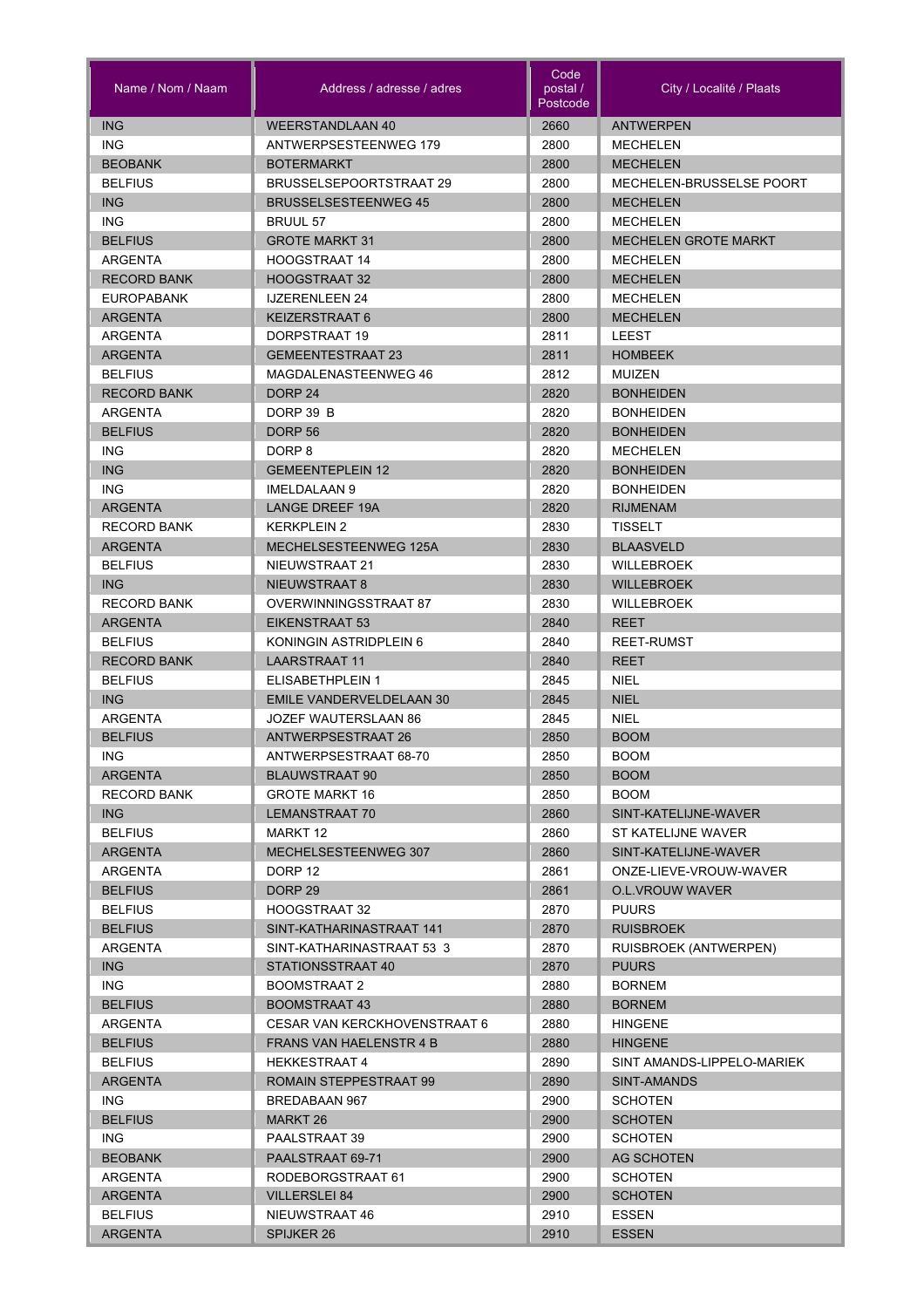| Name / Nom / Naam                | Address / adresse / adres                    | Code<br>postal /<br>Postcode | City / Localité / Plaats         |
|----------------------------------|----------------------------------------------|------------------------------|----------------------------------|
| <b>ING</b>                       | <b>HEIDESTATIESTRAAT 22</b>                  | 2920                         | <b>KALMTHOUT</b>                 |
| <b>BELFIUS</b>                   | KAPELLENSTEENWEG 124                         | 2920                         | <b>KALMTHOUT</b>                 |
| <b>RECORD BANK</b>               | KAPELLENSTEENWEG 216                         | 2920                         | <b>KALMTHOUT</b>                 |
| ARGENTA                          | SCHOOLDREEF 2                                | 2920                         | KALMTHOUT                        |
| <b>BELFIUS</b>                   | <b>AUGUSTIJNSLEI 100</b>                     | 2930                         | <b>HTP ZIEKENHUIS BRASSCHAAT</b> |
| <b>BELFIUS</b>                   | <b>BREDABAAN 188</b>                         | 2930                         | BRASSCHAAT-CENTRUM               |
| <b>ING</b>                       | <b>BREDABAAN 236</b>                         | 2930                         | <b>BRASSCHAAT</b>                |
| <b>BEOBANK</b>                   | <b>BREDABAAN 342</b>                         | 2930                         | <b>BRASSCHAAT</b>                |
| <b>ARGENTA</b>                   | <b>BREDABAAN 460</b>                         | 2930                         | <b>BRASSCHAAT</b>                |
| ARGENTA                          | BREDABAAN 965                                | 2930                         | <b>BRASSCHAAT</b>                |
| <b>BELFIUS</b>                   | KAPELSESTEENWEG 334                          | 2930                         | <b>MARIABURG</b>                 |
| ARGENTA                          | KAPELSESTEENWEG 352                          | 2930                         | <b>BRASSCHAAT</b>                |
| <b>ING</b>                       | KAPELSESTEENWEG 422                          | 2930                         | <b>BRASSCHAAT</b>                |
| <b>RECORD BANK</b>               | LAGE KAART 261                               | 2930                         | <b>BRASSCHAAT</b>                |
| <b>BELFIUS</b>                   | <b>LAGE KAART 301</b>                        | 2930                         | BRASSCHAAT-KAART                 |
| ARGENTA                          | LAGE KAART 342                               | 2930                         | <b>BRASSCHAAT</b>                |
| ING                              | DORPSSTRAAT 18                               | 2940                         | <b>STABROEK</b>                  |
| <b>BELFIUS</b>                   | DORPSSTRAAT 7                                | 2940                         | <b>STABROEK</b>                  |
| <b>ARGENTA</b>                   | DORPSSTRAAT 70                               | 2940                         | <b>STABROEK</b>                  |
| <b>BELFIUS</b>                   | <b>KERKSTRAAT 9</b>                          | 2940                         | <b>HOEVENEN</b>                  |
| <b>ARGENTA</b>                   | <b>WITVENSTRAAT 100</b>                      | 2940                         | <b>HOEVENEN</b>                  |
| ING.                             | ANTWERPSESTEENWEG 38                         | 2950                         | KAPELLEN                         |
| <b>BELFIUS</b>                   | ANTWERPSESTEENWEG 49                         | 2950                         | <b>KAPELLEN</b>                  |
| ARGENTA                          | ERTBRANDSTRAAT 279                           | 2950                         | <b>KAPELLEN</b>                  |
| <b>ARGENTA</b>                   | <b>VREDESTRAAT 10</b>                        | 2950                         | <b>KAPELLEN</b>                  |
| <b>RECORD BANK</b>               | <b>BRUGSTRAAT 112</b>                        | 2960                         | ST-JOB-IN-T-GOOR                 |
| <b>ARGENTA</b>                   | <b>BRUGSTRAAT 39</b>                         | 2960                         | SINT-JOB-IN-'T-GOOR              |
| <b>BELFIUS</b>                   | <b>GEMEENTEPLAATS 6</b>                      | 2960                         | BRECHT EN ST. LENAARTS           |
| <b>BELFIUS</b>                   | <b>HANDELSLEI 23</b>                         | 2960                         | SINT-JOB-IN-'T-GOOR              |
| <b>RECORD BANK</b>               | <b>KERKSTRAAT 4/A</b>                        | 2960                         | SINT-LENAARTS                    |
| <b>ARGENTA</b>                   | <b>KERKSTRAAT 9</b>                          | 2970                         | 'S GRAVENWEZEL                   |
| <b>ING</b>                       | TURNHOUTSEBAAN 103-105                       | 2970                         | <b>SCHILDE</b>                   |
| <b>BELFIUS</b>                   | <b>TURNHOUTSEBAAN 230</b>                    | 2970                         | <b>SCHILDE</b>                   |
| <b>ARGENTA</b>                   | <b>TURNHOUTSEBAAN 281</b>                    | 2970                         | <b>SCHILDE</b>                   |
| ING                              | WIJNEGEMSTEENWEG 40                          | 2970                         | <b>SCHILDE</b>                   |
| ARGENTA                          | <b>HANDELSLEI 123</b>                        | 2980                         | ZOERSEL                          |
| <b>BELFIUS</b>                   | HANDELSLEI 127                               | 2980                         | SINT-ANTONIUS-ZOERSEL            |
| ING.                             | <b>HANDELSLEI 89A</b>                        | 2980                         | ZOERSEL                          |
| <b>ARGENTA</b>                   | ZANDSTRAAT 12                                | 2980                         | ZOERSEL                          |
| <b>BELFIUS</b>                   | ZANDSTRAAT 30                                | 2980                         | ZOERSEL-OOSTMALLE                |
| <b>BELFIUS</b>                   | BREDABAAN 423                                | 2990                         | <b>WUUSTWEZEL</b>                |
| <b>BELFIUS</b>                   | STOFFEZANDSTRAAT 3<br>THEO VERELLENLAAN 17 A | 2990                         | LOENHOUT<br>WUUSTWEZEL-GOOREIND  |
| <b>BELFIUS</b><br><b>BEOBANK</b> | <b>BONDGENOTENLAAN</b>                       | 2990<br>3000                 | LEUVEN                           |
| <b>BELFIUS</b>                   | <b>BONDGENOTENLAAN 103</b>                   | 3000                         | LEUVEN BONDGENOTENLAAN           |
| ING.                             | BONDGENOTENLAAN 31                           | 3000                         | LEUVEN                           |
| <b>BELFIUS</b>                   | <b>BRUSSELSESTRAAT 2</b>                     | 3000                         | <b>LEUVEN GROTE MARKT</b>        |
| <b>RECORD BANK</b>               | TESSENSTRAAT 3                               | 3000                         | LEUVEN                           |
| ING                              | <b>VITAL DECOSTERSTRAAT 25</b>               | 3000                         | <b>LEUVEN</b>                    |
| ING.                             | NAAMSESTEENWEG 121                           | 3001                         | LEUVEN                           |
| <b>BELFIUS</b>                   | NAAMSESTEENWEG 74                            | 3001                         | <b>HEVERLEE</b>                  |
| <b>BELFIUS</b>                   | DE BECKER REMYPLEIN 41 42                    | 3010                         | <b>KESSEL-LO BECKER REMY</b>     |
| ING                              | DIESTSESTEENWEG 107                          | 3010                         | <b>LEUVEN</b>                    |
| <b>ARGENTA</b>                   | DIESTSESTEENWEG 322                          | 3010                         | KESSEL-LO (LEUVEN)               |
| <b>BELFIUS</b>                   | KONING ALBERTLAAN 1                          | 3010                         | KESSEL-LO KON ALBERT             |
| ING.                             | TIENSESTEENWEG 333                           | 3010                         | LEUVEN                           |
| <b>ARGENTA</b>                   | AARSCHOTSESTEENWEG 145                       | 3012                         | <b>WILSELE</b>                   |
| <b>BELFIUS</b>                   | <b>HENRICUS WITTEBOLSSTR 6</b>               | 3018                         | WIJGMAAL                         |
| <b>BELFIUS</b>                   | <b>GRAAFSCHAPLAAN 1</b>                      | 3020                         | <b>VELTEM-BEISEM</b>             |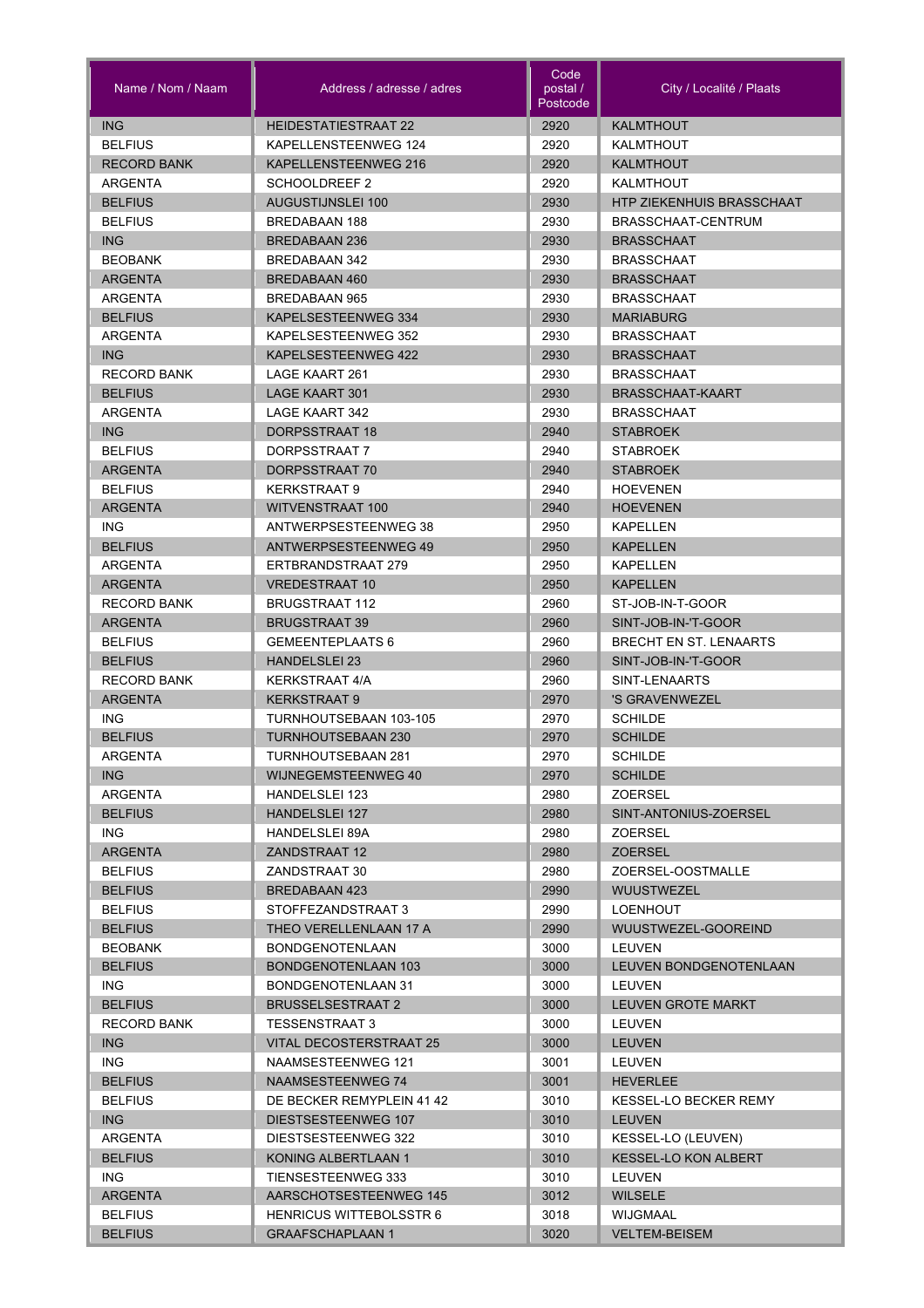| Name / Nom / Naam     | Address / adresse / adres             | Code<br>postal /<br>Postcode | City / Localité / Plaats                       |
|-----------------------|---------------------------------------|------------------------------|------------------------------------------------|
| <b>ING</b>            | <b>HAACHTSTRAAT 74</b>                | 3020                         | <b>HERENT</b>                                  |
| <b>ING</b>            | <b>HALF DAGHMAEL 3</b>                | 3020                         | <b>HERENT</b>                                  |
| <b>BELFIUS</b>        | <b>ONZE-LIEVE-VROUWSTR 57</b>         | 3020                         | <b>HERENT</b>                                  |
| <b>RECORD BANK</b>    | DE PEUTHYSTRAAT 4/A                   | 3040                         | <b>HULDENBERG</b>                              |
| <b>ING</b>            | <b>BLANDENSTRAAT 79</b>               | 3053                         | <b>OUD-HEVERLEE</b>                            |
| <b>ING</b>            | FR DOTTERMANSSTRAAT 1                 | 3060                         | <b>BERTEM</b>                                  |
| <b>BELFIUS</b>        | <b>TERVUURSESTEENWEG 156</b>          | 3060                         | <b>BERTEM</b>                                  |
| <b>BELFIUS</b>        | DR VICTOR DE WALSPL 27                | 3070                         | <b>KORTENBERG</b>                              |
| <b>ING</b>            | LEUVENSESTEENWEG 198-200              | 3070                         | <b>KORTENBERG</b>                              |
| ARGENTA               | <b>BRUSSELSESTEENWEG 18</b>           | 3080                         | <b>TERVUREN</b>                                |
| <b>ING</b>            | <b>BRUSSELSESTEENWEG 20</b>           | 3080                         | <b>TERVUREN</b>                                |
| <b>BELFIUS</b>        | <b>BRUSSELSESTEENWEG 3</b>            | 3080                         | <b>TERVUREN</b>                                |
| ING                   | <b>BRUSSELSESTEENWEG 387</b>          | 3090                         | <b>OVERIJSE</b>                                |
| <b>BELFIUS</b>        | BRUSSELSESTEENWEG 400                 | 3090                         | JEZUS-EIK                                      |
| <b>ING</b>            | <b>J B DEKEYSERSTRAAT 14</b>          | 3090                         | <b>OVERIJSE</b>                                |
| <b>RECORD BANK</b>    | <b>JUSTUS LIPSIUSPLEIN 6</b>          | 3090                         | <b>OVERIJSE</b>                                |
| <b>BELFIUS</b>        | <b>STATIONSPLEIN 17</b>               | 3090                         | <b>OVERIJSE</b>                                |
| <b>ARGENTA</b>        | TERHULPENSESTEENWEG 360               | 3090                         | <b>OVERIJSE</b>                                |
| <b>ING</b>            | DORPSPLEIN 14                         | 3110                         | <b>ROTSELAAR</b>                               |
| ARGENTA               | DORPSPLEIN 19                         | 3110                         | <b>ROTSELAAR</b>                               |
| <b>BELFIUS</b>        | STATIONSSTRAAT 236                    | 3110                         | <b>ROTSELAAR</b>                               |
| ARGENTA               | BAALSEBAAN 6 A                        | 3120                         | <b>TREMELO</b>                                 |
| ING                   | <b>SCHRIEKBAAN 8</b>                  | 3120                         | <b>TREMELO</b>                                 |
| <b>BELFIUS</b>        | <b>SCHRIEKSEBAAN 31</b>               | 3120                         | <b>TREMELO</b>                                 |
| <b>RECORD BANK</b>    | <b>BETEKOMSTRAAT 7</b>                | 3128                         | <b>BAAL</b>                                    |
| <b>BELFIUS</b>        | BETEKOMSESTEENWEG 16                  | 3130                         | <b>BEGIJNENDIJK</b>                            |
| <b>BELFIUS</b>        | C. VISSENAEKENSPLEIN 6                | 3130                         | <b>BETEKOM</b>                                 |
| <b>BELFIUS</b>        | <b>GEMEENTEPLEIN 11</b>               | 3140                         | KEERBERGEN                                     |
| <b>ARGENTA</b>        | <b>GEMEENTEPLEIN 18</b>               | 3140                         | <b>KEERBERGEN</b>                              |
| <b>ING</b>            | <b>MECHELSEBAAN 57</b>                | 3140                         | <b>KEERBERGEN</b>                              |
| <b>ARGENTA</b>        | MARKT <sub>20</sub>                   | 3150                         | <b>HAACHT</b>                                  |
| <b>BELFIUS</b>        | MARKT <sub>8</sub>                    | 3150                         | <b>HAACHT</b>                                  |
| <b>ING</b>            | <b>WERCHTERSESTEENWEG 21</b>          | 3150                         | <b>HAACHT</b>                                  |
| ING.                  | AUDENHOVENLAAN 3                      | 3190                         | <b>BOORTMEERBEEK</b>                           |
| <b>BELFIUS</b>        | DORPPLAATS 17                         | 3190                         | <b>BOORTMEERBEEK</b>                           |
| ARGENTA               | <b>MOUTERIJ 2</b>                     | 3190                         | <b>BOORTMEERBEEK</b>                           |
| <b>RECORD BANK</b>    | <b>GOTTENDIJSDREEF 1</b>              | 3191                         | <b>SCHIPLAKEN</b>                              |
| <b>BELFIUS</b>        | BOGAARDENSTRAAT 26                    | 3200                         | AARSCHOT                                       |
| ING                   | <b>GROTE MARKT 5</b>                  | 3200                         | AARSCHOT                                       |
| ARGENTA               | LANGDORPSESTEENWEG 80 B               | 3200                         | AARSCHOT                                       |
| <b>RECORD BANK</b>    | <b>SCHALUIN 38</b>                    | 3200                         | AARSCHOT                                       |
| ARGENTA               | SCHALUIN 91                           | 3200                         | AARSCHOT                                       |
| <b>ING</b>            | DIESTSESTEENWEG 420                   | 3202                         | <b>AARSCHOT</b>                                |
| <b>BELFIUS</b>        | DORPSKRING 12                         | 3210                         | LUBBEEK                                        |
| <b>ING</b>            | DORPSKRING16/2                        | 3210                         | <b>LUBBEEK</b>                                 |
| <b>BELFIUS</b>        | <b>GEMEENTESTRAAT 26</b>              | 3210                         | LINDEN                                         |
| <b>ARGENTA</b>        | STAATSBAAN 211                        | 3210                         | <b>LUBBEEK</b>                                 |
| <b>BELFIUS</b><br>ING | MANNENBERG 3<br><b>MOLENSTRAAT 32</b> | 3270<br>3270                 | <b>SCHERPENHEUVEL</b><br>SCHERPENHEUVEL-ZICHEM |
| ARGENTA               | NOORDERVEST 38A 1                     | 3270                         |                                                |
| <b>RECORD BANK</b>    | <b>WEEFBERGSTRAAT 57</b>              | 3271                         | SCHERPENHEUVEL-ZICHEM<br><b>AVERBODE</b>       |
| <b>ARGENTA</b>        | <b>WESTELSEBAAN 103</b>               | 3271                         | AVERBODE                                       |
| <b>BELFIUS</b>        | KATTESTRAAT 22 A                      | 3272                         | <b>TESTELT-AVERBODE</b>                        |
| ARGENTA               | HASSELTSESTRAAT 94                    | 3290                         | <b>DIEST</b>                                   |
| ING                   | KONING ALBERTSTRAAT 42                | 3290                         | <b>DIEST</b>                                   |
| <b>BELFIUS</b>        | SINT-JAN BERCHMANSSTR 4               | 3290                         | <b>DIEST</b>                                   |
| <b>BEOBANK</b>        | GILAINSTRAAT 19                       | 3300                         | <b>TIENEN</b>                                  |
| ARGENTA               | <b>HENNEMARKT 15</b>                  | 3300                         | <b>TIENEN</b>                                  |
| ING                   | LEUVENSESTRAAT 2                      | 3300                         |                                                |
|                       |                                       |                              | <b>TIENEN</b>                                  |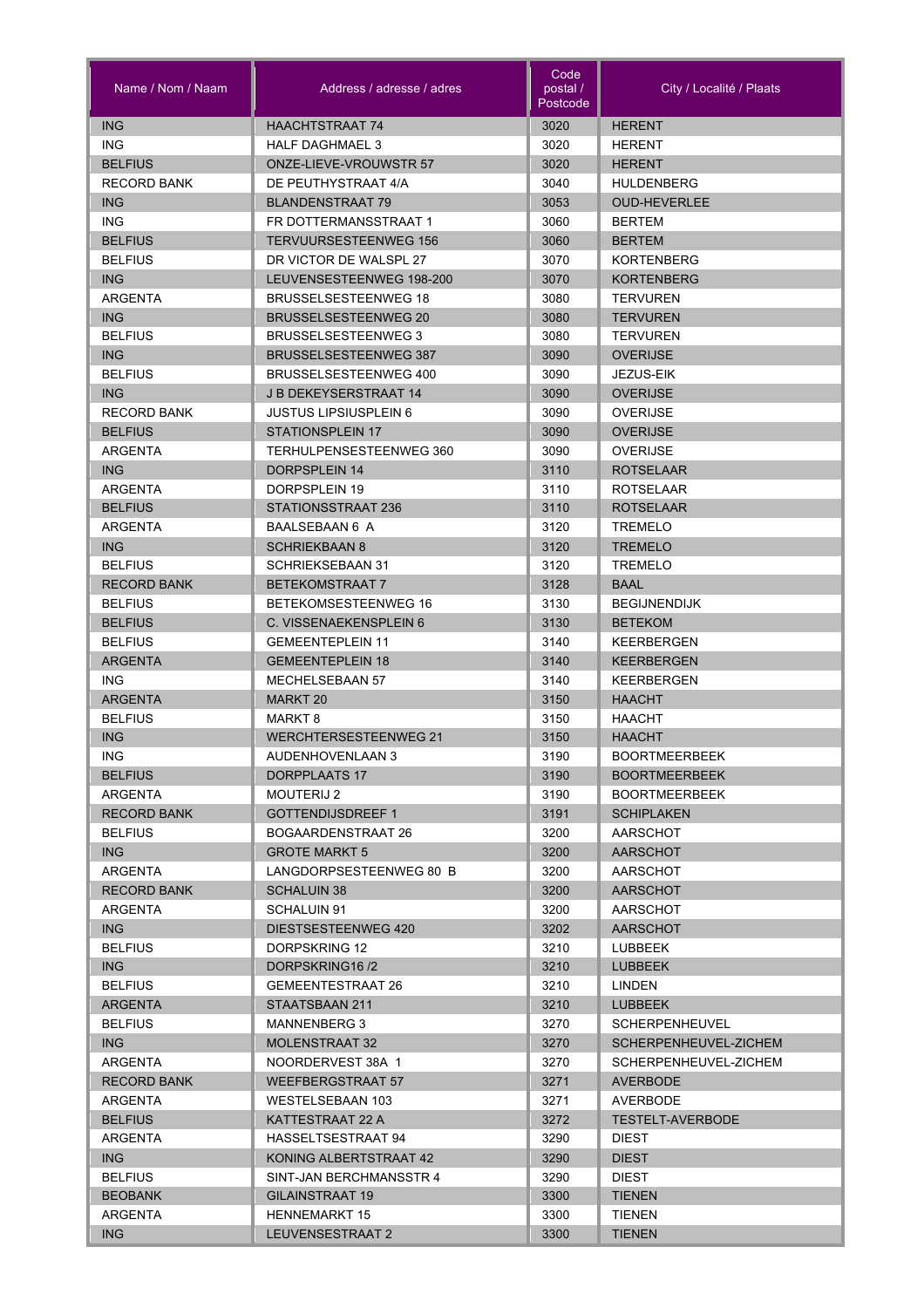| Name / Nom / Naam  | Address / adresse / adres       | Code<br>postal /<br>Postcode | City / Localité / Plaats           |
|--------------------|---------------------------------|------------------------------|------------------------------------|
| <b>BELFIUS</b>     | NIEUWSTRAAT 36                  | 3300                         | <b>TIENEN</b>                      |
| <b>ARGENTA</b>     | SINT-GILLISPLEIN 13             | 3300                         | <b>KUMTICH</b>                     |
| <b>ING</b>         | ST.GENOVEVAPLEIN 20             | 3300                         | <b>TIENEN</b>                      |
| <b>BELFIUS</b>     | <b>TIENSESTRAAT 26</b>          | 3320                         | <b>HOEGAARDEN</b>                  |
| <b>ING</b>         | <b>TIENSESTRAAT 4</b>           | 3320                         | <b>HOEGAARDEN</b>                  |
| <b>RECORD BANK</b> | <b>GROTE STEENWEG 323</b>       | 3350                         | <b>LINTER</b>                      |
| <b>BELFIUS</b>     | <b>GROTE STEENWEG 65</b>        | 3350                         | <b>LINTER</b>                      |
| <b>ING</b>         | DORPSSTRAAT 31                  | 3360                         | <b>BIERBEEK</b>                    |
| <b>RECORD BANK</b> | LEUVENSESTEENWEG 269            | 3370                         | <b>BOUTERSEM</b>                   |
| <b>BELFIUS</b>     | LEUVENSESTEENWEG 288            | 3370                         | <b>BOUTERSEM</b>                   |
| <b>ING</b>         | LEUVENSESTEENWEG 335            | 3370                         | <b>BOUTERSEM</b>                   |
| <b>ING</b>         | <b>TIENSESTEENWEG 175</b>       | 3380                         | <b>GLABBEEK</b>                    |
| <b>BELFIUS</b>     | <b>BLEREBERGSTRAAT 14</b>       | 3390                         | <b>TIELT-WINGE</b>                 |
| <b>ING</b>         | <b>GOUDEN KRUISPUNT 52</b>      | 3390                         | TIELT-WINGE                        |
| <b>ARGENTA</b>     | <b>KRUISSTRAAT 1 5</b>          | 3390                         | TIELT (BRABANT)                    |
| <b>ING</b>         | LEUVENSESTEENWEG 203            | 3390                         | TIELT-WINGE                        |
| <b>ING</b>         | STATIONSSTRAAT 129              | 3400                         | <b>LANDEN</b>                      |
| <b>BELFIUS</b>     | STATIONSSTRAAT 99               | 3400                         | LANDEN                             |
| <b>BELFIUS</b>     | <b>GROTE MARKT 18</b>           | 3440                         | <b>ZOUTLEEUW</b>                   |
| ING.               | <b>GROTE MARKT 8-9</b>          | 3440                         | ZOUTLEEUW                          |
| <b>ARGENTA</b>     | SINT-TRUIDENSESTEENWEG 28 C     | 3440                         | <b>ZOUTLEEUW</b>                   |
| <b>BELFIUS</b>     | STAATSBAAN 140 A                | 3460                         | <b>BEKKEVOORT</b>                  |
| <b>BELFIUS</b>     | <b>GROTE VREUNTE 30</b>         | 3473                         | WAANRODE                           |
|                    |                                 |                              |                                    |
| ING.               | 11DE LINIESTRAAT 24             | 3500                         | <b>HASSELT</b>                     |
| <b>BELFIUS</b>     | <b>BANNEUXSTRAAT 1</b>          | 3500                         | <b>HASSELT NOORD</b>               |
| <b>ING</b>         | DE SCHIERVELLAAN 10             | 3500                         | <b>HASSELT</b>                     |
| <b>BEOBANK</b>     | <b>HAVERMARKT 24</b>            | 3500                         | <b>HASSELT</b>                     |
| <b>BELFIUS</b>     | <b>HAVERMARKT 36</b>            | 3500                         | HASSELT-CENTRUM                    |
| <b>BELFIUS</b>     | LUIKERSTEENWEG 189/1            | 3500                         | HASSELT-LUIKERSTEENWEG             |
| <b>ARGENTA</b>     | <b>MAASTRICHTERSTEENWEG 13</b>  | 3500                         | <b>HASSELT</b>                     |
| <b>ARGENTA</b>     | SINT-HUBERTUSPLEIN 18           | 3500                         | <b>HASSELT</b>                     |
| <b>BELFIUS</b>     | SINT-KATARINAPLEIN 23           | 3500                         | <b>HASSELT SINT KATARINA</b>       |
| <b>BELFIUS</b>     | SINT-TRUIDERSTEENWEG 121        | 3500                         | <b>HASSELT ST. TRUIDERSTEENWEG</b> |
| ING.               | ST.-HUBERTUSPLEIN 14            | 3500                         | HASSELT                            |
| <b>BELFIUS</b>     | DIESTERSTEENWEG 174             | 3510                         | <b>KERMT</b>                       |
| ING.               | DIEPSTRAAT 17/1                 | 3511                         | <b>HASSELT</b>                     |
| <b>BELFIUS</b>     | <b>JORIS V OOSTENRIJKSTR 44</b> | 3511                         | <b>KURINGEN</b>                    |
| ING.               | SINT MAARTENPLEIN 40            | 3512                         | HASSELT                            |
| <b>ARGENTA</b>     | <b>GENKERBAAN 39</b>            | 3520                         | <b>ZONHOVEN</b>                    |
| <b>BELFIUS</b>     | <b>HEUVENSTRAAT 27</b>          | 3520                         | <b>ZONHOVEN</b>                    |
| <b>ING</b>         | <b>HEUVENSTRAAT 5A</b>          | 3520                         | <b>ZONHOVEN</b>                    |
| <b>BELFIUS</b>     | DORPSSTRAAT 1 A                 | 3530                         | HOUTHALEN-CENTRUM                  |
| <b>ING</b>         | <b>GROTE BAAN 37</b>            | 3530                         | HOUTHALEN-HELCHTEREN               |
| <b>BELFIUS</b>     | SINT-TRUDOPLEIN 25              | 3530                         | <b>HELCHTEREN</b>                  |
| <b>BELFIUS</b>     | MARKT 21                        | 3540                         | <b>HERK DE STAD</b>                |
| ING.               | MARKT 8 1                       | 3540                         | HERK-DE-STAD                       |
| <b>ARGENTA</b>     | ZOUTBRUGSTRAAT 11               | 3540                         | <b>HERK-DE-STAD</b>                |
| <b>BELFIUS</b>     | <b>KRUISSTRAAT 35</b>           | 3545                         | HTP ZELEM                          |
| <b>BELFIUS</b>     | <b>MARKT 21</b>                 | 3545                         | <b>HALEN</b>                       |
| ING.               | MARKT 3                         | 3545                         | HALEN                              |
| ING                | DORPSSTRAAT 84                  | 3550                         | <b>HEUSDEN-ZOLDER</b>              |
| <b>RECORD BANK</b> | EVERSELKIEZEL 63                | 3550                         | <b>HEUSDEN-ZOLDER</b>              |
| ING                | <b>GUIDO GEZELLELAAN 19</b>     | 3550                         | <b>HEUSDEN-ZOLDER</b>              |
| <b>BEOBANK</b>     | SINT-WILLIBRORDUSPLEIN          | 3550                         | <b>HEUSDEN</b>                     |
| <b>BELFIUS</b>     | SLUISBAMD 2                     | 3550                         | <b>ZOLDER</b>                      |
| <b>BELFIUS</b>     | ST-WILLIBRORDUSPLEIN 23         | 3550                         | <b>HEUSDEN</b>                     |
| <b>ARGENTA</b>     | DORPSSTRAAT 2                   | 3560                         | <b>LUMMEN</b>                      |
| ING.               | DR VANDERHOEYDONCKSTR 32        | 3560                         | LUMMEN                             |
| <b>BELFIUS</b>     | KERKSTRAAT 2                    | 3560                         | <b>LUMMEN</b>                      |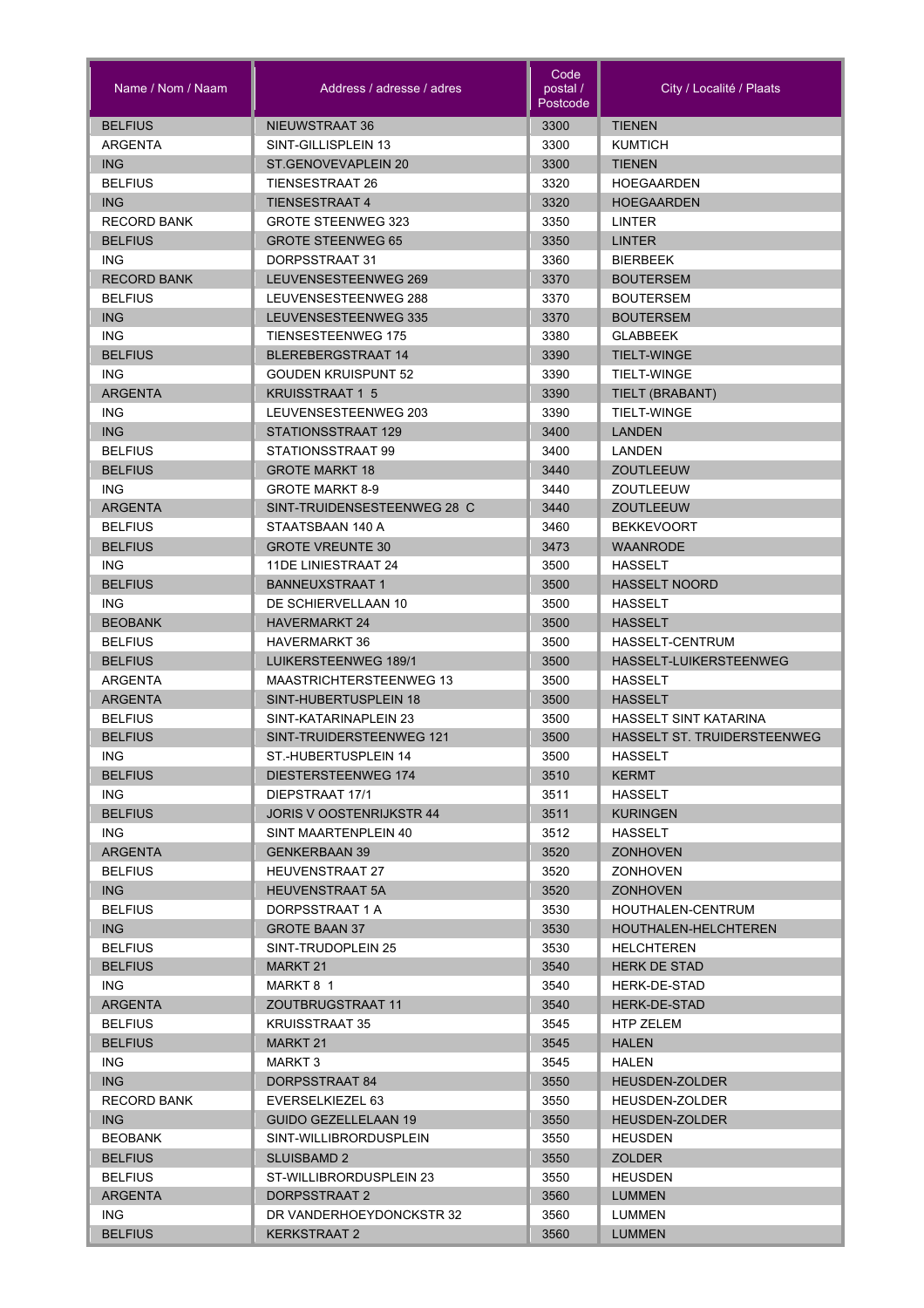| Name / Nom / Naam  | Address / adresse / adres          | Code<br>postal /<br>Postcode | City / Localité / Plaats |
|--------------------|------------------------------------|------------------------------|--------------------------|
| <b>ING</b>         | HOOGDORP 11                        | 3570                         | <b>ALKEN</b>             |
| <b>BELFIUS</b>     | <b>HOOGDORPSSTRAAT 21</b>          | 3570                         | <b>ALKEN</b>             |
| ARGENTA            | HOOGDORPSSTRAAT 25 1               | 3570                         | <b>ALKEN</b>             |
| <b>ING</b>         | <b>HASSELTSESTEENWEG 19</b>        | 3580                         | <b>BERINGEN</b>          |
| <b>ARGENTA</b>     | KOERSELSESTEENWEG 13               | 3580                         | <b>BERINGEN</b>          |
| <b>BELFIUS</b>     | PIETER BRUEGELSTRAAT 6/2           | 3580                         | <b>BERINGEN</b>          |
| <b>BELFIUS</b>     | BEVERLO-DORP 28                    | 3581                         | <b>BEVERLO</b>           |
| <b>ARGENTA</b>     | <b>BURGEMEESTER HEYMANSPLEIN 6</b> | 3581                         | <b>BEVERLO</b>           |
| <b>BEOBANK</b>     | KOOLMIJNLAAN 374                   | 3581                         | <b>BERINGEN</b>          |
| <b>BELFIUS</b>     | ALBERT I LAAN 8/1                  | 3582                         | <b>KOERSEL</b>           |
| <b>RECORD BANK</b> | KOOLMIJNLAAN 212                   | 3582                         | <b>BERINGEN</b>          |
| ARGENTA            | PIETER VANHOUDTSTRAAT 47           | 3582                         | <b>KOERSEL</b>           |
| <b>BELFIUS</b>     | SOLFERINOSTRAAT 2/1                | 3583                         | <b>PAAL</b>              |
| <b>BELFIUS</b>     | DORPSSTRAAT 24                     | 3590                         | <b>DIEPENBEEK</b>        |
| <b>ING</b>         | <b>MARKTPLEIN 11</b>               | 3590                         | <b>DIEPENBEEK</b>        |
| <b>RECORD BANK</b> | <b>MARKTPLEIN 32</b>               | 3590                         | <b>DIEPENBEEK</b>        |
| ARGENTA            | <b>WIJKSTRAAT 3</b>                | 3590                         | <b>DIEPENBEEK</b>        |
| <b>ING</b>         | EUROPALAAN 42                      | 3600                         | <b>GENK</b>              |
| <b>BEOBANK</b>     | EUROPALAAN 49                      | 3600                         | <b>GENK</b>              |
| <b>BELFIUS</b>     | <b>FRUITMARKT 7</b>                | 3600                         | <b>GENK-CENTRUM</b>      |
| <b>BELFIUS</b>     | LANDWAARTSLAAN 18                  | 3600                         | GENK-BOXBERGHEIDE        |
|                    |                                    |                              | <b>GENK-STALENSTRAAT</b> |
| <b>BELFIUS</b>     | STALENSTRAAT 187/1                 | 3600                         |                          |
| ING.               | STALENSTRAAT 38                    | 3600                         | <b>GENK</b>              |
| <b>ARGENTA</b>     | <b>WINTERSLAGSTRAAT 16</b>         | 3600                         | <b>GENK</b>              |
| ING.               | EUROPAPLEIN 55-65                  | 3620                         | LANAKEN                  |
| <b>BELFIUS</b>     | KIEZELWEG 262                      | 3620                         | <b>VELDWEZELT</b>        |
| <b>BELFIUS</b>     | STATIONSSTRAAT 12                  | 3620                         | LANAKEN                  |
| <b>BEOBANK</b>     | PAUWENGRAAF 127                    | 3630                         | <b>MAASMECHELEN</b>      |
| ARGENTA            | RIJKSWEG 359 3                     | 3630                         | <b>MAASMECHELEN</b>      |
| <b>BELFIUS</b>     | RIJKSWEG 365                       | 3630                         | <b>MAASMECHELEN</b>      |
| <b>ING</b>         | RIJKSWEG 399                       | 3630                         | <b>MAASMECHELEN</b>      |
| <b>BELFIUS</b>     | DORPSPLEIN 1/1                     | 3640                         | <b>KINROOI</b>           |
| <b>ING</b>         | <b>DORPSPLEIN 5</b>                | 3640                         | <b>KINROOI</b>           |
| <b>BELFIUS</b>     | RIJKSWEG 405                       | 3650                         | <b>DILSEN - STOKKEM</b>  |
| ING.               | RIJKSWEG 428                       | 3650                         | <b>DILSEN</b>            |
| ING                | WEG NAAR ZWARTBERG 22 B 1          | 3660                         | <b>OPGLABBEEK</b>        |
| <b>BELFIUS</b>     | WEG NAAR ZWARTBERG 29 A            | 3660                         | <b>OPGLABBEEK</b>        |
| <b>BELFIUS</b>     | DORPSSTRAAT 112                    | 3665                         | AS.                      |
| ARGENTA            | DORPSSTRAAT 57 2                   | 3670                         | <b>MEEUWEN</b>           |
| <b>ARGENTA</b>     | <b>PASTORIESTRAAT 13</b>           | 3670                         | <b>GRUITRODE</b>         |
| <b>RECORD BANK</b> | TORENSTRAAT 2                      | 3670                         | MEEUWEN-GRUITRODE        |
| <b>BELFIUS</b>     | KOLONEL AERTSPLEIN 1               | 3680                         | <b>MAASEIK</b>           |
| ING.               | <b>MAASEIKERLAAN 2 B</b>           | 3680                         | MAASEIK                  |
| ING                | MARKT 37                           | 3680                         | <b>MAASEIK</b>           |
| <b>BELFIUS</b>     | SCHOLTISPLEIN 14                   | 3680                         | <b>NEEROETEREN</b>       |
| <b>BELFIUS</b>     | DORPSSTRAAT 13                     | 3690                         | <b>ZUTENDAAL</b>         |
| ARGENTA            | ALBERTWAL 13                       | 3700                         | <b>TONGEREN</b>          |
| <b>BELFIUS</b>     | <b>GROTE MARKT 35</b>              | 3700                         | <b>TONGEREN</b>          |
| ING.               | STATIONSLAAN 1                     | 3700                         | <b>TONGEREN</b>          |
| <b>BELFIUS</b>     | DORPSSTRAAT 18                     | 3720                         | <b>KORTESSEM</b>         |
| ARGENTA            | KERKPLEIN 5 F                      | 3720                         | KORTESSEM                |
| <b>BELFIUS</b>     | <b>KERKSTRAAT 31</b>               | 3730                         | <b>HOESELT</b>           |
| ARGENTA            | L. LAMBRECHTSSTRAAT 2              | 3730                         | <b>HOESELT</b>           |
| ING                | <b>MARKT 15</b>                    | 3740                         | <b>BILZEN</b>            |
| <b>BELFIUS</b>     | ONZE-LIEVE-VROUWSTR 26/2           | 3740                         | BILZEN                   |
| <b>BELFIUS</b>     | PANISSTRAAT 9                      | 3740                         | <b>MUNSTERBILZEN</b>     |
| <b>BELFIUS</b>     | RIEMSTERWEG 314                    | 3740                         | <b>SPOUWEN</b>           |
| ING                | <b>MAASTRICHTERSTEENWEG 31 B1</b>  | 3770                         | <b>RIEMST</b>            |
| ARGENTA            | TONGERSESTEENWEG 32 10             | 3770                         | <b>RIEMST</b>            |
|                    |                                    |                              |                          |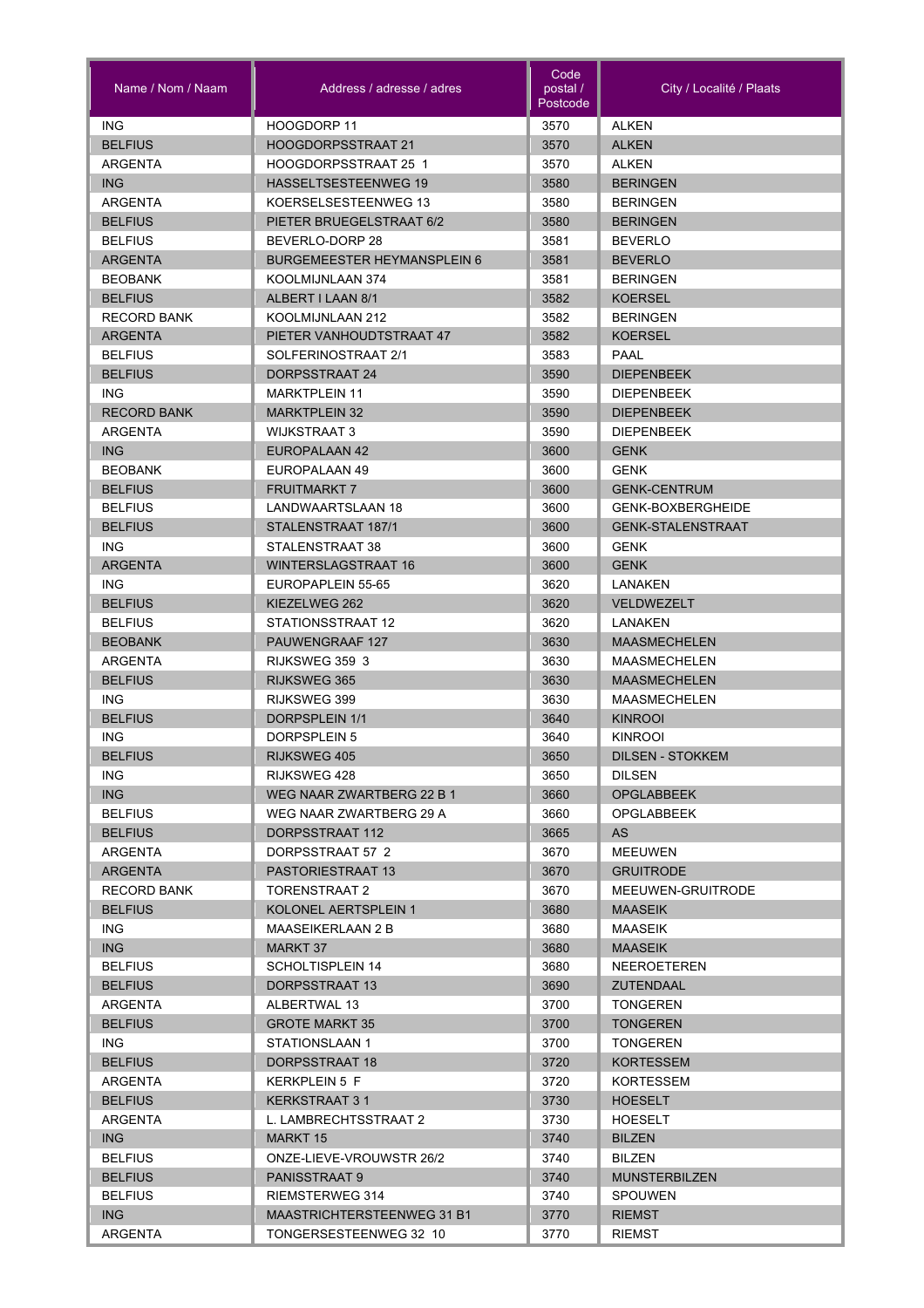| VISESTEENWEG 204/1<br><b>BELFIUS</b><br>3770<br><b>RIEMST</b><br><b>RECORD BANK</b><br>3798<br>PLEY 15<br><b>FOURON</b><br><b>BELFIUS</b><br><b>CLOCKEMSTRAAT 38</b><br>3800<br>SINT-TRUIDEN - CENTRUM<br>DEKKENSTRAAT 2<br>3800<br><b>ZEPPEREN</b><br>ARGENTA<br><b>BELFIUS</b><br>DEKKENSTRAAT 20<br>3800<br><b>ZEPPEREN</b><br>3800<br><b>BELFIUS</b><br>GELINDEN-DORP 37<br><b>GELINDEN</b><br><b>ING</b><br><b>GROTE MARKT 45</b><br>3800<br><b>SINT-TRUIDEN</b><br><b>ARGENTA</b><br>3800<br>LUIKERSTEENWEG 84<br>SINT-TRUIDEN<br><b>RECORD BANK</b><br><b>NAAMSEVEST 80</b><br>3800<br>SINT-TRUIDEN<br><b>ARGENTA</b><br>TIENSESTEENWEG 60<br>3800<br>SINT-TRUIDEN<br>TONGERSESTEENWEG 42 / 2<br>3800<br><b>BEOBANK</b><br>SINT-TRUIDEN<br><b>RECORD BANK</b><br><b>BLOEMENSTRAAT 2</b><br>3830<br><b>WELLEN</b><br>3830<br><b>ARGENTA</b><br>DORPSSTRAAT 49 4<br><b>WELLEN</b><br><b>ING</b><br>NOTELARESTRAAT 6<br>3830<br><b>WELLEN</b><br><b>ING</b><br><b>HOEPERTINGENSTR 15 BUS 1</b><br>3840<br><b>BORGLOON</b><br><b>ING</b><br><b>KROONSTRAAT 4</b><br>3840<br><b>BORGLOON</b><br><b>BELFIUS</b><br><b>MARKT 11</b><br>3840<br><b>BORGLOON</b><br><b>ING</b><br>STEENWEG 159<br>3870<br><b>HEERS</b><br><b>ING</b><br>3890<br><b>HOUTSTRAAT 110</b><br><b>GINGELOM</b><br><b>BELFIUS</b><br><b>HOUTSTRAAT 53</b><br>3890<br><b>JEUK</b><br><b>ING</b><br>LEOPOLDLAAN 146<br>3900<br><b>HECHTEL-EKSEL</b><br><b>ING</b><br>MAESENVELD 1<br>3900<br>OVERPELT<br>3900<br><b>BELFIUS</b><br><b>OUDE MARKT 26</b><br><b>OVERPELT</b><br>3900<br>ARGENTA<br><b>OUDE MARKT 32</b><br>OVERPELT<br><b>ARGENTA</b><br>KLOOSTERSTRAAT 11 2<br>3910<br><b>NEERPELT</b><br><b>BELFIUS</b><br>KONING ALBERTLAAN 13<br>3910<br><b>NEERPELT</b><br><b>RECORD BANK</b><br>KONING ALBERTLAAN 51B2<br>3910<br><b>NEERPELT</b><br>3920<br><b>BELFIUS</b><br><b>HERTOG JANPLEIN 45</b><br>LOMMEL<br><b>ARGENTA</b><br>KLOOSTERSTRAAT 66<br>3920<br><b>LOMMEL</b><br><b>ING</b><br>STATIONSSTRAAT 82A<br>3920<br><b>LOMMEL</b><br><b>BELFIUS</b><br>3930<br>STAD <sub>29</sub><br><b>HAMONT</b><br><b>ING</b><br>STAD 36<br>3930<br><b>HAMONT-ACHEL</b><br><b>ARGENTA</b><br>KAMPERBAAN 30 1<br>3940<br><b>HECHTEL</b><br>3940<br><b>EKSEL</b><br>ARGENTA<br><b>KERKSTRAAT 18</b><br>3940<br><b>BELFIUS</b><br>PEERDERBAAN 2<br><b>HECHTEL</b><br>ING.<br>HOOFDSTRAAT 7<br>3941<br><b>HECHTEL-EKSEL</b><br><b>ARGENTA</b><br>DORPSSTRAAT 15<br>3945<br><b>KWAADMECHELEN</b><br><b>BELFIUS</b><br>DORPSSTRAAT 45 A<br>3945<br>HAM<br><b>BELFIUS</b><br>KAULILLERWEG 2<br>3950<br><b>BOCHOLT</b><br><b>BEOBANK</b><br><b>STADSPLEIN</b><br>3960<br><b>BREE</b><br>ING.<br><b>WITTE TORENWAL 15</b><br>3960<br><b>BREE</b><br><b>BELFIUS</b><br>WITTE TORENWAL 2<br>3960<br><b>BREE</b><br><b>WITTE TORENWAL 36</b><br>3960<br><b>ARGENTA</b><br><b>BREE</b><br>DIESTERSTEENWEG 31<br>3970<br>ARGENTA<br><b>LEOPOLDSBURG</b><br><b>BELFIUS</b><br>STATIONSSTRAAT 2<br>3970<br><b>LEOPOLDSBURG</b><br>3970<br>ING.<br>STATIONSSTRAAT 56<br><b>LEOPOLDSBURG</b><br><b>ARGENTA</b><br>DORPSSTRAAT 14 10<br>3971<br><b>HEPPEN</b><br>3980<br>ARGENTA<br>DIESTERSTRAAT 79<br>TESSENDERLO<br><b>BELFIUS</b><br><b>FONTEINSTRAAT 8</b><br>3980<br><b>TESSENDERLO</b><br>3980<br>ING.<br>MARKT 1<br>TESSENDERLO<br><b>BEOBANK</b><br>STATIONSSTRAAT 31<br>3980<br><b>TESSENDERLO</b><br>ING.<br>3990<br>PEER<br>MARKT 20<br><b>ARGENTA</b><br>MARKT 42 1<br>3990<br><b>PEER</b><br><b>BELFIUS</b><br>3990<br>PEER<br><b>MARKT 5</b><br>ING<br><b>BD EMILE DE LAVELEYE 39</b><br>4000<br><b>LIEGE</b><br><b>BELFIUS</b><br>4000<br>HTP CHR CITADELLE LIEGE<br>BLD DU 12E DE LIGNE 1<br><b>BEOBANK</b><br>BOULEVARD D'AVROY 13-15<br>4000<br><b>LIEGE</b><br>ING.<br>CH DE TONGRES 339-341<br>4000<br>LIEGE<br><b>BELFIUS</b><br><b>CHAUSSEE DE TONGRES 391</b><br>4000<br><b>ROCOURT</b> | Name / Nom / Naam | Address / adresse / adres | Code<br>postal /<br>Postcode | City / Localité / Plaats |
|------------------------------------------------------------------------------------------------------------------------------------------------------------------------------------------------------------------------------------------------------------------------------------------------------------------------------------------------------------------------------------------------------------------------------------------------------------------------------------------------------------------------------------------------------------------------------------------------------------------------------------------------------------------------------------------------------------------------------------------------------------------------------------------------------------------------------------------------------------------------------------------------------------------------------------------------------------------------------------------------------------------------------------------------------------------------------------------------------------------------------------------------------------------------------------------------------------------------------------------------------------------------------------------------------------------------------------------------------------------------------------------------------------------------------------------------------------------------------------------------------------------------------------------------------------------------------------------------------------------------------------------------------------------------------------------------------------------------------------------------------------------------------------------------------------------------------------------------------------------------------------------------------------------------------------------------------------------------------------------------------------------------------------------------------------------------------------------------------------------------------------------------------------------------------------------------------------------------------------------------------------------------------------------------------------------------------------------------------------------------------------------------------------------------------------------------------------------------------------------------------------------------------------------------------------------------------------------------------------------------------------------------------------------------------------------------------------------------------------------------------------------------------------------------------------------------------------------------------------------------------------------------------------------------------------------------------------------------------------------------------------------------------------------------------------------------------------------------------------------------------------------------------------------------------------------------------------------------------------------------------------------------------------------------------------------------------------------------------------------------------------------------------------------------------------------------------------------------------------------------------------------------------------------------------------------------------------------------------------------------------------------------------------------------------------------------------------------------------------------------------------------------------------------------------------------------------------------------------------------------|-------------------|---------------------------|------------------------------|--------------------------|
|                                                                                                                                                                                                                                                                                                                                                                                                                                                                                                                                                                                                                                                                                                                                                                                                                                                                                                                                                                                                                                                                                                                                                                                                                                                                                                                                                                                                                                                                                                                                                                                                                                                                                                                                                                                                                                                                                                                                                                                                                                                                                                                                                                                                                                                                                                                                                                                                                                                                                                                                                                                                                                                                                                                                                                                                                                                                                                                                                                                                                                                                                                                                                                                                                                                                                                                                                                                                                                                                                                                                                                                                                                                                                                                                                                                                                                                                        |                   |                           |                              |                          |
|                                                                                                                                                                                                                                                                                                                                                                                                                                                                                                                                                                                                                                                                                                                                                                                                                                                                                                                                                                                                                                                                                                                                                                                                                                                                                                                                                                                                                                                                                                                                                                                                                                                                                                                                                                                                                                                                                                                                                                                                                                                                                                                                                                                                                                                                                                                                                                                                                                                                                                                                                                                                                                                                                                                                                                                                                                                                                                                                                                                                                                                                                                                                                                                                                                                                                                                                                                                                                                                                                                                                                                                                                                                                                                                                                                                                                                                                        |                   |                           |                              |                          |
|                                                                                                                                                                                                                                                                                                                                                                                                                                                                                                                                                                                                                                                                                                                                                                                                                                                                                                                                                                                                                                                                                                                                                                                                                                                                                                                                                                                                                                                                                                                                                                                                                                                                                                                                                                                                                                                                                                                                                                                                                                                                                                                                                                                                                                                                                                                                                                                                                                                                                                                                                                                                                                                                                                                                                                                                                                                                                                                                                                                                                                                                                                                                                                                                                                                                                                                                                                                                                                                                                                                                                                                                                                                                                                                                                                                                                                                                        |                   |                           |                              |                          |
|                                                                                                                                                                                                                                                                                                                                                                                                                                                                                                                                                                                                                                                                                                                                                                                                                                                                                                                                                                                                                                                                                                                                                                                                                                                                                                                                                                                                                                                                                                                                                                                                                                                                                                                                                                                                                                                                                                                                                                                                                                                                                                                                                                                                                                                                                                                                                                                                                                                                                                                                                                                                                                                                                                                                                                                                                                                                                                                                                                                                                                                                                                                                                                                                                                                                                                                                                                                                                                                                                                                                                                                                                                                                                                                                                                                                                                                                        |                   |                           |                              |                          |
|                                                                                                                                                                                                                                                                                                                                                                                                                                                                                                                                                                                                                                                                                                                                                                                                                                                                                                                                                                                                                                                                                                                                                                                                                                                                                                                                                                                                                                                                                                                                                                                                                                                                                                                                                                                                                                                                                                                                                                                                                                                                                                                                                                                                                                                                                                                                                                                                                                                                                                                                                                                                                                                                                                                                                                                                                                                                                                                                                                                                                                                                                                                                                                                                                                                                                                                                                                                                                                                                                                                                                                                                                                                                                                                                                                                                                                                                        |                   |                           |                              |                          |
|                                                                                                                                                                                                                                                                                                                                                                                                                                                                                                                                                                                                                                                                                                                                                                                                                                                                                                                                                                                                                                                                                                                                                                                                                                                                                                                                                                                                                                                                                                                                                                                                                                                                                                                                                                                                                                                                                                                                                                                                                                                                                                                                                                                                                                                                                                                                                                                                                                                                                                                                                                                                                                                                                                                                                                                                                                                                                                                                                                                                                                                                                                                                                                                                                                                                                                                                                                                                                                                                                                                                                                                                                                                                                                                                                                                                                                                                        |                   |                           |                              |                          |
|                                                                                                                                                                                                                                                                                                                                                                                                                                                                                                                                                                                                                                                                                                                                                                                                                                                                                                                                                                                                                                                                                                                                                                                                                                                                                                                                                                                                                                                                                                                                                                                                                                                                                                                                                                                                                                                                                                                                                                                                                                                                                                                                                                                                                                                                                                                                                                                                                                                                                                                                                                                                                                                                                                                                                                                                                                                                                                                                                                                                                                                                                                                                                                                                                                                                                                                                                                                                                                                                                                                                                                                                                                                                                                                                                                                                                                                                        |                   |                           |                              |                          |
|                                                                                                                                                                                                                                                                                                                                                                                                                                                                                                                                                                                                                                                                                                                                                                                                                                                                                                                                                                                                                                                                                                                                                                                                                                                                                                                                                                                                                                                                                                                                                                                                                                                                                                                                                                                                                                                                                                                                                                                                                                                                                                                                                                                                                                                                                                                                                                                                                                                                                                                                                                                                                                                                                                                                                                                                                                                                                                                                                                                                                                                                                                                                                                                                                                                                                                                                                                                                                                                                                                                                                                                                                                                                                                                                                                                                                                                                        |                   |                           |                              |                          |
|                                                                                                                                                                                                                                                                                                                                                                                                                                                                                                                                                                                                                                                                                                                                                                                                                                                                                                                                                                                                                                                                                                                                                                                                                                                                                                                                                                                                                                                                                                                                                                                                                                                                                                                                                                                                                                                                                                                                                                                                                                                                                                                                                                                                                                                                                                                                                                                                                                                                                                                                                                                                                                                                                                                                                                                                                                                                                                                                                                                                                                                                                                                                                                                                                                                                                                                                                                                                                                                                                                                                                                                                                                                                                                                                                                                                                                                                        |                   |                           |                              |                          |
|                                                                                                                                                                                                                                                                                                                                                                                                                                                                                                                                                                                                                                                                                                                                                                                                                                                                                                                                                                                                                                                                                                                                                                                                                                                                                                                                                                                                                                                                                                                                                                                                                                                                                                                                                                                                                                                                                                                                                                                                                                                                                                                                                                                                                                                                                                                                                                                                                                                                                                                                                                                                                                                                                                                                                                                                                                                                                                                                                                                                                                                                                                                                                                                                                                                                                                                                                                                                                                                                                                                                                                                                                                                                                                                                                                                                                                                                        |                   |                           |                              |                          |
|                                                                                                                                                                                                                                                                                                                                                                                                                                                                                                                                                                                                                                                                                                                                                                                                                                                                                                                                                                                                                                                                                                                                                                                                                                                                                                                                                                                                                                                                                                                                                                                                                                                                                                                                                                                                                                                                                                                                                                                                                                                                                                                                                                                                                                                                                                                                                                                                                                                                                                                                                                                                                                                                                                                                                                                                                                                                                                                                                                                                                                                                                                                                                                                                                                                                                                                                                                                                                                                                                                                                                                                                                                                                                                                                                                                                                                                                        |                   |                           |                              |                          |
|                                                                                                                                                                                                                                                                                                                                                                                                                                                                                                                                                                                                                                                                                                                                                                                                                                                                                                                                                                                                                                                                                                                                                                                                                                                                                                                                                                                                                                                                                                                                                                                                                                                                                                                                                                                                                                                                                                                                                                                                                                                                                                                                                                                                                                                                                                                                                                                                                                                                                                                                                                                                                                                                                                                                                                                                                                                                                                                                                                                                                                                                                                                                                                                                                                                                                                                                                                                                                                                                                                                                                                                                                                                                                                                                                                                                                                                                        |                   |                           |                              |                          |
|                                                                                                                                                                                                                                                                                                                                                                                                                                                                                                                                                                                                                                                                                                                                                                                                                                                                                                                                                                                                                                                                                                                                                                                                                                                                                                                                                                                                                                                                                                                                                                                                                                                                                                                                                                                                                                                                                                                                                                                                                                                                                                                                                                                                                                                                                                                                                                                                                                                                                                                                                                                                                                                                                                                                                                                                                                                                                                                                                                                                                                                                                                                                                                                                                                                                                                                                                                                                                                                                                                                                                                                                                                                                                                                                                                                                                                                                        |                   |                           |                              |                          |
|                                                                                                                                                                                                                                                                                                                                                                                                                                                                                                                                                                                                                                                                                                                                                                                                                                                                                                                                                                                                                                                                                                                                                                                                                                                                                                                                                                                                                                                                                                                                                                                                                                                                                                                                                                                                                                                                                                                                                                                                                                                                                                                                                                                                                                                                                                                                                                                                                                                                                                                                                                                                                                                                                                                                                                                                                                                                                                                                                                                                                                                                                                                                                                                                                                                                                                                                                                                                                                                                                                                                                                                                                                                                                                                                                                                                                                                                        |                   |                           |                              |                          |
|                                                                                                                                                                                                                                                                                                                                                                                                                                                                                                                                                                                                                                                                                                                                                                                                                                                                                                                                                                                                                                                                                                                                                                                                                                                                                                                                                                                                                                                                                                                                                                                                                                                                                                                                                                                                                                                                                                                                                                                                                                                                                                                                                                                                                                                                                                                                                                                                                                                                                                                                                                                                                                                                                                                                                                                                                                                                                                                                                                                                                                                                                                                                                                                                                                                                                                                                                                                                                                                                                                                                                                                                                                                                                                                                                                                                                                                                        |                   |                           |                              |                          |
|                                                                                                                                                                                                                                                                                                                                                                                                                                                                                                                                                                                                                                                                                                                                                                                                                                                                                                                                                                                                                                                                                                                                                                                                                                                                                                                                                                                                                                                                                                                                                                                                                                                                                                                                                                                                                                                                                                                                                                                                                                                                                                                                                                                                                                                                                                                                                                                                                                                                                                                                                                                                                                                                                                                                                                                                                                                                                                                                                                                                                                                                                                                                                                                                                                                                                                                                                                                                                                                                                                                                                                                                                                                                                                                                                                                                                                                                        |                   |                           |                              |                          |
|                                                                                                                                                                                                                                                                                                                                                                                                                                                                                                                                                                                                                                                                                                                                                                                                                                                                                                                                                                                                                                                                                                                                                                                                                                                                                                                                                                                                                                                                                                                                                                                                                                                                                                                                                                                                                                                                                                                                                                                                                                                                                                                                                                                                                                                                                                                                                                                                                                                                                                                                                                                                                                                                                                                                                                                                                                                                                                                                                                                                                                                                                                                                                                                                                                                                                                                                                                                                                                                                                                                                                                                                                                                                                                                                                                                                                                                                        |                   |                           |                              |                          |
|                                                                                                                                                                                                                                                                                                                                                                                                                                                                                                                                                                                                                                                                                                                                                                                                                                                                                                                                                                                                                                                                                                                                                                                                                                                                                                                                                                                                                                                                                                                                                                                                                                                                                                                                                                                                                                                                                                                                                                                                                                                                                                                                                                                                                                                                                                                                                                                                                                                                                                                                                                                                                                                                                                                                                                                                                                                                                                                                                                                                                                                                                                                                                                                                                                                                                                                                                                                                                                                                                                                                                                                                                                                                                                                                                                                                                                                                        |                   |                           |                              |                          |
|                                                                                                                                                                                                                                                                                                                                                                                                                                                                                                                                                                                                                                                                                                                                                                                                                                                                                                                                                                                                                                                                                                                                                                                                                                                                                                                                                                                                                                                                                                                                                                                                                                                                                                                                                                                                                                                                                                                                                                                                                                                                                                                                                                                                                                                                                                                                                                                                                                                                                                                                                                                                                                                                                                                                                                                                                                                                                                                                                                                                                                                                                                                                                                                                                                                                                                                                                                                                                                                                                                                                                                                                                                                                                                                                                                                                                                                                        |                   |                           |                              |                          |
|                                                                                                                                                                                                                                                                                                                                                                                                                                                                                                                                                                                                                                                                                                                                                                                                                                                                                                                                                                                                                                                                                                                                                                                                                                                                                                                                                                                                                                                                                                                                                                                                                                                                                                                                                                                                                                                                                                                                                                                                                                                                                                                                                                                                                                                                                                                                                                                                                                                                                                                                                                                                                                                                                                                                                                                                                                                                                                                                                                                                                                                                                                                                                                                                                                                                                                                                                                                                                                                                                                                                                                                                                                                                                                                                                                                                                                                                        |                   |                           |                              |                          |
|                                                                                                                                                                                                                                                                                                                                                                                                                                                                                                                                                                                                                                                                                                                                                                                                                                                                                                                                                                                                                                                                                                                                                                                                                                                                                                                                                                                                                                                                                                                                                                                                                                                                                                                                                                                                                                                                                                                                                                                                                                                                                                                                                                                                                                                                                                                                                                                                                                                                                                                                                                                                                                                                                                                                                                                                                                                                                                                                                                                                                                                                                                                                                                                                                                                                                                                                                                                                                                                                                                                                                                                                                                                                                                                                                                                                                                                                        |                   |                           |                              |                          |
|                                                                                                                                                                                                                                                                                                                                                                                                                                                                                                                                                                                                                                                                                                                                                                                                                                                                                                                                                                                                                                                                                                                                                                                                                                                                                                                                                                                                                                                                                                                                                                                                                                                                                                                                                                                                                                                                                                                                                                                                                                                                                                                                                                                                                                                                                                                                                                                                                                                                                                                                                                                                                                                                                                                                                                                                                                                                                                                                                                                                                                                                                                                                                                                                                                                                                                                                                                                                                                                                                                                                                                                                                                                                                                                                                                                                                                                                        |                   |                           |                              |                          |
|                                                                                                                                                                                                                                                                                                                                                                                                                                                                                                                                                                                                                                                                                                                                                                                                                                                                                                                                                                                                                                                                                                                                                                                                                                                                                                                                                                                                                                                                                                                                                                                                                                                                                                                                                                                                                                                                                                                                                                                                                                                                                                                                                                                                                                                                                                                                                                                                                                                                                                                                                                                                                                                                                                                                                                                                                                                                                                                                                                                                                                                                                                                                                                                                                                                                                                                                                                                                                                                                                                                                                                                                                                                                                                                                                                                                                                                                        |                   |                           |                              |                          |
|                                                                                                                                                                                                                                                                                                                                                                                                                                                                                                                                                                                                                                                                                                                                                                                                                                                                                                                                                                                                                                                                                                                                                                                                                                                                                                                                                                                                                                                                                                                                                                                                                                                                                                                                                                                                                                                                                                                                                                                                                                                                                                                                                                                                                                                                                                                                                                                                                                                                                                                                                                                                                                                                                                                                                                                                                                                                                                                                                                                                                                                                                                                                                                                                                                                                                                                                                                                                                                                                                                                                                                                                                                                                                                                                                                                                                                                                        |                   |                           |                              |                          |
|                                                                                                                                                                                                                                                                                                                                                                                                                                                                                                                                                                                                                                                                                                                                                                                                                                                                                                                                                                                                                                                                                                                                                                                                                                                                                                                                                                                                                                                                                                                                                                                                                                                                                                                                                                                                                                                                                                                                                                                                                                                                                                                                                                                                                                                                                                                                                                                                                                                                                                                                                                                                                                                                                                                                                                                                                                                                                                                                                                                                                                                                                                                                                                                                                                                                                                                                                                                                                                                                                                                                                                                                                                                                                                                                                                                                                                                                        |                   |                           |                              |                          |
|                                                                                                                                                                                                                                                                                                                                                                                                                                                                                                                                                                                                                                                                                                                                                                                                                                                                                                                                                                                                                                                                                                                                                                                                                                                                                                                                                                                                                                                                                                                                                                                                                                                                                                                                                                                                                                                                                                                                                                                                                                                                                                                                                                                                                                                                                                                                                                                                                                                                                                                                                                                                                                                                                                                                                                                                                                                                                                                                                                                                                                                                                                                                                                                                                                                                                                                                                                                                                                                                                                                                                                                                                                                                                                                                                                                                                                                                        |                   |                           |                              |                          |
|                                                                                                                                                                                                                                                                                                                                                                                                                                                                                                                                                                                                                                                                                                                                                                                                                                                                                                                                                                                                                                                                                                                                                                                                                                                                                                                                                                                                                                                                                                                                                                                                                                                                                                                                                                                                                                                                                                                                                                                                                                                                                                                                                                                                                                                                                                                                                                                                                                                                                                                                                                                                                                                                                                                                                                                                                                                                                                                                                                                                                                                                                                                                                                                                                                                                                                                                                                                                                                                                                                                                                                                                                                                                                                                                                                                                                                                                        |                   |                           |                              |                          |
|                                                                                                                                                                                                                                                                                                                                                                                                                                                                                                                                                                                                                                                                                                                                                                                                                                                                                                                                                                                                                                                                                                                                                                                                                                                                                                                                                                                                                                                                                                                                                                                                                                                                                                                                                                                                                                                                                                                                                                                                                                                                                                                                                                                                                                                                                                                                                                                                                                                                                                                                                                                                                                                                                                                                                                                                                                                                                                                                                                                                                                                                                                                                                                                                                                                                                                                                                                                                                                                                                                                                                                                                                                                                                                                                                                                                                                                                        |                   |                           |                              |                          |
|                                                                                                                                                                                                                                                                                                                                                                                                                                                                                                                                                                                                                                                                                                                                                                                                                                                                                                                                                                                                                                                                                                                                                                                                                                                                                                                                                                                                                                                                                                                                                                                                                                                                                                                                                                                                                                                                                                                                                                                                                                                                                                                                                                                                                                                                                                                                                                                                                                                                                                                                                                                                                                                                                                                                                                                                                                                                                                                                                                                                                                                                                                                                                                                                                                                                                                                                                                                                                                                                                                                                                                                                                                                                                                                                                                                                                                                                        |                   |                           |                              |                          |
|                                                                                                                                                                                                                                                                                                                                                                                                                                                                                                                                                                                                                                                                                                                                                                                                                                                                                                                                                                                                                                                                                                                                                                                                                                                                                                                                                                                                                                                                                                                                                                                                                                                                                                                                                                                                                                                                                                                                                                                                                                                                                                                                                                                                                                                                                                                                                                                                                                                                                                                                                                                                                                                                                                                                                                                                                                                                                                                                                                                                                                                                                                                                                                                                                                                                                                                                                                                                                                                                                                                                                                                                                                                                                                                                                                                                                                                                        |                   |                           |                              |                          |
|                                                                                                                                                                                                                                                                                                                                                                                                                                                                                                                                                                                                                                                                                                                                                                                                                                                                                                                                                                                                                                                                                                                                                                                                                                                                                                                                                                                                                                                                                                                                                                                                                                                                                                                                                                                                                                                                                                                                                                                                                                                                                                                                                                                                                                                                                                                                                                                                                                                                                                                                                                                                                                                                                                                                                                                                                                                                                                                                                                                                                                                                                                                                                                                                                                                                                                                                                                                                                                                                                                                                                                                                                                                                                                                                                                                                                                                                        |                   |                           |                              |                          |
|                                                                                                                                                                                                                                                                                                                                                                                                                                                                                                                                                                                                                                                                                                                                                                                                                                                                                                                                                                                                                                                                                                                                                                                                                                                                                                                                                                                                                                                                                                                                                                                                                                                                                                                                                                                                                                                                                                                                                                                                                                                                                                                                                                                                                                                                                                                                                                                                                                                                                                                                                                                                                                                                                                                                                                                                                                                                                                                                                                                                                                                                                                                                                                                                                                                                                                                                                                                                                                                                                                                                                                                                                                                                                                                                                                                                                                                                        |                   |                           |                              |                          |
|                                                                                                                                                                                                                                                                                                                                                                                                                                                                                                                                                                                                                                                                                                                                                                                                                                                                                                                                                                                                                                                                                                                                                                                                                                                                                                                                                                                                                                                                                                                                                                                                                                                                                                                                                                                                                                                                                                                                                                                                                                                                                                                                                                                                                                                                                                                                                                                                                                                                                                                                                                                                                                                                                                                                                                                                                                                                                                                                                                                                                                                                                                                                                                                                                                                                                                                                                                                                                                                                                                                                                                                                                                                                                                                                                                                                                                                                        |                   |                           |                              |                          |
|                                                                                                                                                                                                                                                                                                                                                                                                                                                                                                                                                                                                                                                                                                                                                                                                                                                                                                                                                                                                                                                                                                                                                                                                                                                                                                                                                                                                                                                                                                                                                                                                                                                                                                                                                                                                                                                                                                                                                                                                                                                                                                                                                                                                                                                                                                                                                                                                                                                                                                                                                                                                                                                                                                                                                                                                                                                                                                                                                                                                                                                                                                                                                                                                                                                                                                                                                                                                                                                                                                                                                                                                                                                                                                                                                                                                                                                                        |                   |                           |                              |                          |
|                                                                                                                                                                                                                                                                                                                                                                                                                                                                                                                                                                                                                                                                                                                                                                                                                                                                                                                                                                                                                                                                                                                                                                                                                                                                                                                                                                                                                                                                                                                                                                                                                                                                                                                                                                                                                                                                                                                                                                                                                                                                                                                                                                                                                                                                                                                                                                                                                                                                                                                                                                                                                                                                                                                                                                                                                                                                                                                                                                                                                                                                                                                                                                                                                                                                                                                                                                                                                                                                                                                                                                                                                                                                                                                                                                                                                                                                        |                   |                           |                              |                          |
|                                                                                                                                                                                                                                                                                                                                                                                                                                                                                                                                                                                                                                                                                                                                                                                                                                                                                                                                                                                                                                                                                                                                                                                                                                                                                                                                                                                                                                                                                                                                                                                                                                                                                                                                                                                                                                                                                                                                                                                                                                                                                                                                                                                                                                                                                                                                                                                                                                                                                                                                                                                                                                                                                                                                                                                                                                                                                                                                                                                                                                                                                                                                                                                                                                                                                                                                                                                                                                                                                                                                                                                                                                                                                                                                                                                                                                                                        |                   |                           |                              |                          |
|                                                                                                                                                                                                                                                                                                                                                                                                                                                                                                                                                                                                                                                                                                                                                                                                                                                                                                                                                                                                                                                                                                                                                                                                                                                                                                                                                                                                                                                                                                                                                                                                                                                                                                                                                                                                                                                                                                                                                                                                                                                                                                                                                                                                                                                                                                                                                                                                                                                                                                                                                                                                                                                                                                                                                                                                                                                                                                                                                                                                                                                                                                                                                                                                                                                                                                                                                                                                                                                                                                                                                                                                                                                                                                                                                                                                                                                                        |                   |                           |                              |                          |
|                                                                                                                                                                                                                                                                                                                                                                                                                                                                                                                                                                                                                                                                                                                                                                                                                                                                                                                                                                                                                                                                                                                                                                                                                                                                                                                                                                                                                                                                                                                                                                                                                                                                                                                                                                                                                                                                                                                                                                                                                                                                                                                                                                                                                                                                                                                                                                                                                                                                                                                                                                                                                                                                                                                                                                                                                                                                                                                                                                                                                                                                                                                                                                                                                                                                                                                                                                                                                                                                                                                                                                                                                                                                                                                                                                                                                                                                        |                   |                           |                              |                          |
|                                                                                                                                                                                                                                                                                                                                                                                                                                                                                                                                                                                                                                                                                                                                                                                                                                                                                                                                                                                                                                                                                                                                                                                                                                                                                                                                                                                                                                                                                                                                                                                                                                                                                                                                                                                                                                                                                                                                                                                                                                                                                                                                                                                                                                                                                                                                                                                                                                                                                                                                                                                                                                                                                                                                                                                                                                                                                                                                                                                                                                                                                                                                                                                                                                                                                                                                                                                                                                                                                                                                                                                                                                                                                                                                                                                                                                                                        |                   |                           |                              |                          |
|                                                                                                                                                                                                                                                                                                                                                                                                                                                                                                                                                                                                                                                                                                                                                                                                                                                                                                                                                                                                                                                                                                                                                                                                                                                                                                                                                                                                                                                                                                                                                                                                                                                                                                                                                                                                                                                                                                                                                                                                                                                                                                                                                                                                                                                                                                                                                                                                                                                                                                                                                                                                                                                                                                                                                                                                                                                                                                                                                                                                                                                                                                                                                                                                                                                                                                                                                                                                                                                                                                                                                                                                                                                                                                                                                                                                                                                                        |                   |                           |                              |                          |
|                                                                                                                                                                                                                                                                                                                                                                                                                                                                                                                                                                                                                                                                                                                                                                                                                                                                                                                                                                                                                                                                                                                                                                                                                                                                                                                                                                                                                                                                                                                                                                                                                                                                                                                                                                                                                                                                                                                                                                                                                                                                                                                                                                                                                                                                                                                                                                                                                                                                                                                                                                                                                                                                                                                                                                                                                                                                                                                                                                                                                                                                                                                                                                                                                                                                                                                                                                                                                                                                                                                                                                                                                                                                                                                                                                                                                                                                        |                   |                           |                              |                          |
|                                                                                                                                                                                                                                                                                                                                                                                                                                                                                                                                                                                                                                                                                                                                                                                                                                                                                                                                                                                                                                                                                                                                                                                                                                                                                                                                                                                                                                                                                                                                                                                                                                                                                                                                                                                                                                                                                                                                                                                                                                                                                                                                                                                                                                                                                                                                                                                                                                                                                                                                                                                                                                                                                                                                                                                                                                                                                                                                                                                                                                                                                                                                                                                                                                                                                                                                                                                                                                                                                                                                                                                                                                                                                                                                                                                                                                                                        |                   |                           |                              |                          |
|                                                                                                                                                                                                                                                                                                                                                                                                                                                                                                                                                                                                                                                                                                                                                                                                                                                                                                                                                                                                                                                                                                                                                                                                                                                                                                                                                                                                                                                                                                                                                                                                                                                                                                                                                                                                                                                                                                                                                                                                                                                                                                                                                                                                                                                                                                                                                                                                                                                                                                                                                                                                                                                                                                                                                                                                                                                                                                                                                                                                                                                                                                                                                                                                                                                                                                                                                                                                                                                                                                                                                                                                                                                                                                                                                                                                                                                                        |                   |                           |                              |                          |
|                                                                                                                                                                                                                                                                                                                                                                                                                                                                                                                                                                                                                                                                                                                                                                                                                                                                                                                                                                                                                                                                                                                                                                                                                                                                                                                                                                                                                                                                                                                                                                                                                                                                                                                                                                                                                                                                                                                                                                                                                                                                                                                                                                                                                                                                                                                                                                                                                                                                                                                                                                                                                                                                                                                                                                                                                                                                                                                                                                                                                                                                                                                                                                                                                                                                                                                                                                                                                                                                                                                                                                                                                                                                                                                                                                                                                                                                        |                   |                           |                              |                          |
|                                                                                                                                                                                                                                                                                                                                                                                                                                                                                                                                                                                                                                                                                                                                                                                                                                                                                                                                                                                                                                                                                                                                                                                                                                                                                                                                                                                                                                                                                                                                                                                                                                                                                                                                                                                                                                                                                                                                                                                                                                                                                                                                                                                                                                                                                                                                                                                                                                                                                                                                                                                                                                                                                                                                                                                                                                                                                                                                                                                                                                                                                                                                                                                                                                                                                                                                                                                                                                                                                                                                                                                                                                                                                                                                                                                                                                                                        |                   |                           |                              |                          |
|                                                                                                                                                                                                                                                                                                                                                                                                                                                                                                                                                                                                                                                                                                                                                                                                                                                                                                                                                                                                                                                                                                                                                                                                                                                                                                                                                                                                                                                                                                                                                                                                                                                                                                                                                                                                                                                                                                                                                                                                                                                                                                                                                                                                                                                                                                                                                                                                                                                                                                                                                                                                                                                                                                                                                                                                                                                                                                                                                                                                                                                                                                                                                                                                                                                                                                                                                                                                                                                                                                                                                                                                                                                                                                                                                                                                                                                                        |                   |                           |                              |                          |
|                                                                                                                                                                                                                                                                                                                                                                                                                                                                                                                                                                                                                                                                                                                                                                                                                                                                                                                                                                                                                                                                                                                                                                                                                                                                                                                                                                                                                                                                                                                                                                                                                                                                                                                                                                                                                                                                                                                                                                                                                                                                                                                                                                                                                                                                                                                                                                                                                                                                                                                                                                                                                                                                                                                                                                                                                                                                                                                                                                                                                                                                                                                                                                                                                                                                                                                                                                                                                                                                                                                                                                                                                                                                                                                                                                                                                                                                        |                   |                           |                              |                          |
|                                                                                                                                                                                                                                                                                                                                                                                                                                                                                                                                                                                                                                                                                                                                                                                                                                                                                                                                                                                                                                                                                                                                                                                                                                                                                                                                                                                                                                                                                                                                                                                                                                                                                                                                                                                                                                                                                                                                                                                                                                                                                                                                                                                                                                                                                                                                                                                                                                                                                                                                                                                                                                                                                                                                                                                                                                                                                                                                                                                                                                                                                                                                                                                                                                                                                                                                                                                                                                                                                                                                                                                                                                                                                                                                                                                                                                                                        |                   |                           |                              |                          |
|                                                                                                                                                                                                                                                                                                                                                                                                                                                                                                                                                                                                                                                                                                                                                                                                                                                                                                                                                                                                                                                                                                                                                                                                                                                                                                                                                                                                                                                                                                                                                                                                                                                                                                                                                                                                                                                                                                                                                                                                                                                                                                                                                                                                                                                                                                                                                                                                                                                                                                                                                                                                                                                                                                                                                                                                                                                                                                                                                                                                                                                                                                                                                                                                                                                                                                                                                                                                                                                                                                                                                                                                                                                                                                                                                                                                                                                                        |                   |                           |                              |                          |
|                                                                                                                                                                                                                                                                                                                                                                                                                                                                                                                                                                                                                                                                                                                                                                                                                                                                                                                                                                                                                                                                                                                                                                                                                                                                                                                                                                                                                                                                                                                                                                                                                                                                                                                                                                                                                                                                                                                                                                                                                                                                                                                                                                                                                                                                                                                                                                                                                                                                                                                                                                                                                                                                                                                                                                                                                                                                                                                                                                                                                                                                                                                                                                                                                                                                                                                                                                                                                                                                                                                                                                                                                                                                                                                                                                                                                                                                        |                   |                           |                              |                          |
|                                                                                                                                                                                                                                                                                                                                                                                                                                                                                                                                                                                                                                                                                                                                                                                                                                                                                                                                                                                                                                                                                                                                                                                                                                                                                                                                                                                                                                                                                                                                                                                                                                                                                                                                                                                                                                                                                                                                                                                                                                                                                                                                                                                                                                                                                                                                                                                                                                                                                                                                                                                                                                                                                                                                                                                                                                                                                                                                                                                                                                                                                                                                                                                                                                                                                                                                                                                                                                                                                                                                                                                                                                                                                                                                                                                                                                                                        |                   |                           |                              |                          |
|                                                                                                                                                                                                                                                                                                                                                                                                                                                                                                                                                                                                                                                                                                                                                                                                                                                                                                                                                                                                                                                                                                                                                                                                                                                                                                                                                                                                                                                                                                                                                                                                                                                                                                                                                                                                                                                                                                                                                                                                                                                                                                                                                                                                                                                                                                                                                                                                                                                                                                                                                                                                                                                                                                                                                                                                                                                                                                                                                                                                                                                                                                                                                                                                                                                                                                                                                                                                                                                                                                                                                                                                                                                                                                                                                                                                                                                                        |                   |                           |                              |                          |
|                                                                                                                                                                                                                                                                                                                                                                                                                                                                                                                                                                                                                                                                                                                                                                                                                                                                                                                                                                                                                                                                                                                                                                                                                                                                                                                                                                                                                                                                                                                                                                                                                                                                                                                                                                                                                                                                                                                                                                                                                                                                                                                                                                                                                                                                                                                                                                                                                                                                                                                                                                                                                                                                                                                                                                                                                                                                                                                                                                                                                                                                                                                                                                                                                                                                                                                                                                                                                                                                                                                                                                                                                                                                                                                                                                                                                                                                        |                   |                           |                              |                          |
|                                                                                                                                                                                                                                                                                                                                                                                                                                                                                                                                                                                                                                                                                                                                                                                                                                                                                                                                                                                                                                                                                                                                                                                                                                                                                                                                                                                                                                                                                                                                                                                                                                                                                                                                                                                                                                                                                                                                                                                                                                                                                                                                                                                                                                                                                                                                                                                                                                                                                                                                                                                                                                                                                                                                                                                                                                                                                                                                                                                                                                                                                                                                                                                                                                                                                                                                                                                                                                                                                                                                                                                                                                                                                                                                                                                                                                                                        |                   |                           |                              |                          |
|                                                                                                                                                                                                                                                                                                                                                                                                                                                                                                                                                                                                                                                                                                                                                                                                                                                                                                                                                                                                                                                                                                                                                                                                                                                                                                                                                                                                                                                                                                                                                                                                                                                                                                                                                                                                                                                                                                                                                                                                                                                                                                                                                                                                                                                                                                                                                                                                                                                                                                                                                                                                                                                                                                                                                                                                                                                                                                                                                                                                                                                                                                                                                                                                                                                                                                                                                                                                                                                                                                                                                                                                                                                                                                                                                                                                                                                                        |                   |                           |                              |                          |
|                                                                                                                                                                                                                                                                                                                                                                                                                                                                                                                                                                                                                                                                                                                                                                                                                                                                                                                                                                                                                                                                                                                                                                                                                                                                                                                                                                                                                                                                                                                                                                                                                                                                                                                                                                                                                                                                                                                                                                                                                                                                                                                                                                                                                                                                                                                                                                                                                                                                                                                                                                                                                                                                                                                                                                                                                                                                                                                                                                                                                                                                                                                                                                                                                                                                                                                                                                                                                                                                                                                                                                                                                                                                                                                                                                                                                                                                        |                   |                           |                              |                          |
|                                                                                                                                                                                                                                                                                                                                                                                                                                                                                                                                                                                                                                                                                                                                                                                                                                                                                                                                                                                                                                                                                                                                                                                                                                                                                                                                                                                                                                                                                                                                                                                                                                                                                                                                                                                                                                                                                                                                                                                                                                                                                                                                                                                                                                                                                                                                                                                                                                                                                                                                                                                                                                                                                                                                                                                                                                                                                                                                                                                                                                                                                                                                                                                                                                                                                                                                                                                                                                                                                                                                                                                                                                                                                                                                                                                                                                                                        |                   |                           |                              |                          |
|                                                                                                                                                                                                                                                                                                                                                                                                                                                                                                                                                                                                                                                                                                                                                                                                                                                                                                                                                                                                                                                                                                                                                                                                                                                                                                                                                                                                                                                                                                                                                                                                                                                                                                                                                                                                                                                                                                                                                                                                                                                                                                                                                                                                                                                                                                                                                                                                                                                                                                                                                                                                                                                                                                                                                                                                                                                                                                                                                                                                                                                                                                                                                                                                                                                                                                                                                                                                                                                                                                                                                                                                                                                                                                                                                                                                                                                                        |                   |                           |                              |                          |
|                                                                                                                                                                                                                                                                                                                                                                                                                                                                                                                                                                                                                                                                                                                                                                                                                                                                                                                                                                                                                                                                                                                                                                                                                                                                                                                                                                                                                                                                                                                                                                                                                                                                                                                                                                                                                                                                                                                                                                                                                                                                                                                                                                                                                                                                                                                                                                                                                                                                                                                                                                                                                                                                                                                                                                                                                                                                                                                                                                                                                                                                                                                                                                                                                                                                                                                                                                                                                                                                                                                                                                                                                                                                                                                                                                                                                                                                        |                   |                           |                              |                          |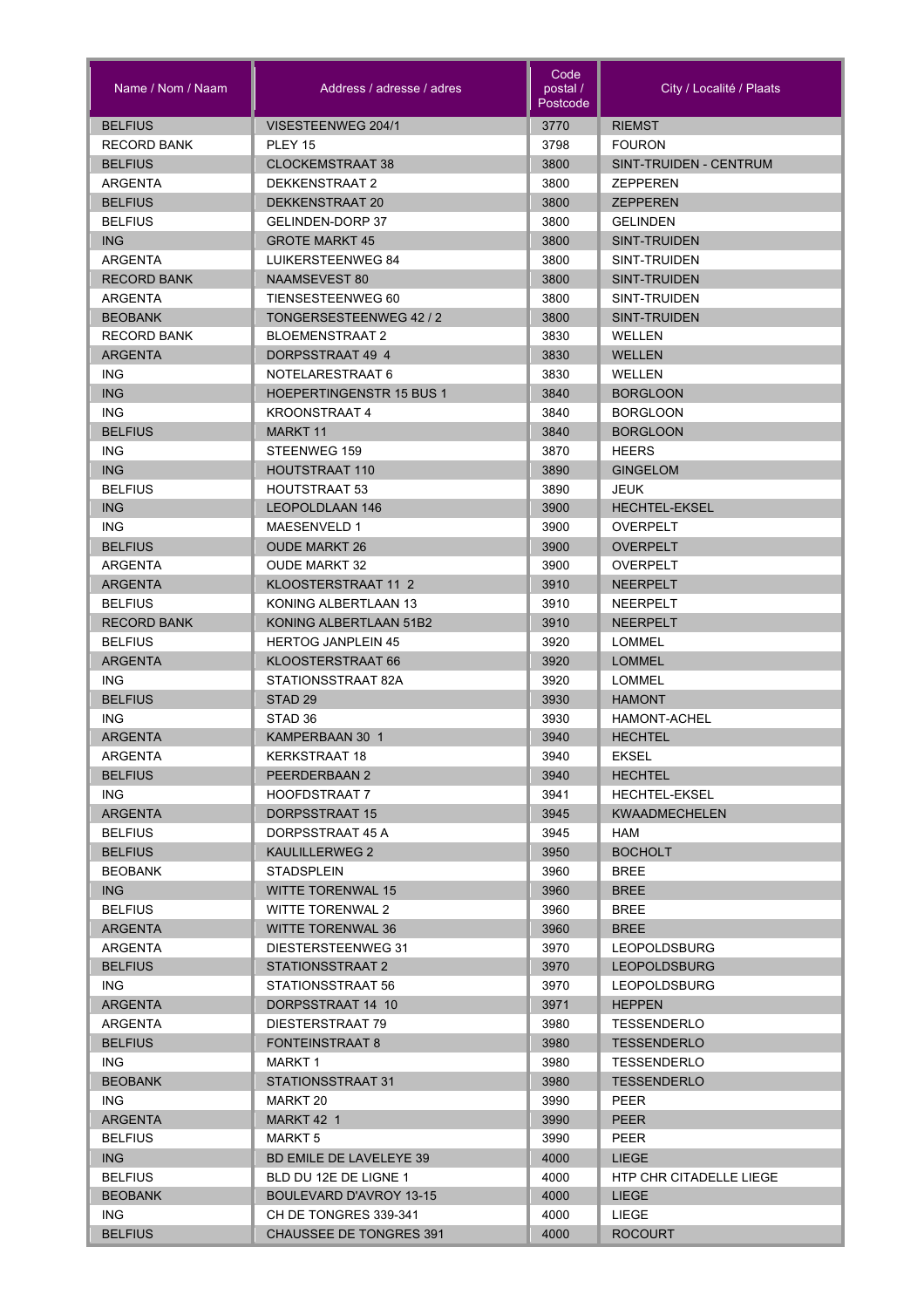| Name / Nom / Naam  | Address / adresse / adres                            | Code<br>postal /<br>Postcode | City / Localité / Plaats       |
|--------------------|------------------------------------------------------|------------------------------|--------------------------------|
| <b>ING</b>         | DOMAINE DU SART-TILMAN 35B                           | 4000                         | LIEGE                          |
| <b>BELFIUS</b>     | PLACE DU BATTY 13                                    | 4000                         | LIEGE COINTE                   |
| <b>ING</b>         | PLACE GENERAL LEMAN 16                               | 4000                         | <b>LIEGE</b>                   |
| <b>ING</b>         | <b>QUAI TIMMERMANS 14</b>                            | 4000                         | LIEGE                          |
| <b>ING</b>         | R GEORGES CLEMENCEAU 11-13                           | 4000                         | <b>LIEGE</b>                   |
| <b>ARGENTA</b>     | <b>RUE AUGUSTE BUISSERET 76</b>                      | 4000                         | LIEGE 1                        |
| <b>ING</b>         | <b>RUE DES CARMES 28</b>                             | 4000                         | <b>LIEGE</b>                   |
| <b>BELFIUS</b>     | <b>RUE DES DOMINICAINS 2</b>                         | 4000                         | <b>LIEGE OPERA</b>             |
| <b>ING</b>         | <b>RUE DES GLACIS 21</b>                             | 4000                         | <b>LIEGE</b>                   |
| <b>BELFIUS</b>     | <b>RUE DES MINEURS 12</b>                            | 4000                         | LIEGE PLACE DU MARCHE          |
| <b>ARGENTA</b>     | <b>RUE FRANCOIS LEFEBVRE 79</b>                      | 4000                         | <b>ROCOURT</b>                 |
| <b>BELFIUS</b>     | <b>RUE LEBEAU 3</b>                                  | 4000                         | LIEGE TERRASSES                |
| ING                | <b>RUE MAGHIN 1</b>                                  | 4000                         | <b>LIEGE</b>                   |
| <b>BELFIUS</b>     | RUE PONT D'AVROY 59                                  | 4000                         | <b>HTP LIEGE TRAVELEX</b>      |
| <b>ING</b>         | <b>RUE SAINT GILLES 98</b>                           | 4000                         | <b>LIEGE</b>                   |
| <b>ING</b>         | <b>RUE SAINT NICOLAS 438</b>                         | 4000                         | LIEGE                          |
| <b>BELFIUS</b>     | <b>RUE SAINT-GILLES 151 15</b>                       | 4000                         | LIEGE ST-GILLES LOUVREX        |
| ING.               | <b>RUE SAINTE MARIE 5</b>                            | 4000                         | LIEGE                          |
| <b>BELFIUS</b>     | RUE SAINTE-WALBURGE 112                              | 4000                         | <b>LIEGE STE-WALBURGE</b>      |
| ING.               | <b>BD RAYMOND POINCARE 7/K1</b>                      | 4020                         | LIEGE                          |
| <b>BELFIUS</b>     | <b>BLD EMILE DE LAVELEYE 47</b>                      | 4020                         | <b>LIEGE FETINNE</b>           |
| ING.               | <b>RUE DE VISE 148-150</b>                           | 4020                         | LIEGE                          |
| <b>BELFIUS</b>     | RUE DE VISE 208                                      | 4020                         | JUPILLE-SUR-MEUSE              |
| <b>BELFIUS</b>     | <b>RUE GRETRY 67</b>                                 | 4020                         | LIEGE LONGDOZ                  |
| <b>ING</b>         | <b>RUE GRETRY 76</b>                                 | 4020                         | <b>LIEGE</b>                   |
| <b>BELFIUS</b>     | RUE PUITS EN SOCK 37                                 | 4020                         | LIEGE OUTREMEUSE               |
| <b>ING</b>         | <b>RUE PUITS-EN-SOCK 1</b>                           | 4020                         | <b>LIEGE</b>                   |
| <b>ING</b>         | RUE DE HERVE 240                                     | 4030                         | LIEGE                          |
| <b>BELFIUS</b>     | RUE DE HERVE 511                                     | 4030                         | <b>GRIVEGNEE BOIS DE BREUX</b> |
| <b>BEOBANK</b>     | RUE DE HERVE 533                                     | 4030                         | <b>GRIVEGNÉE</b>               |
| <b>ING</b>         | <b>RUE FRAISCHAMPS 114</b>                           | 4030                         | <b>LIEGE</b>                   |
| <b>BELFIUS</b>     | RUE DU SART-TILMAN 354                               | 4031                         | ANGLEUR SART-TILMAN            |
| <b>BELFIUS</b>     | <b>RUE VAUDREE 91</b>                                | 4031                         | <b>ANGLEUR</b>                 |
| ING.               | RUE DE LA STATION 49                                 | 4032                         | LIEGE                          |
| <b>BELFIUS</b>     | <b>RUE NEUVE 4</b>                                   | 4032                         | <b>CHENEE</b>                  |
| ING.               | P I HAUTS SARTS                                      | 4040                         | <b>HERSTAL</b>                 |
| <b>BELFIUS</b>     | PLACE JEAN JAURES 35 36                              | 4040                         | <b>HERSTAL</b>                 |
| ING.               | RUE ELISA DUMONCEAU 9                                | 4040                         | <b>HERSTAL</b>                 |
| <b>BELFIUS</b>     | <b>PLACE GILLES GERARD 22</b>                        | 4041                         | <b>VOTTEM</b>                  |
| <b>RECORD BANK</b> | RUE VISE VOIE 224                                    | 4041                         | <b>VOTTEM</b>                  |
| <b>ING</b>         | VOIE DE L'AIR PUR 286                                | 4052                         | <b>CHAUDFONTAINE</b>           |
| ING.               | AVENUE DU CENTENAIRE 1                               | 4053                         | <b>CHAUDFONTAINE</b>           |
| <b>BELFIUS</b>     | <b>VOIE DE L'ARDENNE 132</b>                         | 4053                         | <b>EMBOURG</b>                 |
| ING.               | ROUTE DU CONDROZ 16/1                                | 4100                         | <b>SERAING</b>                 |
| <b>BEOBANK</b>     | RUE DE PLAINEVAUX 1                                  | 4100                         | <b>SERAING</b>                 |
| ING.               | RUE DE PLAINEVAUX 9                                  | 4100                         | <b>SERAING</b>                 |
| <b>BELFIUS</b>     | RUE DE ROTHEUX 37/1                                  | 4100                         | SERAING BIENS COMMUNAUX        |
| ING.               | RUE DU CHENE 60                                      | 4100                         | <b>SERAING</b>                 |
| <b>BELFIUS</b>     | RUE DE LA STATION 36 38                              | 4101                         | <b>JEMEPPE SUR MEUSE</b>       |
| ING.               | RUE DES QUATRE GRANDS 5                              | 4101                         | <b>SERAING</b>                 |
| <b>BEOBANK</b>     | RUE JOSEPH WETTINCK 37                               | 4101                         | JEMEPPE-SUR-MEUSE              |
| <b>BELFIUS</b>     | AVENUE DU CENTENAIRE 42                              | 4102                         | <b>OUGREE</b>                  |
| <b>ING</b>         | RUE BONRY 55                                         | 4120                         | <b>NEUPRE</b>                  |
| ING.               | AVENUE ALFRED LABOULLE 99                            | 4130                         | <b>ESNEUX</b>                  |
| <b>BELFIUS</b>     | AVENUE DE LA STATION 24                              | 4130                         | <b>ESNEUX</b>                  |
| ING.               |                                                      |                              |                                |
| <b>BELFIUS</b>     | AVENUE DE LA STATION 39<br><b>AVENUE LABOULLE 37</b> | 4130<br>4130                 | <b>ESNEUX</b><br><b>TILFF</b>  |
| ING.               | RUE DU CENTRE 24 A                                   | 4140                         | <b>SPRIMONT</b>                |
| <b>RECORD BANK</b> | RUE DU CENTRE 50                                     | 4140                         | <b>SPRIMONT</b>                |
|                    |                                                      |                              |                                |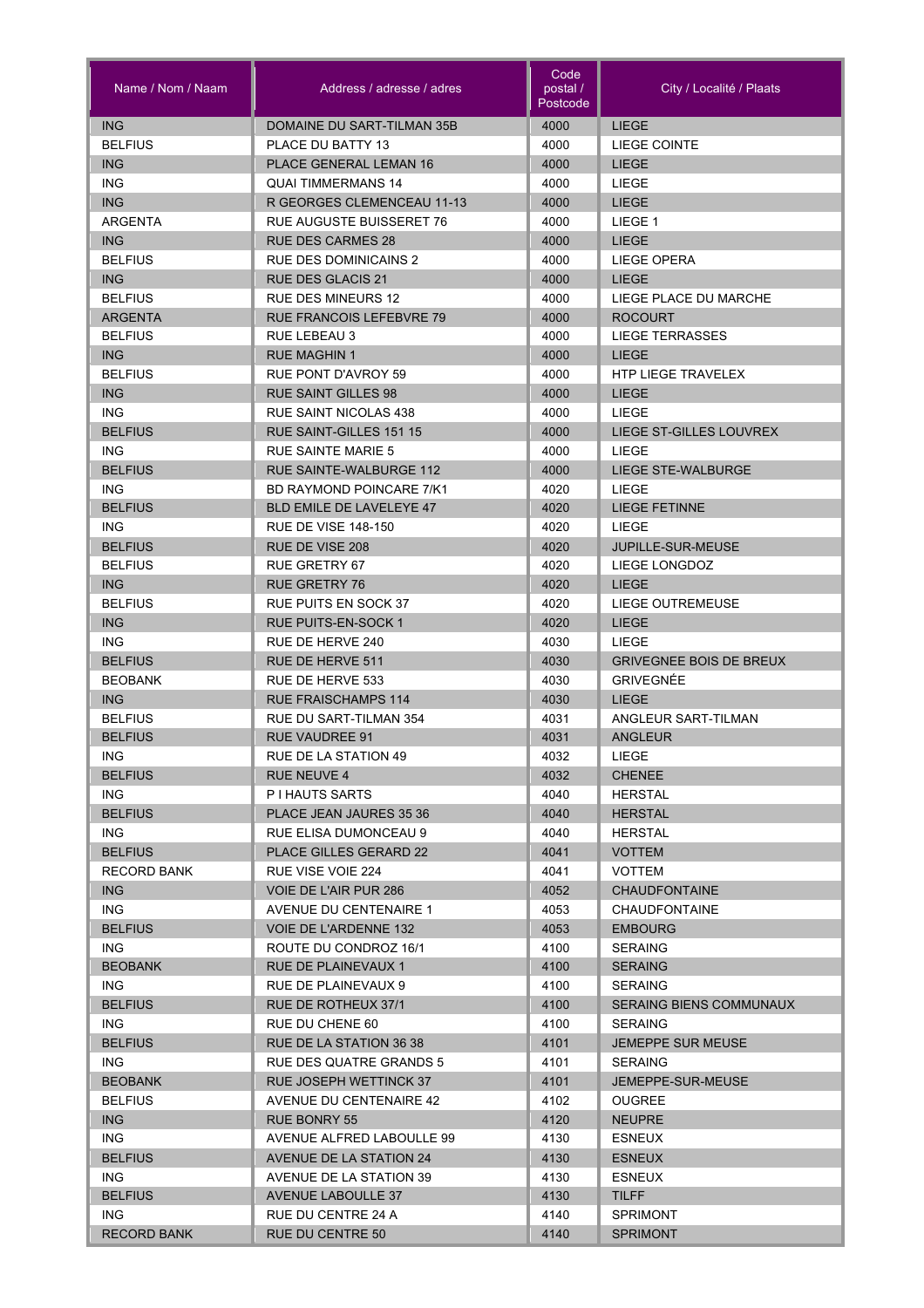| Name / Nom / Naam      | Address / adresse / adres                  | Code<br>postal /<br>Postcode | City / Localité / Plaats         |
|------------------------|--------------------------------------------|------------------------------|----------------------------------|
| <b>RECORD BANK</b>     | <b>RUE DU PERREON 70</b>                   | 4141                         | SPRIMONT (LOUVEIGNE)             |
| ING.                   | PLACE LEBLANC 37                           | 4170                         | COMBLAIN-AU-PONT                 |
| <b>BELFIUS</b>         | <b>QUAI DE L'OURTHE 1</b>                  | 4170                         | <b>COMBLAIN AU PONT</b>          |
| ING.                   | <b>RUE DU PONT 41</b>                      | 4180                         | <b>HAMOIR</b>                    |
| <b>BELFIUS</b>         | <b>RUE ONU 2</b>                           | 4210                         | <b>BURDINNE</b>                  |
| <b>BELFIUS</b>         | <b>PLACE COMMUNALE 2</b>                   | 4219                         | <b>WASSEIGES</b>                 |
| ING                    | <b>RUE EMILE LEJEUNE 12</b>                | 4250                         | <b>GEER</b>                      |
| <b>ING</b>             | RUE DU CENTRE 80A                          | 4261                         | <b>BRAIVES</b>                   |
| <b>BELFIUS</b>         | <b>GRAND'PLACE 5</b>                       | 4280                         | <b>HANNUT</b>                    |
| ING.                   | <b>RUE ALBERT 1ER 94</b>                   | 4280                         | <b>HANNUT</b>                    |
| <b>BELFIUS</b>         | <b>RUE JOSEPH WAUTERS 15</b>               | 4300                         | <b>WAREMME</b>                   |
| <b>ARGENTA</b>         | <b>RUE JOSEPH WAUTERS 20</b>               | 4300                         | <b>WAREMME</b>                   |
| <b>ING</b>             | <b>RUE JOSEPH WAUTERS 64</b>               | 4300                         | <b>WAREMME</b>                   |
| ING.                   | <b>CHAUSSEE DE BRUXELLES 77</b>            | 4340                         | <b>AWANS</b>                     |
| <b>BELFIUS</b>         | PORTE DE LIEGE 6                           | 4342                         | <b>HOGNOUL</b>                   |
| ING.                   | RUE DE ROLOUX 79                           | 4347                         | FEXHE-LE-HAUT-CLOCHER            |
| <b>BELFIUS</b>         | AV MAURICE DELMOTTE 56                     | 4350                         | <b>REMICOURT</b>                 |
| ING.                   | <b>GRAND ROUTE 34</b>                      | 4360                         | <b>OREYE</b>                     |
| <b>BELFIUS</b>         | <b>GRAND'ROUTE 53</b>                      | 4360                         | <b>OREYE</b>                     |
| ING.                   | <b>GRAND ROUTE 409</b>                     | 4400                         | <b>FLEMALLE</b>                  |
| <b>BELFIUS</b>         | <b>GRAND'ROUTE 408</b>                     | 4400                         | <b>FLEMALLE</b>                  |
| <b>BELFIUS</b>         | <b>RUE SAINT-NICOLAS 389</b>               | 4420                         | SAINT-NICOLAS                    |
| <b>BELFIUS</b>         | CHEE DU ROI ALBERT 50<br>RUE DE L'YSER 390 | 4430<br>4430                 | <b>ANS PLATEAU</b><br><b>ANS</b> |
| ING.<br><b>BELFIUS</b> | <b>RUE ADRIEN MATERNE 107</b>              | 4460                         | <b>GRACE-HOLLOGNE PEROU</b>      |
| <b>ING</b>             | <b>RUE ADRIEN MATERNE 68</b>               | 4460                         | GRACE-HOLLOGNE                   |
| <b>ING</b>             | <b>CHAUSSEE VERTE 110</b>                  | 4470                         | SAINT-GEORGES-SUR-MEUSE          |
| <b>BELFIUS</b>         | RUE BASSE MARQUET 12                       | 4470                         | STOCKAY ST GEORGES               |
| <b>BELFIUS</b>         | <b>RUE RICHARD 2</b>                       | 4480                         | <b>ENGIS</b>                     |
| <b>ING</b>             | <b>RUE RICHARD 7</b>                       | 4480                         | <b>ENGIS</b>                     |
| <b>ING</b>             | <b>AVENUE DES ARDENNES 25</b>              | 4500                         | <b>HUY</b>                       |
| <b>BELFIUS</b>         | AVENUE DU BOSQUET 41                       | 4500                         | <b>HUY</b>                       |
| <b>BELFIUS</b>         | <b>RUE DES TROIS PONTS 2</b>               | 4500                         | <b>HTP CHR HUY</b>               |
| ARGENTA                | CHAUSSEE DE TIRLEMONT 51                   | 4520                         | WANZE                            |
| ING                    | <b>CHAUSSEE DE WAVRE 24</b>                | 4520                         | <b>WANZE</b>                     |
| <b>BELFIUS</b>         | PLACE FRANCOIS FANIEL 19                   | 4520                         | WANZE ET STATTE                  |
| <b>BELFIUS</b>         | RUE DE HUY 25                              | 4530                         | <b>VILLERS LE BOUILLET</b>       |
| <b>BEOBANK</b>         | CHAUSSEE F TERWAGNE 10A                    | 4540                         | AG AMAY                          |
| ING                    | <b>CHAUSSEE ROOSEVELT 14</b>               | 4540                         | AMAY                             |
| <b>BELFIUS</b>         | RUE PAUL JANSON 10                         | 4540                         | AMAY                             |
| <b>ING</b>             | PLACE OVIDE MUSIN 13                       | 4550                         | <b>NANDRIN</b>                   |
| <b>BELFIUS</b>         | RUE DE DINANT 1                            | 4550                         | <b>NANDRIN</b>                   |
| ING                    | RUE DE LA GENDARMERIE 63                   | 4560                         | <b>CLAVIER</b>                   |
| <b>BELFIUS</b>         | RUE JOSEPH WAUTERS 11 A                    | 4570                         | <b>MARCHIN</b>                   |
| ING                    | RUE OCTAVE PHILIPPOT 1/1                   | 4570                         | <b>MARCHIN</b>                   |
| <b>BELFIUS</b>         | ROUTE DE LIMET 71                          | 4577                         | <b>MODAVE</b>                    |
| <b>BELFIUS</b>         | <b>RUE DU VILLAGE 6</b>                    | 4590                         | <b>OUFFET</b>                    |
| RECORD BANK            | 1 RUE DU XV AOUT 1914                      | 4600                         | <b>VISE</b>                      |
| <b>ARGENTA</b>         | <b>REMPART DES ARQUEBUSIERS 24</b>         | 4600                         | <b>VISE</b>                      |
| ING.                   | RUE DE DALHEM 1                            | 4600                         | <b>VISE</b>                      |
| <b>BELFIUS</b>         | <b>RUE SAINT-HADELIN 1</b>                 | 4600                         | <b>VISE</b>                      |
| <b>BELFIUS</b>         | <b>GRAND ROUTE 230</b>                     | 4610                         | BEYNE-HEUSAY                     |
| <b>BELFIUS</b>         | <b>AVENUE DES MARTYRS 257</b>              | 4620                         | <b>FLERON</b>                    |
| ING.                   | RUE DE MAGNEE 4                            | 4620                         | <b>FLERON</b>                    |
| ING                    | AV DE LA RESISTANCE 27                     | 4630                         | <b>SOUMAGNE</b>                  |
| <b>BELFIUS</b>         | AV DE LA RESISTANCE 349 A                  | 4630                         | SOUMAGNE                         |
| <b>BELFIUS</b>         | RUE DE LA STATION 5                        | 4650                         | <b>HERVE</b>                     |
| <b>BELFIUS</b>         | PLACE DU MARCHE 22                         | 4651                         | <b>BATTICE</b>                   |
| <b>ING</b>             | RUE DE HERVE 106                           | 4651                         | <b>HERVE</b>                     |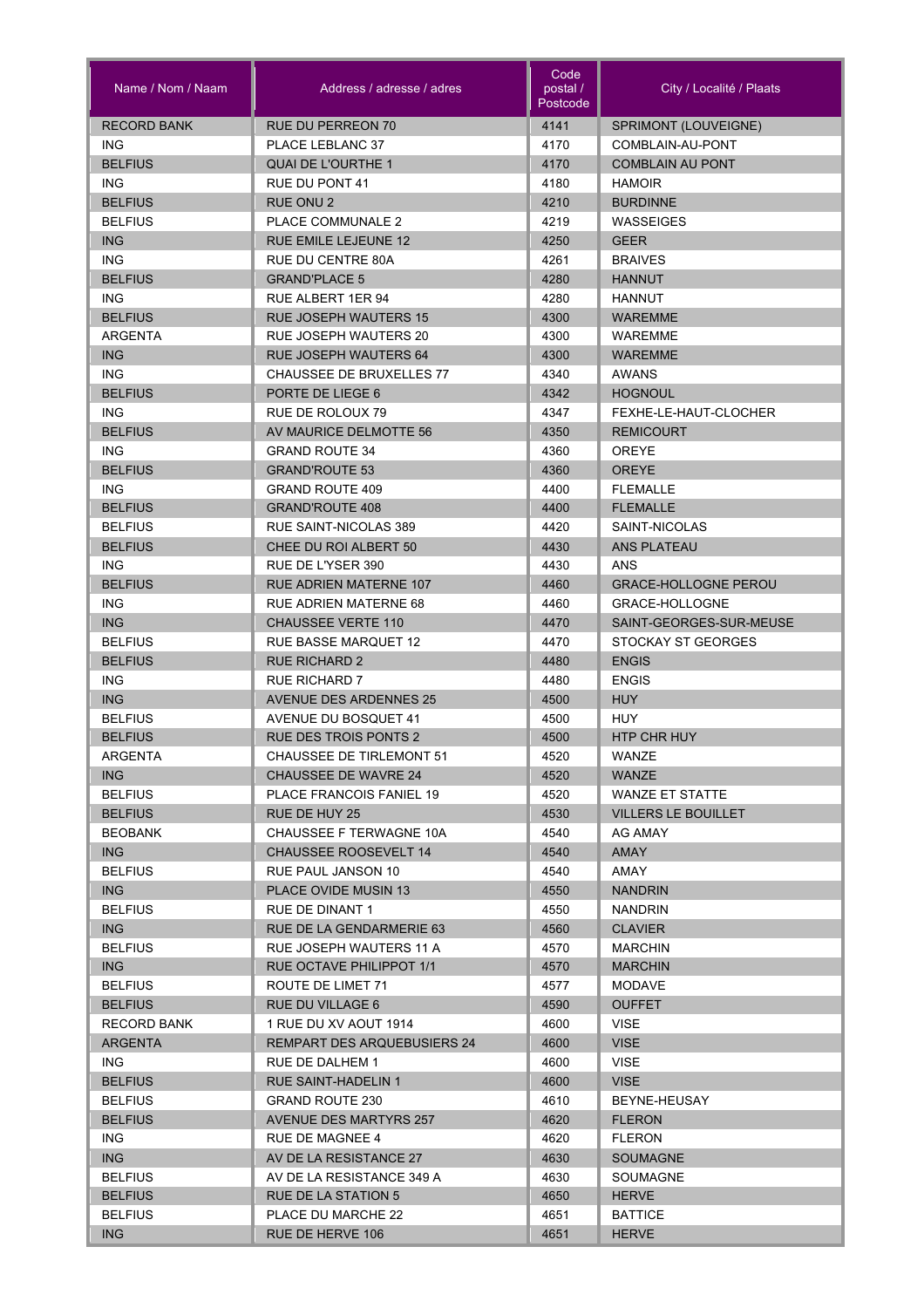| Name / Nom / Naam     | Address / adresse / adres      | Code<br>postal /<br>Postcode | City / Localité / Plaats     |
|-----------------------|--------------------------------|------------------------------|------------------------------|
| <b>BELFIUS</b>        | <b>RUE ENTRE-DEUX-VILLES 8</b> | 4670                         | <b>BLEGNY</b>                |
| <b>ING</b>            | <b>RUE DU FORT 3</b>           | 4671                         | <b>BLEGNY</b>                |
| <b>ING</b>            | RUE DU ROI ALBERT 221          | 4680                         | <b>OUPEYE</b>                |
| <b>BELFIUS</b>        | <b>RUE VISE-VOIE 39</b>        | 4680                         | <b>OUPEYE</b>                |
| <b>BELFIUS</b>        | <b>AVENUE REINE FABIOLA 9</b>  | 4684                         | <b>HACCOURT</b>              |
| <b>BELFIUS</b>        | RUE LULAY 56                   | 4690                         | <b>GLONS</b>                 |
| <b>BEOBANK</b>        | <b>HOOKSTRASSE 50</b>          | 4700                         | <b>EUPEN</b>                 |
| <b>BELFIUS</b>        | RATHAUSPLATZ 11                | 4700                         | <b>EUPEN</b>                 |
| <b>ING</b>            | <b>RUE DE VERVIERS 1</b>       | 4700                         | <b>EUPEN</b>                 |
| <b>ING</b>            | RUE HAAS 64                    | 4700                         | <b>EUPEN</b>                 |
| <b>BELFIUS</b>        | <b>WERTHPLATZ 48</b>           | 4700                         | <b>HTP EUPEN PLAZA</b>       |
| <b>BELFIUS</b>        | KIRCHPLATZ 32 A                | 4720                         | <b>KELMIS</b>                |
| <b>ING</b>            | RUE DE LIEGE 193               | 4720                         | <b>LA CALAMINE</b>           |
| <b>ING</b>            | <b>RUE LICHTENBUSCHER 8</b>    | 4731                         | <b>RAEREN</b>                |
| <b>ING</b>            | <b>BULLINGERSTRASSE 6</b>      | 4750                         | <b>BUTGENBACH</b>            |
| <b>ING</b>            | <b>HAUPTSTRASSE 22</b>         | 4760                         | <b>BULLANGE</b>              |
| <b>ING</b>            | <b>WITTENHOF 1</b>             | 4770                         | AMBLEVE                      |
| <b>ING</b>            | <b>HAUPTSTRASSE 53-55</b>      | 4780                         | SAINT-VITH                   |
| <b>BELFIUS</b>        | <b>HAUPTSTRASSE 78</b>         | 4780                         | <b>SAINT VITH</b>            |
| <b>BELFIUS</b>        | AVENUE DE SPA 30               | 4800                         | <b>HEUSY</b>                 |
| <b>ING</b>            | <b>CHAUSSEE DE HEUSY 242</b>   | 4800                         | <b>VERVIERS</b>              |
| <b>BELFIUS</b>        | <b>CRAPAURUE 14</b>            | 4800                         | <b>HTP VERVIERS</b>          |
| <b>ING</b>            | RUE DE LA STATION 8 - 33       | 4800                         | <b>VERVIERS</b>              |
| <b>RECORD BANK</b>    | <b>RUE DES MINIERES 1</b>      | 4800                         | <b>VERVIERS</b>              |
| <b>BEOBANK</b>        | RUE XHAVÉE 16                  | 4800                         | <b>VERVIERS</b>              |
| <b>EUROPABANK</b>     | RUE XHAVÉE 18A                 | 4800                         | <b>VERVIERS</b>              |
| <b>BELFIUS</b>        | <b>RUE XHAVEE 3</b>            | 4800                         | <b>VERVIERS XHAVEE</b>       |
| ARGENTA               | <b>RUE XHAVEE 53</b>           | 4800                         | <b>VERVIERS</b>              |
| <b>ING</b>            | <b>RUE DES SPORTS 50</b>       | 4801                         | <b>VERVIERS</b>              |
| <b>BELFIUS</b>        | <b>AVENUE REINE ASTRID 160</b> | 4802                         | <b>VERVIERS MANGOMBROUX</b>  |
| <b>BELFIUS</b>        | PLACE DU SABLON 35             | 4820                         | <b>DISON</b>                 |
| <b>ING</b>            | RUE ALBERT 1ER 60              | 4820                         | <b>DISON</b>                 |
| <b>ING</b>            | PL L D ANDRIMONT 1             | 4830                         | <b>LIMBOURG</b>              |
| <b>ING</b>            | RUE DE LA GARE 1A              | 4840                         | WELKENRAEDT                  |
| <b>BELFIUS</b>        | <b>RUE LAMBERTS 8</b>          | 4840                         | <b>WELKENRAEDT</b>           |
| ING.                  | PLACE 17B                      | 4845                         | JALHAY                       |
| <b>RECORD BANK</b>    | RUE PRE JONAS 2 A              | 4845                         | NIVEZE-JALHAY                |
| ING.                  | RUE NEUVE 44                   | 4860                         | <b>PEPINSTER</b>             |
| <b>BELFIUS</b>        | <b>RUE NEUVE 55</b>            | 4860                         | <b>PEPINSTER</b>             |
| ING.                  | GRAND RUE 213                  |                              |                              |
| <b>BELFIUS</b>        | RUE GRAND'RUE 125              | 4870<br>4870                 | <b>TROOZ</b><br><b>TROOZ</b> |
| ING                   | PLACE ANTOINE ERNST 6          | 4880                         | AUBEL                        |
| <b>BELFIUS</b>        | <b>PLACE NICOLAI 26</b>        | 4880                         | <b>AUBEL</b>                 |
| <b>ING</b>            | PLACE DU MONUMENT 1            | 4900                         | <b>SPA</b>                   |
| <b>BELFIUS</b>        | PLACE VERTE 31                 | 4900                         | <b>SPA</b>                   |
|                       |                                | 4910                         |                              |
| <b>BELFIUS</b>        | PLACE DU PERRON 41             |                              | <b>THEUX</b>                 |
| ING<br><b>BEOBANK</b> | PLACE DU PERRON 45             | 4910                         | <b>THEUX</b>                 |
|                       | AVENUE FRANÇOIS CORNESSE 37    | 4920                         | AYWAILLE                     |
| ING                   | PLACE JOSEPH THIRY 43          | 4920                         | <b>AYWAILLE</b>              |
| <b>BELFIUS</b>        | PLACE JOSEPH THIRY 47          | 4920                         | AYWAILLE                     |
| <b>ING</b>            | RUE DE LA GARE 3               | 4950                         | <b>WAIMES</b>                |
| <b>BELFIUS</b>        | AVENUE DES ALLIES 82           | 4960                         | MALMEDY                      |
| <b>ING</b>            | PLACE ALBERT 1ER 46            | 4960                         | <b>MALMEDY</b>               |
| <b>BELFIUS</b>        | AV FERDINAND NICOLAY 5         | 4970                         | <b>STAVELOT</b>              |
| <b>ING</b>            | RUE NEUVE 2                    | 4970                         | <b>STAVELOT</b>              |
| <b>BELFIUS</b>        | RUE DU CENTRE 126              | 4990                         | <b>HTP LIERNEUX</b>          |
| <b>BEOBANK</b>        | PLACE D'ARMES 2-4              | 5000                         | <b>NAMUR</b>                 |
| <b>BELFIUS</b>        | RUE DE MARCHOVELETTE 1         | 5000                         | NAMUR-ARMES                  |
| <b>ING</b>            | <b>RUE DES CROISIERS 50</b>    | 5000                         | <b>NAMUR</b>                 |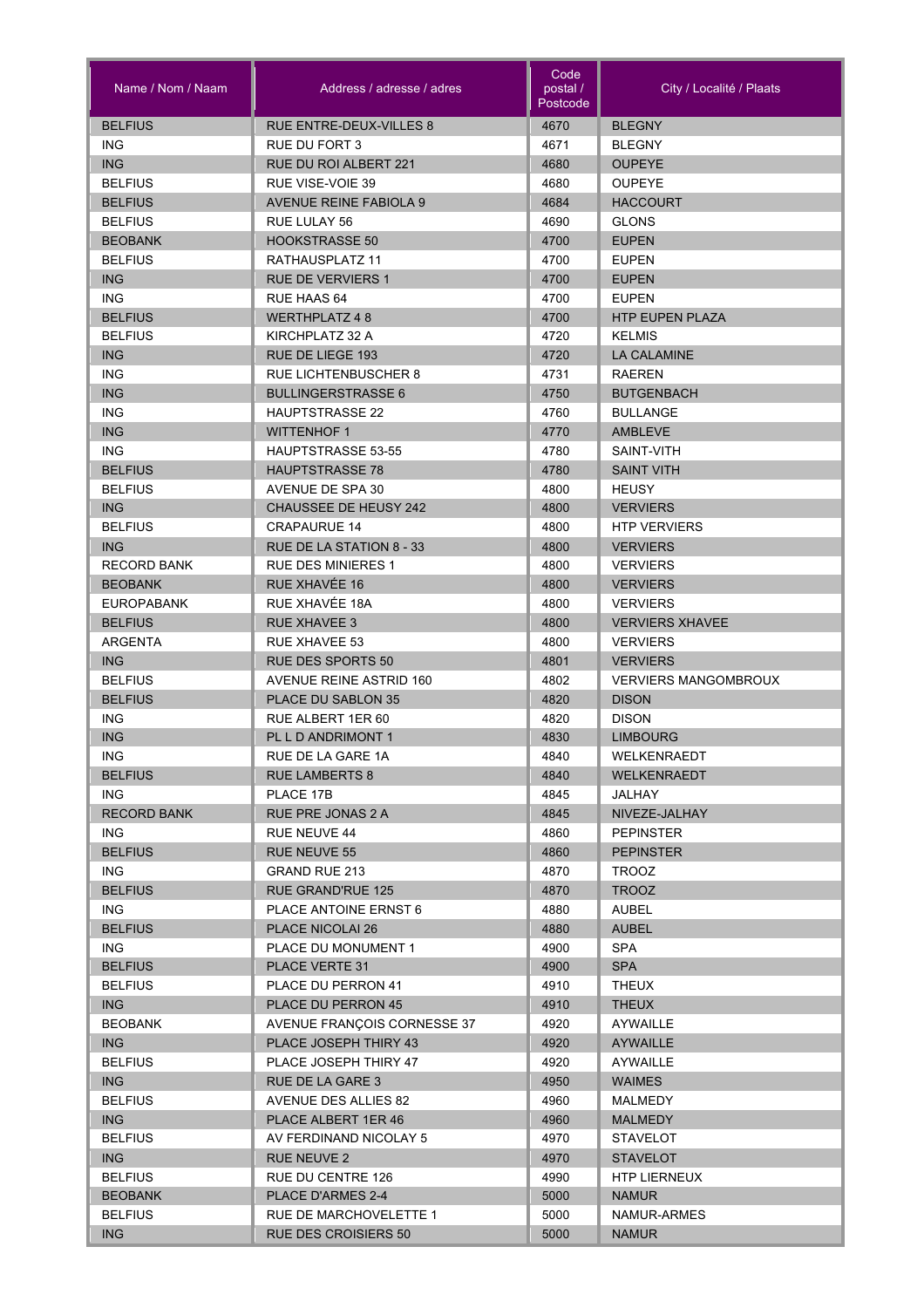| Name / Nom / Naam      | Address / adresse / adres                            | Code<br>postal /<br>Postcode | City / Localité / Plaats         |
|------------------------|------------------------------------------------------|------------------------------|----------------------------------|
| <b>ING</b>             | <b>RUE PATENIER 52</b>                               | 5000                         | <b>NAMUR</b>                     |
| <b>ING</b>             | <b>AVENUE JOSEPH ABRAS 25</b>                        | 5001                         | <b>NAMUR</b>                     |
| <b>BELFIUS</b>         | RUE F. DENEUMOUSTIER 24                              | 5001                         | <b>BELGRADE</b>                  |
| <b>ING</b>             | ROUTE DE GEMBLOUX 162                                | 5002                         | <b>NAMUR</b>                     |
| <b>BELFIUS</b>         | RUE DE GEMBLOUX 89                                   | 5002                         | SAINT-SERVAIS                    |
| <b>ING</b>             | <b>CHAUSSEE DE LOUVAIN 378</b>                       | 5004                         | <b>NAMUR</b>                     |
| <b>BELFIUS</b>         | CHAUSSEE DE LOUVAIN 440                              | 5004                         | <b>BOUGE</b>                     |
| <b>BELFIUS</b>         | FOND DE MALONNE 66                                   | 5020                         | <b>MALONNE</b>                   |
| <b>BELFIUS</b>         | AV FACULTE AGRONOMIE 12                              | 5030                         | <b>GEMBLOUX</b>                  |
| <b>ARGENTA</b>         | <b>CHAUSSEE DE CHARLEROI 5</b>                       | 5030                         | <b>GEMBLOUX</b>                  |
| <b>ING</b>             | CHAUSSEE DE NAMUR 87                                 | 5030                         | <b>GEMBLOUX</b>                  |
| <b>ING</b>             | <b>CHAUSSEE DE WAVRE 40</b>                          | 5030                         | <b>GEMBLOUX</b>                  |
| <b>BEOBANK</b>         | <b>GRAND RUE 36</b>                                  | 5030                         | AG GEMBLOUX                      |
| <b>ARGENTA</b>         | <b>AVENUE DE LA LIBERATION 35-37</b>                 | 5060                         | <b>AUVELAIS</b>                  |
| <b>BEOBANK</b>         | RUE DE LA PLACE 2                                    | 5060                         | <b>SAMBREVILLE</b>               |
| <b>BELFIUS</b>         | <b>RUE DE LA STATION 15</b>                          | 5060                         | <b>TAMINES</b>                   |
| <b>BELFIUS</b>         | RUE DU CENTRE 32                                     | 5060                         | <b>AUVELAIS</b>                  |
| <b>ING</b>             | <b>RUE DU CENTRE 38</b>                              | 5060                         | <b>SAMBREVILLE</b>               |
| <b>ING</b>             | RUE PRE DES HAZ 6/4                                  | 5060                         | <b>SAMBREVILLE</b>               |
| <b>ING</b>             | <b>AVENUE DES DEPORTES 16</b>                        | 5070                         | <b>FOSSES-LA-VILLE</b>           |
| <b>BELFIUS</b>         | RUE DELMOTTE-LEMAITRE 9                              | 5070                         | FOSSES-LA-VILLE                  |
| <b>BELFIUS</b>         | PLACE DES COMBATTANTS 3                              | 5080                         | <b>RHISNES</b>                   |
| <b>BELFIUS</b>         | AV GOUVERNEUR BOVESSE 9                              | 5100                         | <b>JAMBES</b>                    |
| ING                    | <b>CHAUSSEE DE DINANT 1131</b>                       | 5100                         | <b>NAMUR</b>                     |
| <b>BELFIUS</b>         | <b>CHAUSSEE DE DINANT 1195</b>                       | 5100                         | <b>WEPION</b>                    |
| ING                    | PLACE J CHARLOTTE 18-20                              | 5100                         | <b>NAMUR</b>                     |
| <b>BELFIUS</b>         | <b>CHAUSSEE DE MARCHE 506</b>                        | 5101                         | <b>ERPENT</b>                    |
| <b>ING</b>             | <b>CHAUSSEE DE NIVELLES 12</b>                       | 5140                         | <b>SOMBREFFE</b>                 |
| <b>BELFIUS</b>         | CHAUSSEE DE NIVELLES 47                              | 5140                         | <b>SOMBREFFE</b>                 |
| <b>BELFIUS</b>         | PLACE ROI BAUDOUIN 1                                 | 5150                         | <b>FLOREFFE</b>                  |
| <b>BELFIUS</b>         | <b>RUE DU CENTRE 14</b>                              | 5170                         | <b>LESVE</b>                     |
| <b>ING</b>             | <b>PLACE COMMUNALE 11</b>                            | 5190                         | JEMEPPE-SUR-SAMBRE               |
| <b>BELFIUS</b>         | ROUTE D'EGHEZEE 74                                   | 5190                         | JEMEPPE-SUR-SAMBRE               |
| ING                    | RUE DE LA STATION 113                                | 5190                         | JEMEPPE-SUR-SAMBRE               |
| <b>BELFIUS</b>         | RUE HAUTE 21                                         | 5190                         | SPY                              |
| <b>ING</b>             | <b>AVENUE REINE ELISABETH 26</b>                     | 5300                         | <b>ANDENNE</b>                   |
| <b>BELFIUS</b>         | RUE DE LA PAPETERIE 1 A                              | 5300                         | ANDENNE                          |
| <b>BELFIUS</b>         | RUE J.-B. WAUTHIER 13                                | 5300                         | <b>NAMECHE</b>                   |
| <b>RECORD BANK</b>     | CHAUSSEE DE LOUVAIN 18A                              | 5310                         | <b>EGHEZEE</b>                   |
| <b>BELFIUS</b>         | <b>CHAUSSEE DE LOUVAIN 30</b>                        | 5310                         | <b>EGHEZEE</b>                   |
| ING.<br><b>BELFIUS</b> | CHAUSSEE DE NAMUR 12<br><b>CHAUSSEE DE MARCHE 75</b> | 5310                         | <b>EGHEZEE</b><br><b>ASSESSE</b> |
| <b>BELFIUS</b>         | RUE DE CINEY 45 B                                    | 5330<br>5350                 | <b>OHEY</b>                      |
| <b>ING</b>             | <b>RUE DE LA STATION 145</b>                         | 5370                         | <b>HAVELANGE</b>                 |
| <b>BELFIUS</b>         | RUE DE LA STATION 39                                 | 5370                         | HAVELANGE                        |
| <b>BELFIUS</b>         | <b>RUE DU CENTRE 1</b>                               | 5377                         | <b>HTP SOMME-LEUZE</b>           |
| <b>BELFIUS</b>         | RUE DOCTEUR GOFFIN 3                                 | 5380                         | <b>FERNELMONT</b>                |
| ING                    | <b>RUE DE LA STATION 17</b>                          | 5500                         | <b>DINANT</b>                    |
| <b>BELFIUS</b>         | RUE GEORGES COUSOT 9 B                               | 5500                         | <b>DINANT</b>                    |
| <b>RECORD BANK</b>     | <b>RUE SAINT-JACQUES 350</b>                         | 5500                         | <b>DINANT</b>                    |
| ING.                   | AV GASTON THERASSE 1                                 | 5530                         | <b>YVOIR</b>                     |
| <b>BELFIUS</b>         | <b>RUE TACHET DES COMBES 14</b>                      | 5530                         | <b>YVOIR</b>                     |
| ING.                   | RUE GRANDE 104                                       | 5537                         | ANHEE                            |
| <b>BELFIUS</b>         | <b>RUE MARCEL LESPAGNE 74</b>                        | 5540                         | <b>HASTIERE</b>                  |
| ING.                   | RUE ALBERT RATY 81                                   | 5550                         | VRESSE-SUR-SEMOIS                |
| <b>BELFIUS</b>         | RUE DE BOUILLON 23                                   | 5555                         | <b>BIEVRE</b>                    |
| ING.                   | RUE DE BOUILLON 30D                                  | 5555                         | <b>BIEVRE</b>                    |
| ING                    | <b>RUE DE DINANT 15</b>                              | 5570                         | <b>BEAURAING</b>                 |
| <b>BELFIUS</b>         | <b>RUE DES ARDENNES 2</b>                            | 5570                         | <b>BEAURAING</b>                 |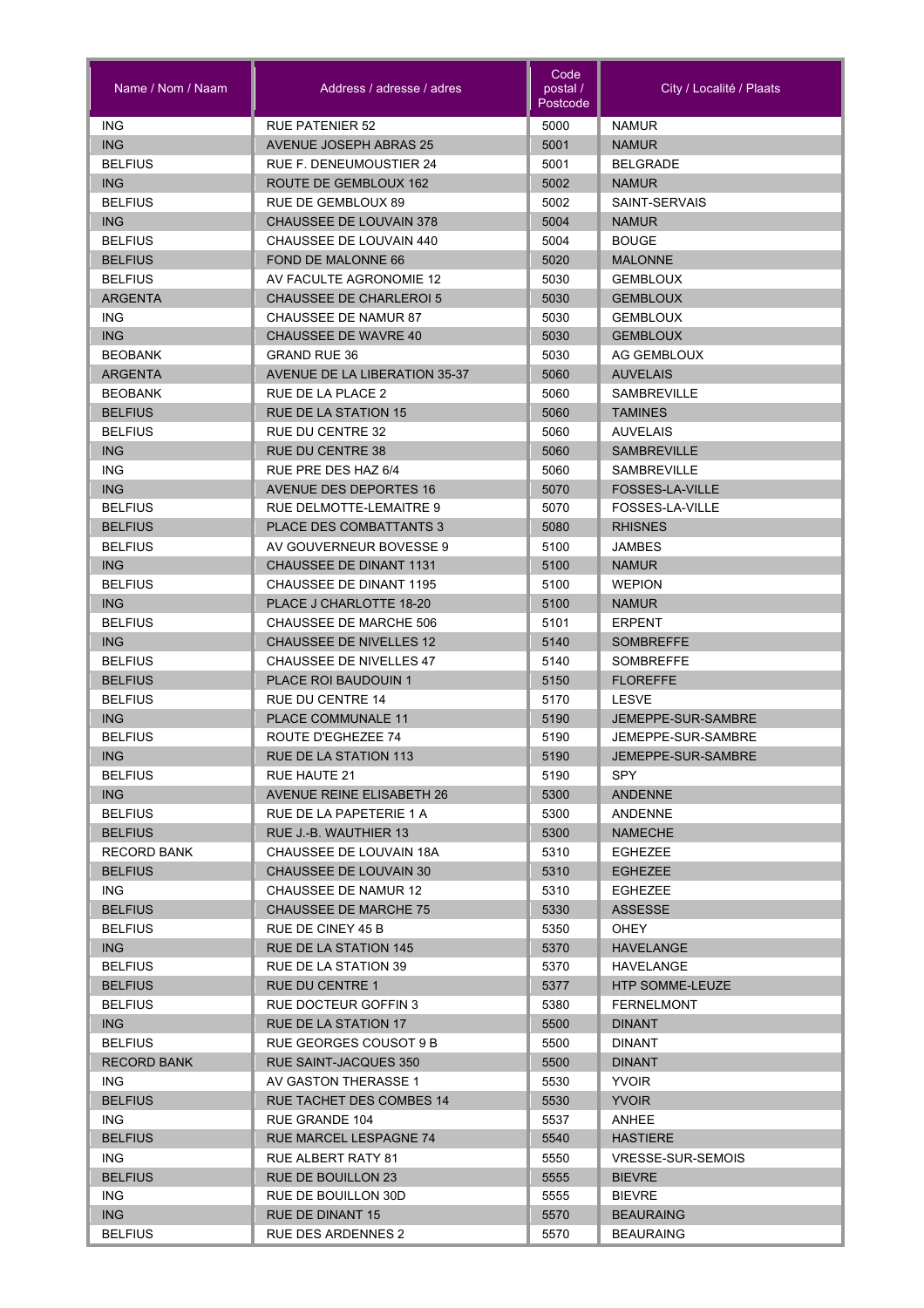| Name / Nom / Naam            | Address / adresse / adres                             | Code<br>postal /<br>Postcode | City / Localité / Plaats                |
|------------------------------|-------------------------------------------------------|------------------------------|-----------------------------------------|
| <b>ING</b>                   | PLACE COLONEL BLONDEEL 8                              | 5575                         | <b>GEDINNE</b>                          |
| <b>BELFIUS</b>               | RUE DE CHARLEVILLE 3                                  | 5575                         | <b>GEDINNE</b>                          |
| <b>ING</b>                   | PLACE ALBERT 1ER 7                                    | 5580                         | <b>ROCHEFORT</b>                        |
| <b>RECORD BANK</b>           | PLACE ROI ALBERT IER 32                               | 5580                         | <b>ROCHEFORT</b>                        |
| <b>BELFIUS</b>               | PLACE THEO LANNOY 1                                   | 5580                         | <b>HTP HAN-SUR-LESSE</b>                |
| <b>BELFIUS</b>               | <b>RUE DE BEHOGNE 1</b>                               | 5580                         | <b>ROCHEFORT</b>                        |
| <b>RECORD BANK</b>           | <b>AVENUE SCHLOGEL 117B</b>                           | 5590                         | <b>CINEY</b>                            |
| <b>ING</b>                   | RUE DU COMMERCE 36                                    | 5590                         | <b>CINEY</b>                            |
| <b>BEOBANK</b>               | <b>RUE DU COMMERCE 93</b>                             | 5590                         | <b>CINEY</b>                            |
| <b>BELFIUS</b>               | RUE SAINT-ELOI 1                                      | 5590                         | <b>CINEY</b>                            |
| <b>BELFIUS</b>               | <b>RUE DE FRANCE 50 52</b>                            | 5600                         | <b>PHILIPPEVILLE</b>                    |
| <b>ING</b>                   | RUE DE NAMUR 16                                       | 5600                         | <b>PHILIPPEVILLE</b>                    |
| <b>BELFIUS</b>               | RUE DE METTET 17 A                                    | 5620                         | <b>FLORENNES</b>                        |
| <b>ING</b>                   | <b>RUE DE METTET 2</b>                                | 5620                         | <b>FLORENNES</b>                        |
| <b>RECORD BANK</b>           | RUE ALBERT 1ER 117                                    | 5640                         | METTET                                  |
| <b>ING</b>                   | RUE ALBERT 1ER 2                                      | 5640                         | METTET                                  |
| <b>BELFIUS</b>               | <b>RUE DE LUROT 1</b>                                 | 5640                         | <b>METTET</b>                           |
| <b>ING</b><br><b>BELFIUS</b> | <b>GRAND PLACE 22</b>                                 | 5650                         | <b>WALCOURT</b>                         |
|                              | <b>GRAND'PLACE 32</b>                                 | 5650                         | <b>WALCOURT</b>                         |
| <b>BELFIUS</b><br>ING        | <b>FAUBOURG ST-GERMAIN 84</b><br>ROUTE CHARLEMAGNE 31 | 5660<br>5660                 | COUVIN<br><b>COUVIN</b>                 |
| <b>RECORD BANK</b>           | RUE D'ARSCHOT 8                                       | 5660                         | <b>MARIEMBOURG</b>                      |
| <b>ING</b>                   | <b>RUE BASSIDAINE 9</b>                               | 5670                         | <b>VIROINVAL</b>                        |
| <b>ING</b>                   | AVENUE DE WATERLOO 14                                 | 6000                         | CHARLEROI                               |
| <b>BEOBANK</b>               | <b>BOULEVARD AUDENT 14A</b>                           | 6000                         | <b>CHARLEROI</b>                        |
| <b>BELFIUS</b>               | <b>BLD JOSEPH TIROU 76</b>                            | 6000                         | CHARLEROI-TIROU                         |
| <b>ING</b>                   | <b>BOULEVARD TIROU 53</b>                             | 6000                         | <b>CHARLEROI</b>                        |
| <b>BEOBANK</b>               | PLACE CHARLES II 4                                    | 6000                         | CHARLEROI                               |
| <b>ING</b>                   | <b>RUE WILLY ERNST 17A</b>                            | 6000                         | <b>CHARLEROI</b>                        |
| ARGENTA                      | AVENUE EUGENE MASCAUX 130                             | 6001                         | <b>MARCINELLE</b>                       |
| <b>ING</b>                   | <b>AVENUE MASCAUX 72</b>                              | 6001                         | <b>CHARLEROI</b>                        |
| <b>BELFIUS</b>               | <b>RUE DES HIERCHEUSES 4</b>                          | 6001                         | <b>MARCINELLE</b>                       |
| <b>ING</b>                   | ROUTE DE PHILIPPEVILLE 341                            | 6010                         | <b>CHARLEROI</b>                        |
| <b>BELFIUS</b>               | RTE DE PHILIPPEVILLE 319                              | 6010                         | <b>HTP COUILLET MAG. CHAMPION</b>       |
| <b>BELFIUS</b>               | PLACE ALBERT IER 23                                   | 6030                         | MARCHIENNE-AU-PONT                      |
| <b>BEOBANK</b>               | ROUTE DE MONS 20-21                                   | 6031                         | MONCEAU-SUR-SAMBRE                      |
| ING                          | ROUTE DE MONS 72                                      | 6031                         | <b>CHARLEROI</b>                        |
| <b>BELFIUS</b>               | AVENUE PAUL PASTUR 114                                | 6032                         | MONT-SUR-MARCHIENNE                     |
| ING                          | <b>AVENUE PAUL PASTUR 41</b>                          | 6032                         | <b>CHARLEROI</b>                        |
| <b>BEOBANK</b>               | CHAUSSEE DE BRUXELLES 126                             | 6040                         | JUMET                                   |
| <b>BELFIUS</b>               | PLACE DU BALLON 33                                    | 6040                         | <b>JUMET</b>                            |
| ING.                         | <b>RUE DE MARCHIENNE 32</b>                           | 6040                         | CHARLEROI                               |
| <b>ING</b>                   | <b>AVENUE DES ETATS UNIS 1</b>                        | 6041                         | <b>CHARLEROI</b>                        |
| <b>BELFIUS</b>               | <b>PLACE DES MARTYRS 2</b>                            | 6041                         | <b>GOSSELIES</b>                        |
| <b>ING</b>                   | <b>RUE DU LONG PREAT 30</b>                           | 6041                         | <b>CHARLEROI</b>                        |
| <b>BELFIUS</b>               | CHAUSSEE DE BRUXELLES 140                             | 6042                         | HTP CHU CHARLEROI                       |
| ING                          | CHAUSSEE DE BRUXELLES 204                             | 6042                         | <b>CHARLEROI</b>                        |
| <b>BELFIUS</b>               | RUE MASSES DIARBOIS 115                               | 6043                         | RANSART                                 |
| <b>ING</b>                   | <b>RUE MASSES DIARBOIS 71</b>                         | 6043                         | <b>CHARLEROI</b>                        |
| ING.                         | CH DE CHATELET 38                                     | 6060                         | CHARLEROI                               |
| <b>BEOBANK</b>               | CHAUSSÉE DE LODELINSART 56                            | 6060                         | <b>GILLY</b>                            |
| <b>BELFIUS</b>               | CHEE DE LODELINSART 72                                | 6060                         | <b>GILLY</b>                            |
| <b>BELFIUS</b>               | CHAUSSEE DE CHARLEROI 20                              | 6061                         | MONTIGNIES-SUR-SAMBRE                   |
| ING.                         | CHAUSSEE DE CHARLEROI 25                              | 6061                         | CHARLEROI                               |
| ING                          | ROUTE DE GOZEE 354                                    | 6110                         | MONTIGNY-LE-TILLEUL                     |
| <b>BELFIUS</b>               | RUE DE GOZEE 706                                      | 6110                         | HTP CHU VESALE                          |
| <b>BELFIUS</b>               | <b>GRAND-PLACE 22</b>                                 | 6120<br>6120                 | <b>HAM-SUR-HEURE</b><br><b>NALINNES</b> |
| <b>BELFIUS</b>               | PLACE DU CENTRE 19                                    |                              |                                         |
| ING                          | RUE COUTURE 8-12                                      | 6120                         | HAM-SUR-HEURE-NALINNES                  |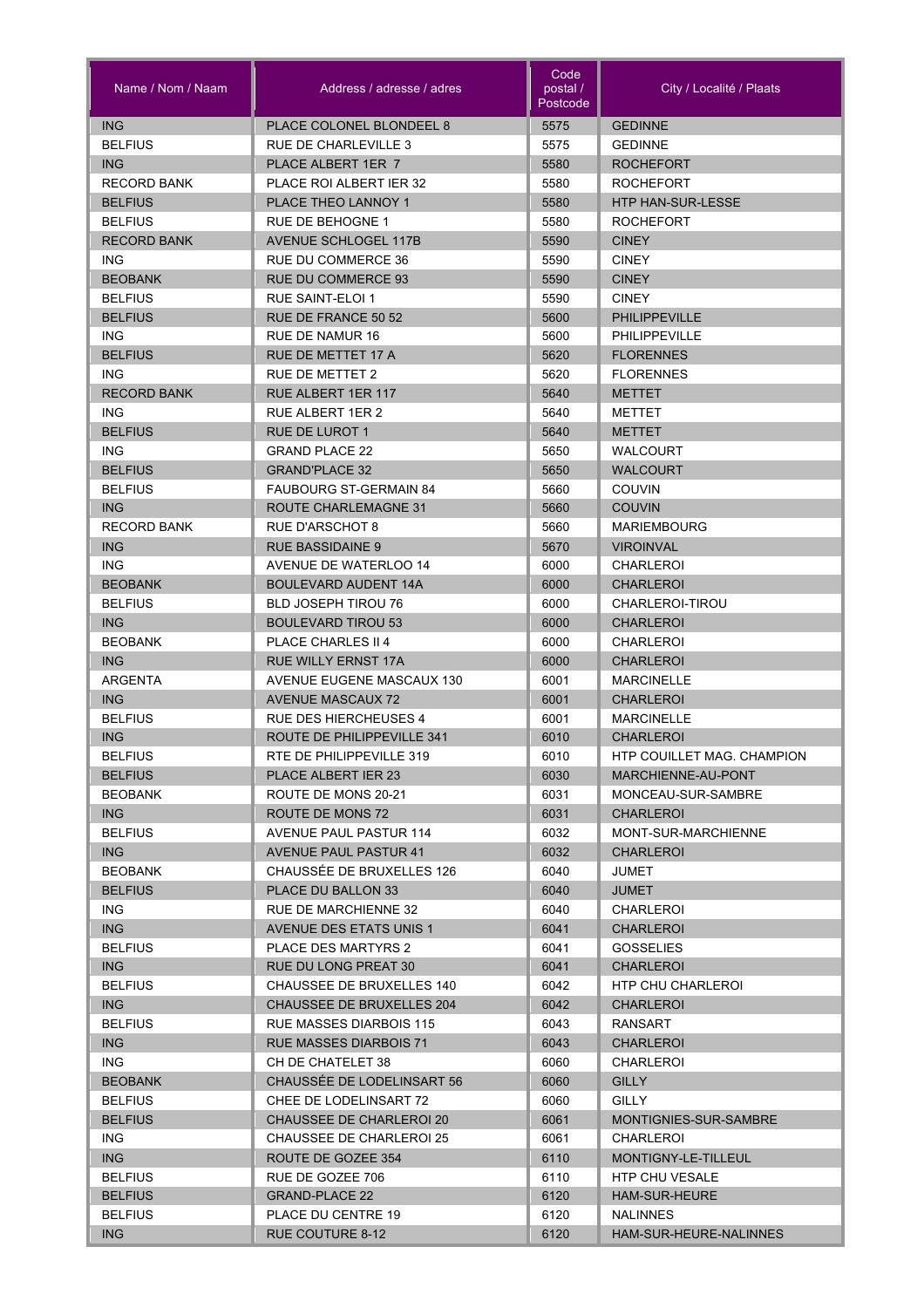| Name / Nom / Naam               | Address / adresse / adres                         | Code<br>postal /<br>Postcode | City / Localité / Plaats        |
|---------------------------------|---------------------------------------------------|------------------------------|---------------------------------|
| <b>BELFIUS</b>                  | <b>GRAND-RUE 14</b>                               | 6140                         | FONTAINE-L'EVEQUE               |
| <b>ING</b>                      | ROUTE DE MONS 129 B                               | 6140                         | FONTAINE-L'EVEQUE               |
| <b>ING</b>                      | <b>RUE PAUL JANSON 1</b>                          | 6150                         | <b>ANDERLUES</b>                |
| <b>BELFIUS</b>                  | <b>RUE PAUL JANSON 2</b>                          | 6150                         | <b>ANDERLUES</b>                |
| <b>BELFIUS</b>                  | PL FR.D. ROOSEVELT 42 43                          | 6180                         | <b>COURCELLES</b>               |
| <b>ING</b>                      | <b>RUE PAUL PASTUR 2</b>                          | 6180                         | <b>COURCELLES</b>               |
| <b>ING</b>                      | RUE LOMBARD 6                                     | 6182                         | <b>COURCELLES</b>               |
| <b>BELFIUS</b>                  | RUE SART-LEZ-MOULIN 9                             | 6182                         | <b>SOUVRET</b>                  |
| <b>ING</b>                      | <b>GRAND RUE 35</b>                               | 6183                         | <b>COURCELLES</b>               |
| <b>BELFIUS</b>                  | <b>GRAND-RUE 12</b>                               | 6183                         | <b>TRAZEGNIES</b>               |
| <b>BELFIUS</b>                  | PL D L'HOTEL DE VILLE 16                          | 6200                         | <b>CHATELET</b>                 |
| <b>ING</b>                      | PLACE D ARENBERG 29                               | 6200                         | <b>CHATELET</b>                 |
| <b>ING</b>                      | <b>PLACE SAINT ROCH 27</b>                        | 6200                         | <b>CHATELET</b>                 |
| <b>BELFIUS</b>                  | RUE DE LA VALLEE 12                               | 6200                         | <b>CHATELINEAU</b>              |
| <b>ING</b>                      | <b>RUE TAILLIS PRES 5</b>                         | 6200                         | <b>CHATELET</b>                 |
| <b>ING</b>                      | <b>PLACE DE FRASNES 2</b>                         | 6210                         | <b>LES BONS VILLERS</b>         |
| <b>BELFIUS</b>                  | <b>RUE ALBERT JER 35</b>                          | 6210                         | FRASNES-LEZ-GOSSELIES           |
| <b>BELFIUS</b>                  | <b>CHAUSSEE DE CHARLEROI 181</b>                  | 6220                         | <b>FLEURUS</b>                  |
| ING.                            | CHEE DE CHARLEROI 251/253                         | 6220                         | <b>FLEURUS</b>                  |
| <b>BELFIUS</b>                  | PLACE ANDRE RENARD 8                              | 6224                         | WANFERCEE-BAULET                |
| ING.                            | RUE DE L EGLISE 44                                | 6230                         | PONT-A-CELLES                   |
| <b>BELFIUS</b>                  | <b>RUE SAINTE-ANNE 2</b>                          | 6238                         | LUTTRE                          |
| ING.                            | <b>GRAND PLACE 52</b>                             | 6240                         | <b>FARCIENNES</b>               |
| <b>BELFIUS</b>                  | <b>RUE GRANDE 71</b>                              | 6240                         | <b>FARCIENNES</b>               |
| ING.                            | <b>AVENUE REINE ASTRID 20</b>                     | 6280                         | <b>GERPINNES</b>                |
| <b>BELFIUS</b>                  | <b>RUE ALBERT IER 2</b>                           | 6280                         | <b>GERPINNES</b>                |
| <b>ING</b>                      | <b>CHAUSSEE DE BEAUMONT 79</b>                    | 6440                         | <b>FROIDCHAPELLE</b>            |
| <b>BELFIUS</b>                  | RUE DU BOIS DU FOUR 1                             | 6441                         | HTP LACS DE L'EAU D'HEURE       |
| <b>BELFIUS</b>                  | <b>GRAND'PLACE 29</b>                             | 6460                         | <b>CHIMAY</b>                   |
| <b>ING</b>                      | PLACE DU PRINCE 2                                 | 6460                         | <b>CHIMAY</b>                   |
| <b>RECORD BANK</b>              | <b>RUE DE NOAILLES 2</b>                          | 6460                         | <b>CHIMAY</b>                   |
| <b>BELFIUS</b>                  | <b>GRAND RUE 64</b>                               | 6470                         | <b>RANCE</b>                    |
| <b>ING</b><br><b>EUROPABANK</b> | RUE DE LA VERRERIE 2B                             | 6470                         | SIVRY-RANCE                     |
|                                 | KARTUIZERSVEST 20                                 | 6500                         | LIER                            |
| <b>BELFIUS</b>                  | RUE FELIX DUTRY 29                                | 6500                         | <b>BEAUMONT</b>                 |
| ING<br><b>BELFIUS</b>           | <b>RUE G MICHIELS 8</b><br>RUE 'T SERSTEVENS 9 11 | 6500<br>6530                 | <b>BEAUMONT</b><br><b>THUIN</b> |
| ING                             | <b>RUE DU MOUSTIER 11</b>                         | 6530                         | <b>THUIN</b>                    |
| <b>BELFIUS</b>                  | RUE DE MARCHIENNE 10                              | 6534                         | GOZEE                           |
| <b>ING</b>                      | RUE ALBERT 1ER 382                                | 6560                         | <b>ERQUELINNES</b>              |
| <b>BELFIUS</b>                  | RUE ALBERT IER 193 B                              | 6560                         | <b>ERQUELINNES</b>              |
| <b>ING</b>                      | RUE DE LA GENDARMERIE 20                          | 6590                         | <b>MOMIGNIES</b>                |
| ING.                            | RUE DE NEUFCHATEAU 34                             | 6600                         | <b>BASTOGNE</b>                 |
| <b>RECORD BANK</b>              | RUE DU VIVIER 196                                 | 6600                         | <b>BASTOGNE</b>                 |
| <b>BELFIUS</b>                  | RUE DU VIVIER 226                                 | 6600                         | <b>BASTOGNE</b>                 |
| <b>BELFIUS</b>                  | CHEE DE NEUFCHATEAU 79                            | 6640                         | <b>VAUX SUR SURE</b>            |
| <b>BELFIUS</b>                  | PLACE ROI ALBERT 16                               | 6660                         | <b>HOUFFALIZE</b>               |
| ING                             | <b>RUE DE SCHAERBEEK 31</b>                       | 6660                         | <b>HOUFFALIZE</b>               |
| <b>RECORD BANK</b>              | RUE DE LA GARE 14                                 | 6670                         | <b>GOUVY</b>                    |
| ING                             | RUE DU VIEUX MARCHE 46                            | 6690                         | <b>VIELSALM</b>                 |
| <b>BELFIUS</b>                  | RUE DU VIEUX-MARCHE 21 C                          | 6690                         | <b>VIELSALM</b>                 |
| <b>ING</b>                      | PLACE SCHALBERT 3                                 | 6700                         | <b>ARLON</b>                    |
| <b>BELFIUS</b>                  | RUE D'ALBA 1                                      | 6700                         | <b>ARLON</b>                    |
| <b>BELFIUS</b>                  | RUE DE LA CREUX 13                                | 6720                         | <b>HABAY</b>                    |
| ING.                            | RUE EMILE BAUDRUX 21                              | 6720                         | HABAY                           |
| ING                             | <b>RUE BELLE VUE 56</b>                           | 6740                         | <b>ETALLE</b>                   |
| <b>BELFIUS</b>                  | RUE DU MOULIN 32                                  | 6740                         | <b>ETALLE</b>                   |
| <b>BELFIUS</b>                  | AVENUE BOUVIER 2 A                                | 6760                         | <b>VIRTON</b>                   |
| ING.                            | RUE CH.MAGNETTE 14                                | 6760                         | <b>VIRTON</b>                   |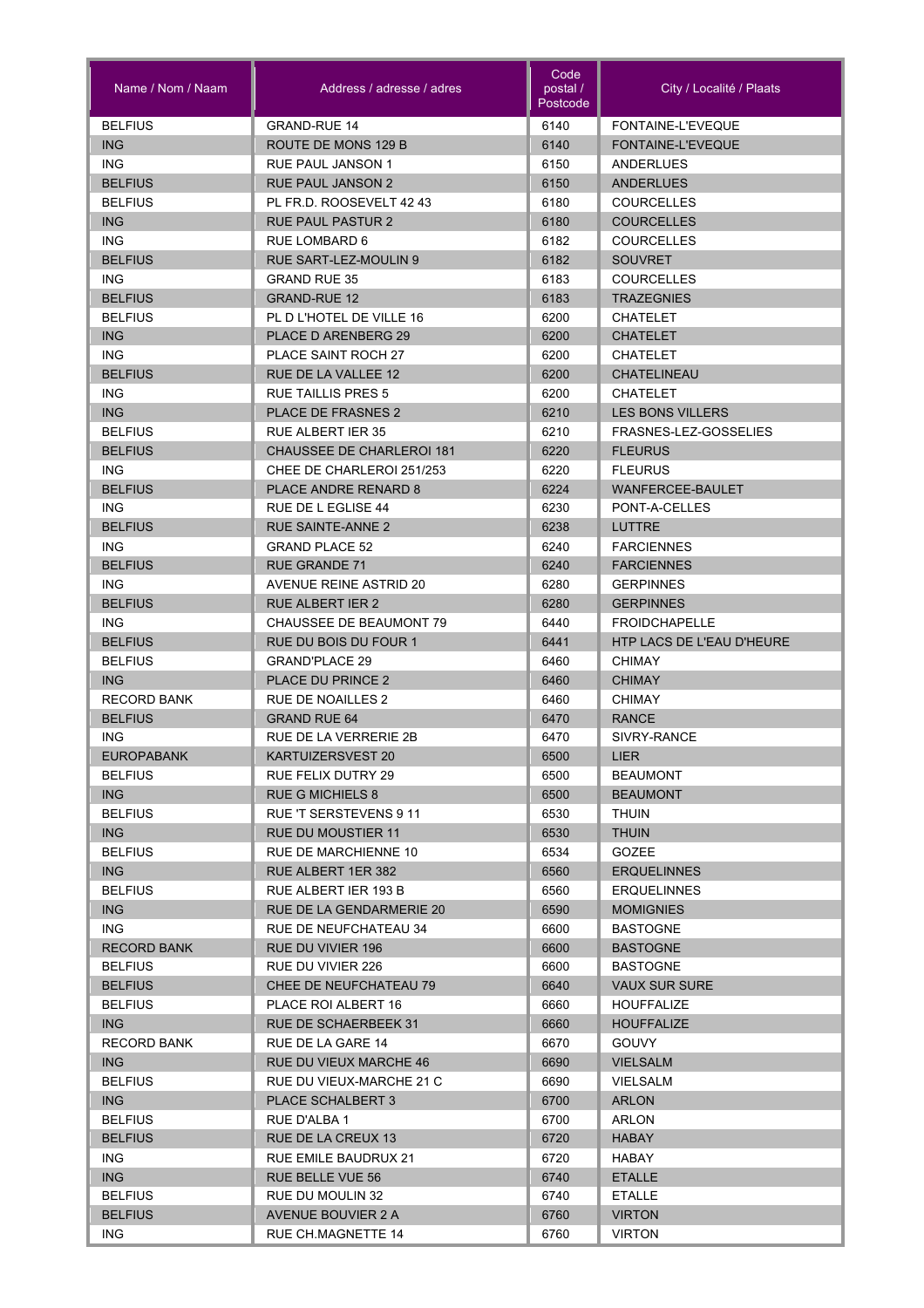| Name / Nom / Naam  | Address / adresse / adres       | Code<br>postal /<br>Postcode | City / Localité / Plaats |
|--------------------|---------------------------------|------------------------------|--------------------------|
| <b>ING</b>         | AV DE LA LIBERATION 36          | 6791                         | <b>AUBANGE</b>           |
| <b>BELFIUS</b>     | RUE GRANDE 63 65                | 6791                         | <b>ATHUS</b>             |
| <b>BELFIUS</b>     | <b>AVENUE DE BOUILLON 16</b>    | 6800                         | <b>LIBRAMONT</b>         |
| <b>ING</b>         | <b>GRAND'RUE 47A</b>            | 6800                         | LIBRAMONT-CHEVIGNY       |
| <b>ING</b>         | PLACE ALBERT 1ER 12             | 6820                         | <b>FLORENVILLE</b>       |
| <b>BELFIUS</b>     | <b>PLACE ALBERT IER 25</b>      | 6820                         | <b>FLORENVILLE</b>       |
| <b>BELFIUS</b>     | <b>QUAI DU REMPART 18</b>       | 6830                         | <b>BOUILLON</b>          |
| <b>ING</b>         | RUE DE LA MALADRERIE 1          | 6830                         | <b>BOUILLON</b>          |
| <b>ING</b>         | <b>CHAUSSEE DE RECOGNE 32</b>   | 6840                         | <b>NEUFCHATEAU</b>       |
| <b>RECORD BANK</b> | PLACE DE LA FOIRE 15            | 6840                         | <b>NEUFCHATEAU</b>       |
| <b>BELFIUS</b>     | <b>RUE SAINT-ROCH 10</b>        | 6840                         | <b>NEUFCHATEAU</b>       |
| <b>ING</b>         | <b>GRAND'PLACE 24</b>           | 6850                         | <b>PALISEUL</b>          |
| <b>BELFIUS</b>     | <b>RUE CHASSEURS ARDENN. 1</b>  | 6850                         | <b>PALISEUL</b>          |
| <b>ING</b>         | <b>AVENUE NESTOR MARTIN 9</b>   | 6870                         | SAINT-HUBERT             |
| <b>BELFIUS</b>     | PLACE DU MARCHE 12              | 6870                         | SAINT-HUBERT             |
| <b>ING</b>         | RUE DE LA GARE 4A               | 6880                         | <b>BERTRIX</b>           |
| <b>BELFIUS</b>     | RUE DE LA GARE 75               | 6880                         | <b>BERTRIX</b>           |
| <b>ING</b>         | RUE DU COMMERCE 16 A            | 6890                         | <b>LIBIN</b>             |
| <b>BELFIUS</b>     | <b>CHAUSSEE DE LIEGE 1</b>      | 6900                         | <b>MARCHE</b>            |
| ING.               | <b>PLACE AUX FOIRES 12</b>      | 6900                         | MARCHE-EN-FAMENNE        |
| <b>ARGENTA</b>     | RUE DU LUXEMBOURG 53 A          | 6900                         | MARCHE-EN-FAMENNE        |
| <b>BELFIUS</b>     | GRAND-PLACE 184                 | 6920                         | <b>WELLIN</b>            |
| <b>ING</b>         | <b>RUE DE LA STATION 21</b>     | 6920                         | <b>WELLIN</b>            |
| <b>ING</b>         | ROUTE DE MARCHE 28              | 6940                         | <b>DURBUY</b>            |
| <b>BELFIUS</b>     | ROUTE DE MARCHE 6               | 6940                         | <b>BARVAUX</b>           |
| <b>ING</b>         | RUE DU VICINAL 19               | 6960                         | MANHAY                   |
| <b>BELFIUS</b>     | ROUTE DE LA BARRIERE 3          | 6970                         | <b>TENNEVILLE</b>        |
| <b>BELFIUS</b>     | RUE NULAY 1                     | 6980                         | LA ROCHE                 |
| <b>BELFIUS</b>     | <b>RUE DES ECOLES 40</b>        | 6990                         | <b>HOTTON</b>            |
| <b>ING</b>         | RUE EMILE PARFONRY 3            | 6990                         | <b>HOTTON</b>            |
| <b>BELFIUS</b>     | <b>AVENUE JEAN D'AVESNES 9</b>  | 7000                         | <b>MONS - MESSINE</b>    |
| <b>BELFIUS</b>     | <b>BLD PRESIDENT KENNEDY 2</b>  | 7000                         | <b>HTP MONS PARE</b>     |
| <b>ING</b>         | <b>BOULEVARD DOLEZ 49</b>       | 7000                         | <b>MONS</b>              |
| <b>ING</b>         | RUE DE LA CHAUSSEE 2            | 7000                         | <b>MONS</b>              |
| <b>BEOBANK</b>     | RUE DE NIMY 48                  | 7000                         | <b>MONS</b>              |
| <b>BELFIUS</b>     | <b>RUE DES CAPUCINS 25</b>      | 7000                         | <b>MONS CAPUCINS</b>     |
| <b>EUROPABANK</b>  | <b>RUE DES CAPUCINS 35</b>      | 7000                         | <b>MONS</b>              |
| <b>BELFIUS</b>     | RUE DE MONS 11                  | 7011                         | <b>GHLIN</b>             |
| <b>BELFIUS</b>     | <b>PLACE DE JEMAPPES 1</b>      | 7012                         | <b>JEMAPPES</b>          |
| ING.               | RUE LEMAN 50                    | 7012                         | <b>MONS</b>              |
| <b>BELFIUS</b>     | <b>RUE DES VIADUCS 221</b>      | 7020                         | <b>NIMY</b>              |
| ING.               | RUE DES VIADUCS 224             | 7020                         | <b>MONS</b>              |
| <b>BELFIUS</b>     | <b>CHAUSSEE DU ROEULX 1222</b>  | 7021                         | <b>HAVRE</b>             |
| <b>ING</b>         | CHAUSSEE DU ROEULX 1244         | 7021                         | <b>MONS</b>              |
| <b>BELFIUS</b>     | RUE DE LA CASCADE 6             | 7022                         | <b>HYON</b>              |
| <b>BELFIUS</b>     | RUE DE FRAMERIES 18             | 7033                         | <b>CUESMES</b>           |
| <b>ING</b>         | <b>RUE FERRER 20</b>            | 7033                         | <b>MONS</b>              |
| ING.               | ROUTE DE BAVAY 47A              | 7040                         | <b>QUEVY</b>             |
| <b>ING</b>         | <b>RUE DE PATURAGES 36</b>      | 7041                         | <b>QUEVY</b>             |
| <b>BELFIUS</b>     | <b>RUE DE PATURAGES 50</b>      | 7041                         | <b>GIVRY</b>             |
| <b>BELFIUS</b>     | ROUTE D'ATH 297                 | 7050                         | <b>JURBISE</b>           |
| ING.               | CHEMIN DE LA GUELENNE 1         | 7060                         | <b>SOIGNIES</b>          |
| <b>BELFIUS</b>     | PLACE VAN ZEELAND 37            | 7060                         | <b>SOIGNIES</b>          |
| ING.               | RUE F ELOY 2-4                  | 7060                         | <b>SOIGNIES</b>          |
| <b>ARGENTA</b>     | RUE PIERRE-JOSEPH WINCQZ 4      | 7060                         | <b>SOIGNIES</b>          |
| ING.               | PLACE DU CHATEAU 12             | 7070                         | LE ROEULX                |
| <b>BELFIUS</b>     | <b>RUE EMILE VANDERVELDE 15</b> | 7070                         | LE ROEULX                |
| ING.               | RUE DES ALLIES 25               | 7080                         | <b>FRAMERIES</b>         |
| <b>BELFIUS</b>     | RUE JOSEPH DUFRANE 3 5          | 7080                         | <b>FRAMERIES</b>         |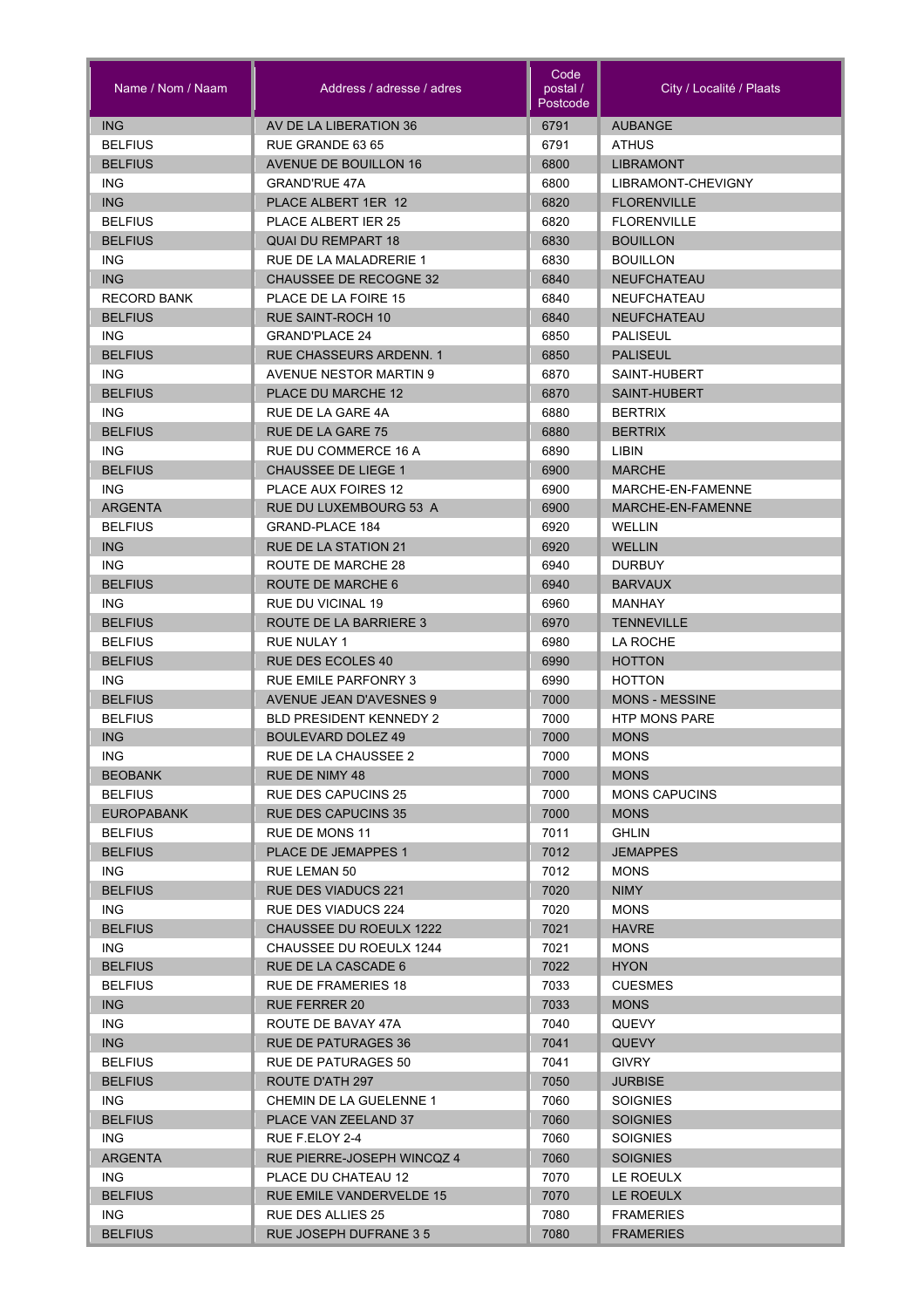| Name / Nom / Naam     | Address / adresse / adres                  | Code<br>postal /<br>Postcode | City / Localité / Plaats               |
|-----------------------|--------------------------------------------|------------------------------|----------------------------------------|
| <b>ING</b>            | <b>RUE DE LA STATION 101</b>               | 7090                         | BRAINE-LE-COMTE                        |
| <b>BELFIUS</b>        | <b>RUE MAYEUR ETIENNE 14</b>               | 7090                         | <b>BRAINE-LE-COMTE</b>                 |
| <b>ING</b>            | CHAUSSEE DE MONS 31                        | 7100                         | <b>LA LOUVIERE</b>                     |
| <b>BELFIUS</b>        | <b>CHAUSSEE DE MONS 57</b>                 | 7100                         | <b>HAINE-SAINT-PIERRE</b>              |
| ARGENTA               | <b>CHAUSSEE DE REDEMONT 128</b>            | 7100                         | LA LOUVIERE                            |
| <b>ING</b>            | <b>RUE ALBERT 1ER 17</b>                   | 7100                         | <b>LA LOUVIERE</b>                     |
| <b>BELFIUS</b>        | <b>RUE ALBERT IER 23</b>                   | 7100                         | LA LOUVIERE                            |
| <b>ING</b>            | <b>RUE FERRER 159</b>                      | 7100                         | <b>LA LOUVIERE</b>                     |
| <b>ING</b>            | <b>RUE HAMOIR 137</b>                      | 7100                         | <b>LA LOUVIERE</b>                     |
| <b>BEOBANK</b>        | <b>RUE HAMOIR 18</b>                       | 7100                         | <b>LA LOUVIERE</b>                     |
| <b>ING</b>            | RUE J WAUTERS 55-57                        | 7100                         | <b>LA LOUVIERE</b>                     |
| <b>ING</b>            | <b>CHAUSSEE PAUL HOUTART 242</b>           | 7110                         | <b>LA LOUVIERE</b>                     |
| <b>ING</b>            | <b>RUE DE BOUSSOIT 4</b>                   | 7110                         | <b>LA LOUVIERE</b>                     |
| <b>BELFIUS</b>        | <b>RUE DU CULOT 2</b>                      | 7110                         | <b>HOUDENG-GOEGNIES</b>                |
| <b>BELFIUS</b>        | <b>RUE JOSEPH WAUTERS 35</b>               | 7110                         | STREPY-BRACQUEGNIES                    |
| <b>BELFIUS</b>        | <b>PLACE COMMUNALE 9</b>                   | 7120                         | <b>ESTINNES</b>                        |
| <b>BEOBANK</b>        | <b>GRAND PLACE 30</b>                      | 7130                         | <b>BINCHE</b>                          |
| <b>BELFIUS</b>        | ROUTE DE MONS 333                          | 7130                         | <b>BINCHE</b>                          |
| ING.                  | <b>RUE GILLES BINCHOIS 2</b>               | 7130                         | <b>BINCHE</b>                          |
| <b>BELFIUS</b>        | <b>RUE SALVADOR ALLENDE 50</b>             | 7134                         | LEVAL-TRAHEGNIES                       |
| ING.                  | GRAND-PLACE 27/28                          | 7140                         | <b>MORLANWELZ</b>                      |
| <b>BELFIUS</b>        | <b>GRAND'PLACE 2</b>                       | 7140                         | <b>MORLANWELZ</b>                      |
| <b>ING</b>            | <b>RUE BARELLA 32</b>                      | 7160                         | CHAPELLE-LEZ-HERLAIMONT                |
| <b>BELFIUS</b>        | <b>RUE DE GOUY 55</b>                      | 7160                         | CHAPELLE-LEZ-HERLAIMONT                |
| ING.                  | AV DE HAUSSY 1A                            | 7170                         | <b>MANAGE</b>                          |
| <b>BELFIUS</b>        | <b>AVENUE EMILE HERMAN 310</b>             | 7170                         | FAYT-LEZ-MANAGE                        |
| <b>ING</b>            | <b>AVENUE EMILE HERMAN 324</b>             | 7170                         | <b>MANAGE</b>                          |
| <b>ING</b>            | AV DE LA MOTTE BARAFFE 24                  | 7180                         | <b>SENEFFE</b>                         |
| <b>BELFIUS</b>        | <b>AVENUE REINE ASTRID 273</b>             | 7180                         | <b>SENEFFE</b>                         |
| <b>ING</b>            | <b>RUE BEL AIR 11</b>                      | 7190                         | <b>ECAUSSINNES</b>                     |
| <b>BELFIUS</b>        | <b>RUE CAMILLE DURAY 67</b>                | 7190                         | <b>ECAUSSINNES</b>                     |
| <b>BELFIUS</b>        | <b>RUE DE VALENCIENNES 359</b>             | 7300                         | <b>BOUSSU</b>                          |
| <b>BELFIUS</b><br>ING | RUE DE MONS 163<br>RUE DE VALENCIENNES 202 | 7301<br>7301                 | <b>HTP CORA HORNU</b><br><b>BOUSSU</b> |
| <b>BEOBANK</b>        | <b>RUE GRANDE 91</b>                       | 7330                         | <b>SAINT GHISLAIN</b>                  |
| ING                   | <b>RUE GRANDE 96</b>                       | 7330                         | <b>SAINT-GHISLAIN</b>                  |
| <b>BELFIUS</b>        | RUE DE LA RIVIERETTE 5                     | 7333                         | <b>TERTRE</b>                          |
| ING                   | <b>RUE DEFUISSEAUX 74</b>                  | 7333                         | <b>SAINT-GHISLAIN</b>                  |
| <b>BEOBANK</b>        | RUE CLEMENCEAU 199                         | 7340                         | AG COLFONTAINE                         |
| <b>BELFIUS</b>        | RUE DE LA PERCHE 120                       | 7340                         | WASMES                                 |
| ING.                  | RUE JEAN JAURES 10 B                       | 7350                         | <b>HENSIES</b>                         |
| <b>BELFIUS</b>        | PL EMILE VANDERVELDE 13                    | 7370                         | <b>DOUR</b>                            |
| <b>BELFIUS</b>        | <b>RUE DU COMMERCE 251</b>                 | 7370                         | <b>ELOUGES</b>                         |
| <b>ING</b>            | <b>RUE GRANDE 2</b>                        | 7370                         | <b>DOUR</b>                            |
| <b>BELFIUS</b>        | RUE GRANDE 49                              | 7380                         | <b>QUIEVRAIN</b>                       |
| <b>BELFIUS</b>        | <b>GRAND-PLACE 29</b>                      | 7390                         | <b>QUAREGNON</b>                       |
| ING.                  | RUE DU VILLAGE 130                         | 7390                         | QUAREGNON                              |
| ING                   | <b>BD WALTER DE MARVIS 22</b>              | 7500                         | <b>TOURNAI</b>                         |
| <b>BELFIUS</b>        | <b>BLD WALTER DE MARVIS 1</b>              | 7500                         | HTP TOURNAI LES BASTIONS               |
| <b>ING</b>            | <b>CHAUSSEE D AUDENARDE 13</b>             | 7500                         | <b>TOURNAI</b>                         |
| ING.                  | <b>GRAND PLACE 61</b>                      | 7500                         | <b>TOURNAI</b>                         |
| <b>BELFIUS</b>        | <b>GRAND'PLACE 37</b>                      | 7500                         | <b>TOURNAI GRAND PLACE</b>             |
| <b>EUROPABANK</b>     | PLACE PAUL JANSON 1A                       | 7500                         | <b>TOURNAI</b>                         |
| ING                   | <b>QUAI DUMON 3</b>                        | 7500                         | <b>TOURNAI</b>                         |
| ARGENTA               | RUE DE L'ATHENEE 1                         | 7500                         | <b>TOURNAI</b>                         |
| <b>BEOBANK</b>        | RUE DE PONT 17-23                          | 7500                         | <b>TOURNAI</b>                         |
| <b>BEOBANK</b>        | RUE ROYALE 64                              | 7500                         | <b>TOURNAI</b>                         |
| <b>BELFIUS</b>        | RUE ROYALE 105                             | 7500                         | <b>TOURNAI</b>                         |
| ING.                  | RUE ST ELEUTHERE 57                        | 7500                         | <b>TOURNAI</b>                         |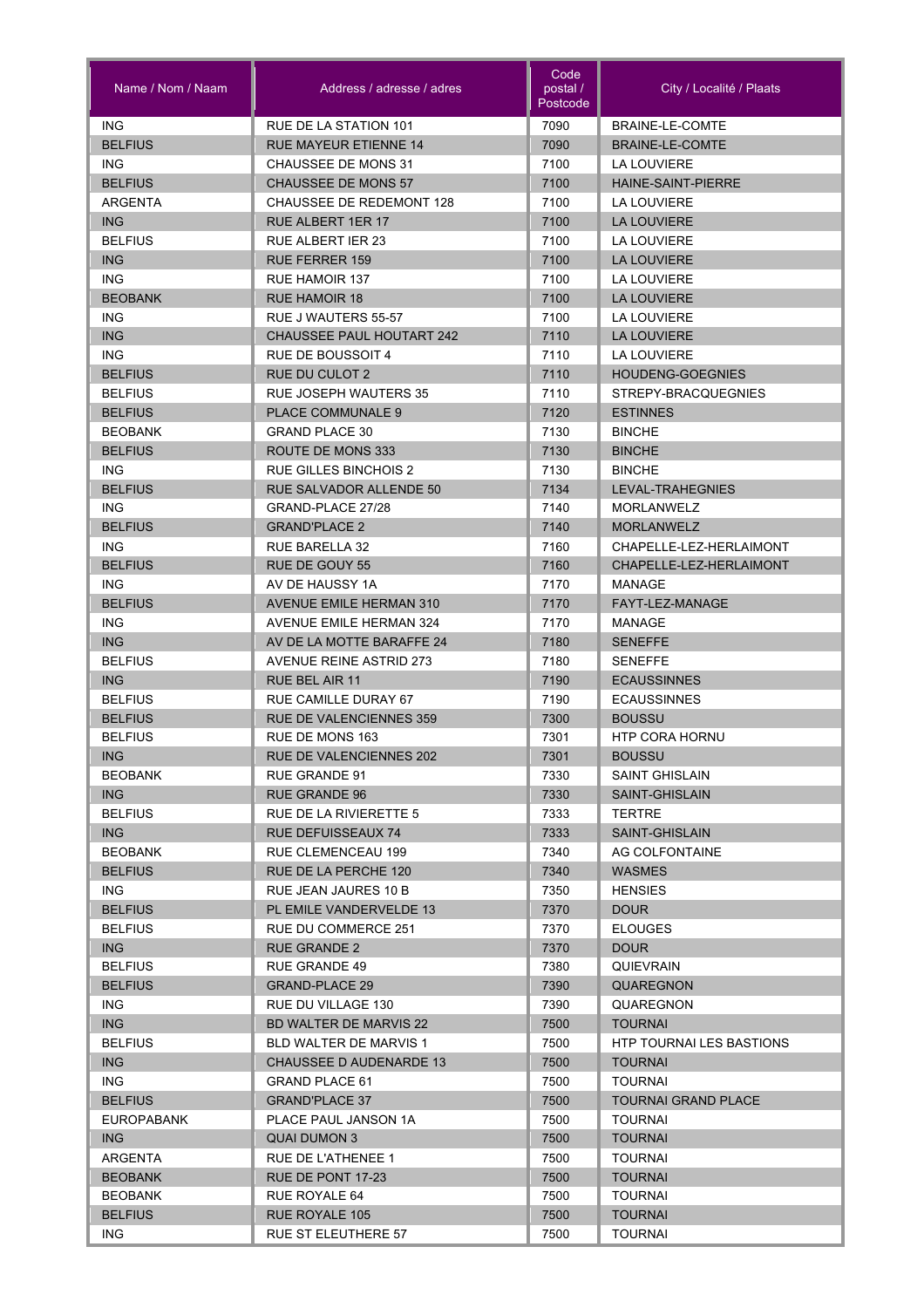| Name / Nom / Naam            | Address / adresse / adres       | Code<br>postal /<br>Postcode | City / Localité / Plaats                  |
|------------------------------|---------------------------------|------------------------------|-------------------------------------------|
| <b>ING</b>                   | <b>RUE DE MAIRE 6</b>           | 7503                         | <b>TOURNAI</b>                            |
| <b>BELFIUS</b>               | RUE DE ROUBAIX 27               | 7520                         | <b>TEMPLEUVE</b>                          |
| <b>ING</b>                   | <b>RUE DE ROUBAIX 3</b>         | 7520                         | <b>TOURNAI</b>                            |
| ING                          | <b>GRAND ROUTE 248</b>          | 7530                         | <b>TOURNAI</b>                            |
| <b>BELFIUS</b>               | RUE DU SQUARE-PELE 1            | 7540                         | <b>KAIN</b>                               |
| <b>ING</b>                   | <b>GRAND-PLACE 18</b>           | 7600                         | <b>PERUWELZ</b>                           |
| <b>BELFIUS</b>               | <b>GRAND'PLACE 34</b>           | 7600                         | <b>PERUWELZ</b>                           |
| <b>ING</b>                   | RUE H DELAISSE 1B               | 7610                         | <b>RUMES</b>                              |
| <b>BELFIUS</b>               | RUE DE L'EGLISE 13              | 7618                         | <b>TAINTIGNIES</b>                        |
| <b>ING</b>                   | <b>RUE DES DEPORTES 8</b>       | 7620                         | <b>BRUNEHAUT</b>                          |
| ING                          | <b>GRAND RUE 19</b>             | 7640                         | <b>ANTOING</b>                            |
| <b>BELFIUS</b>               | <b>GRAND'RUE 17</b>             | 7640                         | <b>ANTOING</b>                            |
| <b>BELFIUS</b>               | <b>AVENUE DE FECAMP 49</b>      | 7700                         | <b>HTP HOSPITAAL MOESKROEN</b>            |
| ING                          | BOULEVARD INDUSTRIEL 21B        | 7700                         | <b>MOUSCRON</b>                           |
| <b>ING</b>                   | <b>CHAUSSEE RISQUONS-TOUT 5</b> | 7700                         | <b>MOUSCRON</b>                           |
| <b>BEOBANK</b>               | <b>GRAND-PLACE 5</b>            | 7700                         | <b>MOUSCRON</b>                           |
| <b>BELFIUS</b>               | <b>RUE DE LA MARLIERE 2</b>     | 7700                         | <b>MOESKROEN - CHRIST</b>                 |
| <b>BELFIUS</b>               | RUE DE LA STATION 39 41         | 7700                         | <b>MOUSCRON - STATION</b>                 |
| ING                          | RUE ALPHONSE POULLET 11         | 7711                         | <b>MOUSCRON</b>                           |
| <b>BELFIUS</b>               | RUE ARTHUR ROELANDT 30          | 7711                         | <b>DOTTIGNIES</b>                         |
| <b>BELFIUS</b>               | <b>RUE DES CROISIERS 28</b>     | 7712                         | <b>HERSEAUX</b>                           |
| ING                          | RUE DU PETIT AUDENARDE 113      | 7712                         | <b>MOUSCRON</b>                           |
| <b>BELFIUS</b>               | PLACE DU SACRE-COEUR 1          | 7730                         | <b>NECHIN</b>                             |
| ING.                         | RUE DE LANNOY 48                | 7740                         | PECQ                                      |
| <b>BELFIUS</b>               | <b>RUE DE TOURNAI 25</b>        | 7740                         | <b>PECQ</b>                               |
| <b>BELFIUS</b>               | <b>PLACE D'ESCANAFFLES 5</b>    | 7760                         | <b>ESCANAFFLES</b>                        |
| ING                          | <b>RUE LECLERCQZ 1</b>          | 7760                         | <b>CELLES</b>                             |
| <b>BELFIUS</b>               | RUE DU FAUBOURG 31              | 7780                         | <b>KOMEN</b>                              |
| ING                          | RUE DU FORT 27-29               | 7780                         | <b>COMINES-WARNETON</b>                   |
| <b>ING</b>                   | <b>RUE D ARMENTIERES 397</b>    | 7782                         | <b>COMINES-WARNETON</b>                   |
| <b>BELFIUS</b>               | RUE DU CENTENAIRE 16 A          | 7783                         | LE BIZET                                  |
| <b>BELFIUS</b>               | RUE DE LILLE 19                 | 7784                         | <b>WARNETON</b>                           |
| <b>BELFIUS</b>               | <b>BOULEVARD DE MONS 6</b>      | 7800                         | ATH                                       |
| ARGENTA                      | CHAUSSEE DE MONS 22             | 7800                         | ATH                                       |
| ING.                         | RUE DE NAZARETH 4               | 7800                         | ATH                                       |
| <b>BELFIUS</b>               | PLACE COMMUNALE 9               | 7830                         | SILLY                                     |
| <b>BELFIUS</b>               | <b>GRAND PLACE 72</b>           | 7850                         | <b>ENGHIEN</b>                            |
| ING.                         | PLACE P DELANNOY 56             | 7850                         | <b>ENGHIEN</b>                            |
| ING                          | <b>GRAND PLACE 35</b>           | 7860                         | <b>LESSINES</b>                           |
| <b>BELFIUS</b>               | <b>GRAND'RUE 37</b>             | 7860                         | <b>LESSINES</b>                           |
| <b>ING</b>                   | RUE DE LESSINES 2               | 7864                         | <b>LESSINES</b>                           |
| <b>BELFIUS</b>               | <b>CHAUSSEE VICTOR LAMPE 55</b> | 7866                         | <b>OLLIGNIES</b>                          |
| <b>ING</b>                   | RUE DE LA BAILLE 2              | 7870                         | <b>LENS</b>                               |
| ING.                         | RUE ABBE POLLART 6              | 7880                         | <b>FLOBECQ</b>                            |
| <b>BELFIUS</b>               | RUE JEAN VINOIS 17              | 7890                         | <b>ELLEZELLES</b>                         |
| <b>BELFIUS</b>               | GRAND-PLACE 29 30               | 7900<br>7900                 | LEUZE-EN-HAINAUT                          |
| <b>ING</b><br><b>BELFIUS</b> | RUE DE CONDE 45<br>RUE HAUTE 2  | 7911                         | LEUZE-EN-HAINAUT<br>FRASNES-LEZ-BUISSENAL |
| <b>ING</b>                   | RUE HAUTE 32                    | 7911                         | FRASNES-LEZ-ANVAING                       |
| ING.                         | <b>RUE COLONEL DAUMERIE 3</b>   | 7940                         | <b>BRUGELETTE</b>                         |
| <b>ING</b>                   | <b>GRAND PLACE 24</b>           | 7950                         | <b>CHIEVRES</b>                           |
| <b>BELFIUS</b>               | <b>GRAND'PLACE 22</b>           | 7950                         | <b>CHIEVRES</b>                           |
| <b>BELFIUS</b>               | RUE DE MONS 1                   | 7970                         | <b>BELOEIL</b>                            |
| <b>BELFIUS</b>               | RUE GRANDE 311                  | 7971                         | <b>BASECLES</b>                           |
| ING                          | RUE DE TOURNAI 130              | 7972                         | <b>BELOEIL</b>                            |
| <b>BELFIUS</b>               | <b>BARGEPLEIN 1</b>             | 8000                         | HTP BRUGGE KANAALEILAND                   |
| <b>BELFIUS</b>               | <b>BLANKENBERGSE STWG 420</b>   | 8000                         | <b>HTP BLAUWE TOREN BRUGGE</b>            |
| <b>ING</b>                   | BLANKENBERGSESTW.420/00.02      | 8000                         | <b>BRUGGE</b>                             |
| <b>ING</b>                   | <b>FORT LAPIN 1</b>             | 8000                         | <b>BRUGGE</b>                             |
|                              |                                 |                              |                                           |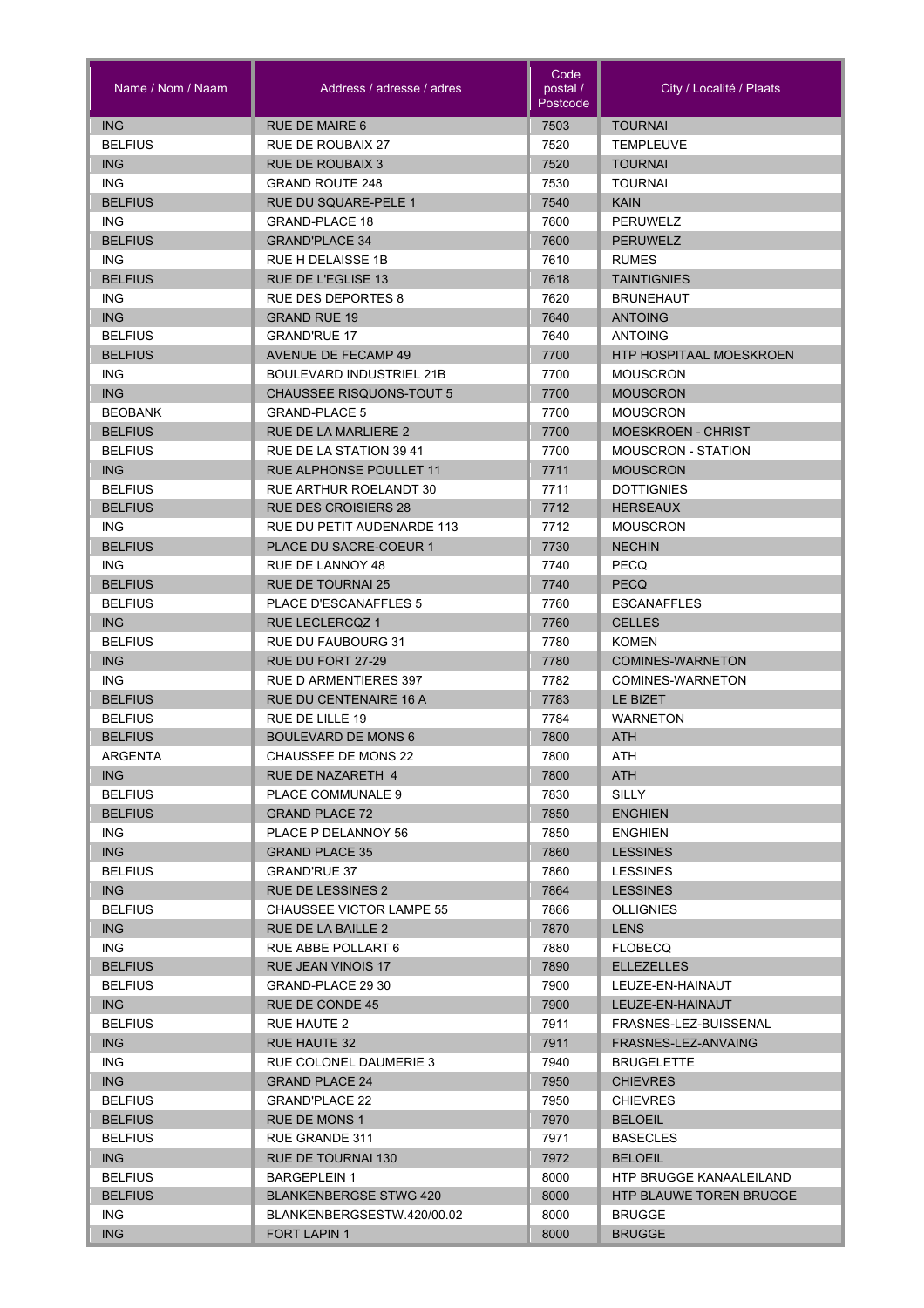| Name / Nom / Naam      | Address / adresse / adres        | Code<br>postal /<br>Postcode | City / Localité / Plaats      |
|------------------------|----------------------------------|------------------------------|-------------------------------|
| <b>BEOBANK</b>         | GULDEN-VLIESLAAN 61              | 8000                         | <b>BRUGGE</b>                 |
| <b>ING</b>             | <b>KAZERNEVEST1</b>              | 8000                         | <b>BRUGGE</b>                 |
| <b>ARGENTA</b>         | <b>KROMMESTRAAT 18</b>           | 8000                         | <b>BRUGGE</b>                 |
| <b>ING</b>             | RUDDERSHOVE 10                   | 8000                         | <b>BRUGGE</b>                 |
| <b>BELFIUS</b>         | <b>SCHEEPSDALELAAN 26 A</b>      | 8000                         | <b>BRUGGE SCHEEPSDALELAAN</b> |
| <b>ING</b>             | <b>SCHEEPSDALELAAN 9</b>         | 8000                         | <b>BRUGGE</b>                 |
| <b>ING</b>             | SINT-AMANDSSTRAAT 13             | 8000                         | <b>BRUGGE</b>                 |
| <b>BELFIUS</b>         | SINT-SALVATORSKERKHOF 18         | 8000                         | <b>BRUGGE CENTRUM</b>         |
| <b>EUROPABANK</b>      | <b>VLAMINGSTRAAT 13</b>          | 8000                         | <b>BRUGGE</b>                 |
| <b>BELFIUS</b>         | <b>BRUGSESTRAAT 4</b>            | 8020                         | <b>OOSTKAMP</b>               |
| ING                    | KORTRIJKSESTRAAT 31              | 8020                         | <b>OOSTKAMP</b>               |
| <b>BELFIUS</b>         | <b>MARKT 3</b>                   | 8020                         | RUDDERVOORDE-WAARDAMME        |
| <b>ARGENTA</b>         | <b>SCHOOLDREEF 7 A</b>           | 8020                         | <b>OOSTKAMP</b>               |
| <b>ING</b>             | SINT ELOOISTRAAT 45              | 8020                         | <b>OOSTKAMP</b>               |
| <b>ARGENTA</b>         | SINT-ELOOISSTRAAT 5              | 8020                         | <b>RUDDERVOORDE</b>           |
| <b>ING</b>             | DORPSSTRAAT 11                   | 8200                         | <b>BRUGGE</b>                 |
| <b>BELFIUS</b>         | DORPSSTRAAT 8                    | 8200                         | <b>BRUGGE SINT-MICHIELS</b>   |
| <b>BELFIUS</b>         | <b>GISTELSE STEENWEG 13</b>      | 8200                         | <b>BRUGGE SMEDENPOORT</b>     |
| <b>BELFIUS</b>         | <b>GISTELSE STEENWEG 447</b>     | 8200                         | SINT-ANDRIES-CENTRUM          |
| ING.                   | GISTELSESTEENWEG 128             | 8200                         | <b>BRUGGE</b>                 |
| <b>RECORD BANK</b>     | <b>JAN BREYDELLAAN 107</b>       | 8200                         | <b>BRUGGE</b>                 |
| <b>RECORD BANK</b>     | KONINGIN ASTRIDLAAN 12           | 8200                         | <b>BRUGGE</b>                 |
| <b>ARGENTA</b>         | <b>GROENESTRAAT 103</b>          | 8210                         | <b>ZEDELGEM</b>               |
| <b>BELFIUS</b>         | <b>GROENESTRAAT 16</b>           | 8210                         | ZEDELGEM-LOPPEM               |
| <b>BELFIUS</b>         | KONINGIN ASTRIDSTRAAT 11         | 8210                         | <b>VELDEGEM</b>               |
| <b>RECORD BANK</b>     | STATIONSSTRAAT 9                 | 8210                         | ZEDELGEM (LOPPEM)             |
| <b>ING</b>             | STEENBRUGGESTRAAT 1A             | 8210                         | <b>ZEDELGEM</b>               |
| <b>ARGENTA</b>         | STEENBRUGSESTRAAT 31             | 8210                         | <b>LOPPEM</b>                 |
| <b>ING</b>             | <b>TORHOUTSESTEENWEG 130</b>     | 8210                         | <b>ZEDELGEM</b>               |
| <b>BELFIUS</b>         | <b>BRUGSESTRAAT 60</b>           | 8211                         | <b>AARTRIJKE</b>              |
| <b>ING</b>             | <b>ENGELSTRAAT 12</b>            | 8211                         | <b>ZEDELGEM</b>               |
| <b>ING</b>             | <b>ALBERTPLEIN 4</b>             | 8300                         | KNOKKE-HEIST                  |
| <b>RECORD BANK</b>     | <b>GEMEENTEPLEIN 24</b>          | 8300                         | <b>KNOKKE-HEIST</b>           |
| ING.                   | <b>HELDENPLEIN 7</b>             | 8300                         | KNOKKE-HEIST                  |
| <b>ARGENTA</b>         | <b>LIPPENSLAAN 1</b>             | 8300                         | <b>KNOKKE</b>                 |
| ING.<br><b>BEOBANK</b> | LIPPENSLAAN 345                  | 8300<br>8300                 | KNOKKE-HEIST<br>KNOKKE-HEIST  |
| <b>BELFIUS</b>         | LIPPENSLAAN 58<br>LIPPENSLAAN 74 |                              | <b>KNOKKE</b>                 |
| <b>BEOBANK</b>         | LIPPENSLAAN 115                  | 8300<br>8300                 | KNOKKE-HEIST                  |
| ING.                   | NATIENLAAN 258                   | 8300                         | KNOKKE-HEIST                  |
| <b>ARGENTA</b>         | KNOKKESTRAAT 56                  | 8301                         | <b>HEIST-AAN-ZEE</b>          |
| <b>BELFIUS</b>         | STADHUISSTRAAT 28                | 8301                         | <b>HEIST STADHUIS</b>         |
| <b>ING</b>             | <b>BARON RUZETTELAAN 200</b>     | 8310                         | <b>BRUGGE</b>                 |
| <b>BELFIUS</b>         | <b>GASTON ROELANDTSPLEIN 17</b>  | 8310                         | ASSEBROEK                     |
| <b>ARGENTA</b>         | <b>GENERAAL LEMANLAAN 182</b>    | 8310                         | <b>ASSEBROEK</b>              |
| ING.                   | <b>MAALSE STEENWEG 215</b>       | 8310                         | <b>BRUGGE</b>                 |
| <b>BELFIUS</b>         | <b>MOERKERKSE STEENWEG 189</b>   | 8310                         | <b>BRUGGE SINT KRUIS</b>      |
| ARGENTA                | MOERKERKSE STEENWEG 232-234      | 8310                         | SINT-KRUIS (BRUGGE)           |
| <b>ING</b>             | SINT-LUCASLAAN 29                | 8310                         | <b>BRUGGE</b>                 |
| ARGENTA                | DORPSSTRAAT 109                  | 8340                         | <b>SIJSELE</b>                |
| ING                    | DORPSSTRAAT 81                   | 8340                         | <b>DAMME</b>                  |
| <b>RECORD BANK</b>     | KASTEELSTRAAT 12                 | 8340                         | <b>MOERKERKE</b>              |
| ING                    | <b>VISSERSSTRAAT 85</b>          | 8340                         | <b>DAMME</b>                  |
| ARGENTA                | ALBERTSTRAAT 1                   | 8370                         | <b>BLANKENBERGE</b>           |
| <b>BELFIUS</b>         | DE SMET DE NAEYERLAAN 151        | 8370                         | <b>BLANKENBERGE</b>           |
| <b>RECORD BANK</b>     | KERKSTRAAT 323                   | 8370                         | <b>BLANKENBERGE</b>           |
| ING                    | KON LEOPOLD III PLEIN 10         | 8370                         | <b>BLANKENBERGE</b>           |
| ING.                   | DUDZEELSESTEENWEG 706            | 8380                         | <b>BRUGGE</b>                 |
| ING                    | KUSTLAAN 168                     | 8380                         | <b>BRUGGE</b>                 |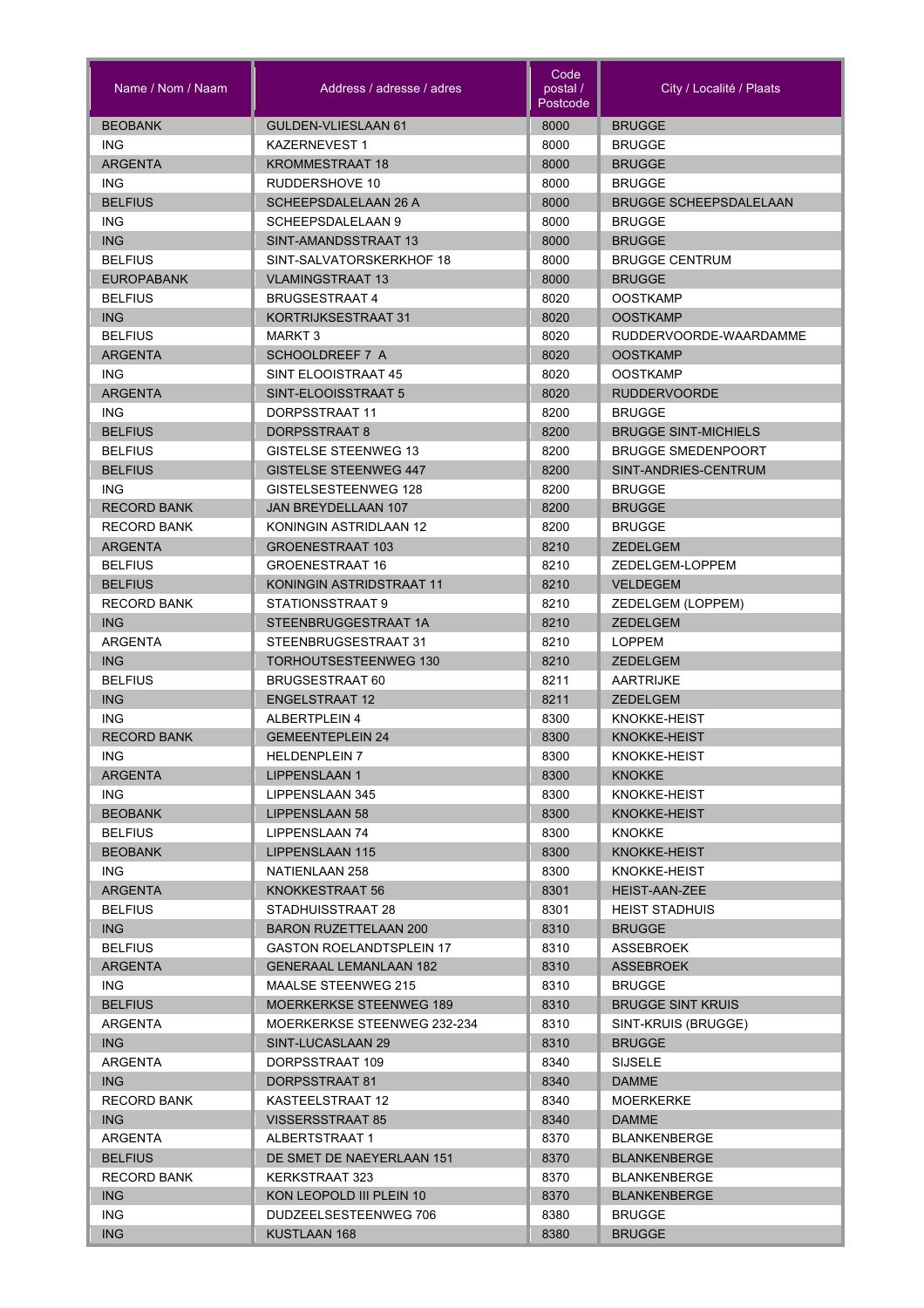| <b>ING</b><br>ALFONS PIETERSLAAN 113<br><b>OOSTENDE</b><br>8400<br><b>BEOBANK</b><br><b>ALFONS PIETERSLAAN 75-77</b><br>8400<br><b>OOSTENDE</b><br>8400<br>ING.<br>GISTELSESTEENWEG 1<br><b>OOSTENDE</b><br><b>BELFIUS</b><br>GOUWELOZESTRAAT 100<br>8400<br>HTP ZIEKENHUIS AZ DAMIAAN<br><b>BEOBANK</b><br><b>HENDRIK SERRUYSLAAN 34</b><br>8400<br><b>OOSTENDE</b><br><b>BELFIUS</b><br><b>KAPELLESTRAAT 1</b><br>8400<br><b>OOSTENDE WAPENPLEIN</b><br><b>BELFIUS</b><br>KURSAAL-WESTHELLING 1<br>8400<br><b>HTP OOSTENDE KURSAAL</b><br><b>BELFIUS</b><br>NIEUWPOORTSESTEENWEG 128<br>8400<br>MARIAKERKE-OOSTENDE<br>NIEUWPOORTSESTEENWEG 467<br>8400<br><b>OOSTENDE</b><br>ARGENTA<br><b>ING</b><br>NIEUWPOORTSESTEENWEG 559<br>8400<br><b>OOSTENDE</b><br><b>OOSTENDE SINT-JAN</b><br><b>BELFIUS</b><br>TORHOUTSESTEENWEG 306<br>8400<br><b>ARGENTA</b><br>TORHOUTSESTEENWEG 88 A<br>8400<br><b>OOSTENDE</b><br><b>ING</b><br>VAN ISEGHEMLAAN 44<br>8400<br><b>OOSTENDE</b><br><b>ING</b><br><b>VOORHAVENLAAN 83</b><br>8400<br><b>OOSTENDE</b><br><b>ING</b><br>ZANDVOORDEDORPSTRAAT 44<br><b>OOSTENDE</b><br>8400<br><b>ING</b><br><b>LEOPOLD II LAAN 10</b><br>DE HAAN<br>8420<br>ING.<br><b>MARKTSTRAAT 2</b><br>8420<br>DE HAAN<br><b>BELFIUS</b><br>STATIONSSTRAAT 2<br>8420<br><b>DE HAAN</b><br>STATIONSSTRAAT 3<br>ARGENTA<br>8420<br>DE HAAN<br><b>RECORD BANK</b><br><b>KERKSTRAAT 2</b><br>8430<br><b>MIDDELKERKE</b><br>8430<br><b>BELFIUS</b><br><b>KERKSTRAAT 58</b><br><b>MIDDELKERKE</b><br><b>ING</b><br><b>OUDSTRIJDERSPLEIN 15</b><br>8430<br><b>MIDDELKERKE</b><br><b>ING</b><br><b>MEEUWENLAAN 24B</b><br>8434<br><b>MIDDELKERKE</b><br><b>ING</b><br><b>DRIFTWEG 13</b><br>8450<br><b>BREDENE</b><br><b>BELFIUS</b><br>8450<br>KAPELSTRAAT 107<br><b>BREDENE</b><br><b>ING</b><br><b>NUKKERSTRAAT 52</b><br>8450<br><b>BREDENE</b><br><b>BELFIUS</b><br>ETTELGEMSESTRAAT 2<br>8460<br><b>OUDENBURG</b><br><b>ING</b><br><b>MARKTSTRAAT 49</b><br>8460<br><b>OUDENBURG</b><br><b>BELFIUS</b><br><b>HOOGSTRAAT 10</b><br>8470<br><b>GISTEL</b><br><b>ARGENTA</b><br>NEERHOFSTRAAT 2<br>8470<br><b>GISTEL</b><br><b>ING</b><br>NIEUWPOORTSE STEENWEG 72A<br>8470<br><b>GISTEL</b><br><b>RECORD BANK</b><br>STATIONSSTRAAT 77<br>8470<br><b>GISTEL</b><br>ENGELSTRAAT 113 A<br>8480<br><b>ICHTEGEM</b><br>ING<br><b>BELFIUS</b><br>8480<br><b>MARKT 30</b><br><b>ICHTEGEM</b><br>ING.<br>STATIONSSTRAAT 116<br>8480<br><b>ICHTEGEM</b><br><b>BELFIUS</b><br>STATIONSSTRAAT 64<br>8480<br><b>EERNEGEM</b><br>ING.<br>DORPSSTRAAT 22<br>8490<br>JABBEKE<br><b>BELFIUS</b><br>8490<br>DORPSSTRAAT 4<br><b>JABBEKE</b><br>ING.<br><b>BRUGSESTEENWEG 95</b><br>8500<br>KORTRIJK<br>ING<br>8500<br><b>BURGEMEESTER VERCRUYSSEL.5</b><br><b>KORTRIJK</b><br>8500<br>ARGENTA<br>CONSERVATORIUMPLEIN 20<br>KORTRIJK<br><b>BELFIUS</b><br>DEKEN CAMERLYNCKLAAN 61<br>8500<br>KORTRIJK-ZUID<br>8500<br>ING.<br>DOORNIKSEWIJK 188<br><b>KORTRIJK</b><br><b>BELFIUS</b><br>DOORNIKSEWIJK 19<br>8500<br>KORTRIJK DOORNIKSEWIJK<br>8500<br>ARGENTA<br>ELFDE-JULILAAN 146<br>KORTRIJK<br>ING<br><b>GENTSESTEENWEG 24</b><br>8500<br><b>KORTRIJK</b><br><b>BEOBANK</b><br>8500<br><b>GRAANMARKT</b><br>KORTRIJK<br>ING<br><b>GROTE MARKT 50</b><br>8500<br><b>KORTRIJK</b><br>ING.<br>8500<br>LOOFSTRAAT 43<br>KORTRIJK<br><b>ING</b><br><b>OUDENAARDSESTEENWEG 18-20</b><br>8500<br><b>KORTRIJK</b><br>ING.<br>PRESIDENT KENNEDYLAAN 4<br>8500<br>KORTRIJK<br><b>BELFIUS</b><br>SINT-JANSSTRAAT 1<br>8500<br><b>HTP KORTRIJK ST-JANSP A</b><br>8500<br><b>BEOBANK</b><br><b>VEEMARKT 20</b><br>KORTRIJK<br><b>BELFIUS</b><br><b>WIJNGAARDSTRAAT 52</b><br>8500<br>KORTRIJK-K<br><b>BELFIUS</b><br><b>HEULEPLAATS 36</b><br>8501<br><b>HEULE</b><br>KORTRIJKSESTRAAT 44<br>8501<br><b>HEULE</b><br>ARGENTA<br>8501<br><b>BELFIUS</b><br>MEENSESTEENWEG 389<br><b>BISSEGEM</b><br>ING<br>8501<br>MEENSESTEENWEG 401<br><b>KORTRIJK</b><br>ZEGER VAN HEULESTRAAT 2 | Name / Nom / Naam | Address / adresse / adres | Code<br>postal /<br>Postcode | City / Localité / Plaats |
|--------------------------------------------------------------------------------------------------------------------------------------------------------------------------------------------------------------------------------------------------------------------------------------------------------------------------------------------------------------------------------------------------------------------------------------------------------------------------------------------------------------------------------------------------------------------------------------------------------------------------------------------------------------------------------------------------------------------------------------------------------------------------------------------------------------------------------------------------------------------------------------------------------------------------------------------------------------------------------------------------------------------------------------------------------------------------------------------------------------------------------------------------------------------------------------------------------------------------------------------------------------------------------------------------------------------------------------------------------------------------------------------------------------------------------------------------------------------------------------------------------------------------------------------------------------------------------------------------------------------------------------------------------------------------------------------------------------------------------------------------------------------------------------------------------------------------------------------------------------------------------------------------------------------------------------------------------------------------------------------------------------------------------------------------------------------------------------------------------------------------------------------------------------------------------------------------------------------------------------------------------------------------------------------------------------------------------------------------------------------------------------------------------------------------------------------------------------------------------------------------------------------------------------------------------------------------------------------------------------------------------------------------------------------------------------------------------------------------------------------------------------------------------------------------------------------------------------------------------------------------------------------------------------------------------------------------------------------------------------------------------------------------------------------------------------------------------------------------------------------------------------------------------------------------------------------------------------------------------------------------------------------------------------------------------------------------------------------------------------------------------------------------------------------------------------------------------------------------------------------------------------------------------------------------------------------------------------------------------------------------------------------------------------------------------------------------------------------------------------------------------------------------------------------------------------------------------------------------------------------------------------------------------------------------------------------------------------------------|-------------------|---------------------------|------------------------------|--------------------------|
|                                                                                                                                                                                                                                                                                                                                                                                                                                                                                                                                                                                                                                                                                                                                                                                                                                                                                                                                                                                                                                                                                                                                                                                                                                                                                                                                                                                                                                                                                                                                                                                                                                                                                                                                                                                                                                                                                                                                                                                                                                                                                                                                                                                                                                                                                                                                                                                                                                                                                                                                                                                                                                                                                                                                                                                                                                                                                                                                                                                                                                                                                                                                                                                                                                                                                                                                                                                                                                                                                                                                                                                                                                                                                                                                                                                                                                                                                                                                                                          |                   |                           |                              |                          |
|                                                                                                                                                                                                                                                                                                                                                                                                                                                                                                                                                                                                                                                                                                                                                                                                                                                                                                                                                                                                                                                                                                                                                                                                                                                                                                                                                                                                                                                                                                                                                                                                                                                                                                                                                                                                                                                                                                                                                                                                                                                                                                                                                                                                                                                                                                                                                                                                                                                                                                                                                                                                                                                                                                                                                                                                                                                                                                                                                                                                                                                                                                                                                                                                                                                                                                                                                                                                                                                                                                                                                                                                                                                                                                                                                                                                                                                                                                                                                                          |                   |                           |                              |                          |
|                                                                                                                                                                                                                                                                                                                                                                                                                                                                                                                                                                                                                                                                                                                                                                                                                                                                                                                                                                                                                                                                                                                                                                                                                                                                                                                                                                                                                                                                                                                                                                                                                                                                                                                                                                                                                                                                                                                                                                                                                                                                                                                                                                                                                                                                                                                                                                                                                                                                                                                                                                                                                                                                                                                                                                                                                                                                                                                                                                                                                                                                                                                                                                                                                                                                                                                                                                                                                                                                                                                                                                                                                                                                                                                                                                                                                                                                                                                                                                          |                   |                           |                              |                          |
|                                                                                                                                                                                                                                                                                                                                                                                                                                                                                                                                                                                                                                                                                                                                                                                                                                                                                                                                                                                                                                                                                                                                                                                                                                                                                                                                                                                                                                                                                                                                                                                                                                                                                                                                                                                                                                                                                                                                                                                                                                                                                                                                                                                                                                                                                                                                                                                                                                                                                                                                                                                                                                                                                                                                                                                                                                                                                                                                                                                                                                                                                                                                                                                                                                                                                                                                                                                                                                                                                                                                                                                                                                                                                                                                                                                                                                                                                                                                                                          |                   |                           |                              |                          |
|                                                                                                                                                                                                                                                                                                                                                                                                                                                                                                                                                                                                                                                                                                                                                                                                                                                                                                                                                                                                                                                                                                                                                                                                                                                                                                                                                                                                                                                                                                                                                                                                                                                                                                                                                                                                                                                                                                                                                                                                                                                                                                                                                                                                                                                                                                                                                                                                                                                                                                                                                                                                                                                                                                                                                                                                                                                                                                                                                                                                                                                                                                                                                                                                                                                                                                                                                                                                                                                                                                                                                                                                                                                                                                                                                                                                                                                                                                                                                                          |                   |                           |                              |                          |
|                                                                                                                                                                                                                                                                                                                                                                                                                                                                                                                                                                                                                                                                                                                                                                                                                                                                                                                                                                                                                                                                                                                                                                                                                                                                                                                                                                                                                                                                                                                                                                                                                                                                                                                                                                                                                                                                                                                                                                                                                                                                                                                                                                                                                                                                                                                                                                                                                                                                                                                                                                                                                                                                                                                                                                                                                                                                                                                                                                                                                                                                                                                                                                                                                                                                                                                                                                                                                                                                                                                                                                                                                                                                                                                                                                                                                                                                                                                                                                          |                   |                           |                              |                          |
|                                                                                                                                                                                                                                                                                                                                                                                                                                                                                                                                                                                                                                                                                                                                                                                                                                                                                                                                                                                                                                                                                                                                                                                                                                                                                                                                                                                                                                                                                                                                                                                                                                                                                                                                                                                                                                                                                                                                                                                                                                                                                                                                                                                                                                                                                                                                                                                                                                                                                                                                                                                                                                                                                                                                                                                                                                                                                                                                                                                                                                                                                                                                                                                                                                                                                                                                                                                                                                                                                                                                                                                                                                                                                                                                                                                                                                                                                                                                                                          |                   |                           |                              |                          |
|                                                                                                                                                                                                                                                                                                                                                                                                                                                                                                                                                                                                                                                                                                                                                                                                                                                                                                                                                                                                                                                                                                                                                                                                                                                                                                                                                                                                                                                                                                                                                                                                                                                                                                                                                                                                                                                                                                                                                                                                                                                                                                                                                                                                                                                                                                                                                                                                                                                                                                                                                                                                                                                                                                                                                                                                                                                                                                                                                                                                                                                                                                                                                                                                                                                                                                                                                                                                                                                                                                                                                                                                                                                                                                                                                                                                                                                                                                                                                                          |                   |                           |                              |                          |
|                                                                                                                                                                                                                                                                                                                                                                                                                                                                                                                                                                                                                                                                                                                                                                                                                                                                                                                                                                                                                                                                                                                                                                                                                                                                                                                                                                                                                                                                                                                                                                                                                                                                                                                                                                                                                                                                                                                                                                                                                                                                                                                                                                                                                                                                                                                                                                                                                                                                                                                                                                                                                                                                                                                                                                                                                                                                                                                                                                                                                                                                                                                                                                                                                                                                                                                                                                                                                                                                                                                                                                                                                                                                                                                                                                                                                                                                                                                                                                          |                   |                           |                              |                          |
|                                                                                                                                                                                                                                                                                                                                                                                                                                                                                                                                                                                                                                                                                                                                                                                                                                                                                                                                                                                                                                                                                                                                                                                                                                                                                                                                                                                                                                                                                                                                                                                                                                                                                                                                                                                                                                                                                                                                                                                                                                                                                                                                                                                                                                                                                                                                                                                                                                                                                                                                                                                                                                                                                                                                                                                                                                                                                                                                                                                                                                                                                                                                                                                                                                                                                                                                                                                                                                                                                                                                                                                                                                                                                                                                                                                                                                                                                                                                                                          |                   |                           |                              |                          |
|                                                                                                                                                                                                                                                                                                                                                                                                                                                                                                                                                                                                                                                                                                                                                                                                                                                                                                                                                                                                                                                                                                                                                                                                                                                                                                                                                                                                                                                                                                                                                                                                                                                                                                                                                                                                                                                                                                                                                                                                                                                                                                                                                                                                                                                                                                                                                                                                                                                                                                                                                                                                                                                                                                                                                                                                                                                                                                                                                                                                                                                                                                                                                                                                                                                                                                                                                                                                                                                                                                                                                                                                                                                                                                                                                                                                                                                                                                                                                                          |                   |                           |                              |                          |
|                                                                                                                                                                                                                                                                                                                                                                                                                                                                                                                                                                                                                                                                                                                                                                                                                                                                                                                                                                                                                                                                                                                                                                                                                                                                                                                                                                                                                                                                                                                                                                                                                                                                                                                                                                                                                                                                                                                                                                                                                                                                                                                                                                                                                                                                                                                                                                                                                                                                                                                                                                                                                                                                                                                                                                                                                                                                                                                                                                                                                                                                                                                                                                                                                                                                                                                                                                                                                                                                                                                                                                                                                                                                                                                                                                                                                                                                                                                                                                          |                   |                           |                              |                          |
|                                                                                                                                                                                                                                                                                                                                                                                                                                                                                                                                                                                                                                                                                                                                                                                                                                                                                                                                                                                                                                                                                                                                                                                                                                                                                                                                                                                                                                                                                                                                                                                                                                                                                                                                                                                                                                                                                                                                                                                                                                                                                                                                                                                                                                                                                                                                                                                                                                                                                                                                                                                                                                                                                                                                                                                                                                                                                                                                                                                                                                                                                                                                                                                                                                                                                                                                                                                                                                                                                                                                                                                                                                                                                                                                                                                                                                                                                                                                                                          |                   |                           |                              |                          |
|                                                                                                                                                                                                                                                                                                                                                                                                                                                                                                                                                                                                                                                                                                                                                                                                                                                                                                                                                                                                                                                                                                                                                                                                                                                                                                                                                                                                                                                                                                                                                                                                                                                                                                                                                                                                                                                                                                                                                                                                                                                                                                                                                                                                                                                                                                                                                                                                                                                                                                                                                                                                                                                                                                                                                                                                                                                                                                                                                                                                                                                                                                                                                                                                                                                                                                                                                                                                                                                                                                                                                                                                                                                                                                                                                                                                                                                                                                                                                                          |                   |                           |                              |                          |
|                                                                                                                                                                                                                                                                                                                                                                                                                                                                                                                                                                                                                                                                                                                                                                                                                                                                                                                                                                                                                                                                                                                                                                                                                                                                                                                                                                                                                                                                                                                                                                                                                                                                                                                                                                                                                                                                                                                                                                                                                                                                                                                                                                                                                                                                                                                                                                                                                                                                                                                                                                                                                                                                                                                                                                                                                                                                                                                                                                                                                                                                                                                                                                                                                                                                                                                                                                                                                                                                                                                                                                                                                                                                                                                                                                                                                                                                                                                                                                          |                   |                           |                              |                          |
|                                                                                                                                                                                                                                                                                                                                                                                                                                                                                                                                                                                                                                                                                                                                                                                                                                                                                                                                                                                                                                                                                                                                                                                                                                                                                                                                                                                                                                                                                                                                                                                                                                                                                                                                                                                                                                                                                                                                                                                                                                                                                                                                                                                                                                                                                                                                                                                                                                                                                                                                                                                                                                                                                                                                                                                                                                                                                                                                                                                                                                                                                                                                                                                                                                                                                                                                                                                                                                                                                                                                                                                                                                                                                                                                                                                                                                                                                                                                                                          |                   |                           |                              |                          |
|                                                                                                                                                                                                                                                                                                                                                                                                                                                                                                                                                                                                                                                                                                                                                                                                                                                                                                                                                                                                                                                                                                                                                                                                                                                                                                                                                                                                                                                                                                                                                                                                                                                                                                                                                                                                                                                                                                                                                                                                                                                                                                                                                                                                                                                                                                                                                                                                                                                                                                                                                                                                                                                                                                                                                                                                                                                                                                                                                                                                                                                                                                                                                                                                                                                                                                                                                                                                                                                                                                                                                                                                                                                                                                                                                                                                                                                                                                                                                                          |                   |                           |                              |                          |
|                                                                                                                                                                                                                                                                                                                                                                                                                                                                                                                                                                                                                                                                                                                                                                                                                                                                                                                                                                                                                                                                                                                                                                                                                                                                                                                                                                                                                                                                                                                                                                                                                                                                                                                                                                                                                                                                                                                                                                                                                                                                                                                                                                                                                                                                                                                                                                                                                                                                                                                                                                                                                                                                                                                                                                                                                                                                                                                                                                                                                                                                                                                                                                                                                                                                                                                                                                                                                                                                                                                                                                                                                                                                                                                                                                                                                                                                                                                                                                          |                   |                           |                              |                          |
|                                                                                                                                                                                                                                                                                                                                                                                                                                                                                                                                                                                                                                                                                                                                                                                                                                                                                                                                                                                                                                                                                                                                                                                                                                                                                                                                                                                                                                                                                                                                                                                                                                                                                                                                                                                                                                                                                                                                                                                                                                                                                                                                                                                                                                                                                                                                                                                                                                                                                                                                                                                                                                                                                                                                                                                                                                                                                                                                                                                                                                                                                                                                                                                                                                                                                                                                                                                                                                                                                                                                                                                                                                                                                                                                                                                                                                                                                                                                                                          |                   |                           |                              |                          |
|                                                                                                                                                                                                                                                                                                                                                                                                                                                                                                                                                                                                                                                                                                                                                                                                                                                                                                                                                                                                                                                                                                                                                                                                                                                                                                                                                                                                                                                                                                                                                                                                                                                                                                                                                                                                                                                                                                                                                                                                                                                                                                                                                                                                                                                                                                                                                                                                                                                                                                                                                                                                                                                                                                                                                                                                                                                                                                                                                                                                                                                                                                                                                                                                                                                                                                                                                                                                                                                                                                                                                                                                                                                                                                                                                                                                                                                                                                                                                                          |                   |                           |                              |                          |
|                                                                                                                                                                                                                                                                                                                                                                                                                                                                                                                                                                                                                                                                                                                                                                                                                                                                                                                                                                                                                                                                                                                                                                                                                                                                                                                                                                                                                                                                                                                                                                                                                                                                                                                                                                                                                                                                                                                                                                                                                                                                                                                                                                                                                                                                                                                                                                                                                                                                                                                                                                                                                                                                                                                                                                                                                                                                                                                                                                                                                                                                                                                                                                                                                                                                                                                                                                                                                                                                                                                                                                                                                                                                                                                                                                                                                                                                                                                                                                          |                   |                           |                              |                          |
|                                                                                                                                                                                                                                                                                                                                                                                                                                                                                                                                                                                                                                                                                                                                                                                                                                                                                                                                                                                                                                                                                                                                                                                                                                                                                                                                                                                                                                                                                                                                                                                                                                                                                                                                                                                                                                                                                                                                                                                                                                                                                                                                                                                                                                                                                                                                                                                                                                                                                                                                                                                                                                                                                                                                                                                                                                                                                                                                                                                                                                                                                                                                                                                                                                                                                                                                                                                                                                                                                                                                                                                                                                                                                                                                                                                                                                                                                                                                                                          |                   |                           |                              |                          |
|                                                                                                                                                                                                                                                                                                                                                                                                                                                                                                                                                                                                                                                                                                                                                                                                                                                                                                                                                                                                                                                                                                                                                                                                                                                                                                                                                                                                                                                                                                                                                                                                                                                                                                                                                                                                                                                                                                                                                                                                                                                                                                                                                                                                                                                                                                                                                                                                                                                                                                                                                                                                                                                                                                                                                                                                                                                                                                                                                                                                                                                                                                                                                                                                                                                                                                                                                                                                                                                                                                                                                                                                                                                                                                                                                                                                                                                                                                                                                                          |                   |                           |                              |                          |
|                                                                                                                                                                                                                                                                                                                                                                                                                                                                                                                                                                                                                                                                                                                                                                                                                                                                                                                                                                                                                                                                                                                                                                                                                                                                                                                                                                                                                                                                                                                                                                                                                                                                                                                                                                                                                                                                                                                                                                                                                                                                                                                                                                                                                                                                                                                                                                                                                                                                                                                                                                                                                                                                                                                                                                                                                                                                                                                                                                                                                                                                                                                                                                                                                                                                                                                                                                                                                                                                                                                                                                                                                                                                                                                                                                                                                                                                                                                                                                          |                   |                           |                              |                          |
|                                                                                                                                                                                                                                                                                                                                                                                                                                                                                                                                                                                                                                                                                                                                                                                                                                                                                                                                                                                                                                                                                                                                                                                                                                                                                                                                                                                                                                                                                                                                                                                                                                                                                                                                                                                                                                                                                                                                                                                                                                                                                                                                                                                                                                                                                                                                                                                                                                                                                                                                                                                                                                                                                                                                                                                                                                                                                                                                                                                                                                                                                                                                                                                                                                                                                                                                                                                                                                                                                                                                                                                                                                                                                                                                                                                                                                                                                                                                                                          |                   |                           |                              |                          |
|                                                                                                                                                                                                                                                                                                                                                                                                                                                                                                                                                                                                                                                                                                                                                                                                                                                                                                                                                                                                                                                                                                                                                                                                                                                                                                                                                                                                                                                                                                                                                                                                                                                                                                                                                                                                                                                                                                                                                                                                                                                                                                                                                                                                                                                                                                                                                                                                                                                                                                                                                                                                                                                                                                                                                                                                                                                                                                                                                                                                                                                                                                                                                                                                                                                                                                                                                                                                                                                                                                                                                                                                                                                                                                                                                                                                                                                                                                                                                                          |                   |                           |                              |                          |
|                                                                                                                                                                                                                                                                                                                                                                                                                                                                                                                                                                                                                                                                                                                                                                                                                                                                                                                                                                                                                                                                                                                                                                                                                                                                                                                                                                                                                                                                                                                                                                                                                                                                                                                                                                                                                                                                                                                                                                                                                                                                                                                                                                                                                                                                                                                                                                                                                                                                                                                                                                                                                                                                                                                                                                                                                                                                                                                                                                                                                                                                                                                                                                                                                                                                                                                                                                                                                                                                                                                                                                                                                                                                                                                                                                                                                                                                                                                                                                          |                   |                           |                              |                          |
|                                                                                                                                                                                                                                                                                                                                                                                                                                                                                                                                                                                                                                                                                                                                                                                                                                                                                                                                                                                                                                                                                                                                                                                                                                                                                                                                                                                                                                                                                                                                                                                                                                                                                                                                                                                                                                                                                                                                                                                                                                                                                                                                                                                                                                                                                                                                                                                                                                                                                                                                                                                                                                                                                                                                                                                                                                                                                                                                                                                                                                                                                                                                                                                                                                                                                                                                                                                                                                                                                                                                                                                                                                                                                                                                                                                                                                                                                                                                                                          |                   |                           |                              |                          |
|                                                                                                                                                                                                                                                                                                                                                                                                                                                                                                                                                                                                                                                                                                                                                                                                                                                                                                                                                                                                                                                                                                                                                                                                                                                                                                                                                                                                                                                                                                                                                                                                                                                                                                                                                                                                                                                                                                                                                                                                                                                                                                                                                                                                                                                                                                                                                                                                                                                                                                                                                                                                                                                                                                                                                                                                                                                                                                                                                                                                                                                                                                                                                                                                                                                                                                                                                                                                                                                                                                                                                                                                                                                                                                                                                                                                                                                                                                                                                                          |                   |                           |                              |                          |
|                                                                                                                                                                                                                                                                                                                                                                                                                                                                                                                                                                                                                                                                                                                                                                                                                                                                                                                                                                                                                                                                                                                                                                                                                                                                                                                                                                                                                                                                                                                                                                                                                                                                                                                                                                                                                                                                                                                                                                                                                                                                                                                                                                                                                                                                                                                                                                                                                                                                                                                                                                                                                                                                                                                                                                                                                                                                                                                                                                                                                                                                                                                                                                                                                                                                                                                                                                                                                                                                                                                                                                                                                                                                                                                                                                                                                                                                                                                                                                          |                   |                           |                              |                          |
|                                                                                                                                                                                                                                                                                                                                                                                                                                                                                                                                                                                                                                                                                                                                                                                                                                                                                                                                                                                                                                                                                                                                                                                                                                                                                                                                                                                                                                                                                                                                                                                                                                                                                                                                                                                                                                                                                                                                                                                                                                                                                                                                                                                                                                                                                                                                                                                                                                                                                                                                                                                                                                                                                                                                                                                                                                                                                                                                                                                                                                                                                                                                                                                                                                                                                                                                                                                                                                                                                                                                                                                                                                                                                                                                                                                                                                                                                                                                                                          |                   |                           |                              |                          |
|                                                                                                                                                                                                                                                                                                                                                                                                                                                                                                                                                                                                                                                                                                                                                                                                                                                                                                                                                                                                                                                                                                                                                                                                                                                                                                                                                                                                                                                                                                                                                                                                                                                                                                                                                                                                                                                                                                                                                                                                                                                                                                                                                                                                                                                                                                                                                                                                                                                                                                                                                                                                                                                                                                                                                                                                                                                                                                                                                                                                                                                                                                                                                                                                                                                                                                                                                                                                                                                                                                                                                                                                                                                                                                                                                                                                                                                                                                                                                                          |                   |                           |                              |                          |
|                                                                                                                                                                                                                                                                                                                                                                                                                                                                                                                                                                                                                                                                                                                                                                                                                                                                                                                                                                                                                                                                                                                                                                                                                                                                                                                                                                                                                                                                                                                                                                                                                                                                                                                                                                                                                                                                                                                                                                                                                                                                                                                                                                                                                                                                                                                                                                                                                                                                                                                                                                                                                                                                                                                                                                                                                                                                                                                                                                                                                                                                                                                                                                                                                                                                                                                                                                                                                                                                                                                                                                                                                                                                                                                                                                                                                                                                                                                                                                          |                   |                           |                              |                          |
|                                                                                                                                                                                                                                                                                                                                                                                                                                                                                                                                                                                                                                                                                                                                                                                                                                                                                                                                                                                                                                                                                                                                                                                                                                                                                                                                                                                                                                                                                                                                                                                                                                                                                                                                                                                                                                                                                                                                                                                                                                                                                                                                                                                                                                                                                                                                                                                                                                                                                                                                                                                                                                                                                                                                                                                                                                                                                                                                                                                                                                                                                                                                                                                                                                                                                                                                                                                                                                                                                                                                                                                                                                                                                                                                                                                                                                                                                                                                                                          |                   |                           |                              |                          |
|                                                                                                                                                                                                                                                                                                                                                                                                                                                                                                                                                                                                                                                                                                                                                                                                                                                                                                                                                                                                                                                                                                                                                                                                                                                                                                                                                                                                                                                                                                                                                                                                                                                                                                                                                                                                                                                                                                                                                                                                                                                                                                                                                                                                                                                                                                                                                                                                                                                                                                                                                                                                                                                                                                                                                                                                                                                                                                                                                                                                                                                                                                                                                                                                                                                                                                                                                                                                                                                                                                                                                                                                                                                                                                                                                                                                                                                                                                                                                                          |                   |                           |                              |                          |
|                                                                                                                                                                                                                                                                                                                                                                                                                                                                                                                                                                                                                                                                                                                                                                                                                                                                                                                                                                                                                                                                                                                                                                                                                                                                                                                                                                                                                                                                                                                                                                                                                                                                                                                                                                                                                                                                                                                                                                                                                                                                                                                                                                                                                                                                                                                                                                                                                                                                                                                                                                                                                                                                                                                                                                                                                                                                                                                                                                                                                                                                                                                                                                                                                                                                                                                                                                                                                                                                                                                                                                                                                                                                                                                                                                                                                                                                                                                                                                          |                   |                           |                              |                          |
|                                                                                                                                                                                                                                                                                                                                                                                                                                                                                                                                                                                                                                                                                                                                                                                                                                                                                                                                                                                                                                                                                                                                                                                                                                                                                                                                                                                                                                                                                                                                                                                                                                                                                                                                                                                                                                                                                                                                                                                                                                                                                                                                                                                                                                                                                                                                                                                                                                                                                                                                                                                                                                                                                                                                                                                                                                                                                                                                                                                                                                                                                                                                                                                                                                                                                                                                                                                                                                                                                                                                                                                                                                                                                                                                                                                                                                                                                                                                                                          |                   |                           |                              |                          |
|                                                                                                                                                                                                                                                                                                                                                                                                                                                                                                                                                                                                                                                                                                                                                                                                                                                                                                                                                                                                                                                                                                                                                                                                                                                                                                                                                                                                                                                                                                                                                                                                                                                                                                                                                                                                                                                                                                                                                                                                                                                                                                                                                                                                                                                                                                                                                                                                                                                                                                                                                                                                                                                                                                                                                                                                                                                                                                                                                                                                                                                                                                                                                                                                                                                                                                                                                                                                                                                                                                                                                                                                                                                                                                                                                                                                                                                                                                                                                                          |                   |                           |                              |                          |
|                                                                                                                                                                                                                                                                                                                                                                                                                                                                                                                                                                                                                                                                                                                                                                                                                                                                                                                                                                                                                                                                                                                                                                                                                                                                                                                                                                                                                                                                                                                                                                                                                                                                                                                                                                                                                                                                                                                                                                                                                                                                                                                                                                                                                                                                                                                                                                                                                                                                                                                                                                                                                                                                                                                                                                                                                                                                                                                                                                                                                                                                                                                                                                                                                                                                                                                                                                                                                                                                                                                                                                                                                                                                                                                                                                                                                                                                                                                                                                          |                   |                           |                              |                          |
|                                                                                                                                                                                                                                                                                                                                                                                                                                                                                                                                                                                                                                                                                                                                                                                                                                                                                                                                                                                                                                                                                                                                                                                                                                                                                                                                                                                                                                                                                                                                                                                                                                                                                                                                                                                                                                                                                                                                                                                                                                                                                                                                                                                                                                                                                                                                                                                                                                                                                                                                                                                                                                                                                                                                                                                                                                                                                                                                                                                                                                                                                                                                                                                                                                                                                                                                                                                                                                                                                                                                                                                                                                                                                                                                                                                                                                                                                                                                                                          |                   |                           |                              |                          |
|                                                                                                                                                                                                                                                                                                                                                                                                                                                                                                                                                                                                                                                                                                                                                                                                                                                                                                                                                                                                                                                                                                                                                                                                                                                                                                                                                                                                                                                                                                                                                                                                                                                                                                                                                                                                                                                                                                                                                                                                                                                                                                                                                                                                                                                                                                                                                                                                                                                                                                                                                                                                                                                                                                                                                                                                                                                                                                                                                                                                                                                                                                                                                                                                                                                                                                                                                                                                                                                                                                                                                                                                                                                                                                                                                                                                                                                                                                                                                                          |                   |                           |                              |                          |
|                                                                                                                                                                                                                                                                                                                                                                                                                                                                                                                                                                                                                                                                                                                                                                                                                                                                                                                                                                                                                                                                                                                                                                                                                                                                                                                                                                                                                                                                                                                                                                                                                                                                                                                                                                                                                                                                                                                                                                                                                                                                                                                                                                                                                                                                                                                                                                                                                                                                                                                                                                                                                                                                                                                                                                                                                                                                                                                                                                                                                                                                                                                                                                                                                                                                                                                                                                                                                                                                                                                                                                                                                                                                                                                                                                                                                                                                                                                                                                          |                   |                           |                              |                          |
|                                                                                                                                                                                                                                                                                                                                                                                                                                                                                                                                                                                                                                                                                                                                                                                                                                                                                                                                                                                                                                                                                                                                                                                                                                                                                                                                                                                                                                                                                                                                                                                                                                                                                                                                                                                                                                                                                                                                                                                                                                                                                                                                                                                                                                                                                                                                                                                                                                                                                                                                                                                                                                                                                                                                                                                                                                                                                                                                                                                                                                                                                                                                                                                                                                                                                                                                                                                                                                                                                                                                                                                                                                                                                                                                                                                                                                                                                                                                                                          |                   |                           |                              |                          |
|                                                                                                                                                                                                                                                                                                                                                                                                                                                                                                                                                                                                                                                                                                                                                                                                                                                                                                                                                                                                                                                                                                                                                                                                                                                                                                                                                                                                                                                                                                                                                                                                                                                                                                                                                                                                                                                                                                                                                                                                                                                                                                                                                                                                                                                                                                                                                                                                                                                                                                                                                                                                                                                                                                                                                                                                                                                                                                                                                                                                                                                                                                                                                                                                                                                                                                                                                                                                                                                                                                                                                                                                                                                                                                                                                                                                                                                                                                                                                                          |                   |                           |                              |                          |
|                                                                                                                                                                                                                                                                                                                                                                                                                                                                                                                                                                                                                                                                                                                                                                                                                                                                                                                                                                                                                                                                                                                                                                                                                                                                                                                                                                                                                                                                                                                                                                                                                                                                                                                                                                                                                                                                                                                                                                                                                                                                                                                                                                                                                                                                                                                                                                                                                                                                                                                                                                                                                                                                                                                                                                                                                                                                                                                                                                                                                                                                                                                                                                                                                                                                                                                                                                                                                                                                                                                                                                                                                                                                                                                                                                                                                                                                                                                                                                          |                   |                           |                              |                          |
|                                                                                                                                                                                                                                                                                                                                                                                                                                                                                                                                                                                                                                                                                                                                                                                                                                                                                                                                                                                                                                                                                                                                                                                                                                                                                                                                                                                                                                                                                                                                                                                                                                                                                                                                                                                                                                                                                                                                                                                                                                                                                                                                                                                                                                                                                                                                                                                                                                                                                                                                                                                                                                                                                                                                                                                                                                                                                                                                                                                                                                                                                                                                                                                                                                                                                                                                                                                                                                                                                                                                                                                                                                                                                                                                                                                                                                                                                                                                                                          |                   |                           |                              |                          |
|                                                                                                                                                                                                                                                                                                                                                                                                                                                                                                                                                                                                                                                                                                                                                                                                                                                                                                                                                                                                                                                                                                                                                                                                                                                                                                                                                                                                                                                                                                                                                                                                                                                                                                                                                                                                                                                                                                                                                                                                                                                                                                                                                                                                                                                                                                                                                                                                                                                                                                                                                                                                                                                                                                                                                                                                                                                                                                                                                                                                                                                                                                                                                                                                                                                                                                                                                                                                                                                                                                                                                                                                                                                                                                                                                                                                                                                                                                                                                                          |                   |                           |                              |                          |
|                                                                                                                                                                                                                                                                                                                                                                                                                                                                                                                                                                                                                                                                                                                                                                                                                                                                                                                                                                                                                                                                                                                                                                                                                                                                                                                                                                                                                                                                                                                                                                                                                                                                                                                                                                                                                                                                                                                                                                                                                                                                                                                                                                                                                                                                                                                                                                                                                                                                                                                                                                                                                                                                                                                                                                                                                                                                                                                                                                                                                                                                                                                                                                                                                                                                                                                                                                                                                                                                                                                                                                                                                                                                                                                                                                                                                                                                                                                                                                          |                   |                           |                              |                          |
|                                                                                                                                                                                                                                                                                                                                                                                                                                                                                                                                                                                                                                                                                                                                                                                                                                                                                                                                                                                                                                                                                                                                                                                                                                                                                                                                                                                                                                                                                                                                                                                                                                                                                                                                                                                                                                                                                                                                                                                                                                                                                                                                                                                                                                                                                                                                                                                                                                                                                                                                                                                                                                                                                                                                                                                                                                                                                                                                                                                                                                                                                                                                                                                                                                                                                                                                                                                                                                                                                                                                                                                                                                                                                                                                                                                                                                                                                                                                                                          |                   |                           |                              |                          |
|                                                                                                                                                                                                                                                                                                                                                                                                                                                                                                                                                                                                                                                                                                                                                                                                                                                                                                                                                                                                                                                                                                                                                                                                                                                                                                                                                                                                                                                                                                                                                                                                                                                                                                                                                                                                                                                                                                                                                                                                                                                                                                                                                                                                                                                                                                                                                                                                                                                                                                                                                                                                                                                                                                                                                                                                                                                                                                                                                                                                                                                                                                                                                                                                                                                                                                                                                                                                                                                                                                                                                                                                                                                                                                                                                                                                                                                                                                                                                                          |                   |                           |                              |                          |
|                                                                                                                                                                                                                                                                                                                                                                                                                                                                                                                                                                                                                                                                                                                                                                                                                                                                                                                                                                                                                                                                                                                                                                                                                                                                                                                                                                                                                                                                                                                                                                                                                                                                                                                                                                                                                                                                                                                                                                                                                                                                                                                                                                                                                                                                                                                                                                                                                                                                                                                                                                                                                                                                                                                                                                                                                                                                                                                                                                                                                                                                                                                                                                                                                                                                                                                                                                                                                                                                                                                                                                                                                                                                                                                                                                                                                                                                                                                                                                          |                   |                           |                              |                          |
|                                                                                                                                                                                                                                                                                                                                                                                                                                                                                                                                                                                                                                                                                                                                                                                                                                                                                                                                                                                                                                                                                                                                                                                                                                                                                                                                                                                                                                                                                                                                                                                                                                                                                                                                                                                                                                                                                                                                                                                                                                                                                                                                                                                                                                                                                                                                                                                                                                                                                                                                                                                                                                                                                                                                                                                                                                                                                                                                                                                                                                                                                                                                                                                                                                                                                                                                                                                                                                                                                                                                                                                                                                                                                                                                                                                                                                                                                                                                                                          |                   |                           |                              |                          |
|                                                                                                                                                                                                                                                                                                                                                                                                                                                                                                                                                                                                                                                                                                                                                                                                                                                                                                                                                                                                                                                                                                                                                                                                                                                                                                                                                                                                                                                                                                                                                                                                                                                                                                                                                                                                                                                                                                                                                                                                                                                                                                                                                                                                                                                                                                                                                                                                                                                                                                                                                                                                                                                                                                                                                                                                                                                                                                                                                                                                                                                                                                                                                                                                                                                                                                                                                                                                                                                                                                                                                                                                                                                                                                                                                                                                                                                                                                                                                                          |                   |                           |                              |                          |
|                                                                                                                                                                                                                                                                                                                                                                                                                                                                                                                                                                                                                                                                                                                                                                                                                                                                                                                                                                                                                                                                                                                                                                                                                                                                                                                                                                                                                                                                                                                                                                                                                                                                                                                                                                                                                                                                                                                                                                                                                                                                                                                                                                                                                                                                                                                                                                                                                                                                                                                                                                                                                                                                                                                                                                                                                                                                                                                                                                                                                                                                                                                                                                                                                                                                                                                                                                                                                                                                                                                                                                                                                                                                                                                                                                                                                                                                                                                                                                          |                   |                           |                              |                          |
|                                                                                                                                                                                                                                                                                                                                                                                                                                                                                                                                                                                                                                                                                                                                                                                                                                                                                                                                                                                                                                                                                                                                                                                                                                                                                                                                                                                                                                                                                                                                                                                                                                                                                                                                                                                                                                                                                                                                                                                                                                                                                                                                                                                                                                                                                                                                                                                                                                                                                                                                                                                                                                                                                                                                                                                                                                                                                                                                                                                                                                                                                                                                                                                                                                                                                                                                                                                                                                                                                                                                                                                                                                                                                                                                                                                                                                                                                                                                                                          |                   |                           |                              |                          |
|                                                                                                                                                                                                                                                                                                                                                                                                                                                                                                                                                                                                                                                                                                                                                                                                                                                                                                                                                                                                                                                                                                                                                                                                                                                                                                                                                                                                                                                                                                                                                                                                                                                                                                                                                                                                                                                                                                                                                                                                                                                                                                                                                                                                                                                                                                                                                                                                                                                                                                                                                                                                                                                                                                                                                                                                                                                                                                                                                                                                                                                                                                                                                                                                                                                                                                                                                                                                                                                                                                                                                                                                                                                                                                                                                                                                                                                                                                                                                                          |                   |                           |                              |                          |
|                                                                                                                                                                                                                                                                                                                                                                                                                                                                                                                                                                                                                                                                                                                                                                                                                                                                                                                                                                                                                                                                                                                                                                                                                                                                                                                                                                                                                                                                                                                                                                                                                                                                                                                                                                                                                                                                                                                                                                                                                                                                                                                                                                                                                                                                                                                                                                                                                                                                                                                                                                                                                                                                                                                                                                                                                                                                                                                                                                                                                                                                                                                                                                                                                                                                                                                                                                                                                                                                                                                                                                                                                                                                                                                                                                                                                                                                                                                                                                          | <b>ING</b>        |                           | 8501                         | KORTRIJK                 |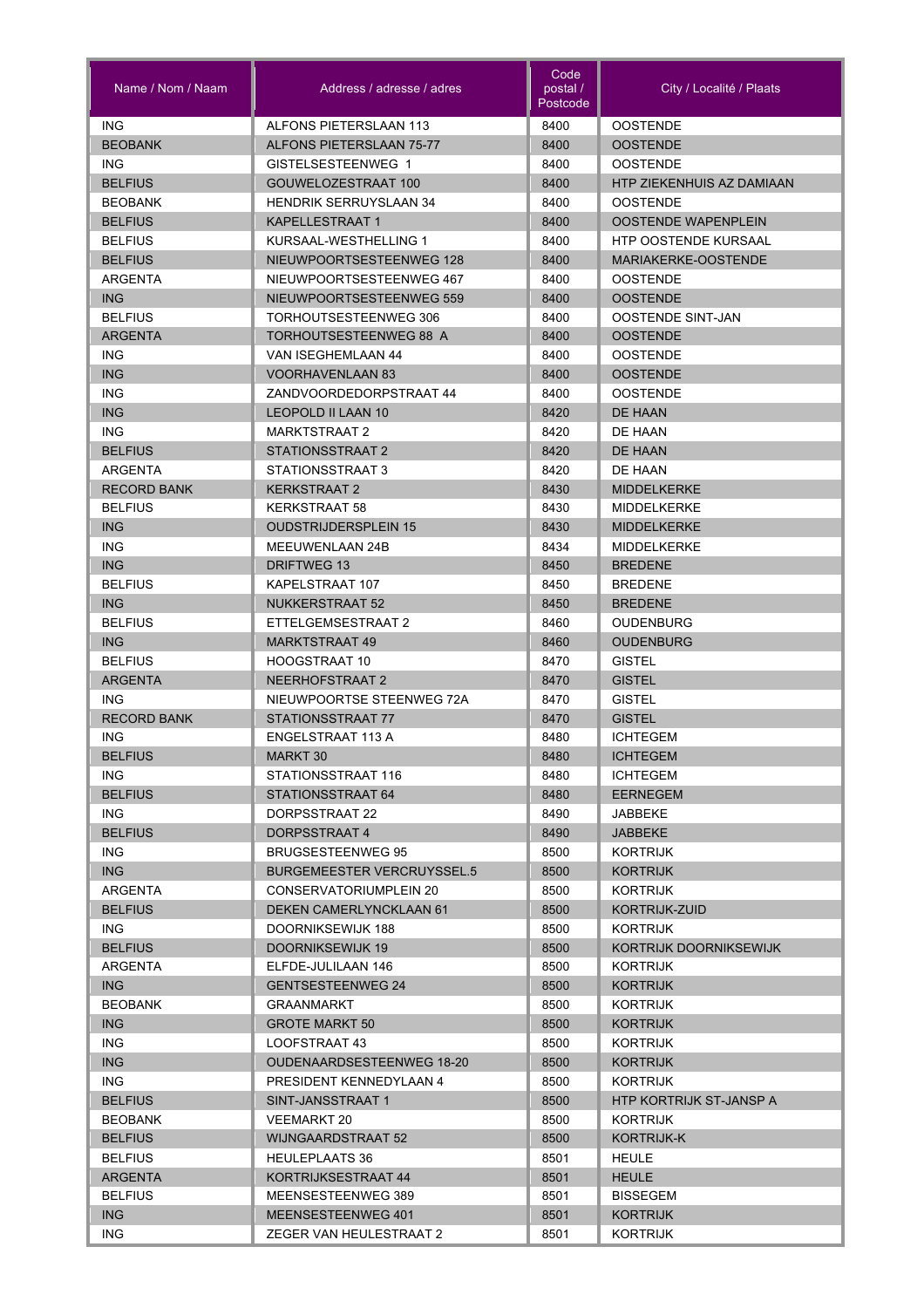| Name / Nom / Naam      | Address / adresse / adres            | Code<br>postal /<br>Postcode | City / Localité / Plaats                |
|------------------------|--------------------------------------|------------------------------|-----------------------------------------|
| <b>BELFIUS</b>         | <b>BELLEGEMSESTRAAT 2</b>            | 8510                         | <b>BELLEGEM</b>                         |
| <b>ING</b>             | <b>MARKEKERKSTRAAT 13</b>            | 8510                         | <b>KORTRIJK</b>                         |
| <b>BELFIUS</b>         | <b>MARKEKERKSTRAAT 37</b>            | 8510                         | MARKE-AALBEKE                           |
| <b>BELFIUS</b>         | ROLLEGEMKERKSTRAAT 2                 | 8510                         | <b>ROLLEGEM</b>                         |
| ARGENTA                | <b>VAGEVUURSTRAAT 17</b>             | 8510                         | <b>MARKE</b>                            |
| <b>ING</b>             | MOESKROENSESTEENWEG 62               | 8511                         | <b>KORTRIJK</b>                         |
| <b>BELFIUS</b>         | <b>KERKSTRAAT 3</b>                  | 8520                         | <b>KUURNE</b>                           |
| <b>RECORD BANK</b>     | <b>MARKTPLEIN 27 BUS 1</b>           | 8520                         | <b>KUURNE</b>                           |
| <b>ING</b>             | <b>MARKTPLEIN 5</b>                  | 8520                         | <b>KUURNE</b>                           |
| <b>RECORD BANK</b>     | ANDRIES PEVERNAGESTRAAT 3            | 8530                         | <b>HARELBEKE</b>                        |
| ARGENTA                | <b>GENERAAL DEPREZSTRAAT 107</b>     | 8530                         | <b>HARELBEKE</b>                        |
| <b>ARGENTA</b>         | <b>MARKTPLEIN 1</b>                  | 8530                         | <b>HARELBEKE</b>                        |
| <b>ING</b>             | MARKTSTRAAT 109                      | 8530                         | <b>HARELBEKE</b>                        |
| <b>BELFIUS</b>         | <b>MARKTSTRAAT 38</b>                | 8530                         | <b>HARELBEKE</b>                        |
| <b>RECORD BANK</b>     | <b>BAVIKHOVEDORP 24A</b>             | 8531                         | <b>BAVIKHOVE</b>                        |
| <b>ARGENTA</b>         | <b>HARELBEKESTRAAT 24</b>            | 8540                         | <b>DEERLIJK</b>                         |
| <b>RECORD BANK</b>     | <b>HARELBEKESTRAAT 57</b>            | 8540                         | <b>DEERLIJK</b>                         |
| ING                    | <b>HOOGSTRAAT 126</b>                | 8540                         | <b>DEERLIJK</b>                         |
| <b>BELFIUS</b>         | HOOGSTRAAT 74                        | 8540                         | <b>DEERLIJK</b>                         |
| <b>RECORD BANK</b>     | OMMEGANGSTRAAT 10                    | 8550                         | <b>ZWEVEGEM</b>                         |
| ARGENTA                | OTEGEMSTRAAT 14                      | 8550                         | ZWEVEGEM                                |
| <b>BELFIUS</b><br>ING. | OTEGEMSTRAAT 69<br>OTEGEMSTRAAT 72   | 8550                         | ZWEVEGEM<br>ZWEVEGEM                    |
| <b>RECORD BANK</b>     | <b>KERKSTRAAT 17</b>                 | 8550<br>8552                 | <b>MOEN</b>                             |
| ARGENTA                | <b>BANKSTRAAT 17</b>                 | 8560                         | <b>GULLEGEM</b>                         |
| <b>BEOBANK</b>         | <b>BRUGSTRAAT 12</b>                 | 8560                         | <b>WEVELGEM</b>                         |
| <b>BELFIUS</b>         | DAMBERDSTRAAT 24                     | 8560                         | <b>MOORSELE</b>                         |
| <b>BELFIUS</b>         | <b>DORPSPLEIN 15</b>                 | 8560                         | <b>GULLEGEM</b>                         |
| <b>BELFIUS</b>         | <b>GROTE MARKT 8</b>                 | 8560                         | WEVELGEM                                |
| <b>ING</b>             | KONINGIN FABIOLASTRAAT 6             | 8560                         | <b>WEVELGEM</b>                         |
| <b>ING</b>             | KORTRIJKSTRAAT 11                    | 8560                         | WEVELGEM                                |
| <b>RECORD BANK</b>     | LODE DE BONINGESTRAAT 5              | 8560                         | <b>WEVELGEM</b>                         |
| ARGENTA                | ROESELARESTRAAT 52                   | 8560                         | WEVELGEM                                |
| <b>RECORD BANK</b>     | DORPSPLEIN 15                        | 8570                         | ANZEGEM                                 |
| <b>RECORD BANK</b>     | INGOOIGEMPLAATS 2/3                  | 8570                         | <b>INGOOIGEM</b>                        |
| <b>BELFIUS</b>         | <b>KERKSTRAAT 119</b>                | 8570                         | ANZEGEM                                 |
| ING.                   | <b>OUDENAARDESTRAAT 2</b>            | 8570                         | ANZEGEM                                 |
| <b>BELFIUS</b>         | DOORNIKSESTEENWEG 84                 | 8580                         | AVELGEM                                 |
| ING.                   | KERKSTRAAT 20                        | 8580                         | AVELGEM                                 |
| <b>RECORD BANK</b>     | <b>BEERSTSTRAAT 1</b>                | 8600                         | <b>VLADSLO</b>                          |
| ARGENTA                | GEN. BARON JACQUESSTRAAT 67/001      | 8600                         | <b>DIKSMUIDE</b>                        |
| <b>BELFIUS</b>         | <b>GROTE MARKT 31</b>                | 8600                         | <b>DIKSMUIDE</b>                        |
| ING.                   | <b>GROTE MARKT 32</b>                | 8600                         | <b>DIKSMUIDE</b>                        |
| <b>RECORD BANK</b>     | ROESELARESTRAAT 1                    | 8600                         | <b>DIKSMUIDE</b>                        |
| <b>RECORD BANK</b>     | STATIONSSTRAAT 5 BUS 2               | 8600                         | <b>DIKSMUIDE</b>                        |
| <b>RECORD BANK</b>     | <b>WOUMENWEG 50</b>                  | 8600                         | <b>DIKSMUIDE</b>                        |
| ARGENTA                | HANDZAMESTRAAT 30 B                  | 8610                         | KORTEMARK                               |
| <b>ING</b>             | NIEUWSTRAAT 28                       | 8610                         | <b>KORTEMARK</b>                        |
| <b>BELFIUS</b>         | STATIONSSTRAAT 26                    | 8610                         | KORTEMARK                               |
| <b>BELFIUS</b>         | <b>ASTRIDLAAN 60</b>                 | 8620                         | <b>NIEUWPOORT</b>                       |
| ING.                   | KAAI 44                              | 8620                         | <b>NIEUWPOORT</b>                       |
| ING<br><b>BELFIUS</b>  | NOORDSTRAAT 14                       | 8630<br>8630                 | <b>VEURNE</b>                           |
|                        | OOSTSTRAAT 28                        |                              | <b>VEURNE</b>                           |
| <b>RECORD BANK</b>     | OOSTSTRAAT 54                        | 8630                         | <b>VEURNE</b>                           |
| ING.<br><b>BELFIUS</b> | KORTEKEER 10<br><b>OOSTSTRAAT 17</b> | 8640<br>8647                 | <b>VLETEREN</b><br><b>LO-ALVERINGEM</b> |
| ING.                   | SMISSESTRAAT 28                      |                              | <b>HOUTHULST</b>                        |
| <b>BELFIUS</b>         | ZEELAAN 106                          | 8650<br>8660                 | <b>DE PANNE</b>                         |
| ING.                   | ZEELAAN 152                          | 8660                         | DE PANNE                                |
|                        |                                      |                              |                                         |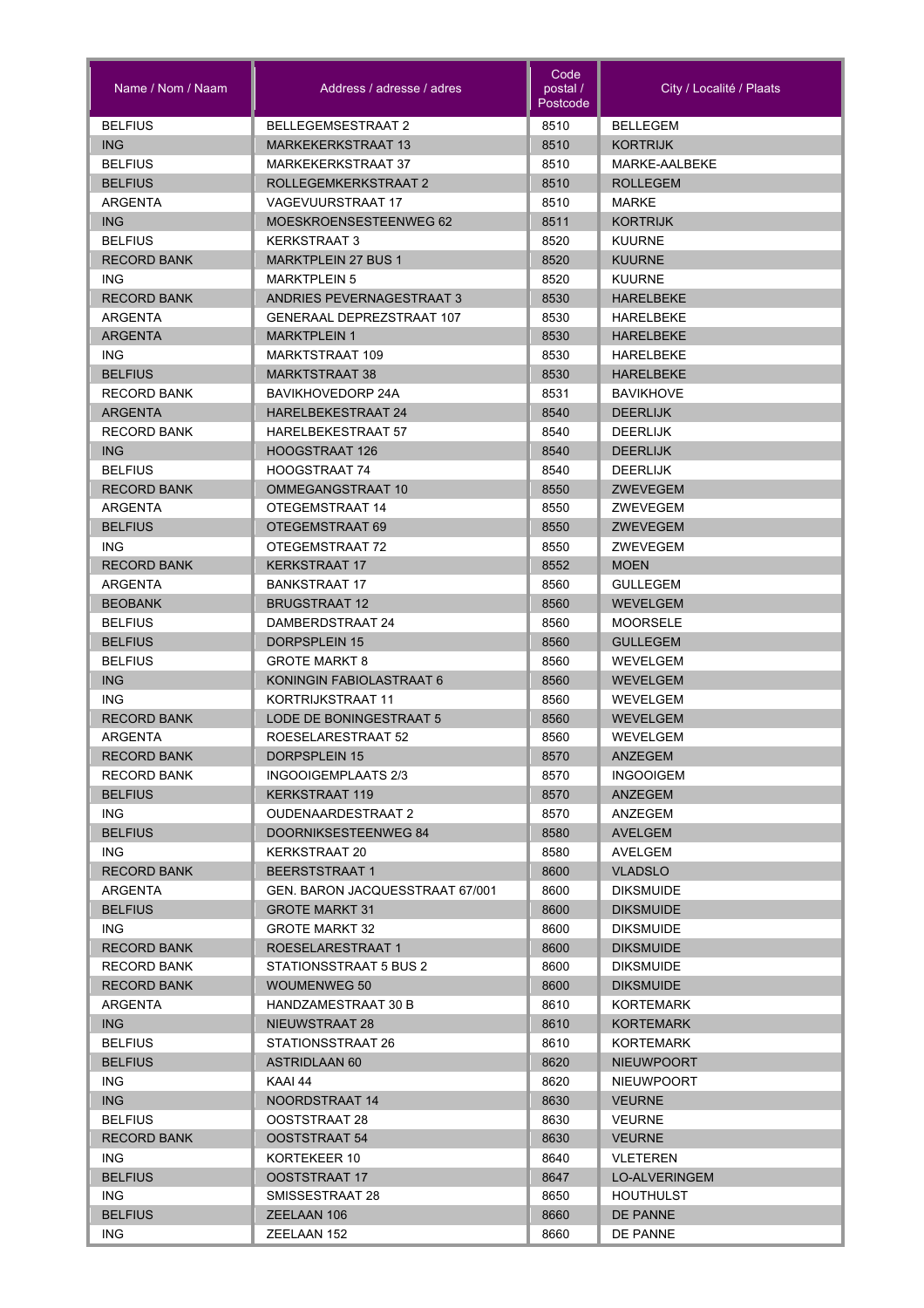| Name / Nom / Naam  | Address / adresse / adres         | Code<br>postal /<br>Postcode | City / Localité / Plaats |
|--------------------|-----------------------------------|------------------------------|--------------------------|
| <b>BELFIUS</b>     | ALBERT BLIECKLAAN 6               | 8670                         | <b>KOKSIJDE</b>          |
| <b>ING</b>         | LEOPOLD II LAAN 276A              | 8670                         | <b>KOKSIJDE</b>          |
| <b>ING</b>         | STRANDLAAN 232                    | 8670                         | <b>KOKSIJDE</b>          |
| <b>ING</b>         | ZEELAAN 219-221                   | 8670                         | <b>KOKSIJDE</b>          |
| <b>ARGENTA</b>     | ZEELAAN 67                        | 8670                         | <b>KOKSIJDE</b>          |
| <b>ING</b>         | <b>CONCERTPLEIN 8</b>             | 8680                         | <b>KOEKELARE</b>         |
| <b>ARGENTA</b>     | SINT-MAARTENSPLEIN 11             | 8680                         | <b>KOEKELARE</b>         |
| <b>BELFIUS</b>     | SINT-MAARTENSPLEIN 17             | 8680                         | KOEKELARE                |
| <b>ING</b>         | NIEUWSTRAAT 12                    | 8690                         | <b>ALVERINGEM</b>        |
| <b>ING</b>         | DEINSESTEENWEG 131 B1             | 8700                         | <b>TIELT</b>             |
| <b>BELFIUS</b>     | <b>DEKEN DARRASLAAN 2</b>         | 8700                         | <b>TIELT</b>             |
| <b>ARGENTA</b>     | <b>IEPERSTRAAT 8</b>              | 8700                         | <b>TIELT</b>             |
| <b>ING</b>         | KORTRIJKSTRAAT 42                 | 8700                         | <b>TIELT</b>             |
| <b>RECORD BANK</b> | RAMEPLEIN 7                       | 8700                         | <b>TIELT</b>             |
| <b>BELFIUS</b>     | MARKT 2                           | 8710                         | WIELSBEKE-OOIGEM         |
| <b>ARGENTA</b>     | STATIESTRAAT 15                   | 8720                         | <b>DENTERGEM</b>         |
| <b>RECORD BANK</b> | <b>WAPENPLAATS 14</b>             | 8720                         | <b>WAKKEN</b>            |
| <b>RECORD BANK</b> | C. MARICHALSTRAAT 1B              | 8730                         | <b>BEERNEM</b>           |
| <b>ING</b>         | <b>HUBERT D'YDEWALLESTRAAT 32</b> | 8730                         | <b>BEERNEM</b>           |
| <b>ING</b>         | MARKT 18                          | 8730                         | <b>BEERNEM</b>           |
| <b>BELFIUS</b>     | PARKSTRAAT 48                     | 8730                         | <b>BEERNEM</b>           |
| <b>BELFIUS</b>     | <b>TIELTSTRAAT 17</b>             | 8740                         | PITTEM-EGEM              |
| ING                | <b>TIELTSTRAAT 30</b>             | 8740                         | <b>PITTEM</b>            |
| <b>RECORD BANK</b> | BEERNEMSTEENWEG 78                | 8750                         | <b>WINGENE</b>           |
| <b>RECORD BANK</b> | <b>BRUGGESTRAAT 11</b>            | 8750                         | <b>ZWEVEZELE</b>         |
| <b>ING</b>         | <b>MARKTPLEIN 19</b>              | 8750                         | <b>WINGENE</b>           |
| <b>BELFIUS</b>     | <b>OUDE BRUGGESTRAAT 3</b>        | 8750                         | <b>WINGENE</b>           |
| <b>RECORD BANK</b> | <b>TIELTSTRAAT 1</b>              | 8750                         | <b>WINGENE</b>           |
| <b>ING</b>         | <b>TIELTSTRAAT 2</b>              | 8750                         | <b>WINGENE</b>           |
| <b>ING</b>         | AALTERSTRAAT 43                   | 8755                         | <b>RUISELEDE</b>         |
| <b>BELFIUS</b>     | <b>HOLDESTRAAT 19</b>             | 8760                         | <b>MEULEBEKE</b>         |
| <b>ING</b>         | KAPELLESTRAAT 2A                  | 8760                         | MEULEBEKE                |
| <b>RECORD BANK</b> | <b>MARKT 16</b>                   | 8760                         | <b>MEULEBEKE</b>         |
| ARGENTA            | NIEUWSTRAAT 2                     | 8760                         | MEULEBEKE                |
| <b>BELFIUS</b>     | <b>BRUGGESTRAAT 4</b>             | 8770                         | <b>INGELMUNSTER</b>      |
| ING.               | STATIONSSTRAAT 12                 | 8770                         | <b>INGELMUNSTER</b>      |
| ING                | HOOGSTRAAT 22                     | 8780                         | <b>OOSTROZEBEKE</b>      |
| ARGENTA            | <b>KERKSTRAAT 1</b>               | 8780                         | <b>OOSTROZEBEKE</b>      |
| <b>BELFIUS</b>     | <b>WIELSBEKESTRAAT 5</b>          | 8780                         | <b>OOSTROZEBEKE</b>      |
| ARGENTA            | <b>HOLSTRAAT 35</b>               | 8790                         | WAREGEM                  |
| <b>RECORD BANK</b> | JOZEF DUTHOYSTRAAT 112            | 8790                         | <b>WAREGEM</b>           |
| <b>BELFIUS</b>     | MARKT 12                          | 8790                         | WAREGEM                  |
| ING                | MARKT 2                           | 8790                         | <b>WAREGEM</b>           |
| <b>RECORD BANK</b> | NIEUWENHOVESTRAAT 45              | 8790                         | WAREGEM                  |
| <b>BEOBANK</b>     | STATIONSSTRAAT 75                 | 8790                         | WAREGEM                  |
| <b>RECORD BANK</b> | TJOLLENSSTRAAT 10                 | 8790                         | WAREGEM                  |
| <b>ARGENTA</b>     | <b>WESTERLAAN 29</b>              | 8790                         | <b>WAREGEM</b>           |
| ARGENTA            | KORTRIJKSEWEG 153                 | 8791                         | BEVEREN (LEIE)           |
| ING                | LIEBAARDSTRAAT 260-264            | 8791                         | WAREGEM                  |
| <b>BELFIUS</b>     | LIEBAARDSTRAAT 44                 | 8792                         | DESSELGEM - BEVEREN-LEIE |
| ING                | ALOISE BIEBUYCKSTRAAT 34          | 8793                         | WAREGEM                  |
| <b>RECORD BANK</b> | ARDOOIESTEENWEG 71                | 8800                         | <b>ROESELARE</b>         |
| <b>ARGENTA</b>     | BEVERSESTEENWEG 363               | 8800                         | <b>ROESELARE</b>         |
| <b>EUROPABANK</b>  | <b>GROTE MARKT 29</b>             | 8800                         | ROESELARE                |
| ING                | H. CONSCIENCESTRAAT 34            | 8800                         | <b>ROESELARE</b>         |
| <b>BELFIUS</b>     | <b>HENDRIK CONSCIENCESTR 23/6</b> | 8800                         | ROESELARE CENTRUM        |
| ING                | HOOGLEEDSESTEENWEG 72-74          | 8800                         | <b>ROESELARE</b>         |
| ING.               | IZEGEMSESTRAAT 1                  | 8800                         | ROESELARE                |
| <b>BELFIUS</b>     | KERKPLEIN 27 28                   | 8800                         | RUMBEKE                  |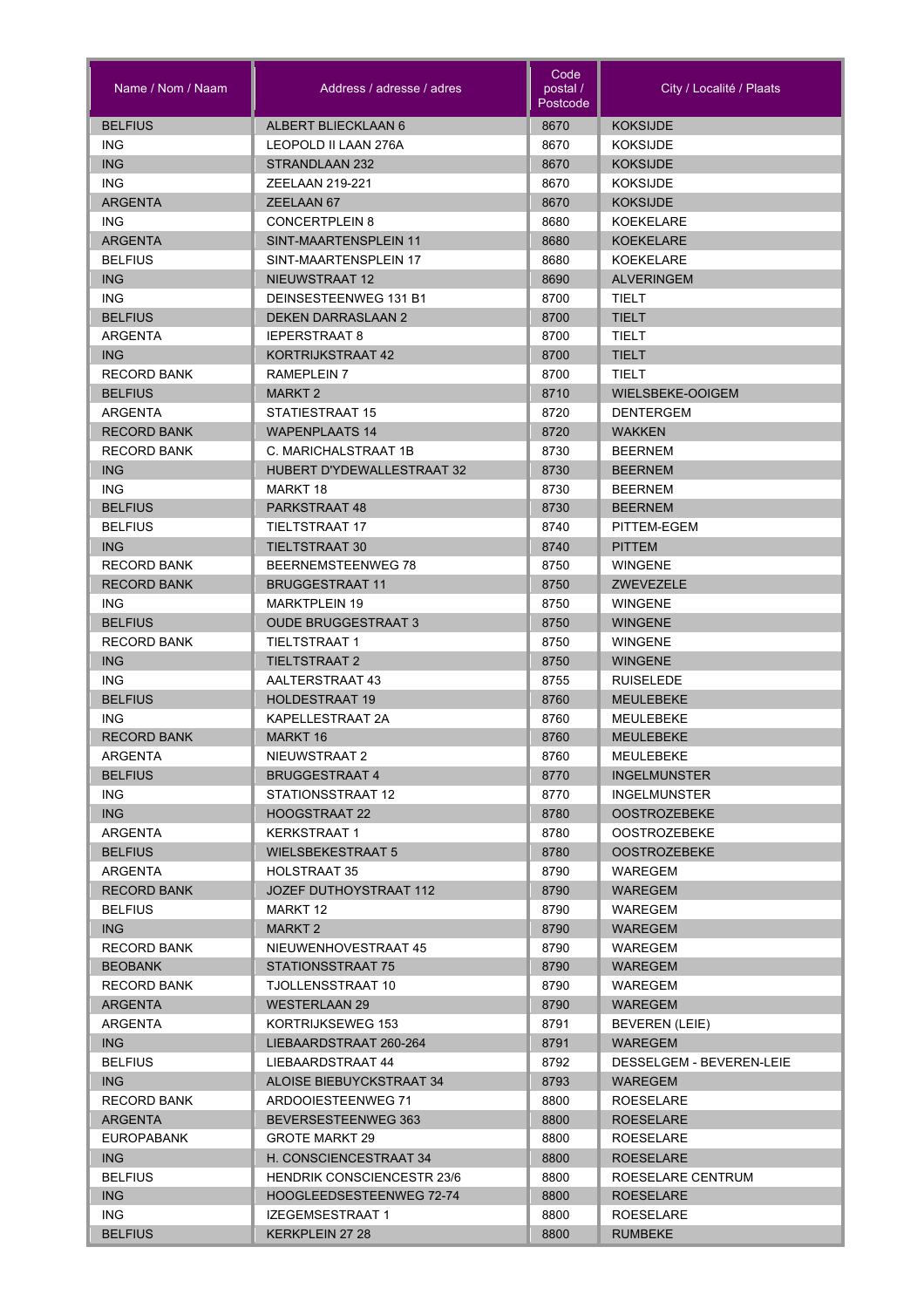| Name / Nom / Naam         | Address / adresse / adres            | Code<br>postal /<br>Postcode | City / Localité / Plaats                       |
|---------------------------|--------------------------------------|------------------------------|------------------------------------------------|
| ARGENTA                   | MEIBOOMLAAN 5-7-9                    | 8800                         | <b>ROESELARE</b>                               |
| <b>BELFIUS</b>            | NOORDLAAN 80 D                       | 8800                         | ROESELARE NOORD                                |
| <b>BEOBANK</b>            | NOORDSTRAAT 41                       | 8800                         | <b>ROESELARE</b>                               |
| <b>RECORD BANK</b>        | RUMBEEKSESTEENWEG 229 BUS 1          | 8800                         | <b>ROESELARE</b>                               |
| ING.                      | RUMBEEKSESTEENWEG 277                | 8800                         | <b>ROESELARE</b>                               |
| <b>ARGENTA</b>            | RUMBEEKSESTEENWEG 464                | 8800                         | <b>ROESELARE</b>                               |
| ING.                      | <b>MARKTPLAATS 16</b>                | 8810                         | <b>LICHTERVELDE</b>                            |
| <b>BELFIUS</b>            | STATIESTRAAT 83                      | 8810                         | <b>LICHTERVELDE</b>                            |
| <b>RECORD BANK</b>        | A. DELEUSTRAAT 58 A                  | 8820                         | <b><i>WIJNENDALE</i></b>                       |
| <b>ARGENTA</b>            | AARTRIJKESTRAAT 12                   | 8820                         | <b>TORHOUT</b>                                 |
| <b>BELFIUS</b>            | MARKT 28                             | 8820                         | <b>TORHOUT</b>                                 |
| <b>ING</b>                | <b>ZWANESTRAAT 2</b>                 | 8820                         | <b>TORHOUT</b>                                 |
| ING.                      | <b>MARKTPLAATS 15</b>                | 8830                         | <b>HOOGLEDE</b>                                |
| <b>BELFIUS</b>            | <b>MARKTPLAATS 23</b>                | 8830                         | <b>HOOGLEDE</b>                                |
| <b>RECORD BANK</b>        | ROESELARESTRAAT 49                   | 8840                         | <b>OOSTNIEUWKERKE</b>                          |
| <b>BELFIUS</b>            | <b>SLEIHAGESTRAAT 13</b>             | 8840                         | <b>OOSTNIEUWKERKE</b>                          |
| ING.                      | STATIESTRAAT 12                      | 8840                         | <b>STADEN</b>                                  |
| <b>RECORD BANK</b>        | <b>MARKTPLEIN 17</b>                 | 8850                         | <b>ARDOOIE</b>                                 |
| ING.<br><b>BELFIUS</b>    | <b>MARKTPLEIN 6</b><br>POLENPLEIN 31 | 8850<br>8850                 | <b>ARDOOIE</b><br>ARDOOIE-KOOLSKAMP            |
| ARGENTA                   | STATIONSSTRAAT 40                    | 8850                         | <b>ARDOOIE</b>                                 |
| <b>BELFIUS</b>            | <b>BGM R. VANDEMAELEPL 1</b>         | 8860                         | <b>LENDELEDE</b>                               |
| ING.                      | KASTEELSTRAAT 25                     | 8860                         | LENDELEDE                                      |
| <b>ARGENTA</b>            | <b>WINKELSESTRAAT 44</b>             | 8860                         | <b>LENDELEDE</b>                               |
| ING.                      | <b>BARONSTRAAT 114</b>               | 8870                         | <b>IZEGEM</b>                                  |
| <b>ING</b>                | <b>BARONSTRAAT 114</b>               | 8870                         | <b>IZEGEM</b>                                  |
| <b>ARGENTA</b>            | <b>BLEKERIJSTRAAT 1</b>              | 8870                         | <b>IZEGEM</b>                                  |
| <b>ING</b>                | <b>DIRK MARTENSLAAN 19</b>           | 8870                         | <b>IZEGEM</b>                                  |
| <b>BELFIUS</b>            | <b>GROTE MARKT 21</b>                | 8870                         | <b>IZEGEM</b>                                  |
| <b>RECORD BANK</b>        | <b>ITALIANENLAAN 3 BUS 1</b>         | 8870                         | <b>IZEGEM</b>                                  |
| <b>BEOBANK</b>            | KORENMARKT 13                        | 8870                         | AG IZEGEM                                      |
| <b>ARGENTA</b>            | <b>VIJFWEGENSTRAAT 75</b>            | 8870                         | <b>EMELGEM</b>                                 |
| <b>RECORD BANK</b>        | GULLEGEMSESTRAAT 36                  | 8880                         | SINT-ELOOIS-WINKEL                             |
| <b>ING</b>                | PROVINCIEBAAN 34                     | 8880                         | <b>LEDEGEM</b>                                 |
| <b>RECORD BANK</b>        | STATIONSSTRAAT 111                   | 8880                         | LEDEGEM                                        |
| <b>BELFIUS</b>            | STATIONSSTRAAT 70                    | 8880                         | <b>LEDEGEM</b>                                 |
| ARGENTA                   | <b>BESELARESTRAAT 43</b>             | 8890                         | <b>DADIZELE</b>                                |
| <b>ING</b>                | <b>MARKTSTRAAT 1</b>                 | 8890                         | <b>MOORSLEDE</b>                               |
| ING.                      | A VANDENPEEREBOOMPLEIN 9             | 8900                         | <b>IEPER</b>                                   |
| <b>BELFIUS</b>            | <b>BRIEKESTRAAT 12</b>               | 8900                         | HTP JAN YPERMAN ZIEKENHUIS IEP                 |
| <b>BELFIUS</b>            | <b>FOCHLAAN 5</b>                    | 8900                         | <b>IEPER</b>                                   |
| <b>RECORD BANK</b>        | <b>BRUGSTRAAT 8</b>                  | 8904                         | <b>BOEZINGE</b>                                |
| <b>RECORD BANK</b>        | BOEZINGESTRAAT 170                   | 8906                         | <b>ELVERDINGE</b>                              |
| <b>BELFIUS</b>            | <b>KERKPLEIN 18</b>                  | 8908                         | <b>VLAMERTINGE-DIKKEBUS</b>                    |
| ING.                      | MARKT 47                             | 8920                         | LANGEMARK-POELKAPELLE<br>LANGEMARK-POELKAPELLE |
| <b>BELFIUS</b><br>BEOBANK | MARKT 9/1<br><b>GROTE MARKT 22</b>   | 8920<br>8930                 | MENEN                                          |
| <b>BELFIUS</b>            | KERKOMTREK 16                        | 8930                         | <b>MENEN</b>                                   |
| ARGENTA                   | KORTRIJKSTRAAT 18                    | 8930                         | <b>MENEN</b>                                   |
| ING                       | KORTRIJKSTRAAT 398                   | 8930                         | <b>MENEN</b>                                   |
| ING.                      | LEIESTRAAT 103                       | 8930                         | <b>MENEN</b>                                   |
| <b>BEOBANK</b>            | <b>RIJSELSTRAAT 42</b>               | 8930                         | <b>MENEN</b>                                   |
| <b>BELFIUS</b>            | <b>WEVELGEMSTRAAT 1</b>              | 8930                         | LAUWE                                          |
| ING                       | LEIESTRAAT 30                        | 8940                         | <b>WERVIK</b>                                  |
| ARGENTA                   | LEIESTRAAT 32                        | 8940                         | <b>WERVIK</b>                                  |
| <b>BELFIUS</b>            | <b>MENENSTRAAT 2</b>                 | 8940                         | <b>GELUWE</b>                                  |
| <b>BELFIUS</b>            | STEENAKKER 7                         | 8940                         | <b>WERVIK</b>                                  |
| <b>BELFIUS</b>            | <b>MARKT 55</b>                      | 8950                         | <b>NIEUWKERKE</b>                              |
| ING.                      | MARKT 27                             | 8957                         | MESEN                                          |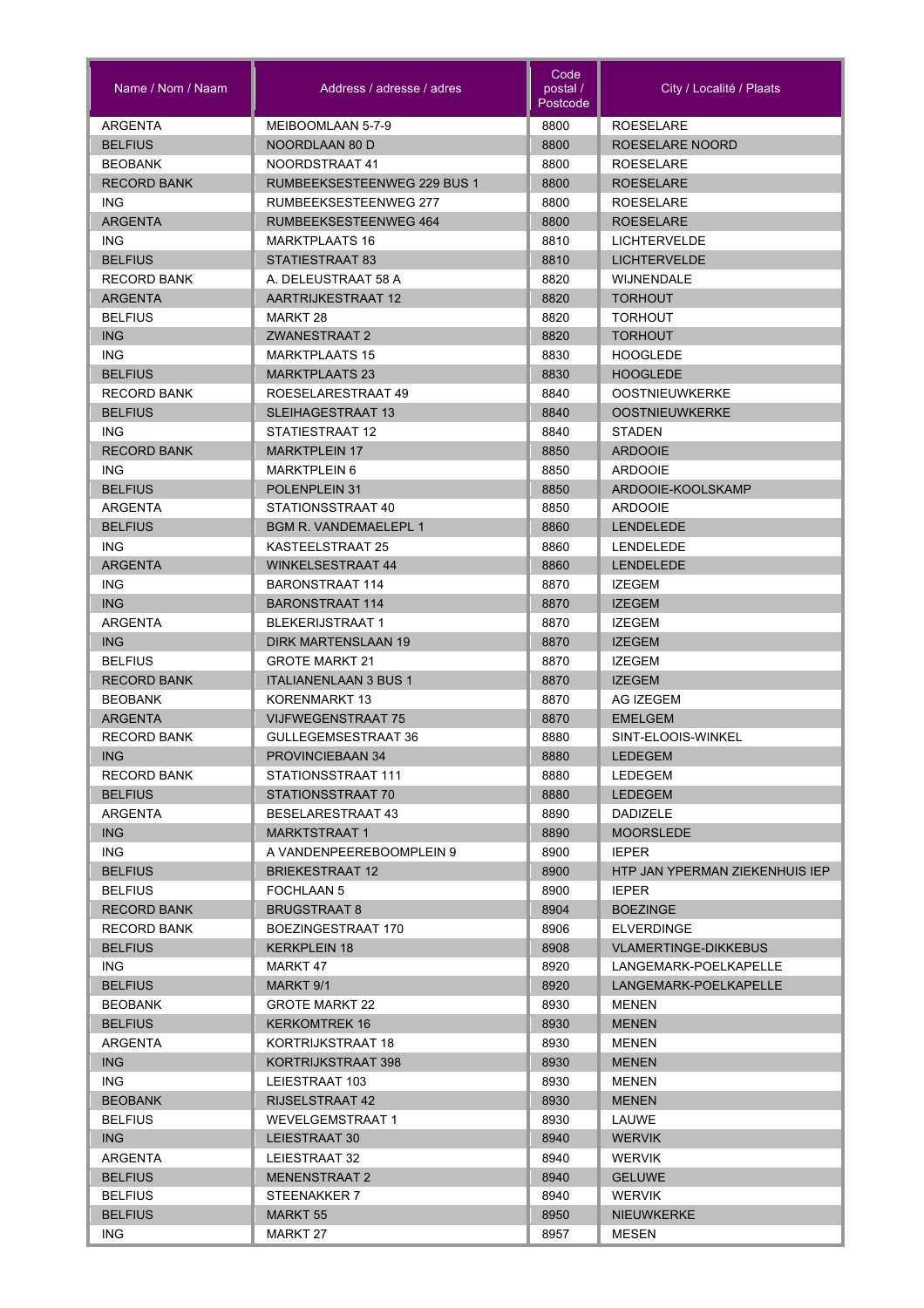| Name / Nom / Naam  | Address / adresse / adres        | Code<br>postal /<br>Postcode | City / Localité / Plaats   |
|--------------------|----------------------------------|------------------------------|----------------------------|
| <b>ING</b>         | <b>GROTE MARKT 28</b>            | 8970                         | <b>POPERINGE</b>           |
| <b>BELFIUS</b>     | <b>GROTE MARKT 39</b>            | 8970                         | <b>POPERINGE</b>           |
| <b>ARGENTA</b>     | <b>VEURNESTRAAT 48</b>           | 8970                         | <b>POPERINGE</b>           |
| <b>ING</b>         | ROESBRUGGEPLEIN 7                | 8972                         | <b>POPERINGE</b>           |
| <b>RECORD BANK</b> | <b>IEPERSTRAAT 35</b>            | 8980                         | <b>ZONNEBEKE</b>           |
| <b>BELFIUS</b>     | LANGEMARKSTRAAT 5                | 8980                         | ZONNEBEKE                  |
| <b>BELFIUS</b>     | PASSENDALEPLAATS 16              | 8980                         | PASSENDALE-WESTROZEBEKE    |
| ING                | ANTWERPSESTEENWEG 37             | 9000                         | GENT                       |
| <b>ING</b>         | BELFORTSTRAAT 18                 | 9000                         | <b>GENT</b>                |
| <b>ING</b>         | <b>BEVRIJDINGSLAAN 155</b>       | 9000                         | <b>GENT</b>                |
| <b>BELFIUS</b>     | <b>BEVRIJDINGSLAAN 96</b>        | 9000                         | HTP GENT BEVRIJDINGSLAAN   |
| <b>BELFIUS</b>     | DE PINTELAAN 185                 | 9000                         | HTP GENT UZ BLOK K12       |
| <b>ING</b>         | FRANS VAN RIJHOVELAAN 190        | 9000                         | <b>GENT</b>                |
| <b>ING</b>         | <b>GRAAF VAN VLAANDERENPL 7</b>  | 9000                         | GENT                       |
| <b>EUROPABANK</b>  | <b>GROENTENMARKT 4</b>           | 9000                         | <b>GENT</b>                |
| <b>BELFIUS</b>     | KONING ALBERTLAAN 142            | 9000                         | <b>GENT SINT-PIETERS</b>   |
| <b>ING</b>         | KONING ALBERTLAAN 242            | 9000                         | <b>GENT</b>                |
| <b>BEOBANK</b>     | KOUTER 146                       | 9000                         | GENT                       |
| <b>ING</b>         | KOUTER 173                       | 9000                         | <b>GENT</b>                |
| ING.               | MARTELAARSLAAN 540               | 9000                         | <b>GENT</b>                |
| <b>BELFIUS</b>     | <b>MUIDEPOORT 17</b>             | 9000                         | <b>GENT MUIDEPOORT</b>     |
| <b>EUROPABANK</b>  | NIEUWEWANDELING 122              | 9000                         | <b>GENT</b>                |
| <b>ING</b>         | <b>ONAFHANKELIJKHEIDSLAAN 8</b>  | 9000                         | <b>GENT</b>                |
| <b>ING</b>         | OPGEEISTENLAAN 401               | 9000                         | <b>GENT</b>                |
| <b>ARGENTA</b>     | SINT-ANNAPLEIN 73                | 9000                         | <b>GENT</b>                |
| <b>ING</b>         |                                  |                              |                            |
|                    | <b>VOORMUIDE 9</b>               | 9000                         | <b>GENT</b>                |
| <b>ING</b>         | <b>VOSKENSLAAN 270</b>           | 9000                         | <b>GENT</b>                |
| <b>BEOBANK</b>     | <b>WONDELGEMSTRAAT 16</b>        | 9000                         | <b>GENT</b>                |
| <b>ING</b>         | <b>WOODROW WILSONPLEIN 4</b>     | 9000                         | <b>GENT</b>                |
| <b>BELFIUS</b>     | ZONNESTRAAT 23 25                | 9000                         | <b>GENT KOUTER</b>         |
| <b>ING</b>         | ZWIJNAARDSESTEENWEG 23           | 9000                         | <b>GENT</b>                |
| <b>BELFIUS</b>     | <b>BRUGSESTEENWEG 514</b>        | 9030                         | <b>MARIAKERKE</b>          |
| <b>ARGENTA</b>     | KOLLEBLOEMSTRAAT 37              | 9030                         | <b>MARIAKERKE</b>          |
| ING                | MAURICE CLAEYSPLEIN 4            | 9030                         | GENT                       |
| ING.               | BAARLEDORPSTRAAT 26              | 9031                         | <b>GENT</b>                |
| ING.               | DRONGENPLEIN 6                   | 9031                         | GENT                       |
| <b>BELFIUS</b>     | <b>OUDE-ABDIJSTRAAT 2</b>        | 9031                         | <b>DRONGEN</b>             |
| ARGENTA            | MOREKSTRAAT 490                  | 9032                         | WONDELGEM                  |
| <b>BELFIUS</b>     | SINT-MARKOENSTRAAT 1             | 9032                         | <b>WONDELGEM</b>           |
| ING.               | SINT-MARKOENSTRAAT 12            | 9032                         | <b>GENT</b>                |
| <b>ING</b>         | ANTWERPSESTEENWEG 1022           | 9040                         | <b>GENT</b>                |
| <b>BELFIUS</b>     | <b>GRONDWETLAAN 9</b>            | 9040                         | SINT-AMANDSBERG            |
| ING                | <b>OUDEBAREELSTRAAT 85</b>       | 9040                         | <b>GENT</b>                |
| <b>RECORD BANK</b> | VICTOR BRAECKMANLAAN 151         | 9040                         | <b>GENT</b>                |
| <b>ARGENTA</b>     | BREDESTRAAT 2 001                | 9041                         | <b>OOSTAKKER</b>           |
| <b>BELFIUS</b>     | GENTSTRAAT 260                   | 9041                         | <b>OOSTAKKER</b>           |
| ING                | OOSTAKKERDORP 13                 | 9041                         | <b>GENT</b>                |
| ARGENTA            | BRUSSELSESTEENWEG 167-171        | 9050                         | GENT                       |
| <b>BEOBANK</b>     | BRUSSELSESTEENWEG 396-398        | 9050                         | <b>LEDEBERG</b>            |
| <b>BELFIUS</b>     | <b>BRUSSELSESTEENWEG 641</b>     | 9050                         | <b>GENTBRUGGE ARSENAAL</b> |
| ING                | <b>BRUSSELSESTNWEG 129</b>       | 9050                         | <b>GENT</b>                |
| ARGENTA            | EMANUEL HIELSTRAAT 30            | 9050                         | <b>GENTBRUGGE</b>          |
| ING                | <b>GASTON CROMMELAAN 12B-201</b> | 9050                         | <b>GENT</b>                |
| <b>BELFIUS</b>     | JACQUES EGGERMONTSTR 27          | 9050                         | LEDEBERG                   |
| <b>BELFIUS</b>     | <b>GEMEENTEPLEIN 8</b>           | 9051                         | ST.-DENIJS-WESTREM         |
| ING.               | SINT DIONYSIUSSTRAAT 39          | 9051                         | <b>GENT</b>                |
| <b>ARGENTA</b>     | DORPSSTRAAT 32 A                 | 9052                         | ZWIJNAARDE                 |
| ING.               | <b>HEERWEG NOORD 1</b>           | 9052                         | GENT                       |
| <b>BELFIUS</b>     | HEERWEG-NOORD 52                 | 9052                         | <b>ZWIJNAARDE</b>          |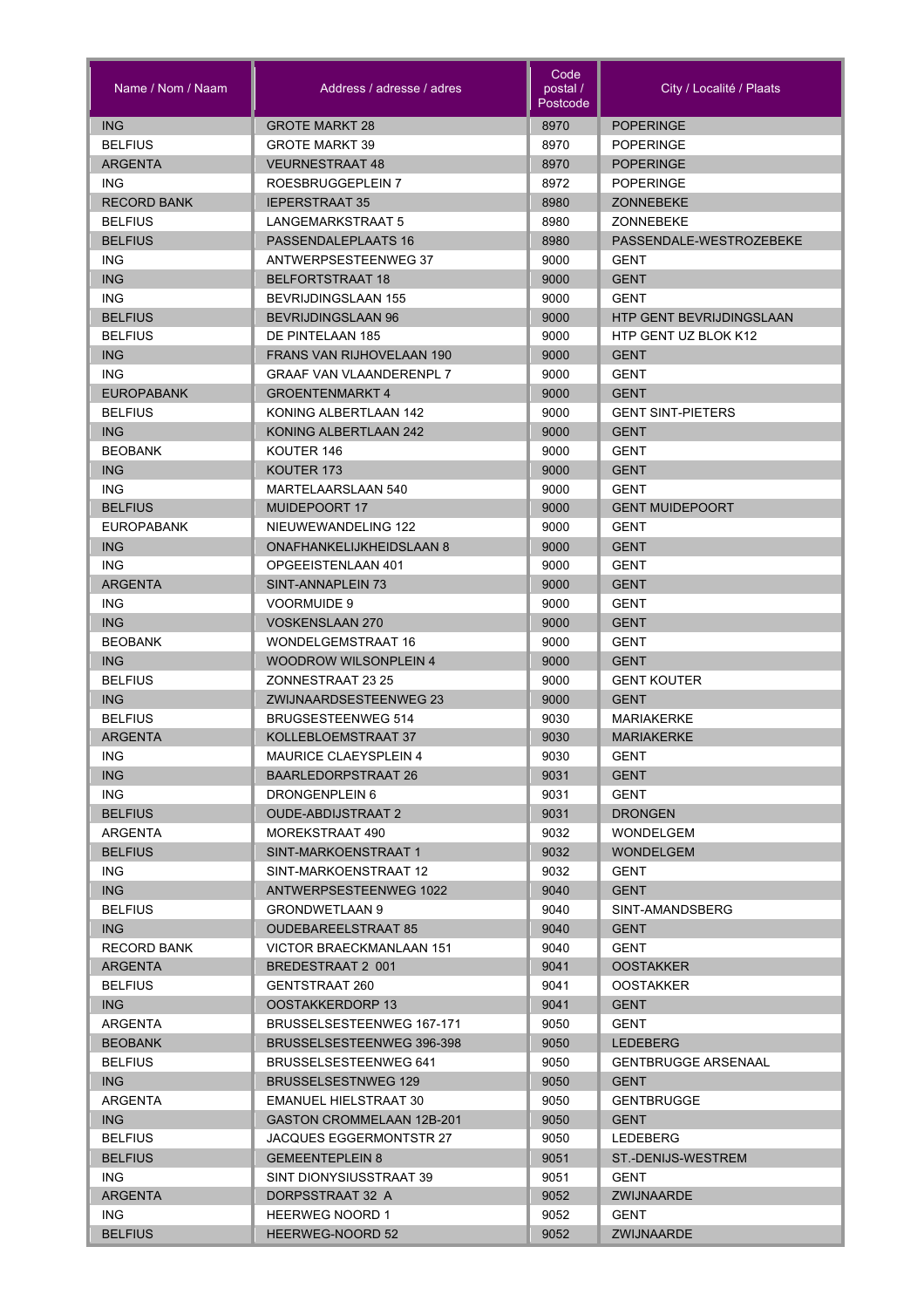| Name / Nom / Naam                | Address / adresse / adres                          | Code<br>postal /<br>Postcode | City / Localité / Plaats           |
|----------------------------------|----------------------------------------------------|------------------------------|------------------------------------|
| <b>ING</b>                       | <b>GROENPLEIN 5</b>                                | 9060                         | <b>ZELZATE</b>                     |
| <b>RECORD BANK</b>               | <b>GROENPLEIN 9</b>                                | 9060                         | <b>ZELZATE</b>                     |
| <b>BELFIUS</b>                   | <b>GROTE MARKT 40</b>                              | 9060                         | <b>ZELZATE</b>                     |
| <b>ING</b>                       | <b>GROTE MARKT 6</b>                               | 9060                         | <b>ZELZATE</b>                     |
| <b>ARGENTA</b>                   | PIERETS-DE COLVENAERPLEIN 12/1                     | 9060                         | <b>ZELZATE</b>                     |
| <b>ARGENTA</b>                   | DENDERMONDESTEENWEG 447                            | 9070                         | <b>DESTELBERGEN</b>                |
| <b>BELFIUS</b>                   | DENDERMONDESTEENWEG 461                            | 9070                         | <b>DESTELBERGEN</b>                |
| <b>ING</b>                       | DENDERMONDESTEENWEG 551                            | 9070                         | <b>DESTELBERGEN</b>                |
| ING.                             | <b>HEUSDENDORP 13</b>                              | 9070                         | <b>DESTELBERGEN</b>                |
| <b>BELFIUS</b>                   | <b>HEUSDENDORP3</b>                                | 9070                         | <b>HEUSDEN</b>                     |
| ARGENTA                          | TRAMSTRAAT 102                                     | 9070                         | <b>HEUSDEN</b>                     |
| ING                              | DORP OOST 19                                       | 9080                         | LOCHRISTI                          |
| <b>BELFIUS</b>                   | DORP-WEST 58                                       | 9080                         | <b>LOCHRISTI</b>                   |
| <b>RECORD BANK</b>               | <b>MOLENEINDE 16</b>                               | 9080                         | <b>ZAFFELARE</b>                   |
| <b>ING</b>                       | <b>BRUSSELSESTEENWEG 313</b>                       | 9090                         | MELLE                              |
| <b>ARGENTA</b>                   | <b>KERKSTRAAT 23</b>                               | 9090                         | <b>MELLE</b>                       |
| <b>RECORD BANK</b>               | <b>BRUGSKEN 102</b>                                | 9100                         | SINT-NIKLAAS                       |
| <b>RECORD BANK</b>               | <b>GENTSE BAAN 49</b>                              | 9100                         | <b>SINT-NIKLAAS</b>                |
| ING.                             | <b>GROTE MARKT 31</b>                              | 9100                         | SINT-NIKLAAS                       |
| ING                              | <b>HEIDEBAAN 10A</b>                               | 9100                         | <b>SINT-NIKLAAS</b>                |
| <b>BELFIUS</b>                   | <b>HENDRIK HEYMANPLEIN 9</b>                       | 9100                         | SINT-NIKLAAS CENTRUM               |
| <b>BEOBANK</b>                   | <b>HOUTBRIEL 4</b>                                 | 9100                         | SINT-NIKLAAS                       |
| <b>ING</b>                       | KAPELSTRAAT 100                                    | 9100                         | SINT-NIKLAAS                       |
| ING                              | PARKLAAN 94                                        | 9100                         | <b>SINT-NIKLAAS</b>                |
| <b>BELFIUS</b>                   | RODE KRUISSTRAAT 55                                | 9100                         | ST. NIKLAAS-NOORD                  |
| <b>ARGENTA</b>                   | TEN BOS 11                                         | 9100                         | NIEUWKERKEN-WAAS                   |
| <b>BELFIUS</b><br><b>BELFIUS</b> | <b>VRASENESTRAAT 12</b><br><b>BELSELEDORP 55/1</b> | 9100<br>9111                 | NIEUWKERKEN-WAAS<br><b>BELSELE</b> |
| <b>ING</b>                       | <b>BELSELEDORP 65</b>                              | 9111                         | SINT-NIKLAAS                       |
| <b>BELFIUS</b>                   | <b>DRIES 51/1</b>                                  | 9112                         | <b>SINAAI</b>                      |
| <b>BELFIUS</b>                   | ALBERT PANISSTRAAT 19                              | 9120                         | <b>BEVEREN</b>                     |
| <b>RECORD BANK</b>               | DIJKSTRAAT 52                                      | 9120                         | <b>BEVEREN</b>                     |
| <b>BELFIUS</b>                   | <b>GROTE BAAN 233</b>                              | 9120                         | <b>MELSELE</b>                     |
| <b>RECORD BANK</b>               | <b>GROTE KOUTERSTRAAT 35</b>                       | 9120                         | <b>VRASENE</b>                     |
| ING                              | KERKSTRAAT 36                                      | 9120                         | <b>BEVEREN</b>                     |
| ING                              | <b>OUDE ZANDSTRAAT 14</b>                          | 9120                         | <b>BEVEREN</b>                     |
| <b>RECORD BANK</b>               | PASTOOR VERWILGHENPLEIN 34/A                       | 9120                         | <b>HAASDONK</b>                    |
| <b>RECORD BANK</b>               | SPOORWEGLAAN 9                                     | 9120                         | <b>MELSELE</b>                     |
| <b>BELFIUS</b>                   | W. VAN DOORNYCKSTR 111                             | 9120                         | <b>HAASDONK</b>                    |
| <b>ARGENTA</b>                   | AKKERSTRAAT 6A                                     | 9140                         | <b>TEMSE</b>                       |
| <b>RECORD BANK</b>               | ANTWERPSESTEENWEG 2                                | 9140                         | <b>TIELRODE</b>                    |
| ING.                             | KASTEELSTRAAT 22                                   | 9140                         | <b>TEMSE</b>                       |
| <b>BELFIUS</b>                   | MARKT 14                                           | 9140                         | <b>TEMSE</b>                       |
| <b>RECORD BANK</b>               | KATTESTRAAT 6 BUS 1                                | 9150                         | <b>KRUIBEKE</b>                    |
| <b>BELFIUS</b>                   | KERKSTRAAT 16                                      | 9150                         | BAZEL                              |
| <b>BELFIUS</b>                   | KLOOSTERSTRAAT 52                                  | 9150                         | <b>RUPELMONDE</b>                  |
| ING.                             | O L VROUWPLEIN 15                                  | 9150                         | <b>KRUIBEKE</b>                    |
| <b>ARGENTA</b>                   | <b>ONZE-LIEVE-VROUWPLEIN 15</b>                    | 9150                         | <b>KRUIBEKE</b>                    |
| <b>BELFIUS</b>                   | ONZE-LIEVE-VROUWPLEIN 17                           | 9150                         | <b>KRUIBEKE</b>                    |
| <b>BELFIUS</b>                   | EKSAARDE-DORP 116                                  | 9160                         | EKSAARDE-MOERBEKE                  |
| ARGENTA                          | EKSAARDE-DORP 32                                   | 9160                         | <b>EKSAARDE</b>                    |
| ING                              | MARKT 58                                           | 9160                         | <b>LOKEREN</b>                     |
| <b>BELFIUS</b>                   | MARKT 66                                           | 9160                         | <b>LOKEREN</b>                     |
| <b>ING</b>                       | <b>TWEEBRUGGENSTRAAT 9 W1</b>                      | 9160                         | <b>LOKEREN</b>                     |
| ING.                             | DRIES 12                                           | 9170                         | SINT-GILLIS-WAAS                   |
| <b>BELFIUS</b>                   | <b>KERKSTRAAT 15</b>                               | 9170                         | <b>SINT GILLIS WAAS</b>            |
| ING.                             | KERKSTRAAT 60                                      | 9170                         | SINT-GILLIS-WAAS                   |
| ING                              | <b>KLINGEDORP 7</b>                                | 9170                         | SINT-GILLIS-WAAS                   |
| ARGENTA                          | NIEUWSTRAAT 10                                     | 9170                         | SINT-GILLIS-WAAS                   |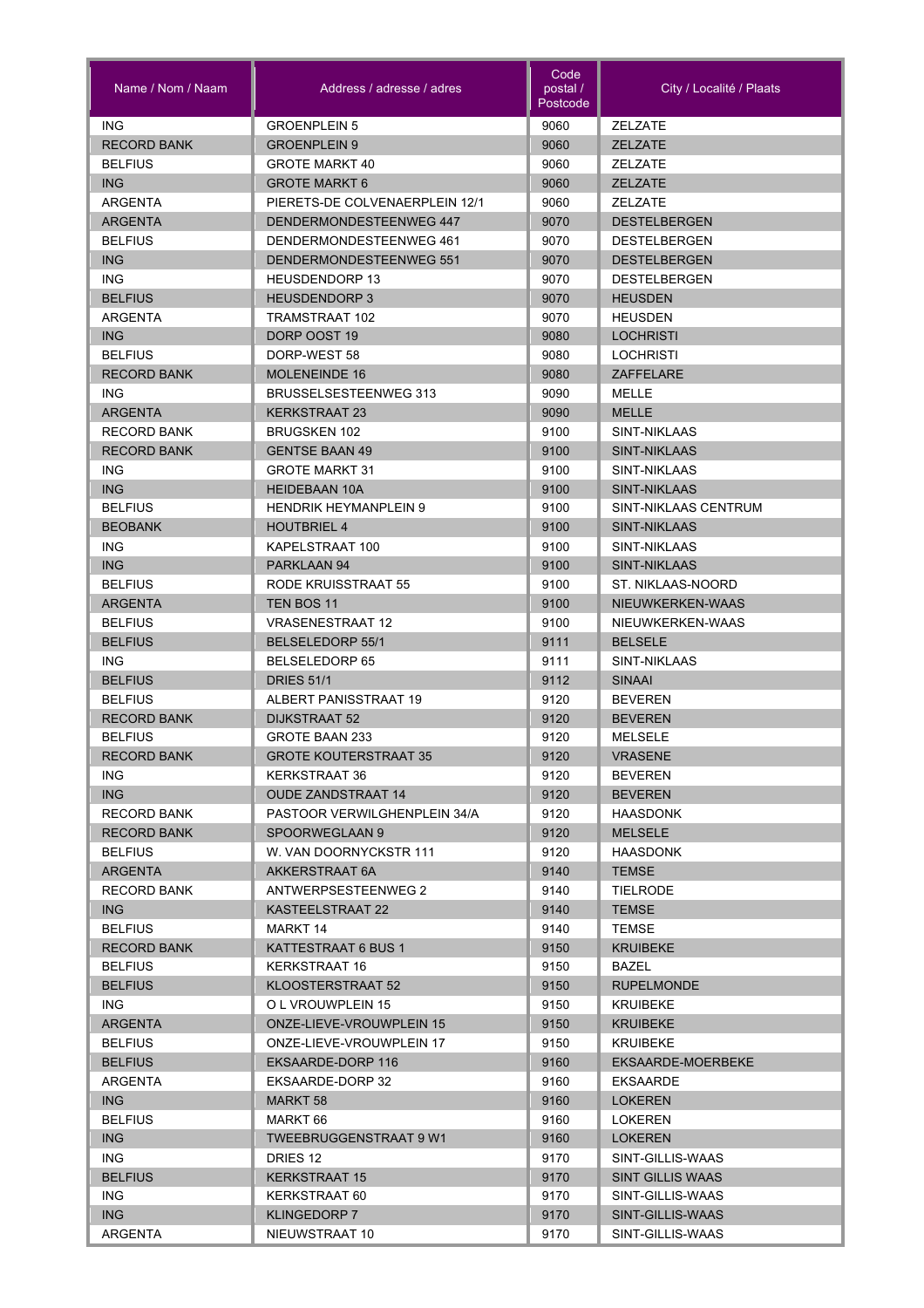| Name / Nom / Naam  | Address / adresse / adres               | Code<br>postal /<br>Postcode | City / Localité / Plaats         |
|--------------------|-----------------------------------------|------------------------------|----------------------------------|
| <b>RECORD BANK</b> | NIEUWSTRAAT 7                           | 9170                         | SINT-GILLIS-WAAS                 |
| <b>ING</b>         | BEVRIJDERSSTRAAT 6                      | 9180                         | <b>MOERBEKE</b>                  |
| <b>BELFIUS</b>     | DORP <sub>82</sub>                      | 9185                         | <b>WACHTEBEKE</b>                |
| <b>ING</b>         | RECHTSTRO 1/02                          | 9185                         | <b>WACHTEBEKE</b>                |
| <b>RECORD BANK</b> | STATIONSSTRAAT 43                       | 9185                         | <b>WACHTEBEKE</b>                |
| <b>ING</b>         | DORPSSTRAAT 24                          | 9190                         | <b>STEKENE</b>                   |
| <b>ARGENTA</b>     | DORPSSTRAAT 33                          | 9190                         | <b>STEKENE</b>                   |
| <b>BELFIUS</b>     | <b>KERKSTRAAT 15</b>                    | 9190                         | <b>STEKENE</b>                   |
| <b>ING</b>         | <b>BRUSSELSESTRAAT 34</b>               | 9200                         | <b>DENDERMONDE</b>               |
| <b>BELFIUS</b>     | DOKTER HAEKSTRAAT 56                    | 9200                         | <b>GREMBERGEN EN HAMME-ZOGGE</b> |
| <b>ING</b>         | F VAN SCHOORSTRAAT 9                    | 9200                         | <b>DENDERMONDE</b>               |
| <b>RECORD BANK</b> | GROOTZAND 39                            | 9200                         | DENDERMONDE (GREMBERGEN)         |
| <b>ARGENTA</b>     | <b>HEIRBAAN 35</b>                      | 9200                         | SINT-GILLIS-BIJ-DENDERMONDE      |
| <b>BELFIUS</b>     | KERKSTRAAT 64                           | 9200                         | <b>DENDERMONDE</b>               |
| <b>ARGENTA</b>     | NOORDLAAN 124 A                         | 9200                         | <b>DENDERMONDE</b>               |
| <b>BELFIUS</b>     | <b>OUDEGEMSE BAAN 12</b>                | 9200                         | <b>OUDEGEM EN MESPELARE</b>      |
| <b>ARGENTA</b>     | <b>OUDEGEMSE BAAN 38</b>                | 9200                         | OUDEGEM                          |
| ING.               | SCHEEPSWERFSTRAAT 88                    | 9200                         | <b>DENDERMONDE</b>               |
| <b>BELFIUS</b>     | SINT-GILLISLAAN 137                     | 9200                         | <b>ST-GILLIS DENDERMONDE</b>     |
| <b>RECORD BANK</b> | ZANDSTRAAT 88                           | 9200                         | <b>DENDERMONDE</b>               |
|                    |                                         |                              | <b>MOERZEKE</b>                  |
| <b>BELFIUS</b>     | KONINGSPLEIN 30                         | 9220                         |                                  |
| <b>BELFIUS</b>     | <b>MARKTPLEIN 3</b>                     | 9220                         | <b>HAMME</b>                     |
| ING                | ROODKRUISSTRAAT 2                       | 9220                         | <b>HAMME</b>                     |
| <b>RECORD BANK</b> | SPORTPLEINSTRAAT 7                      | 9220                         | <b>HAMME</b>                     |
| <b>ARGENTA</b>     | <b>MOLENSTRAAT 19</b>                   | 9230                         | <b>WETTEREN</b>                  |
| <b>BELFIUS</b>     | STATIONSSTRAAT 53                       | 9230                         | WETTEREN                         |
| <b>ING</b>         | STATIONSSTRAAT 61-63                    | 9230                         | <b>WETTEREN</b>                  |
| <b>BELFIUS</b>     | <b>HEILIG HARTPLEIN 4</b>               | 9240                         | ZELE                             |
| <b>ING</b>         | <b>MARKT 25</b>                         | 9240                         | <b>ZELE</b>                      |
| ARGENTA            | MARKT 41 W1                             | 9240                         | <b>ZELE</b>                      |
| <b>BELFIUS</b>     | <b>HOOGSTRAAT 50</b>                    | 9250                         | <b>WAASMUNSTER</b>               |
| <b>ING</b>         | <b>KERKSTRAAT 1</b>                     | 9250                         | <b>WAASMUNSTER</b>               |
| <b>ARGENTA</b>     | <b>KERKSTRAAT 73</b>                    | 9250                         | <b>WAASMUNSTER</b>               |
| ING.               | KASTEELSTRAAT 10                        | 9255                         | <b>BUGGENHOUT</b>                |
| <b>ARGENTA</b>     | KERKSTRAAT 87 B                         | 9255                         | <b>BUGGENHOUT</b>                |
| <b>BELFIUS</b>     | STATIONSSTRAAT 13                       | 9255                         | <b>BUGGENHOUT</b>                |
| <b>BELFIUS</b>     | DORPSTRAAT 89 A/2                       | 9260                         | <b>SERSKAMP</b>                  |
| <b>BELFIUS</b>     | MARGOTE 54                              | 9260                         | <b>WICHELEN</b>                  |
| <b>BELFIUS</b>     | DORPSSTRAAT 49                          | 9270                         | LAARNE                           |
| <b>RECORD BANK</b> | DORPSSTRAAT 5                           | 9270                         | LAARNE                           |
| ING.               | <b>KALKENDORP 19</b>                    | 9270                         | <b>LAARNE</b>                    |
| <b>BELFIUS</b>     | KALKENDORP 21                           | 9270                         | <b>KALKEN</b>                    |
| ING                | <b>GROTE PLAATS 9</b>                   | 9280                         | <b>LEBBEKE</b>                   |
| ARGENTA            | KONINGIN ASTRIDPLEIN 13                 | 9280                         | LEBBEKE                          |
| <b>RECORD BANK</b> | LEO DUBOISSTRAAT 43/A                   | 9280                         | LEBBEKE                          |
| <b>BELFIUS</b>     | ONZE-LIEVE-VROUWSTR 41                  | 9280                         | LEBBEKE                          |
| <b>ARGENTA</b>     | <b>BURGEMEESTER DE LAUSNAYSTRAAT 52</b> | 9290                         | <b>OVERMERE</b>                  |
| <b>BELFIUS</b>     | DORP 6                                  | 9290                         | <b>BERLARE</b>                   |
| ING                | E HERTECANTLAAN 38                      | 9290                         | <b>BERLARE</b>                   |
| ARGENTA            | EMIEL HERTECANTLAAN 3                   | 9290                         | <b>BERLARE</b>                   |
| <b>BELFIUS</b>     | <b>VEERSTRAAT 60 A</b>                  | 9290                         | <b>UITBERGEN</b>                 |
| <b>ARGENTA</b>     | DENDERMONDSE STEENWEG 23                | 9300                         | <b>AALST</b>                     |
| ING                | <b>GENTSESTEENWEG 150</b>               | 9300                         | <b>AALST</b>                     |
| <b>BELFIUS</b>     | <b>GENTSESTEENWEG 37</b>                | 9300                         | AALST GENTSESTEENWEG             |
| <b>ARGENTA</b>     | LEO DE BETHUNELAAN 95                   | 9300                         | <b>AALST</b>                     |
| ING.               | LEOPOLDLAAN 88                          | 9300                         | AALST                            |
| <b>ING</b>         | <b>MOLENSTRAAT 2</b>                    | 9300                         | <b>AALST</b>                     |
| ING.               | MOORSELBAAN 164                         | 9300                         | AALST                            |
| <b>BEOBANK</b>     | NIEUWSTRAAT 66                          | 9300                         | <b>AALST</b>                     |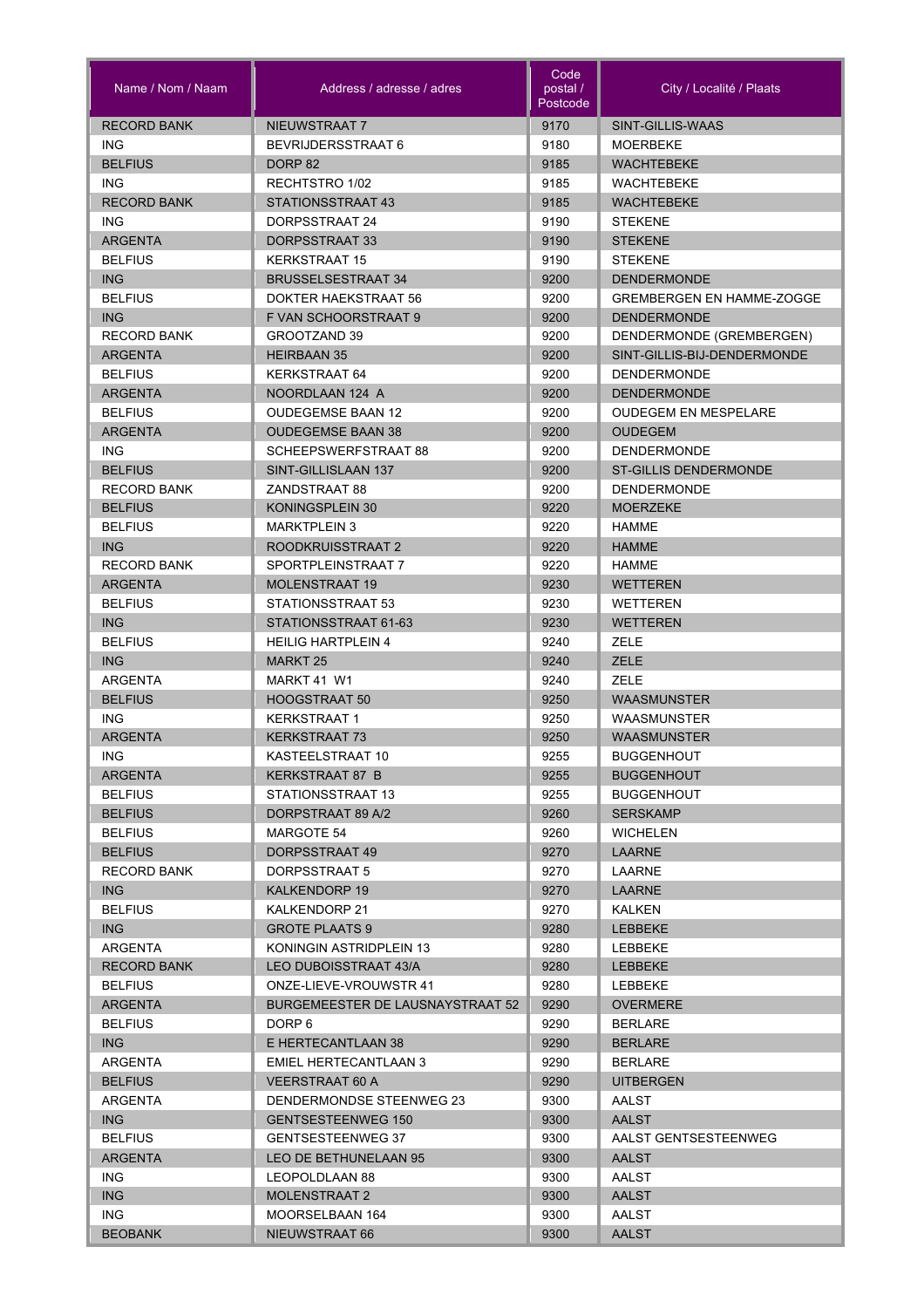| Name / Nom / Naam        | Address / adresse / adres                         | Code<br>postal /<br>Postcode | City / Localité / Plaats  |
|--------------------------|---------------------------------------------------|------------------------------|---------------------------|
| <b>BELFIUS</b>           | ONZE-LIEVE-VROUWPLEIN 20                          | 9300                         | AALST MIJLBEEK            |
| <b>BELFIUS</b>           | STATIONSSTRAAT 4                                  | 9300                         | AALST STATIONSSTRAAT      |
| <b>BELFIUS</b>           | <b>HOOGSTRAAT 20</b>                              | 9308                         | HOFSTADE (O.-VL.)         |
| <b>ING</b>               | STEENWEG OP AALST 22                              | 9308                         | <b>AALST</b>              |
| <b>ING</b>               | STWG NAAR OUDEGEM 120                             | 9308                         | AALST                     |
| <b>ING</b>               | DORP <sub>9</sub>                                 | 9310                         | <b>AALST</b>              |
| <b>ING</b>               | GROTE BAAN 204                                    | 9310                         | AALST                     |
| <b>BELFIUS</b>           | KLAARHAAGSTRAAT 93                                | 9310                         | <b>MELDERT FALUINTJES</b> |
| ARGENTA                  | LEIREKENSTRAAT 54                                 | 9310                         | <b>MOORSEL</b>            |
| <b>ARGENTA</b>           | EREMBODEGEM-DORP 101A                             | 9320                         | <b>EREMBODEGEM</b>        |
| <b>BELFIUS</b>           | EREMBODEGEM-DORP 62                               | 9320                         | <b>EREMBODEGEM</b>        |
| <b>ING</b>               | <b>HOGEWEG 3</b>                                  | 9320                         | <b>AALST</b>              |
| <b>ING</b>               | MARKT 25                                          | 9340                         | LEDE                      |
| <b>BELFIUS</b>           | <b>OORDEGEMKOUTER 41</b>                          | 9340                         | <b>OORDEGEM</b>           |
| <b>BELFIUS</b>           | RAMMELSTRAAT 4                                    | 9340                         | <b>LEDE</b>               |
| <b>ARGENTA</b>           | <b>WICHELSESTEENWEG 24 A</b>                      | 9340                         | <b>LEDE</b>               |
| <b>RECORD BANK</b>       | AALSTERSESTEENWEG 195                             | 9400                         | <b>NINOVE</b>             |
| ING                      | <b>BEVERSTRAAT 28</b>                             | 9400                         | <b>NINOVE</b>             |
| ARGENTA                  | <b>BRUSSELSTRAAT 61</b>                           | 9400                         | <b>NINOVE</b>             |
| <b>BELFIUS</b>           | EDINGSESTEENWEG 347                               | 9400                         | <b>DENDERWINDEKE</b>      |
| ARGENTA                  | GERAARDSBERGSESTEENWEG 515                        | 9400                         | <b>NINOVE</b>             |
| <b>BEOBANK</b>           | <b>GRAANMARKT 26</b>                              | 9400                         | <b>NINOVE</b>             |
| <b>BELFIUS</b>           | <b>HENDRIK VANGASSENSTR 1 A</b>                   | 9400                         | <b>NINOVE</b>             |
| <b>BELFIUS</b>           | <b>GERAARDSBERGSESTWG 322</b>                     | 9404                         | <b>ASPELARE</b>           |
| <b>ARGENTA</b>           | DORENT 5 1                                        | 9420                         | <b>BURST</b>              |
| <b>BELFIUS</b>           | <b>GENTSESTEENWEG 25/1</b>                        | 9420                         | <b>VIJFHUIZEN</b>         |
| <b>ING</b>               | MEREDORP 16                                       | 9420                         | <b>ERPE-MERE</b>          |
| <b>BELFIUS</b>           | <b>OUDENAARDSESTEENWEG 839</b><br>STATIONSPLEIN 8 | 9420                         | <b>BURST</b><br>ERPE-MERE |
| <b>ING</b><br><b>ING</b> | <b>DORP 51/1</b>                                  | 9420<br>9450                 | <b>HAALTERT</b>           |
| <b>BELFIUS</b>           | <b>HOOGSTRAAT 122</b>                             | 9450                         | <b>HAALTERT</b>           |
| <b>ING</b>               | <b>HOOGSTRAAT 54</b>                              | 9450                         | <b>HAALTERT</b>           |
| <b>ARGENTA</b>           | <b>KERKSKENHOEK 39</b>                            | 9450                         | <b>HAALTERT</b>           |
| <b>ARGENTA</b>           | <b>KERKSKENHOEK 39</b>                            | 9450                         | <b>HAALTERT</b>           |
| ING.                     | GUIDO GEZELLESTRAAT 100C                          | 9470                         | DENDERLEEUW               |
| <b>ARGENTA</b>           | <b>GUIDO GEZELLESTRAAT 82 3</b>                   | 9470                         | <b>DENDERLEEUW</b>        |
| <b>BELFIUS</b>           | STATIONSSTRAAT 13                                 | 9470                         | DENDERLEEUW               |
| ING                      | LESSENSESTRAAT 56                                 | 9500                         | <b>GERAARDSBERGEN</b>     |
| <b>BELFIUS</b>           | OUDENAARDSESTRAAT 4                               | 9500                         | <b>GERAARDSBERGEN</b>     |
| <b>ARGENTA</b>           | TRAPSTRAAT 76                                     | 9500                         | <b>VIANE</b>              |
| ARGENTA                  | ANKERSTRAAT 23                                    | 9506                         | <b>IDEGEM</b>             |
| <b>RECORD BANK</b>       | DAGMOEDSTRAAT 34                                  | 9506                         | <b>SCHENDELBEKE</b>       |
| ARGENTA                  | EDGARD TINELSTRAAT 11                             | 9520                         | SINT-LIEVENS-HOUTEM       |
| <b>BELFIUS</b>           | <b>MARKTPLEIN 36</b>                              | 9520                         | ST-LIEVENS-HOUTEM         |
| ING.                     | <b>MARKTPLEIN 78</b>                              | 9520                         | SINT-LIEVENS-HOUTEM       |
| ING                      | <b>GROENLAAN 18</b>                               | 9550                         | <b>HERZELE</b>            |
| <b>RECORD BANK</b>       | GROENLAAN 76A                                     | 9550                         | HERZELE                   |
| <b>BELFIUS</b>           | <b>KERKSTRAAT 45</b>                              | 9550                         | <b>HERZELE</b>            |
| <b>BELFIUS</b>           | <b>PROVINCIEWEG 145</b>                           | 9552                         | <b>BORSBEKE</b>           |
| <b>RECORD BANK</b>       | NEERSTRAAT 6                                      | 9570                         | <b>LIERDE</b>             |
| <b>BELFIUS</b>           | <b>OPSTALDRIES 42</b>                             | 9572                         | ST-MARTENS-LIERDE         |
| <b>ARGENTA</b>           | TEMPEL 20 A                                       | 9572                         | SINT-MARTENS-LIERDE       |
| <b>BELFIUS</b>           | AIME DELHAYEPLEIN 16                              | 9600                         | <b>RONSE</b>              |
| ARGENTA                  | JEAN-BAPTISTE DEKEYSERSTRAAT 25                   | 9600                         | <b>RONSE</b>              |
| ING.                     | PLACE FR. ROOSEVELT 19                            | 9600                         | RENAIX                    |
| <b>ARGENTA</b>           | GODVEERDEGEMSTRAAT 200 2                          | 9620                         | <b>ZOTTEGEM</b>           |
| <b>BELFIUS</b>           | <b>HELDENLAAN 22</b>                              | 9620                         | ZOTTEGEM                  |
| ING                      | MARKT 21                                          | 9620                         | ZOTTEGEM                  |
| <b>BELFIUS</b>           | PROVINCIEBAAN 256/1                               | 9620                         | <b>VELZEKE</b>            |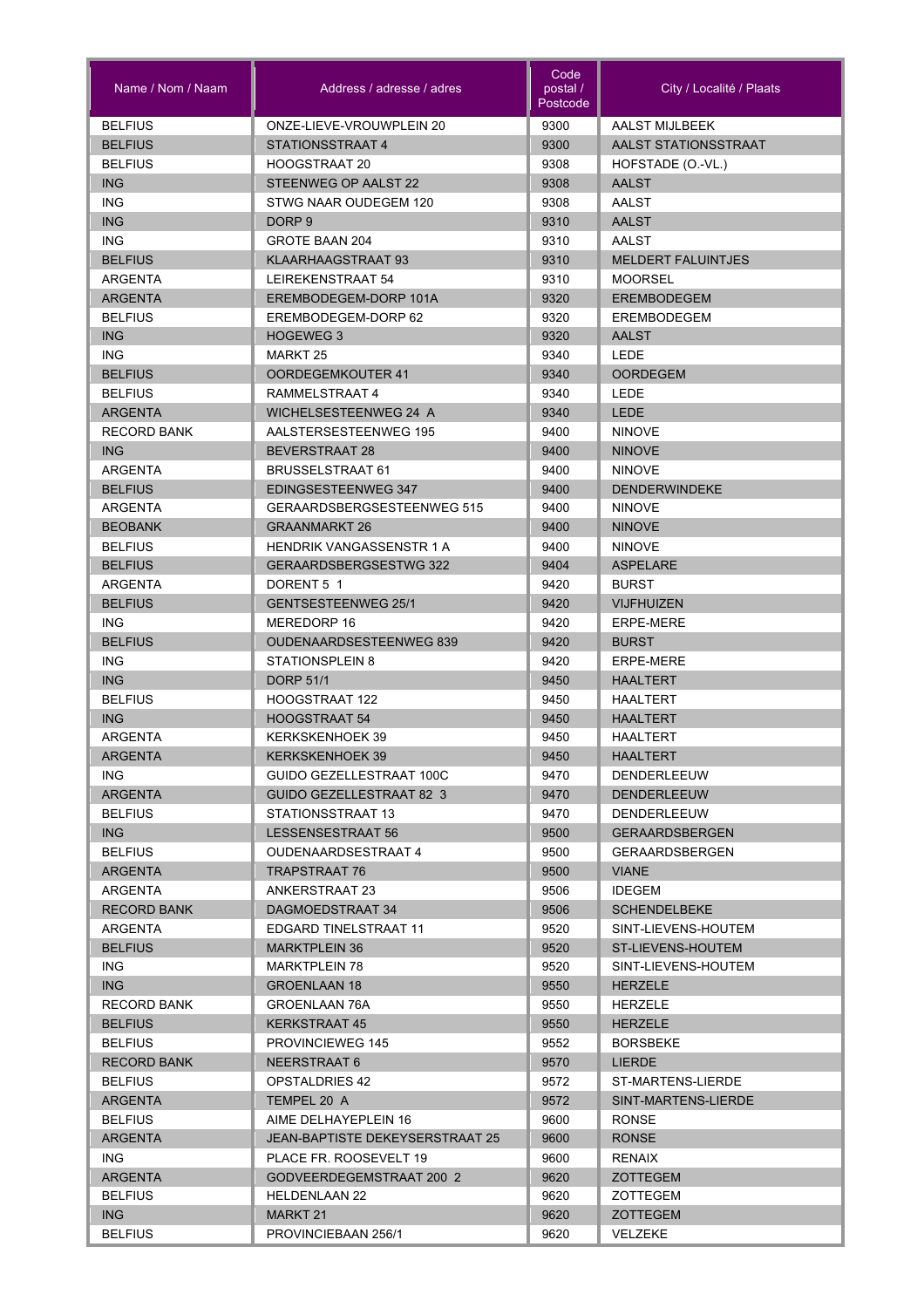| Name / Nom / Naam            | Address / adresse / adres                           | Code<br>postal /<br>Postcode | City / Localité / Plaats       |
|------------------------------|-----------------------------------------------------|------------------------------|--------------------------------|
| <b>BELFIUS</b>               | SINT-HUBERTUSPLEIN 47                               | 9620                         | ST-MARIA-OUDENHOVE             |
| <b>BELFIUS</b>               | DECOENESTRAAT 6                                     | 9630                         | <b>ZWALM</b>                   |
| <b>ARGENTA</b>               | <b>ZUIDLAAN 2</b>                                   | 9630                         | <b>ZWALM</b>                   |
| <b>RECORD BANK</b>           | <b>ZUIDLAAN 9 BUS 1</b>                             | 9630                         | <b>ZWALM</b>                   |
| <b>ARGENTA</b>               | <b>HOOGSTRAAT1</b>                                  | 9660                         | <b>NEDERBRAKEL</b>             |
| <b>ING</b>                   | <b>HOOGSTRAAT 18</b>                                | 9660                         | <b>BRAKEL</b>                  |
| <b>ARGENTA</b>               | LEPELSTRAAT 74                                      | 9660                         | <b>BRAKEL</b>                  |
| <b>BELFIUS</b>               | <b>MARKTPLEIN 15</b>                                | 9660                         | <b>BRAKEL</b>                  |
| <b>BELFIUS</b>               | <b>NESTOR DEBECKSTRAAT 6</b>                        | 9660                         | <b>EVERBEEK</b>                |
| <b>BELFIUS</b>               | DORPSSTRAAT 45                                      | 9667                         | HOREBEKE                       |
| <b>RECORD BANK</b>           | <b>HEERWEG 10</b>                                   | 9667                         | <b>HOREBEKE</b>                |
| ARGENTA                      | <b>HOFVELDSTRAAT 13</b>                             | 9688                         | <b>SCHORISSE</b>               |
| <b>BELFIUS</b>               | BLOEMENLAAN 37/0001                                 | 9690                         | <b>KLUISBERGEN</b>             |
| <b>ING</b>                   | STATIONSSTRAAT 25                                   | 9690                         | <b>KLUISBERGEN</b>             |
| <b>ING</b>                   | <b>BEVERESTRAAT 39</b>                              | 9700                         | <b>OUDENAARDE</b>              |
| <b>RECORD BANK</b>           | <b>GENERAAL PERSHINGSTRAAT 1</b>                    | 9700                         | <b>OUDENAARDE</b>              |
| <b>BELFIUS</b>               | KANUNNIKENSTRAAT 114                                | 9700                         | <b>EINE</b>                    |
| <b>BELFIUS</b>               | NEDERSTRAAT 17                                      | 9700                         | <b>OUDENAARDE</b>              |
| <b>BELFIUS</b>               | <b>HEIRWEG 5</b>                                    | 9750                         | ZINGEM-ASPER                   |
| <b>RECORD BANK</b>           | NEDERZWALMSESTEENWEG 13                             | 9750                         | <b>ZINGEM</b>                  |
| <b>BELFIUS</b>               | <b>MARKT 2</b>                                      | 9770                         | <b>KRUISHOUTEM</b>             |
| <b>ING</b>                   | MARKT 6                                             | 9770                         | <b>KRUISHOUTEM</b>             |
| <b>RECORD BANK</b>           | NIEUWSTRAAT 6                                       | 9770                         | <b>KRUISHOUTEM</b>             |
| <b>RECORD BANK</b>           | PETEGEMPLEIN 24                                     | 9790                         | WORTEGEM-PETEGEM               |
| <b>ING</b>                   | DORPSSTRAAT 40                                      | 9800                         | <b>DEINZE</b>                  |
| <b>RECORD BANK</b>           | LEERNSESTEENWEG 273/5                               | 9800                         | <b>DEINZE</b>                  |
| <b>ARGENTA</b><br><b>ING</b> | <b>MARKT 101</b>                                    | 9800<br>9800                 | <b>DEINZE</b>                  |
| <b>BELFIUS</b>               | TOLPOORTSTRAAT 76-78<br><b>VOLHARDINGSLAAN 72/1</b> | 9800                         | <b>DEINZE</b><br><b>DEINZE</b> |
| <b>ING</b>                   | DRAPSTRAAT 159                                      | 9810                         | <b>NAZARETH</b>                |
| <b>BELFIUS</b>               | DRAPSTRAAT 86                                       | 9810                         | <b>NAZARETH</b>                |
| <b>ING</b>                   | <b>HUNDELGEMSESTEENWEG 450</b>                      | 9820                         | <b>MERELBEKE</b>               |
| <b>ARGENTA</b>               | HUNDELGEMSESTEENWEG 594                             | 9820                         | <b>MERELBEKE</b>               |
| <b>BELFIUS</b>               | KONING ALBERT I-PLEIN 20                            | 9820                         | <b>BOTTELARE</b>               |
| <b>BELFIUS</b>               | WATERSTRAAT 2                                       | 9820                         | <b>MERELBEKE</b>               |
| <b>BELFIUS</b>               | GOLFLAAN 36                                         | 9830                         | DEURLE-LATEM-LEERNE            |
| ING                          | KORTRIJKSESTEENWEG 53/B1                            | 9830                         | SINT-MARTENS-LATEM             |
| <b>BELFIUS</b>               | BARON DE GIEYLAAN 14                                | 9840                         | DE PINTE                       |
| ING                          | BARON DE GIEYLAAN 28                                | 9840                         | <b>DE PINTE</b>                |
| ARGENTA                      | EUROPAPLEIN 1                                       | 9840                         | DE PINTE                       |
| <b>BELFIUS</b>               | <b>CYRIEL BUYSSESTRAAT 42</b>                       | 9850                         | <b>NEVELE</b>                  |
| ING.                         | LANDEGEM DORP 8                                     | 9850                         | NEVELE                         |
| <b>RECORD BANK</b>           | GERAARDSBERGSESTEENWEG 92                           | 9860                         | <b>OOSTERZELE</b>              |
| ING.                         | KEIBERG 2/1                                         | 9860                         | <b>OOSTERZELE</b>              |
| <b>BELFIUS</b>               | PELGRIM 37                                          | 9860                         | <b>OOSTERZELE</b>              |
| <b>BELFIUS</b>               | <b>CENTRUMSTRAAT 11</b>                             | 9870                         | <b>OLSENE - DENTERGEM</b>      |
| <b>ING</b>                   | DORPSSTRAAT 26                                      | 9870                         | <b>ZULTE</b>                   |
| ING.                         | STAATSBAAN 147                                      | 9870                         | ZULTE                          |
| <b>BELFIUS</b>               | STAATSBAAN 169                                      | 9870                         | <b>ZULTE</b>                   |
| ING.                         | <b>BOOMGAARD 4</b>                                  | 9880                         | AALTER                         |
| <b>RECORD BANK</b>           | HOEFIJZER 30                                        | 9880                         | <b>AALTER</b>                  |
| <b>BELFIUS</b>               | STATIONSSTRAAT 157                                  | 9880                         | AALTER                         |
| <b>ING</b>                   | MARKT 17                                            | 9890                         | <b>GAVERE</b>                  |
| <b>BELFIUS</b>               | MARKT 30                                            | 9890                         | <b>GAVERE</b>                  |
| <b>ARGENTA</b>               | <b>ONDERSTRAAT 106 1</b>                            | 9890                         | <b>GAVERE</b>                  |
| ING.                         | STEENWEG 109                                        | 9890                         | <b>GAVERE</b>                  |
| ING<br><b>RECORD BANK</b>    | <b>BOELARE 29</b><br>BOELARE 86                     | 9900<br>9900                 | <b>EEKLO</b><br><b>EEKLO</b>   |
|                              | <b>BRUGSESTEENWEG 91A</b>                           |                              |                                |
| ING                          |                                                     | 9900                         | <b>EEKLO</b>                   |